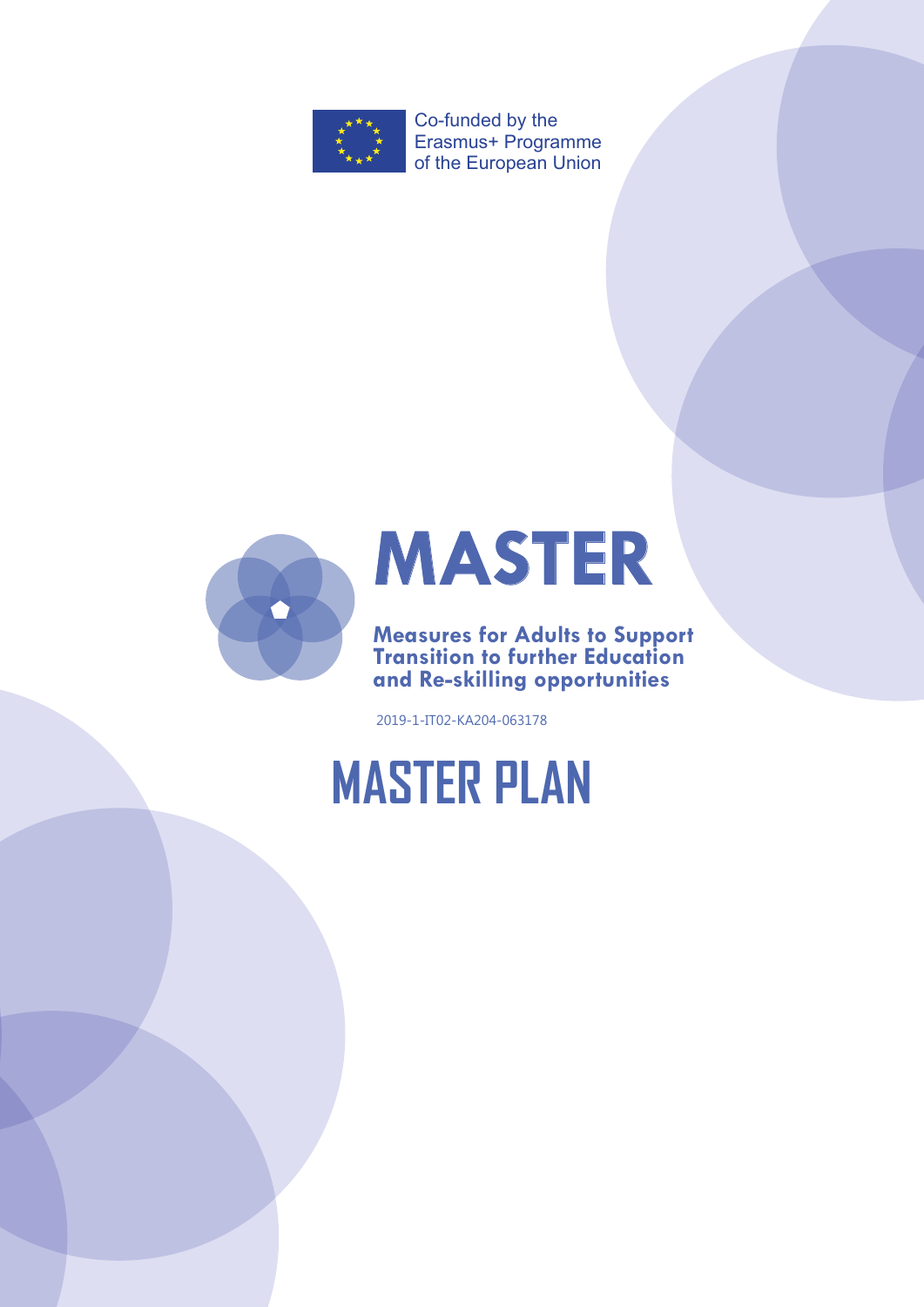

# **PROJECT INFORMATION**

| <b>Project acronym</b> | <b>MASTER</b>                                                                                                               |             |
|------------------------|-----------------------------------------------------------------------------------------------------------------------------|-------------|
| <b>Project title</b>   | Measures for Adults to Support Transition to further Education and<br>opportunities                                         | Re-skilling |
| <b>Project number</b>  | 2019-1-1T02- KA204-063178                                                                                                   |             |
| Sub programme or KA    | KA2: Cooperation for innovation and the exchange of good<br>practices.<br>KA204: Strategic partnerships for adult education |             |
| <b>Project website</b> | www.master-project.it                                                                                                       |             |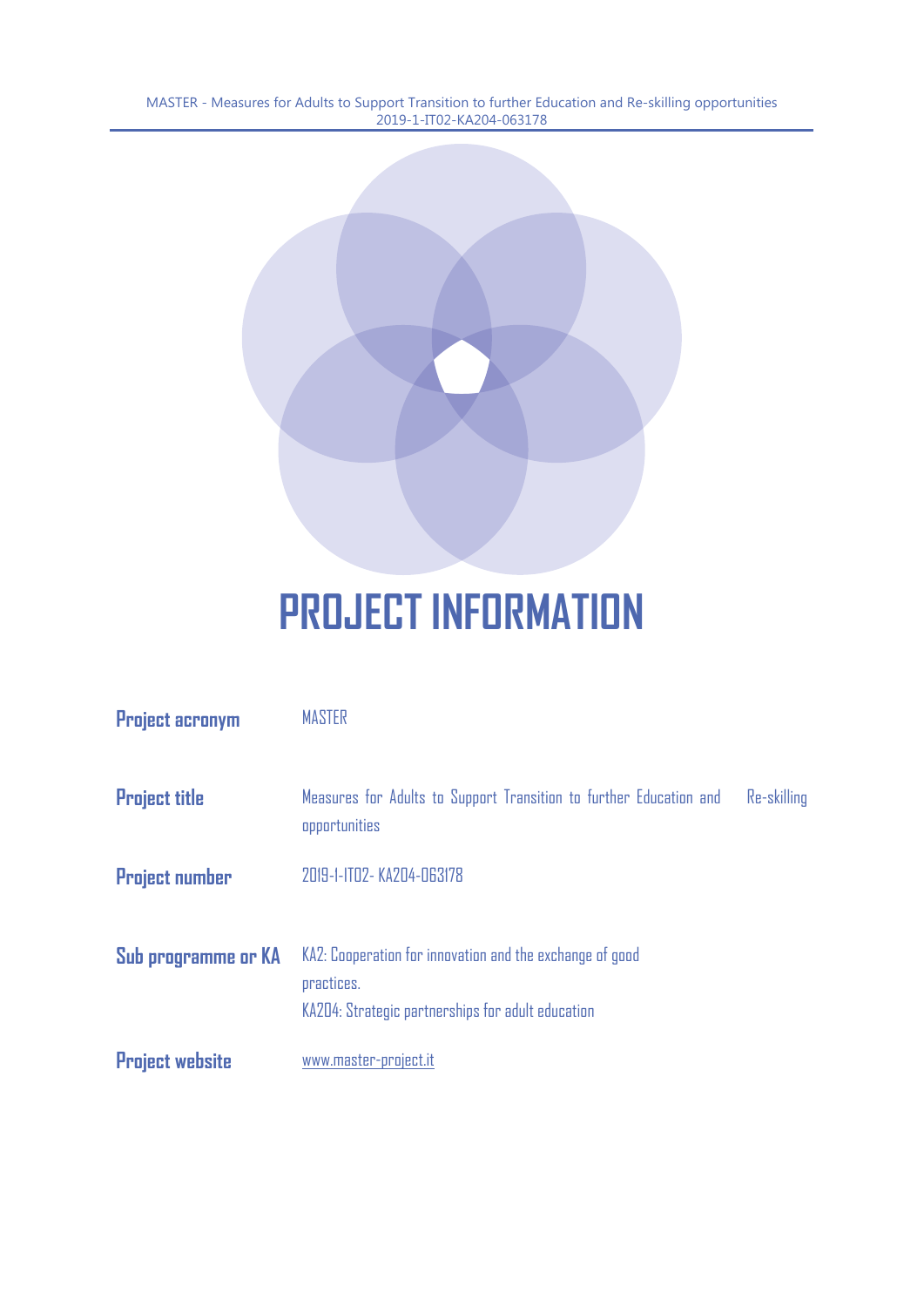

The MASTER Plan is a bridge programme of tailored learning activities aimed at low-skilled adults, to facilitate and support their participation in non-formal and formal educational paths (vocational or further education) and in the labour market.

It is focused on developing and/or reinforcing the Personal, Social and Learning to Learn competence (PSL) which, as in the European Commission's definition, represents a wide range of skills that can be cross-cutting across jobs and sectors and that, favouring self-awareness, can be considered the most urgent competence to be trained for low-skilled adults. Indeed, once enough practised, it is able to leverage all the other key competences, also being a motivating factor to improving adults' attitudes towards learning.

Preliminarily to the elaboration of the MASTER Plan, in order to understand the learners' individual needs, a process for allowing low-skilled adults to self-identify and self-assess their PSL competences has been designed and carried out. The MASTER self-assessment involved about 160 low-skilled adults in Italy, Cyprus, Portugal and United Kingdom, as protagonists in the identification and evaluation of their PSL, by participating in a pilot activity. The self-assessment has been carried out through specific tools already tested for different purposes and target groups other than the MASTER ones, selected and adapted at pedagogical level by the University of Roma Tre'.

Following these activities, the Learning Outcomes of the MASTER Plan have been systematised on the basis of the LifeComp², the European framework for Personal, Social and Learning to Learn competence, developed to establish a shared understanding, and a common language on the PSL competence and to initiate an agreed set of guidelines for the flexible implementation of PSL curricula, while respecting the European subsidiarity principle, under which both education and lifelong learning fall.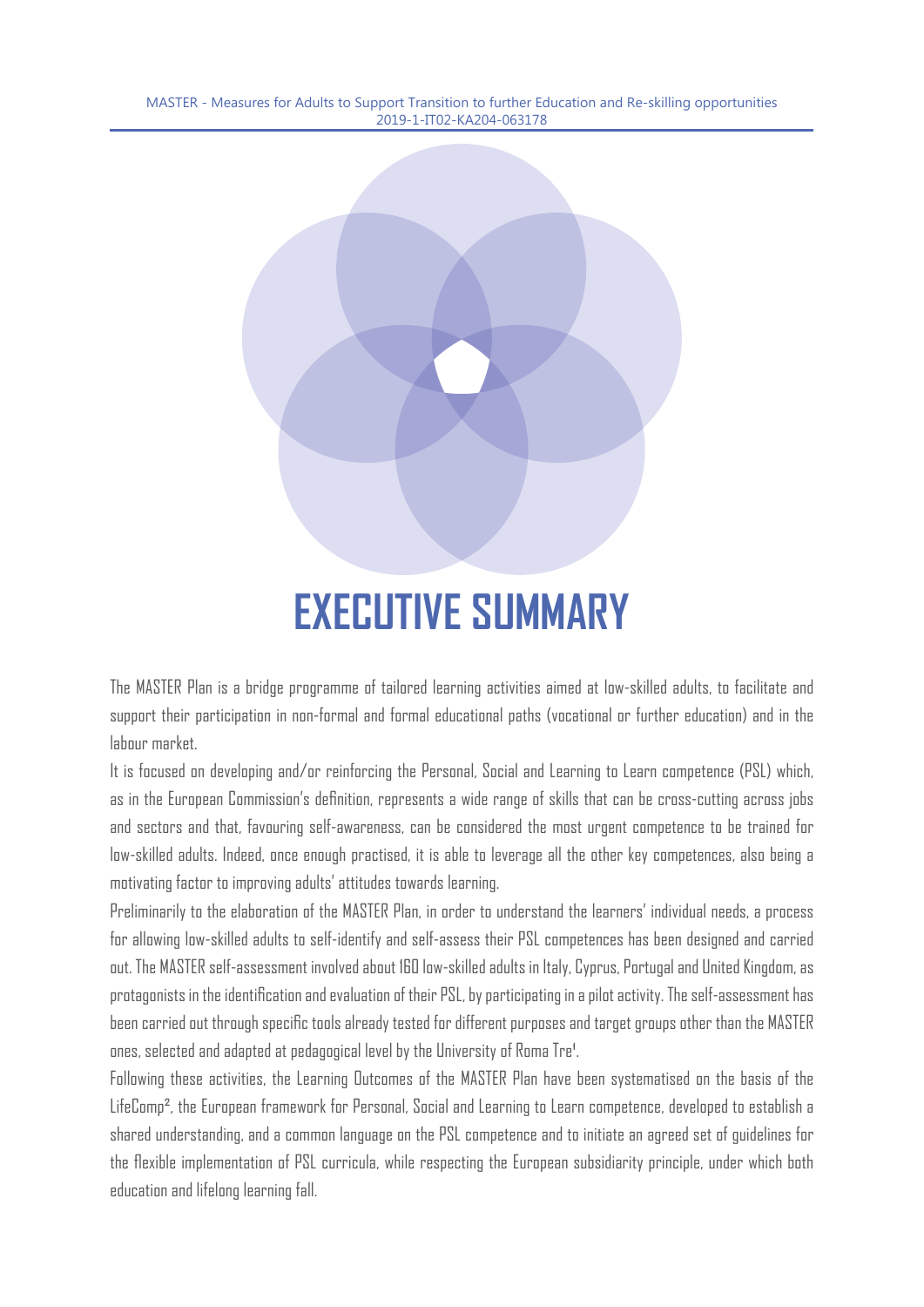The tools for self-assessment have been mapped by the MASTER partners under the transnational coordination of Roma Tre University The process began with the definition of the guidelines for carrying out the mapping of already available tools and practices that could be adopted for the self-assessment of PSL competence, then ach partner was asked to launch desk research to identify tools and practices for the self-assessment of the PSL competences used with low-skilled adults in Europe. At least 5 tools, and at least one practice in which each tool had been used, were mapped per project country. "Tool" was intended as a module, a questionnaire, software, a list of questions or other similar things, while a "practice" could be an experience, or a project, or a service in which that tool had been used. Four criteria were defined to identify and select the tools to be mapped: 1) be aimed at self-assessment of competences; 2) be referred to PSL competence (or to its components); 3) be intended for adults (or adaptable to them); (preferably) be described in scientific papers, books, project reports, administrative acts or other appropriate documents to demonstrate their validity. The whole process for mapping and testing the selected self-assessment tools is described in the MASTER Intellectual Output 2 MASTER Self-Assessment Toolkit.

²Sala, A., Punie, Y., Garkov, V. and Cabrera Giraldez, M., LifeComp: The European Framework for Personal, Social and Learning to Learn Key Competence, EUR 30246 EN, Publications Office of the European Union, Luxembourg, 2020, ISBN 978-92-76-19418-7, doi:10.2760/302967, JRC120911

The project has been funded with support of the European Commission (Erasmus+ programme – KA2 Strategic Partnership for adult education). The European Commission support for the production of this publication does not constitute an endorsement of the contents which reflects the view sonly of the authors, and the Commission cannot be held responsible for any use which may be made of the information contained therein.

#### **Authors**

Chiara Marchetta, Sylvia Liuti – FORMA.Azione srl

#### **Development team**

Helen Cormack, Andrew Quinn, Erica O'Neill - SWAPWest Paolo Di Rienzo, Giovanni Serra – Università degli Studi Roma Tre Jolanta Banelyte, Viktorija Triuskaite - DOREA Educational Institute WTF Luisa Oliveira, Nuno Aldeia - KERIGMA – Instituto de Inovacao e Desenvolvimento Social de Barcelos Matthias Jespers, Panagiotis Chatzimichail – European Association for the Education of Adults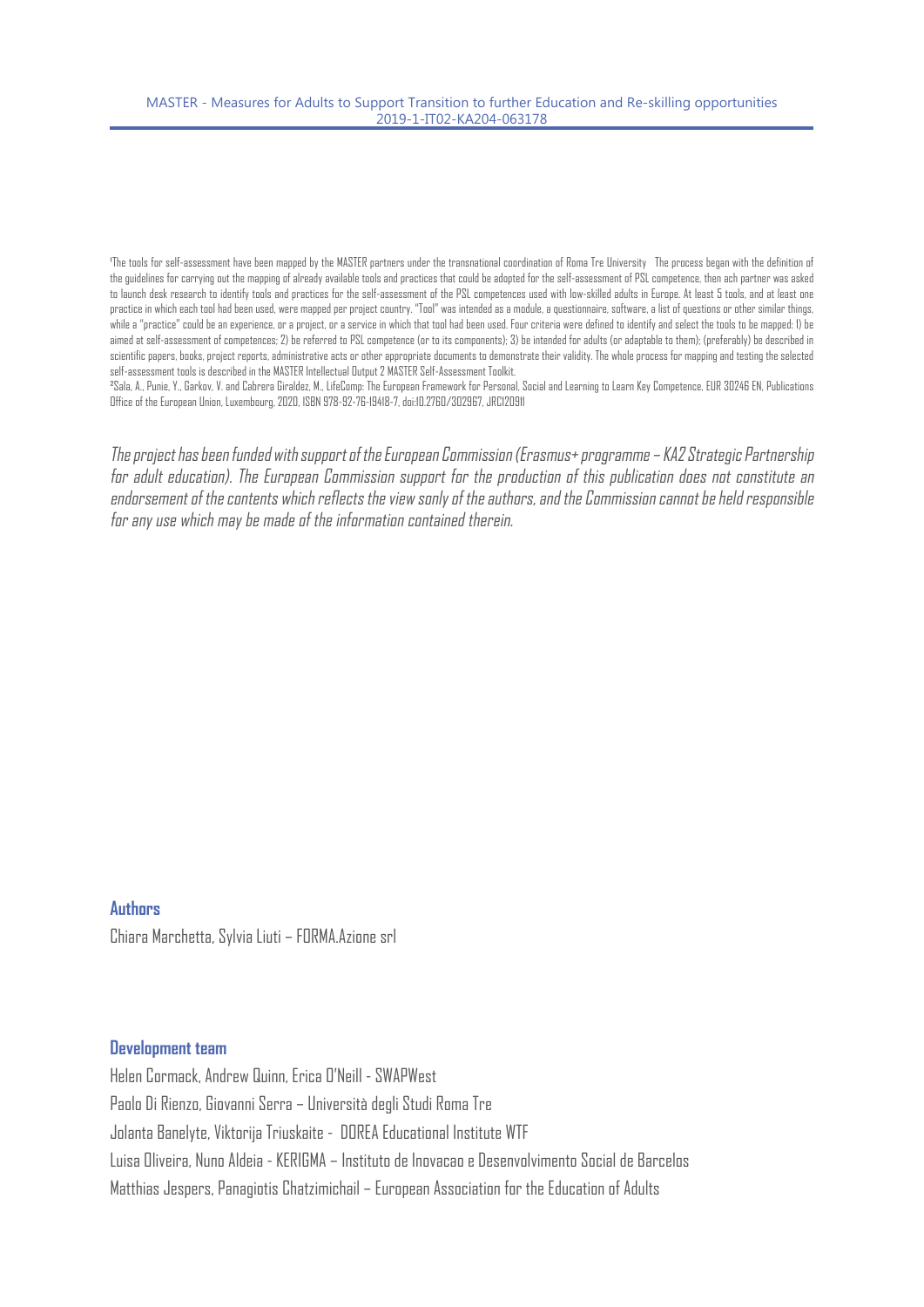# **GLOSSARY OF TERMS**

**AE:** Adult Education

**ALE:** Adult Learning and Education

**Cedefop:** Centre Européen pour le Développement de la Formation Professionnelle (European Centre for the Development of Vocational Training)

**Erasmus+:** European Union programme for education, training, youth and sport

**ISCED:** International Standard Classification of Education

**LIFECOMP:** European framework for the personal, social and learning to learn key competence

**MASTER:** Measures for Adults to Support Transition to further Education and Re-skilling opportunities

**NEET:** "Not in Education, Employment, or Training", refers to a person who is unemployed and not receiving an education or vocational training.

**PSL:** Personal, Social and Learning to Learn competence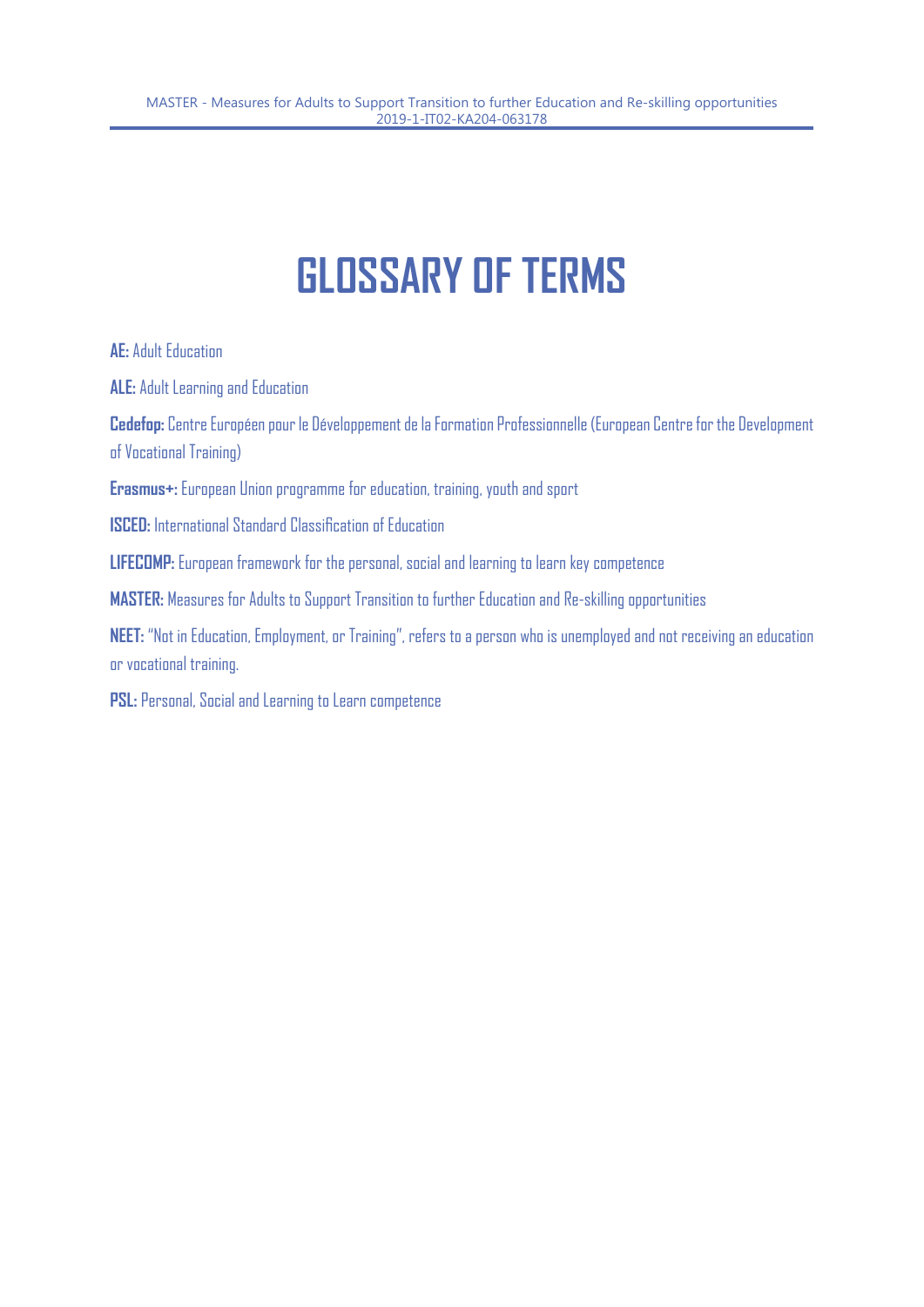

# **CONTENTS**

|    | TRANICTIAN                       | 9        |
|----|----------------------------------|----------|
| 1. | <b>THE MASTER PLAN</b>           | 11       |
|    | 1.1. What is the MASTER Plan?    | 11       |
|    | 1.2. Target groups               | 12       |
|    | 1.3. Rationale and methodology   | 14       |
|    | 1.3.1. Preparation               | 14       |
|    | 1.3.2. Experimentation protocol  | 14<br>15 |
|    |                                  | 18       |
|    | <b>2. LEARNING OUTCOMES</b>      | 19       |
|    | PI Self-regulation               | 22       |
|    | <b>P2 Flexibility</b>            | 23       |
|    | SI Empathy                       | 24       |
|    | <b>S2 Communication</b>          | 25       |
|    | S <sub>3</sub> Collaboration     | 27       |
|    | LI Growth mindset                | 28       |
|    | L <sub>2</sub> Critical thinking | 30       |
|    | L3 Managing learning             | 32       |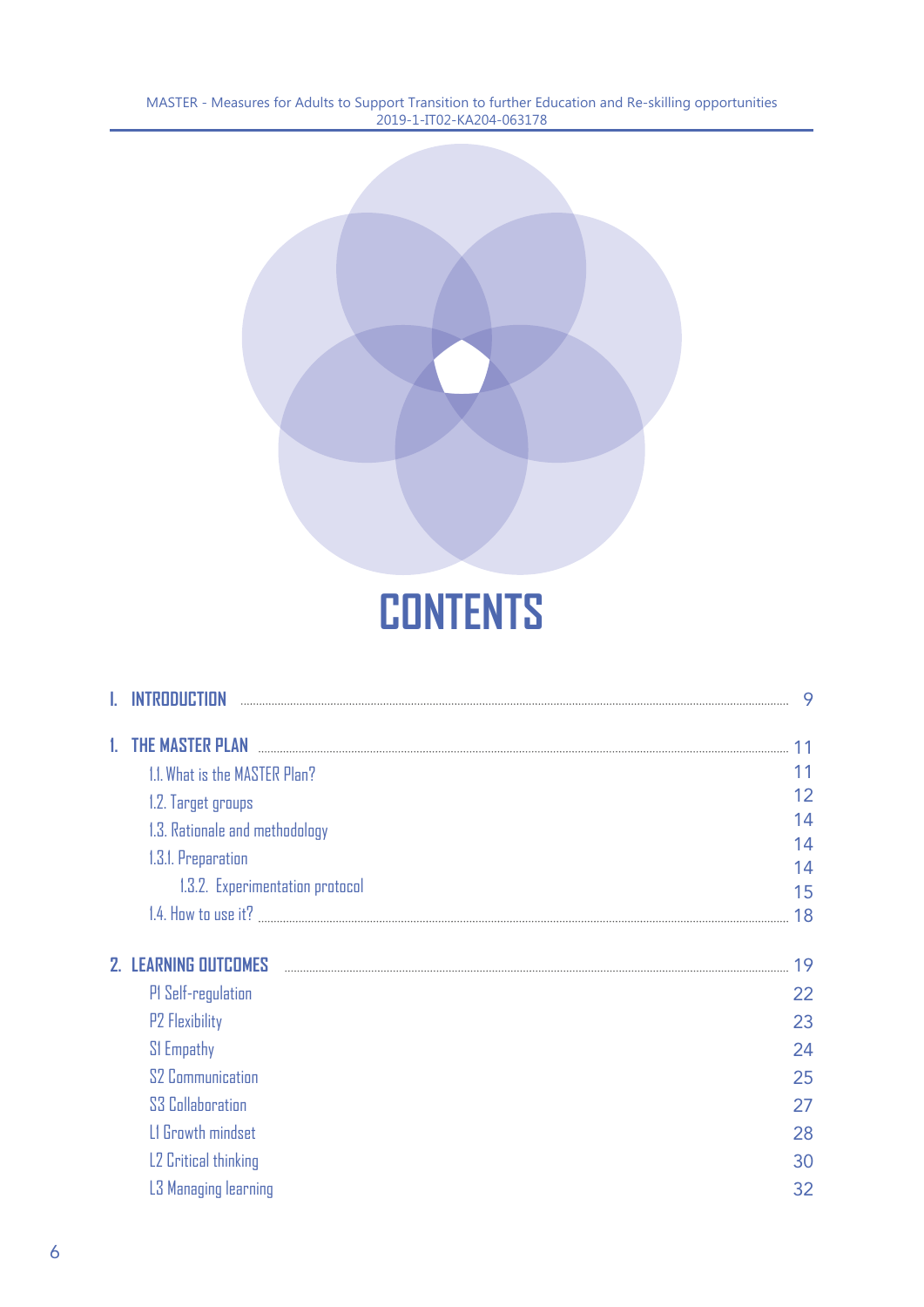| 3. | TRAINING MODULES And All Andrew March 2014 (1995) and the Case of the Case of the Case of the Case of the Case of the Case of the Case of the Case of the Case of the Case of the Case of the Case of the Case of the Case of | 34 |
|----|-------------------------------------------------------------------------------------------------------------------------------------------------------------------------------------------------------------------------------|----|
|    | 3.1. Correspondence table between Learning Outcomes and Modules                                                                                                                                                               | 34 |
|    | 3.2. Stress management                                                                                                                                                                                                        | 36 |
|    | 3.3. Individual change management                                                                                                                                                                                             | 37 |
|    | 3.4. Creativity for facing challenges                                                                                                                                                                                         | 38 |
|    | 3.5. Empathy                                                                                                                                                                                                                  | 39 |
|    | 3.6. Communication                                                                                                                                                                                                            | 40 |
|    | 3.7. Conflict management                                                                                                                                                                                                      | 41 |
|    | 3.8. Working in a team environment                                                                                                                                                                                            | 42 |
|    | 3.9. Setting motivation and goals for growth                                                                                                                                                                                  | 43 |
|    | 3.10. Learning to learn                                                                                                                                                                                                       | 45 |
|    | 3.11. Critical thinking                                                                                                                                                                                                       | 47 |
| 4. |                                                                                                                                                                                                                               | 48 |
| 5. | NEEDS FOR INCLUSION AND GENDER DIFFERENCES And the account of the contract of the contract of the state of the                                                                                                                | 49 |
|    | List of external experts contributing to the preliminary definition of the MASTER                                                                                                                                             | 51 |
|    | <b>Annex 2:</b><br>National reports about MASTER Plan first implementation www.communication.com/www.com/www.com/www.com/www.com/                                                                                             | 54 |
|    | 1.1 Context of the MASTER PLAN first implementation                                                                                                                                                                           | 55 |
|    | 1.2 The modules                                                                                                                                                                                                               | 56 |
|    | 1.3 Beneficiaries                                                                                                                                                                                                             | 58 |
|    | 1.4 Practitioners                                                                                                                                                                                                             | 59 |
|    | 1.5 Articulation of the MASTER plan first implementation                                                                                                                                                                      | 59 |
| 2. | <b>TRAINING EVALUATION: THE LEARNERS' POINT OF VIEW WELL AND RELATIONS CONTRAINING EVALUATION:</b>                                                                                                                            | 61 |
| 3. | <b>TRAINING EVALUATION: THE TEAM'S POINT OF VIEW manual contract of the contract of the CALIC CONTRACT OF TRAINING</b>                                                                                                        | 61 |
|    |                                                                                                                                                                                                                               |    |
| 4. | <b>CONCLUSIONS</b>                                                                                                                                                                                                            | 62 |
|    | 4.1 The MASTER Plan and the experimentation protocol to implement it                                                                                                                                                          | 62 |
|    | 4.2 The acquisition / reinforcement of the PSL competence in low-skilled adults                                                                                                                                               | 62 |
|    | 4.3 General conclusions                                                                                                                                                                                                       | 63 |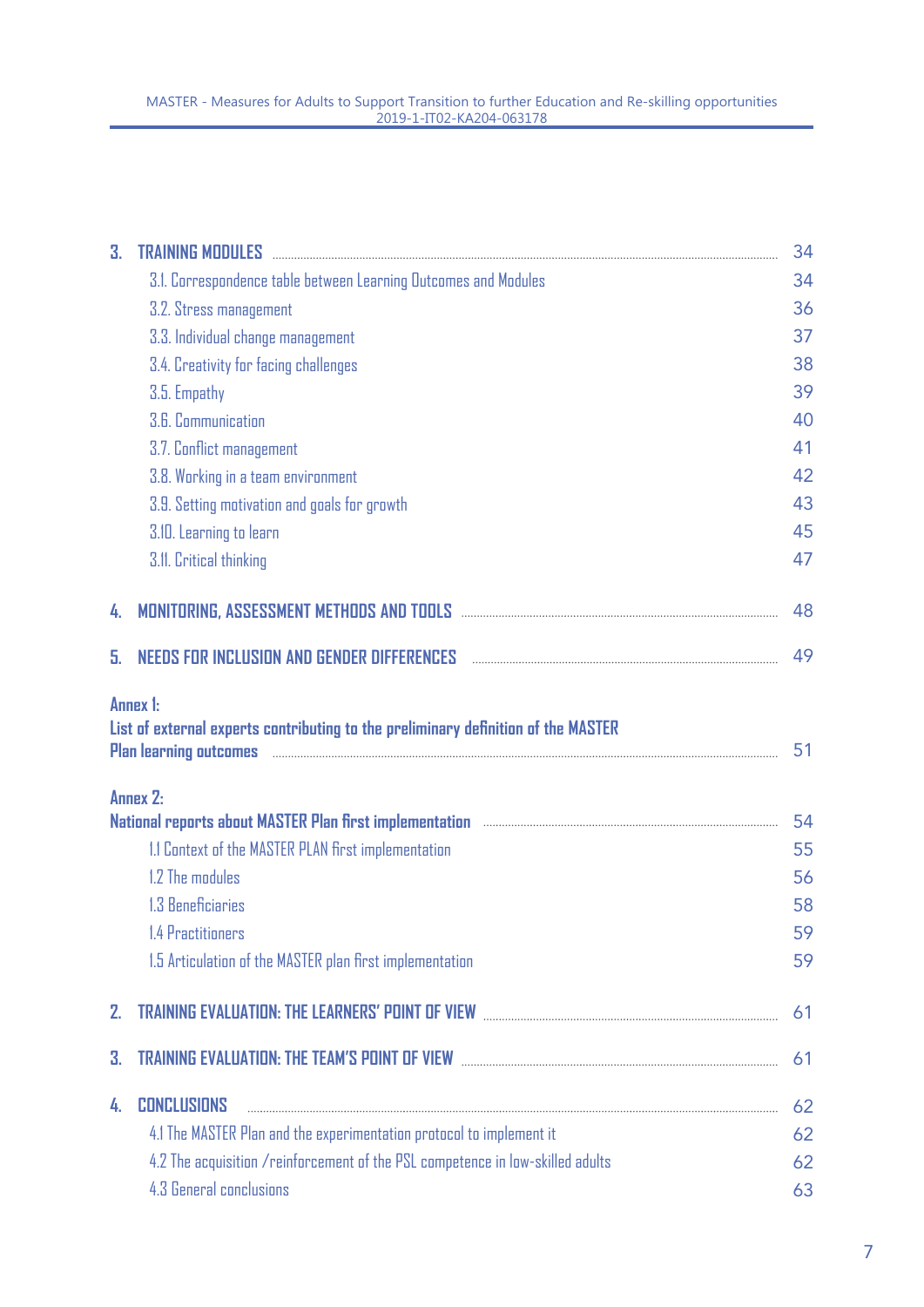| <b>REPORT: ITALY</b>                                                          | 64 |
|-------------------------------------------------------------------------------|----|
| <b>1. GENERAL INFORMATION</b>                                                 | 64 |
| 1.1 Context of the Master Plan first implementation                           | 64 |
| 1.2 The Modules                                                               | 65 |
| 1.3 Beneficiaries                                                             | 68 |
| 1.4 Practicioners                                                             | 69 |
| 1.5 Articulation of the Master Plan first implementation                      | 69 |
| 2. TRAINING EVALUATION: THE LEARNER'S POINT OF VIEW                           | 71 |
| 3. TRAINING EVALUATION: THE TEAM'S POINT OF VIEW                              | 71 |
| <b>4. CONCLUSIONS</b>                                                         | 72 |
| 4.1 The Master Plan and the experimentation protocol to implement it          | 72 |
| 4.2 The acquisition/reinforcement of the PSL competence in low-skilled adults | 72 |
| 4.3 General conclusions                                                       | 73 |
| <b>REPORT: SCOTLAND (UK)</b>                                                  | 74 |
| <b>1. GENERAL INFORMATION</b>                                                 | 74 |
| 1.1 Context of the Master Plan first implementation                           | 74 |
| 1.2 The Modules                                                               | 75 |
| 1.3 Beneficiaries                                                             | 77 |
| 1.4 Practicioners                                                             | 77 |
| 1.5 Articulation of the Master Plan first implementation                      | 78 |
| 2. TRAINING EVALUATION: THE LEARNER'S POINT OF VIEW                           | 79 |
| 3. TRAINING EVALUATION: THE TEAM'S POINT OF VIEW                              | 80 |
| <b>4. CONCLUSIONS</b>                                                         | 81 |
| 4.1 The Master Plan and the experimentation protocol to implement it          | 81 |
| 4.2 The acquisition/reinforcement of the PSL competence in low-skilled adults | 81 |
| 4.3 General conclusions                                                       | 81 |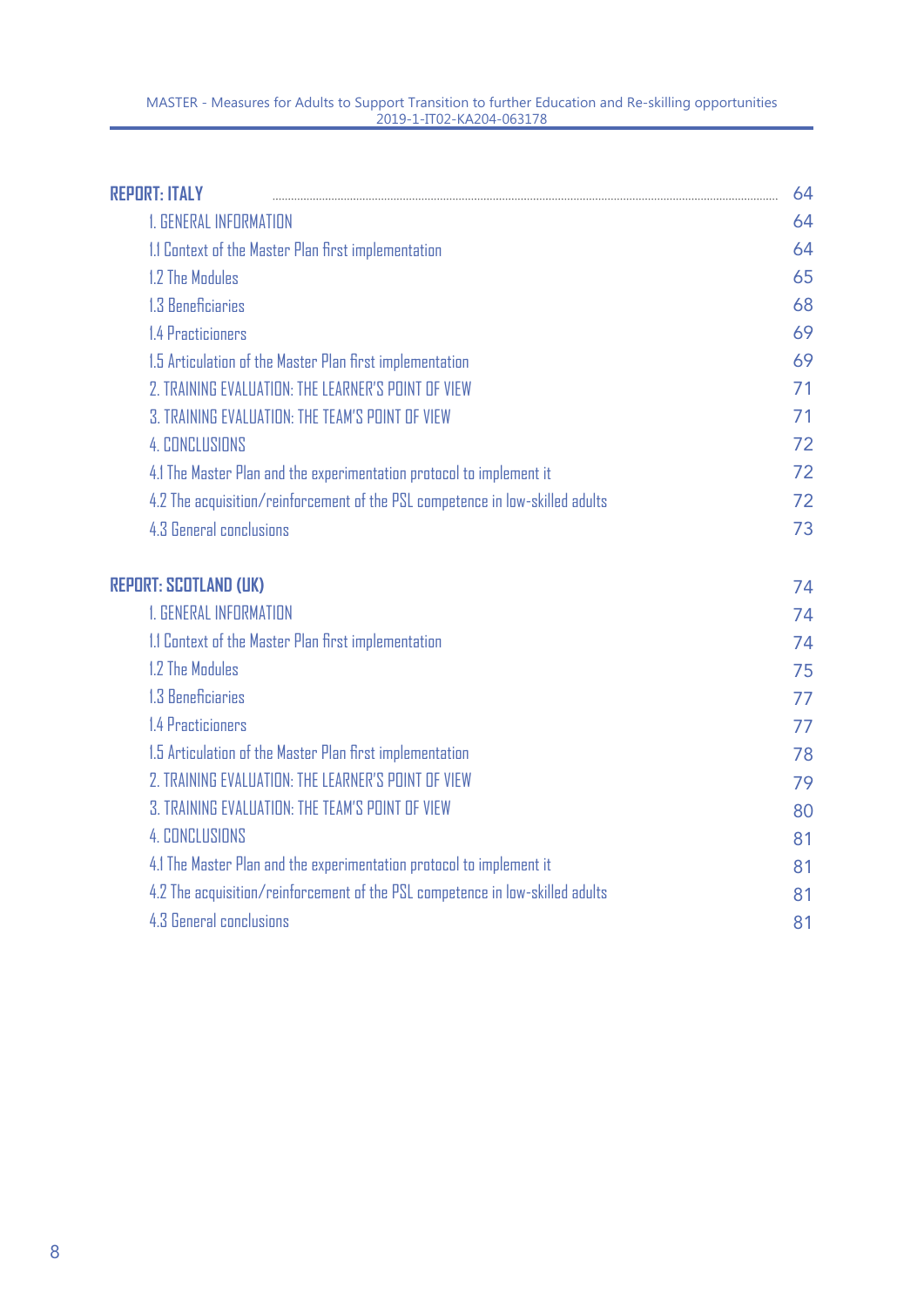| <b>REPORT: PORTUGAL</b>                                                       | 82 |
|-------------------------------------------------------------------------------|----|
| <b>1. GENERAL INFORMATION</b>                                                 | 82 |
| 1.1 Context of the Master Plan first implementation                           | 82 |
| 1.2 The Modules                                                               | 83 |
| 1.3 Beneficiaries                                                             | 84 |
| 1.4 Practicioners                                                             | 85 |
| 1.5 Articulation of the Master Plan first implementation                      | 86 |
| 2. TRAINING EVALUATION: THE LEARNER'S POINT OF VIEW                           | 88 |
| 3. TRAINING EVALUATION: THE TEAM'S POINT OF VIEW                              | 88 |
| <b>4. CONCLUSIONS</b>                                                         | 89 |
| 4.1 The Master Plan and the experimentation protocol to implement it          | 89 |
| 4.2 The acquisition/reinforcement of the PSL competence in low-skilled adults | 89 |
| 4.3 General conclusions                                                       | 90 |
| <b>REPORT: CYPRUS</b>                                                         | 91 |
| <b>1. GENERAL INFORMATION</b>                                                 |    |
| 1.1 Context of the Master Plan first implementation                           | 91 |
| 1.2 The Modules                                                               | 92 |
| 1.3 Beneficiaries                                                             | 93 |
| 1.4 Practicioners                                                             | 93 |
| 1.5 Articulation of the Master Plan first implementation                      | 94 |
| <b>2. CONCLUSIONS</b>                                                         | 95 |
| 2.1 The Master Plan and the experimentation protocol to implement it          | 95 |
| 2.2 The acquisition/reinforcement of the PSL competence in low-skilled adults | 95 |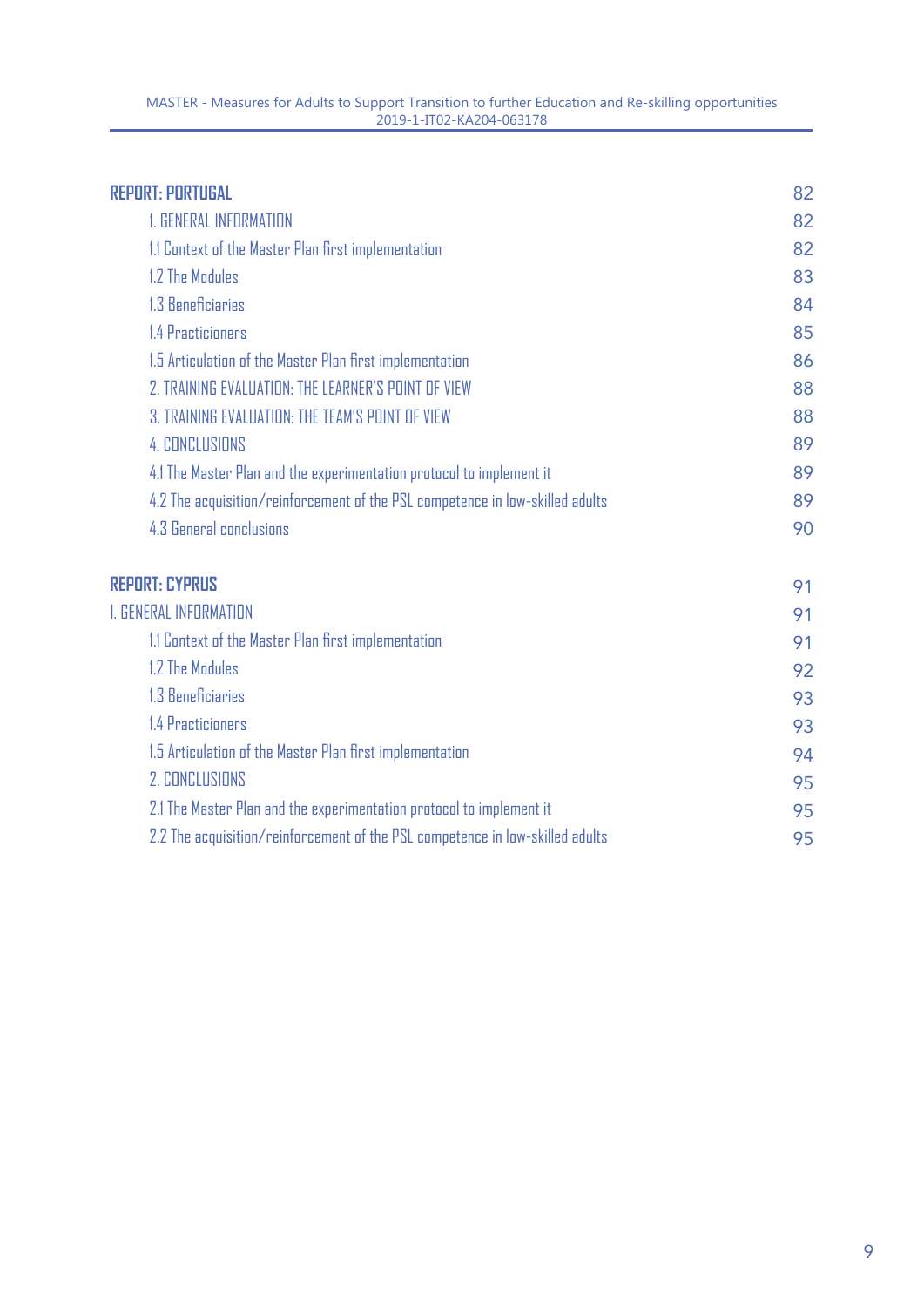# **INTRODUCTIO**

#### **THE MASTER PROJECT**

The MASTER Plan is the main output of the MASTER Project, an Erasmus+ initiative aimed at facilitating the participation of low-skilled adults in education, training opportunities, and in the labour market by developing or reinforcing their Personal, Social and Learning to Learn competences (PSL competence), set as a key competence in 2018 by the Council Recommendation on Key Competences for Lifelong  $L$ earning $3$ . .

The PSL competence includes the ability to reflect upon oneself, effectively manage time and information, work with others in a constructive way, remain resilient and manage one's own learning and career. It includes the ability to cope with uncertainty and complexity, learn to learn, support one's physical and emotional well-being, to maintain physical and mental health, and to be able to lead a health-conscious, future-oriented life, empathise and manage conflict in an inclusive and supportive context.

The main actions that the MASTER project is implementing for contributing to upskilling, and by so doing empowering low-skilled adults, are:

- design and monitoring of an outreach strategy, applying participatory approaches in partnership with adult beneficiaries and local stakeholders;
- adaptation and testing of self-assessment tools to allow identification and reflection about PSL competence by specific low-skilled sub-target groups, identified at national level;
- design, testing, assessment and validation of a model for the development or reinforcement of the PSL competence for the selected categories within this group of low-skilled adults, based on a tailored learning programme and the MASTER Plan, based on a non-formal and contextualised learning approach;
- transnational training targeting AE staff on methods and tools to support the beneficiaries in conducting the self-assessment and identifying the skills gap in the sphere of the PSL competences;
- provision of guidelines to public authorities and AE providers for setting up effective and renewed policies and provisions to improve the chances of disadvantaged and low-skilled adults.

The project started in November 2019 and will end in April 2022, and is implemented by a partnership including the following organisations:

- Project coordinator (P1) FORMA.Azione srl, Italy
- P2 Università degli Studi Roma Tre, Italy
- P3 Scottish Wider Access Programme West SCIO, United Kingdom
- P4 DOREA Educational Institute WTF, Cyprus
- P5 KERIGMA Instituto de Inovacao e Desenvolvimento Social de Barcelos, Portugal
- P6 European Association for the Education of Adults, Belgium

³Council Recommendation of 22 May 2018 on key competences for lifelong learning

https://eur-lex.europa.eu/legal-content/EN/TXT/?uri=uriserv:OJ.C\_.2018.189.01.0001.01.ENG&toc=OJ:C:2018:189:TOC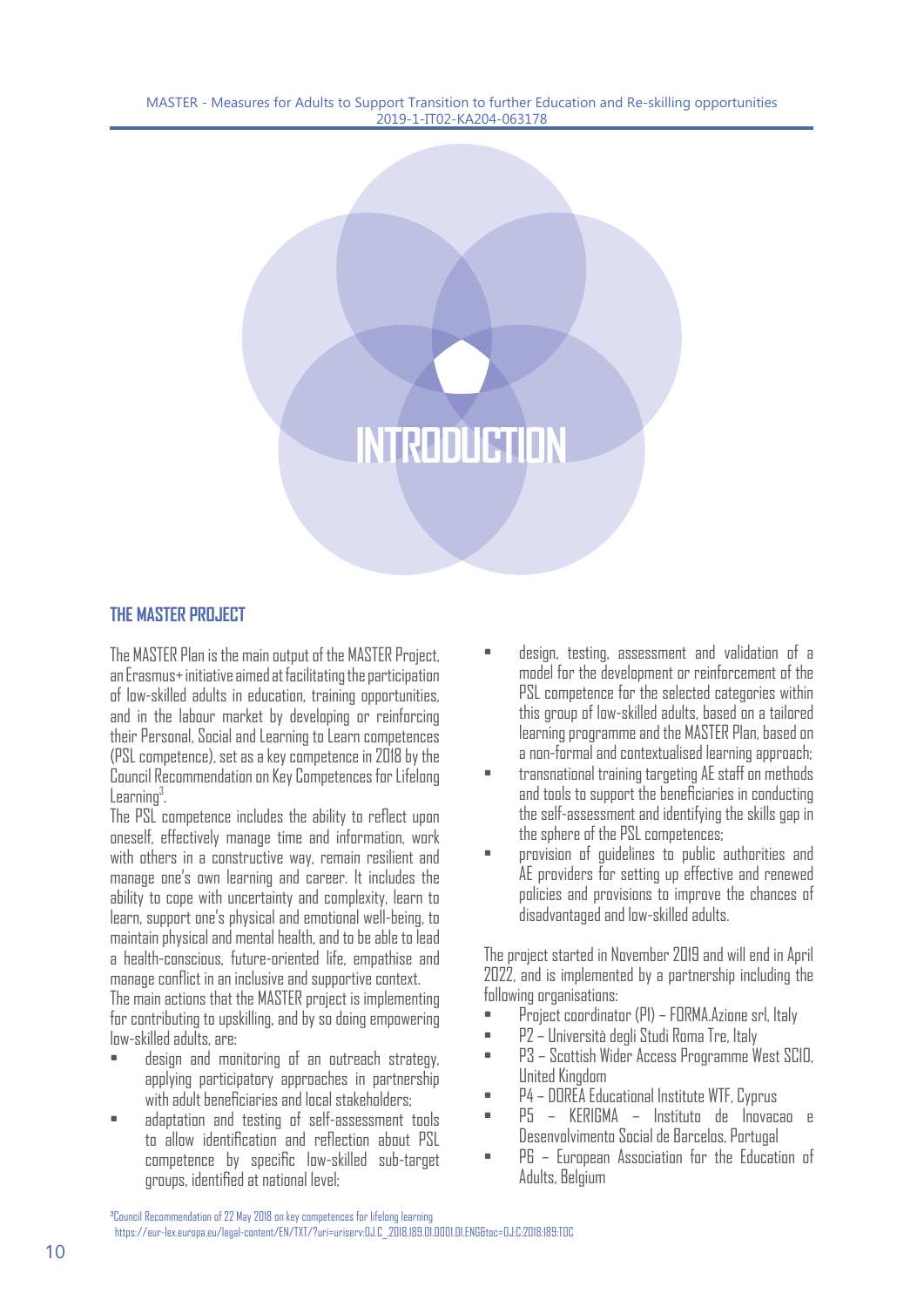**CAP.** 

**1**

# **THE MASTER PLAN**

# **1.1. WHAT IS THE MASTER PLAN?**

The MASTER Plan is a bridge programme of tailored learning activities aimed at low-skilled adults, to facilitate and support their participation in non-formal and formal educational paths (vocational or further education) and in the labour market.

The MASTER Plan is focused on developing and/ or reinforcing the PSL competence which, as in the European Commission's definition, represents a wide range of skills that can be cross-cutting across jobs and sectors and that, favouring self-awareness, can be considered the most urgent competence to be trained for low-skilled adults. This is supported also by raising the attention of the key actors of Lifelong Learning for the so-called "transversal competences" or "soft skills", as showed by two relevant initiatives:

• the continuous process of improvement in place for the transversal skill hierarchy of ESCO<sup>4</sup> (European Skills, Competences, Qualifications and Occupations), the European multilingual classification of Skills, Competences and Occupations;

 $\bullet$  the TRANSVAL-EU project<sup>5</sup>, aimed at making the validation processes of transversal skills acquired in non-formal and informal settings explicit and to embed the lessons learned in validation and guidance policies.

Despite these initiatives, PSL remains one of the least addressed key competences both in the context of institutional priorities and in the definition of guidance, training and evaluation tools by providers operating in the different education sectors. This is because of two main factors: the first one regards the difficulty to address it in education and training, by planning effective methodologies and contents for developing a complex competence, which is linked to self-awareness, selfempowerment, and influenced by life experiences and stages of life (and this is why, for example, at European level relevant courses and didactic resources and scenarios have been developed for young people, while for adults we have only a few experiences)<sup>6</sup>; the second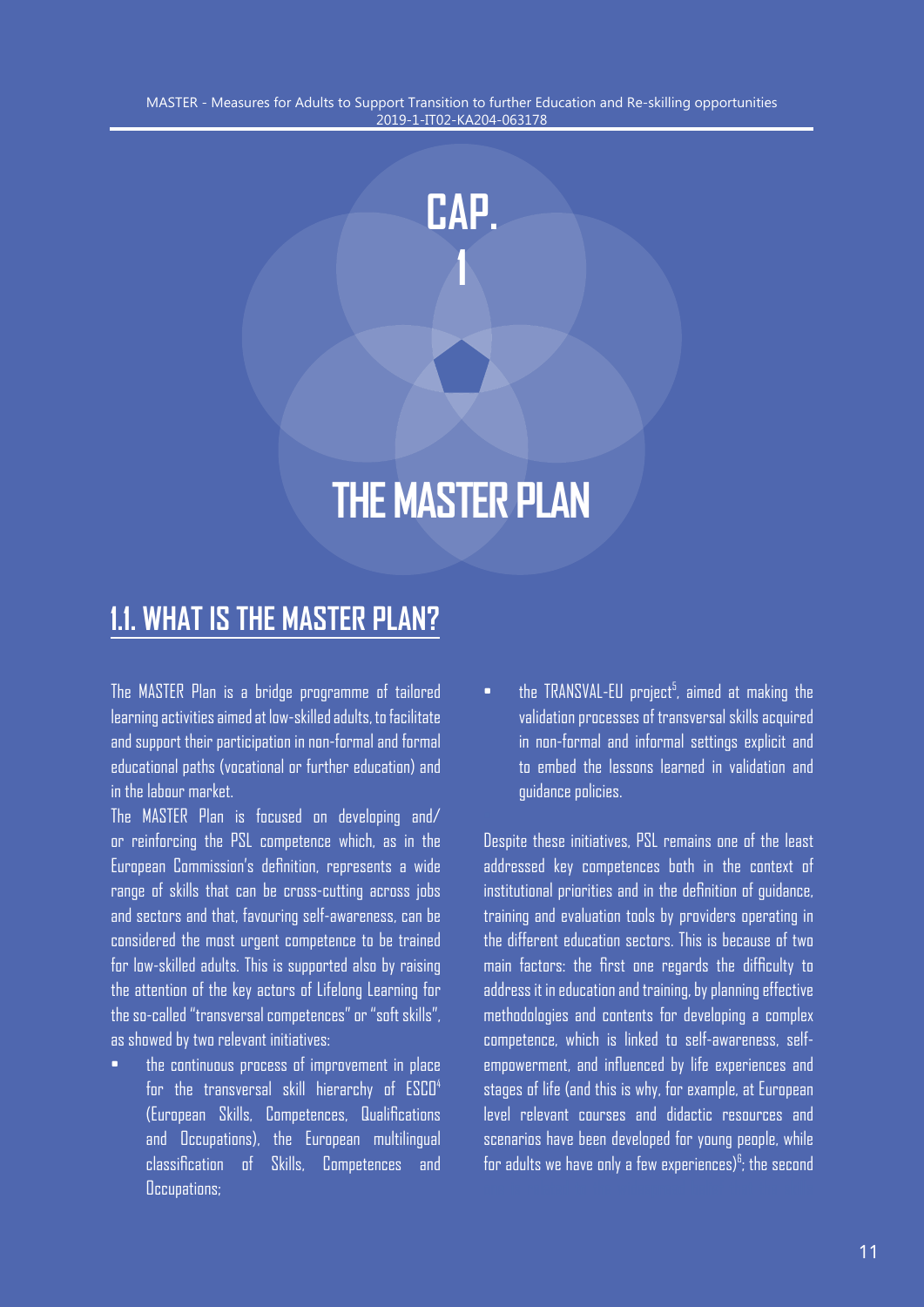defined in the PSL competence are innate traits of a person's character (i.e. positive attitude, flexibility, selfregulation), so they can't be learned and/or individuals can't change their attitude toward them, during their own life. This naturally leads to a sort of resistance in facing PSL, both as a learning subject and in individuals' predisposition.

With the MASTER Plan, the partner organisations of the MASTER project intend to contribute to an increase in the relevance of PSL competences among Adult Education practitioners and policy makers, as well as widening the opportunities for low-skilled adults to develop and/or reinforce it, by defining:

• detailed expected Learning Outcomes at the end of

**1.2. TARGET GROUPS**

The MASTER Plan addresses low-skilled adults, defined as adults with a need to strengthen basic skills because of low educational attainment (ISCED level 0 to 2) or obsolescence of skills (ISCED level 3+). Ideally these would be the adults who already participated in the selfassessment activities, to assure the continuity and the effectiveness of the self-awareness and empowerment process. Due to COVID pandemic, the lapse of time between the delivery of these sessions and the further learning activities has enlarged, thus it is possible that those adults will not still be available.

Considering that, during the plAanning stage, the partners had already identified specific beneficiaries for each country among the heterogeneous target of lowskilled adults, on the basis of social contexts and of the main challenges they are asked to deal within their daily work, the MASTER Plan target groups have been defined as follows.

the Plan implementation;

- training modules including the main contents and non-formal learning methodologies/ examples of didactic scenarios that can be implemented, tailored to the individual needs;
- appropriate monitoring and assessment tools;
- specific recommendations for addressing needs for inclusion and, specifically, gender equality.

As Annexes, it includes also a list of external experts contributing to the preliminary definition of the MASTER Plan learning outcomes.

In Italy, the target group includes unemployed adults in the Umbria Region, where FORMA.Azione is based, and specifically:

- former participants in Adult Education and VET courses organised by FORMA.Azione;
- users of Public Employment Services, the most long-term unemployed with a vulnerable background (people with disabilities/learning differences, people recovering from drug addiction, migrants).
- 67,5% are male, 32,5% are female.
- The beneficiaries were reached and engaged in the MASTER project thanks to the cooperation with the professionals working in the Regional/Local Public Employment Services, during the self-assessment experience.

In the United Kingdom, the target group will be adult learners studying on a SWAPWest access programme at

4 https://ec.europa.eu/esco/portal

<sup>5</sup> Project co-funded by the Erasmus+ Programme of the European Union - Id. n. 626147-EPP-1-2020-2-AT-EPPKA3-PI-POLICY- https://www.facebook.com/transval.eu/ 6 http://icaro-softskills.eu/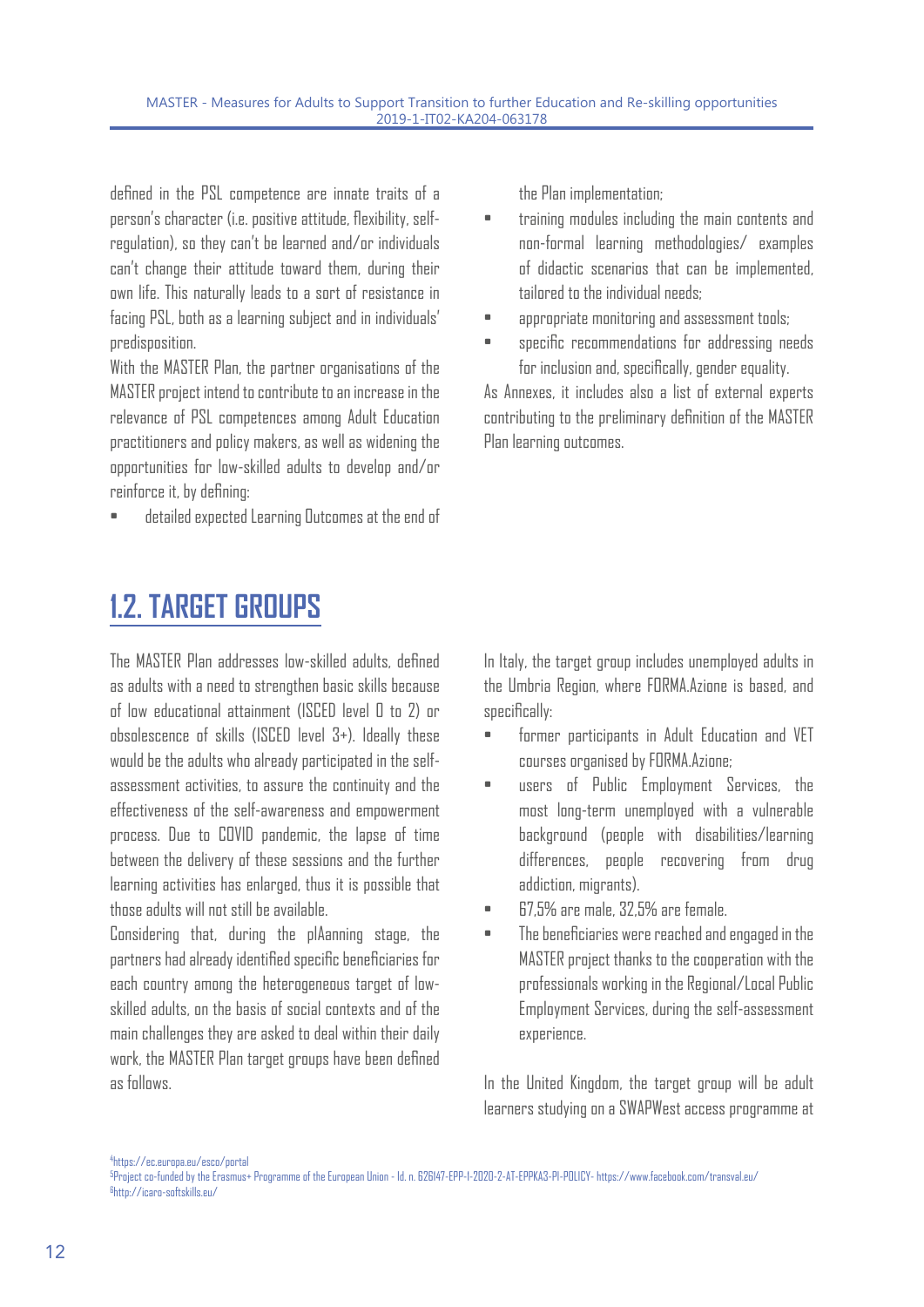West College Scotland in Renfrewshire, Scotland. SWAPWest's target group characteristics include adults whn:

- have been out of formal education for at least three years;
- have few or no qualifications:
- reside in the most economically and socially deprived areas of the West of Scotland.
- Specific characteristics include the following:
- 80% of students with no qualifications at Scottish Credit and Qualifications Framework level 6 (the minimum level to enter higher education in Scotland);
- 38% of students reside in the 20% most deprived areas of  $Scot$  and<sup>7</sup>: ;
- Over 50% of SWAP students have dependents, which is far in excess of the general population;
- 82% of students are first in their family to access higher education:
- 18% identify as having a disability;
- 9% from an ethnic minority;
- 75% are female, 25% are male.

In Cyprus, the participants include students, workers, unemployed people and NEETs.

The majority of participants are migrants/asylum seekers/refugees (55%), followed by long term unemployed and persons with disability.

In Portugal, the target audience have the following characteristics:

- adults aged between 25 and 65 years old with vulnerable backgrounds;
- majority of unemployed adults, with low qualifications;
- gender-balanced participation;
- employed adults, with low income jobs.

<sup>7</sup> In Scotland, economic and social deprivation is measured by the Scottish Index of Multiple Deprivation (SIMD): a numerical measure that identifies levels of deprivation across 6,976 geographical zones in Scotland, with 1 being the most deprived. If an area is identified as 'deprived,' this means its inhabitants are likely to have low incomes, and most likely lack access to resources and opportunities, including education. SIMD measures the extent to which an area is deprived across seven domains: income, employment, education, health, access to services, crime and housing. Organisations using SIMD will often focus on the data zones split into decile or quintile percentages, for example, 10% or 20% most deprived areas in Scotland. SWAP applies the quintile percentage.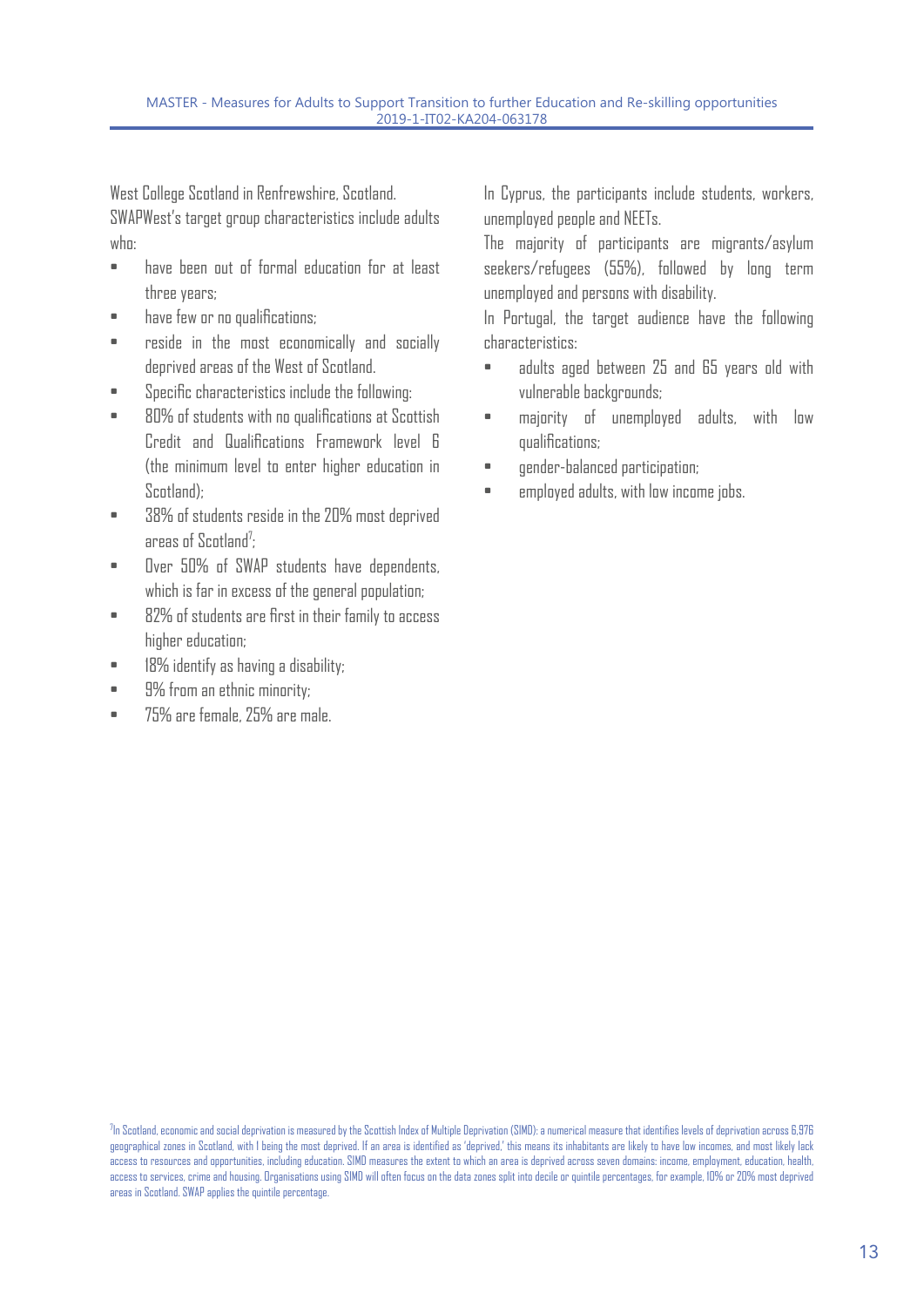# **1.3. RATIONALE AND METHODOLOGY**

By allowing the design and the piloting of tailor-made courses, the MASTER Plan focuses on building a more integrated provision on PSL competence including an emphasis on learner centrality, increased tailoring of provision to learner preferences, and greater networking possibilities between ALE key actors and stakeholders.

#### **1.3.1. PREPARATION**

In order to elaborate the MASTER Plan, in particular to understand the learners' individual needs, the partnership set a framework for allowing low-skilled adults to selfidentify and self-assess their PSL competences. The MASTER self-assessment involved about 160 low-skilled adults in Italy, Cyprus, Portugal and United Kingdom, as protagonists in the identification and evaluation of their PSL, by participating in a pilot activity. The selfassessment has been carried out through specific tools, already tested for different purposes and target groups than the MASTER ones, selected and adapted at pedagogical level by the University of Roma Tre.

The tools have been administered online, due to the COVID-19 pandemic restrictions, by guidance, education and training professionals, during different sessions aimed at:

- introducing the self-assessment process, its objectives and the competences to be evaluated;
- performing the individual self-assessment by using one of the selected tools;
- discussing with the users the outcomes of the self-assessment process, by synthesising their strengths and the competences to be improved.

Indeed, on one hand, the self-assessment results are the starting point of the MASTER Plan, because they provided partners with the individual needs of each learner for reinforcing and/developing his/her PSL competence; on the other hand, the self-assessment process, facilitating

the self-reflection on individual competences acquired in life experience, so through formal, informal and nonformal education, already allowed the development and reinforcing of PSL competence, especially with reference to the abilities of self-reflection, effectively managing information, working with others in a constructive way.

Once collected the needs for PSL development/ reinforcement, the self-assessment results were shared with the National Stakeholders Committees in ad hoc meetings, and with the external professionals participating in the experience through a Peer Learning Activity (i.e. Public Employment Services in Italy, National Network of Adult Education Providers in Portugal) organised to collect suggestions for developing the MASTER Plan – see the Annex 1 for specific references.

Given the relevant results collected from the selfassessment experience, the current importance of Adult Education interventions in the EU Policy Agenda, as well as the recent development of the LifeComp as a conceptual and non-prescriptive framework regarding "Personal, Social and Learning to Learn", to be applied for creating flexible guidelines on teaching methodologies for different age groups and different levels of learning, and for allowing context-specific adaptations of the different framework components, the partners decided then to organise a Transnational Peer Learning Activity (PLA) so as to share the lessons learnt from testing the tools for self-assessing the PSL and to lay the foundations of the MASTER Plan by starting to discuss the training setting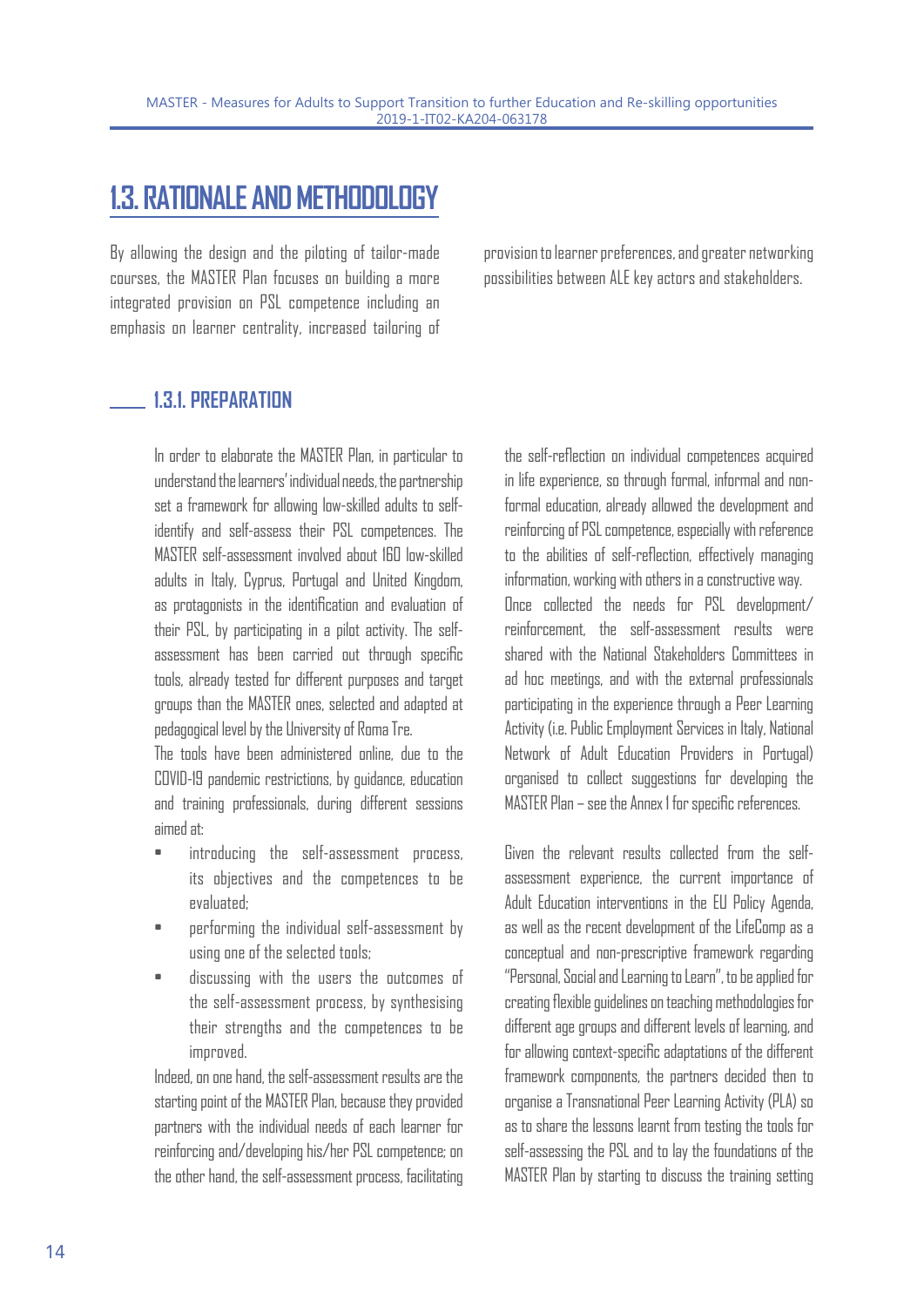and contents to be proposed.

Following these activities, the Learning Outcomes of the MASTER Plan have been systematised on the basis of the LifeComp8 , the European framework for Personal, Social and Learning to Learn competence, developed to establish a shared understanding, and a common language on the PSL competence and to initiate an agreed set of guidelines for the flexible implementation of PSL curricula, while respecting the European subsidiarity principle, under which both education and lifelong learning fall.

The LifeComp framework is a flexible tool to be adapted to different learning settings and target groups, with the aim to support the development of the PSL in context. Despite being based on a robust research methodology involving several experts and stakeholders for feedback at different stages, the framework has not yet been tested in practice. So, the MASTER Plan will be one of the first testing experiences of the LifeComp in Adult Education, being able to:

### **1.3.2. EXPERIMENTATION PROTOCOL**

The partners in Italy, United Kingdom, Cyprus and Portugal will adopt the same learning model in the different countries, by adapting it to the different contexts and target groups, being able to verify its validity across Europe, as well as the minimum requirement for its transferability to AE providers in Europe.

For implementing the Plan, the following steps are needed from partners:

I. contacting the adults who took part in the self-assessment process and checking their availability, recruiting replacements for those no longer available, ensuring that in each country the participants in the MASTER Plan implementation number at least 30; where some of the above mentioned users are not available because their employment

- implement tailored learning activities, focused on PSL;
- evaluate their impact, by receiving feedback from both end-users and practitioners;
- provide contextualised data and information of PSL competence acquisition by adult learners (mainly low-skilled ones) to inform LifeComp further developments.

situation changed or for other reasons, the participation in the piloting activities of other adults who didn't take part in the previous selfassessment experience must be permitted. Anyway, these new participants will need to perform the self-assessment of PSL before taking part in the tailored MASTER Plan;

II. re-defining with each participant the competences to be improved, starting from the results of the self-assessment and defining the training modules to be attended. Considering that it's not possible to effectively address any gaps in competences in the time at disposal for the piloting of the MASTER Plan (about 3 months), it is necessary to make a selection of the competences to be addressed for each participants in the training modules according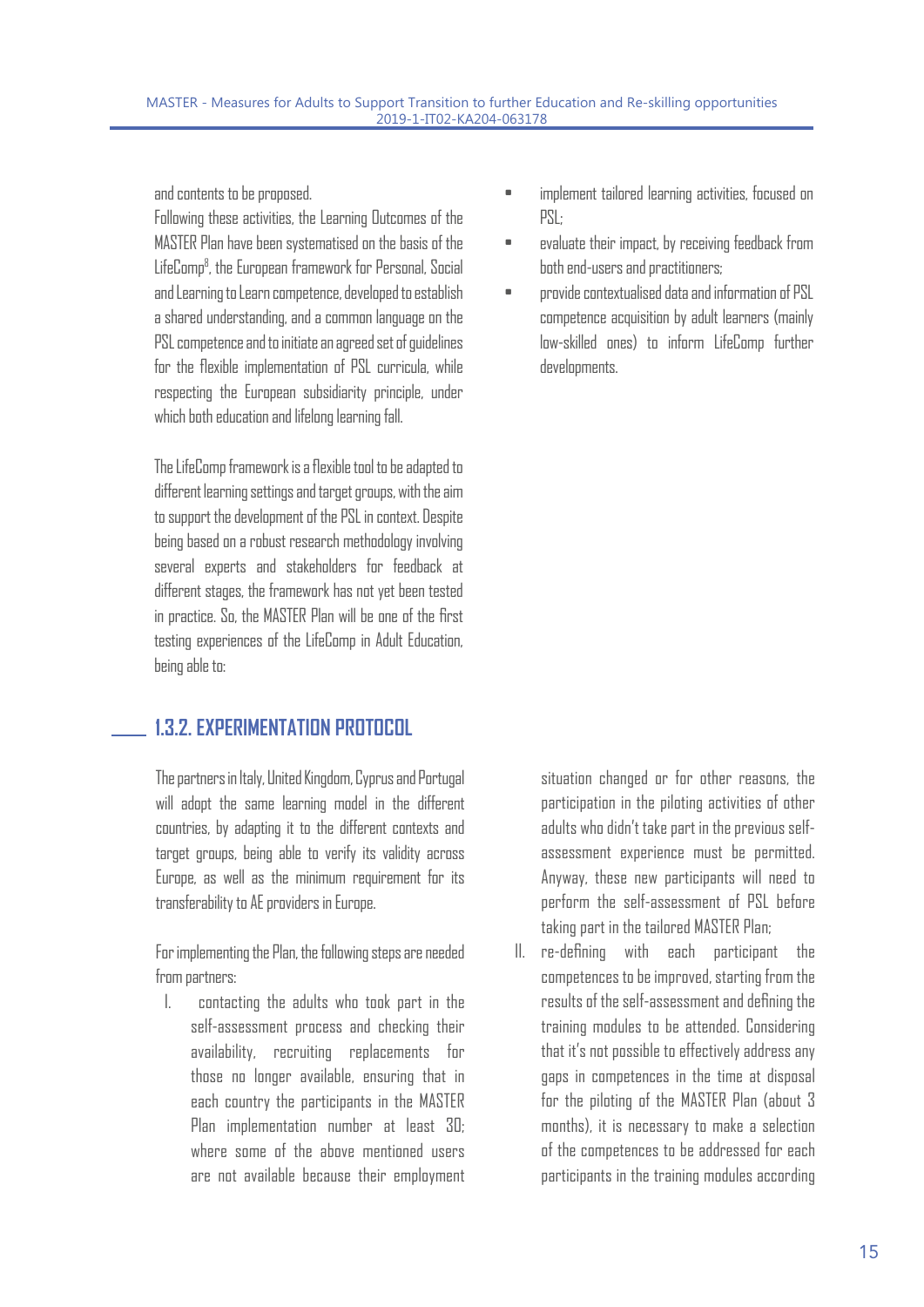to two specific criteria: the relevance of the competence/s for the learners and the possibility to acquire/further develop that competence in the short amount of time at disposal. To do this, at this stage it's very important to effectively engage learners, making sure they have clear in their minds the process they are involved in and its outcomes, also in term of expected direct benefits for them: for this reason, it's essential to adapt the communication from the reference practitioners (including contents and the language) to the different targets, having in mind potential disadvantaged backgrounds;

- III. on the basis of the previous steps, elaborating the MASTER Plan for each of the participants, including referencing Learning Objectives and training modules, so that they can have a clear picture about the objective of this new learning experience;
- IV. selecting the experts and trainers for carrying out the learning activities on the basis of the following criteria – previous experience in working on PSL competence (or on one of the areas addressed by PSL) – at least 3 years; previous experience in training/guidance service for low-skilled adults – at least 3 years;
- V. together with these experts and trainers, planning in detail and organising the courses for implementing the proposed training modules in a flexible way (in presence, online or in a blended setting), according to target groups' needs and to the changes in the national contexts emerging because of COVID-19 situation:
- VI. taking care in allowing participants to internalise learning outcomes through active learning methodologies, and the possibility to immediately put into practice what they have learned in practical exercises or role plays/ real scenarios, so as to gain information and

awareness about their actual performances and learning outcomes, to increase their self-esteem and at the same time motivate them to learn and continuously improve their competences;

- VII. support learners in reflecting on the practical benefits/advantages they gained and how these can lead to the identification, recognition and validation of non-formal and informal  $l$ earning, also by issuing microcredentials $9$ : ;
- VIII. delivering the courses on the six Andragogy key principles<sup>10</sup>:
- Self-concept. Adult learners are autonomous, independent, and self-directed;
- Learning from Experience. Adults bring their experience as a rich resource of learning, so learning has to be user-centred, starting from their experience, their point of view. The experience of adult people has to be enhanced.
- Readiness to Learn. Adults are interested in learning topics that matter to them, so their readiness to learn is highly correlated with the use they can make of what they've learnt. With reference to this aspect, it can be very important to enhance the link of learning processes and competences to be acquired with the world of work.
- Orientation to Learning. The learning orientation of adults tends to slant towards being task-oriented, life-focused, and problemcentric;
- Motivation to learn. Adults are more motivated by internal personal factors rather than external ones;
- Need to Know. Adult learners have the need to know the value of what they are learning and know the why's behind the need to learn them;
- IX. before starting each module, foreseeing specific welcoming practices to make the user feel at ease and to build reliable relationships and small communities among participants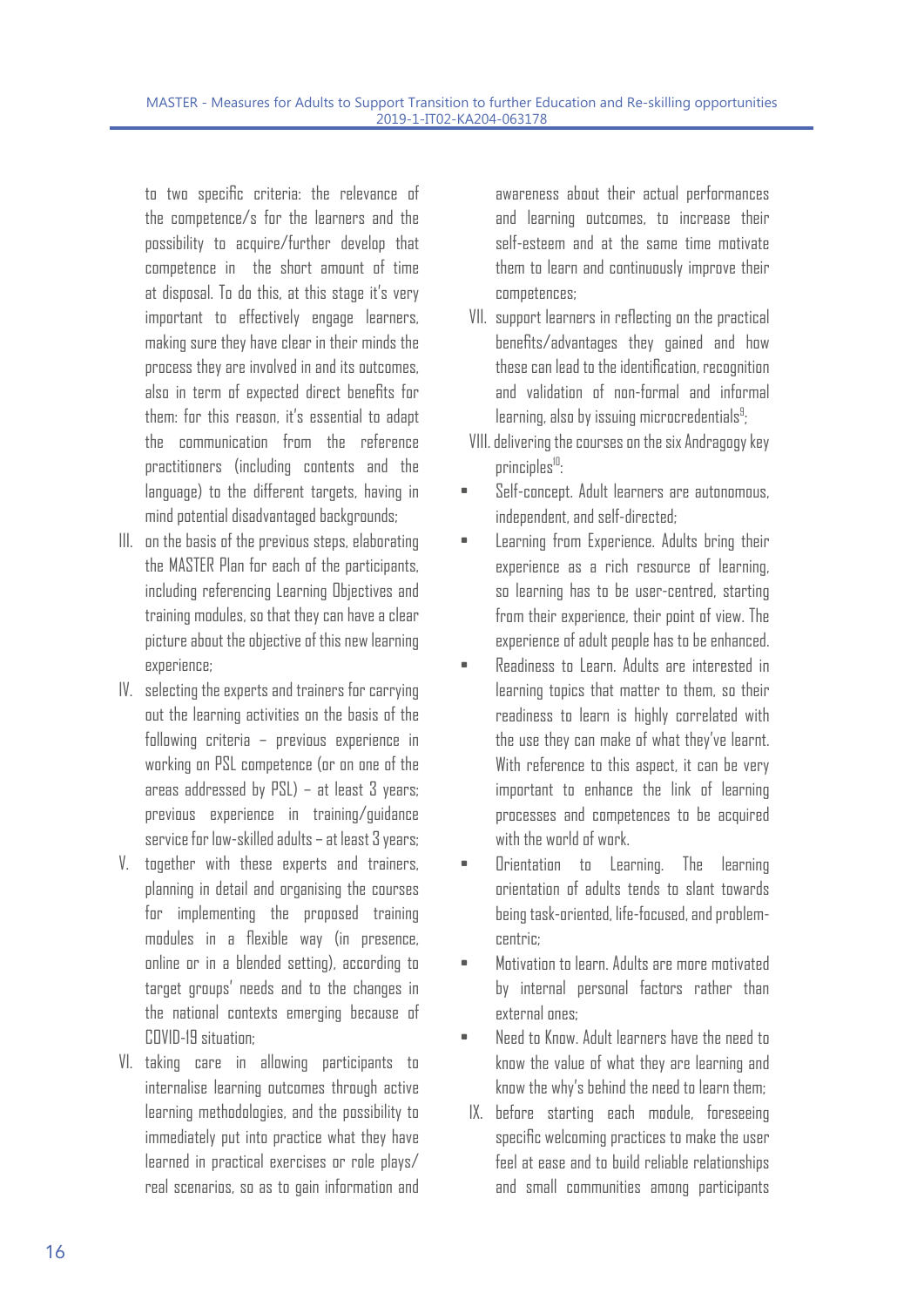and between them and AE practitioners, that can last beyond training activities, ensuring a sense of belonging and common prospects for further learning;

- X. given that the results of the MASTER Plan testing are going to give us specific guidelines for implementing the training, in terms of time (session/hours) and specific delivery methods suitable to address the PSL competence, at the present stage it's only suggested to foresee, for each module, apart for the specific training sessions, an induction to the MASTER Project and its aims and for introducing and delivering activities, and another one for follow up and evaluation so that the learners can be aware of their path, their learning to learn attitude and progress;
- XI. while delivering activities, engaging users by foreseeing activities and methodologies based on peer learning, reflection and assessment, as well as ones which facilitate self-reflection, which is essential for the development of the PSL competence;
- XII. in addition to delivering activities during interactive training sessions, participants should be given 'homework' tasks - also in the form of performing differently, possibly better, routine tasks to promote independent learning and taking responsibility for self-development;
- XIII. at the end of the training, inviting each user to create an individual action plan, including specific objectives to be achieved with reference to the access to further/higher  $eduration$  and/or to the labour market, the actions to be taken and the path for monitoring

the progress made, also in term of learning and for reformulating the objectives if needed.

The piloting of the MASTER Plan will be validated as follows:

- by evaluating the effectiveness and the impact of project activities in achieving the defined learning outcomes, through specific assessment methodologies and tools (including the self-assessment tools used as experiments and the exchange of lessons learnt among the partners through Peer Learning activity);

- by reporting the experience for modelling the main elements for MASTER Plan sustainability, re-usability and scalability. In particular, in order for the MASTER Plan to be replicated by other adult education organisations across Europe, training contents and methodologies are defined as flexibly as possible to enable all to access and benefit from the findings of the piloting experience.

<sup>8</sup>Sala, A., Punie, Y., Garkov, V. and Cabrera Giraldez, M., LifeComp: The European Framework for Personal, Social and Learning to Learn Key Competence, EUR 30246 EN, Publications Office of the European Union, Luxembourg, 2020, ISBN 978-92-76-19418-7, doi:10.2760/302967, JRC120911

9 https://ec.europa.eu/education/education-in-the-eu/european-education-area/a-european-approach-to-micro-credentials\_en 10Knowles, Malcolm S. and Associates. Andragogy in Action: Applying Modern Principles of Adult Learning. San Francisco: Jossey-Bass,1985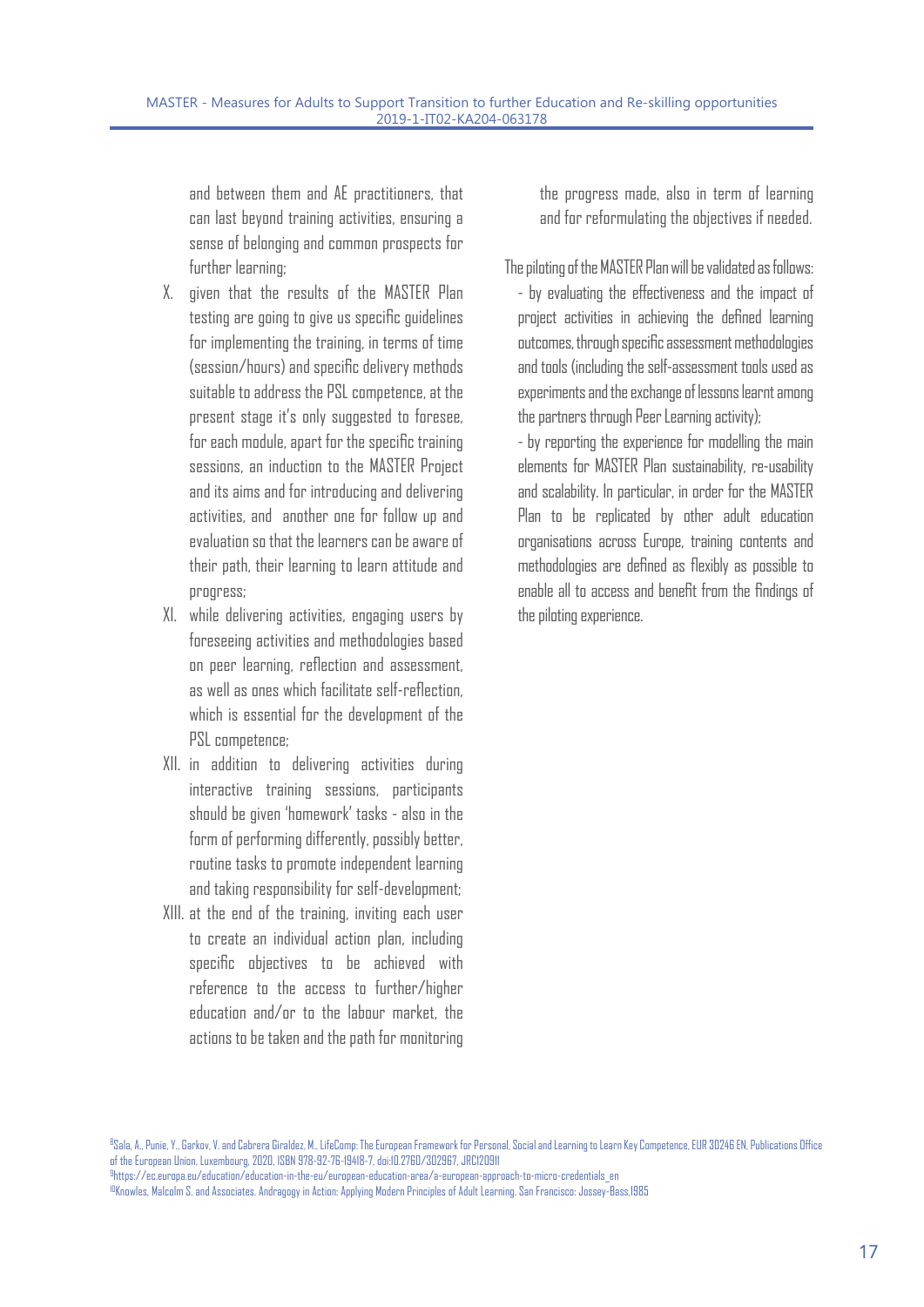# **1.4. HOW TO USE IT?**

The MASTER Plan is designed as a practical and flexible tool, which can be adapted to different needs emerging from adults who need to identify, develop or reinforce their PSL competence for being more active, motivated, self-aware and self-confident in approaching further learning, societal challenges and labour market.

Indeed, it is possible to use the MASTER Plan as a source of information on how to approach PSL in Adult Education, with reference to different low-skilled/ vulnerable target groups: learning outcomes, training modules, methodologies and tools can be adapted to different needs, contexts and purposes, combining them or choosing a single one. Moreover, the training modules can be used for permanent guidance in Adult Education, allowing adult learners to understand both the meaning of PSL competence and their competence level, their strengths and their needs for improvement before choosing or starting an upskilling/re-skilling training path; finally, the same modules can be used as a preliminary activity for the identification, validation and certification of non-formal and informal learning and

for lowering resistance towards training itself, when frequently low-skilled adults had negative experiences in school.

This is why the document is available also in word format, and it's possible to adapt it by mentioning the changes and retaining project and funding logos in any personalised versions. It is possible to use the MASTER Plan in its published format, in accordance with the Creative Commons regulation.

It is recommended that training guidelines (included) and materials are implemented together with AE trainers and practitioners and, in cooperation with external stakeholders, so as to improve the awareness and the competences of the whole community of practice working for the empowerment and re-activation of lowskilled adults.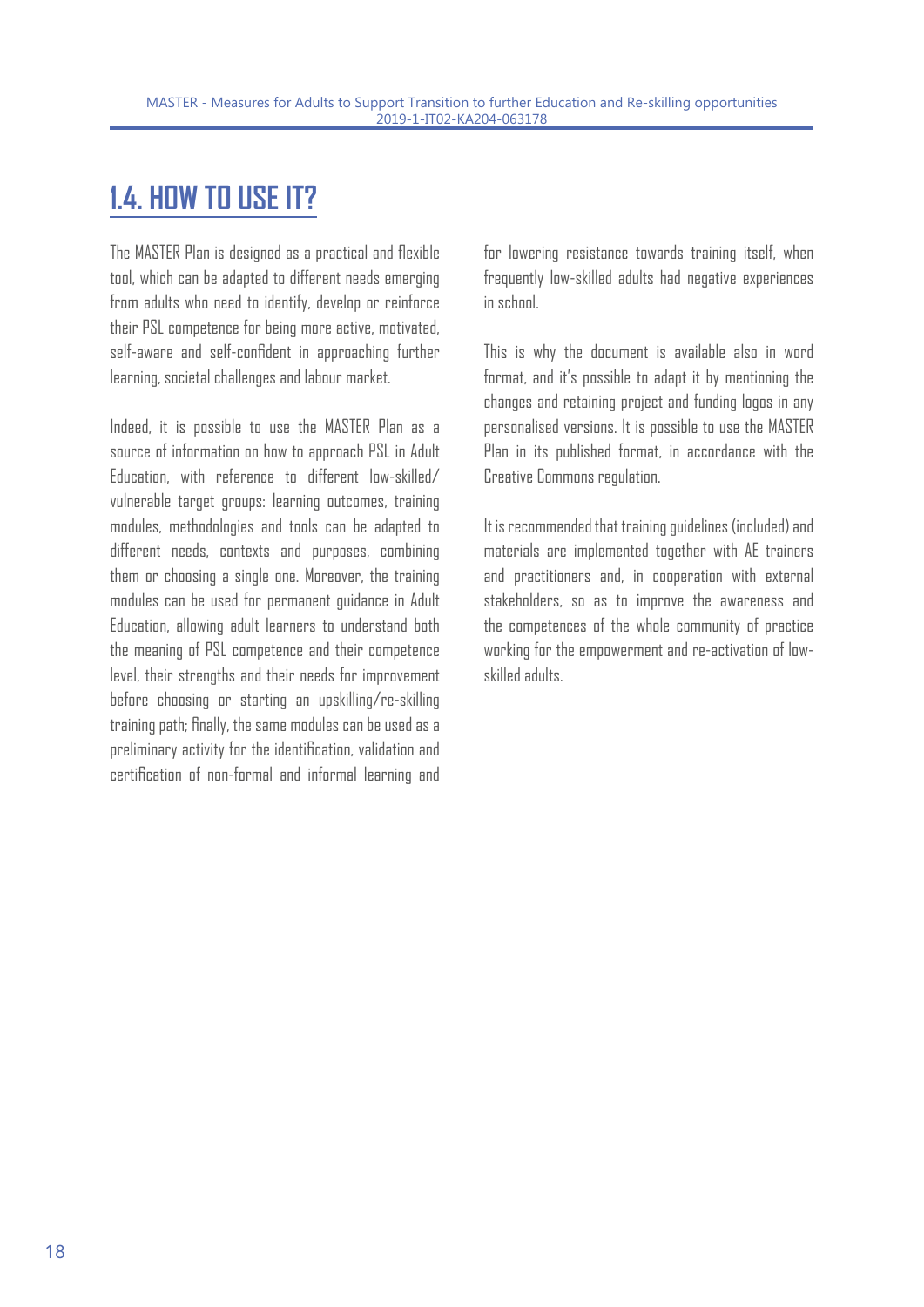

# **LEARNING 0UTCOMES**

Learning outcomes are statements of what a learner knows, understands and is able to do on completion of a learning process, defined in terms of knowledge, skills and competences (European Centre for the Development of Vocational Training - Cedefop), on the basis of the approach adopted by the European Qualifications Framework (EQF).

In general, and especially in the MASTER Plan, Learning Outcomes are functional to explicitly state learning goals and make the adult participants aware of what they have learned, and able to communicate what they know and are able to do. They make it easier also to reflect on what they know and keep track of their learning process and of the reference results, improving self-confidence, self-esteem and motivation.

As mentioned in the previous paragraph, the MASTER Plan Learning Outcomes have been designed based on the definitions, descriptors and contents included in the LifeComp<sup>11</sup>, the European framework for Personal, Social and Learning to Learn competence, according to:

- the results of the self-assessment process implemented by the MASTER project partners in their countries, which highlighted which of the competences and the reference descriptors included in the framework are actually relevant for the MASTER users;
- the actual possibility for learners to acquire/ improve the specific competence/s through short training paths, carried out in a specific timeframe.

11"LifeComp is made up of three intertwined competence areas: 'Personal', 'Social', and 'Learning to Learn'. Each area includes three competences: Self-regulation, Flexibility, Wellbeing (Personal Area), Empathy, Communication, Collaboration (Social Area), Growth mindset, Critical thinking, and Managing learning (Learning to learn Area). Each competence has, in turn, three descriptors which generally correspond to the 'awareness, understanding, action' model. These are not to be understood as a hierarchy of different levels of relevance, whereby some are prerequisites for others. Rather, all of them are to be considered complementary and necessary."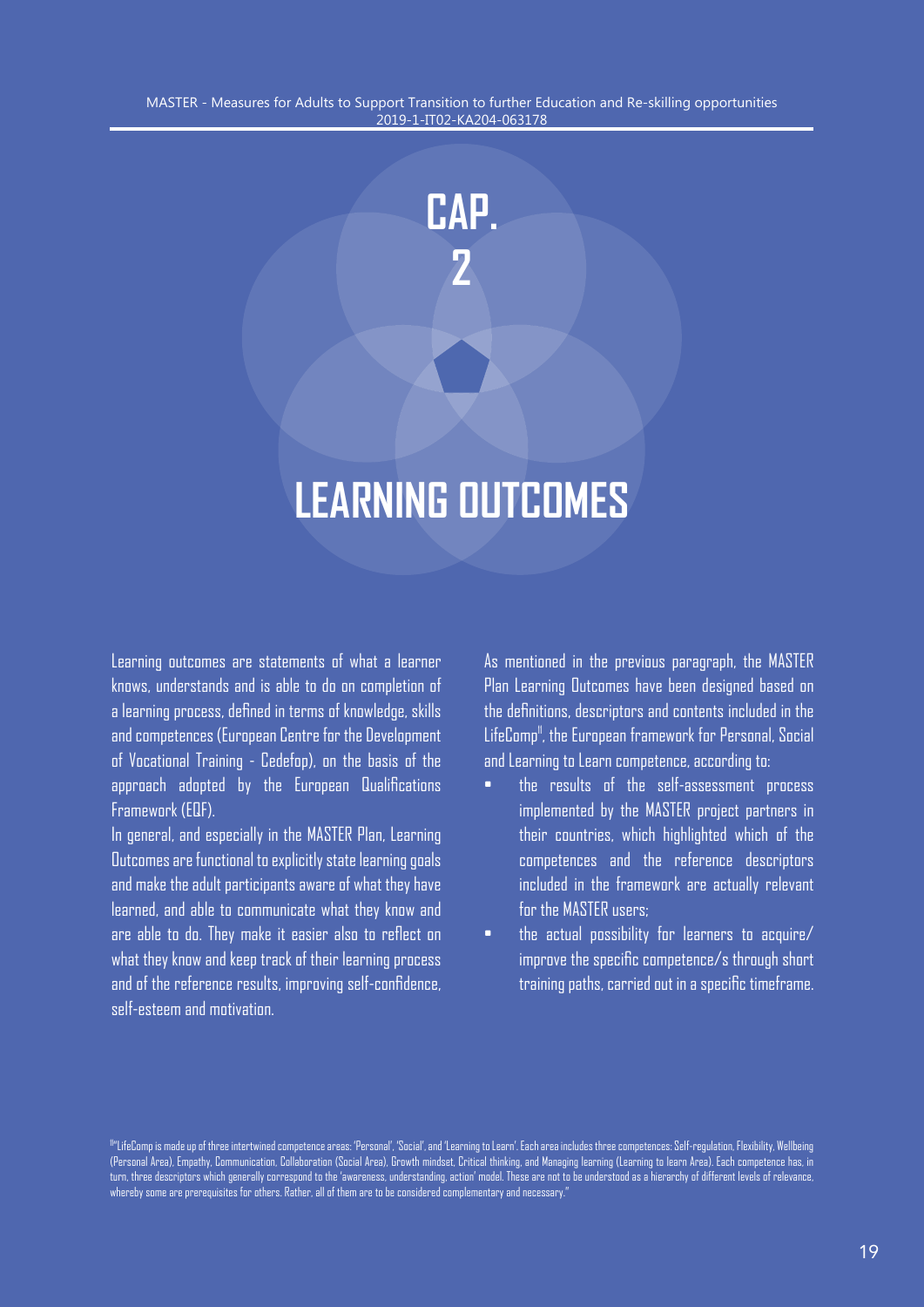So, in designing the MASTER Plan Learning Outcomes, all the three specific PSL aspects have been considered relevant:

- for the personal one the MASTER Plan, Selfregulation and Flexibility competences have been taken into consideration;
- with reference to the social area, all three related competences have been addressed (Empathy, Communication, Collaboration);
- about the learning area we focused on all three competences, which relate to lifelong learning strategies and career management skills.



FIGURE1. LIFECOMP AT A GLANCE

Therefore, the codes, definitions and descriptors included in the Learning outcomes described are entirely taken from the LifeComp framework and, in particular, from the following table: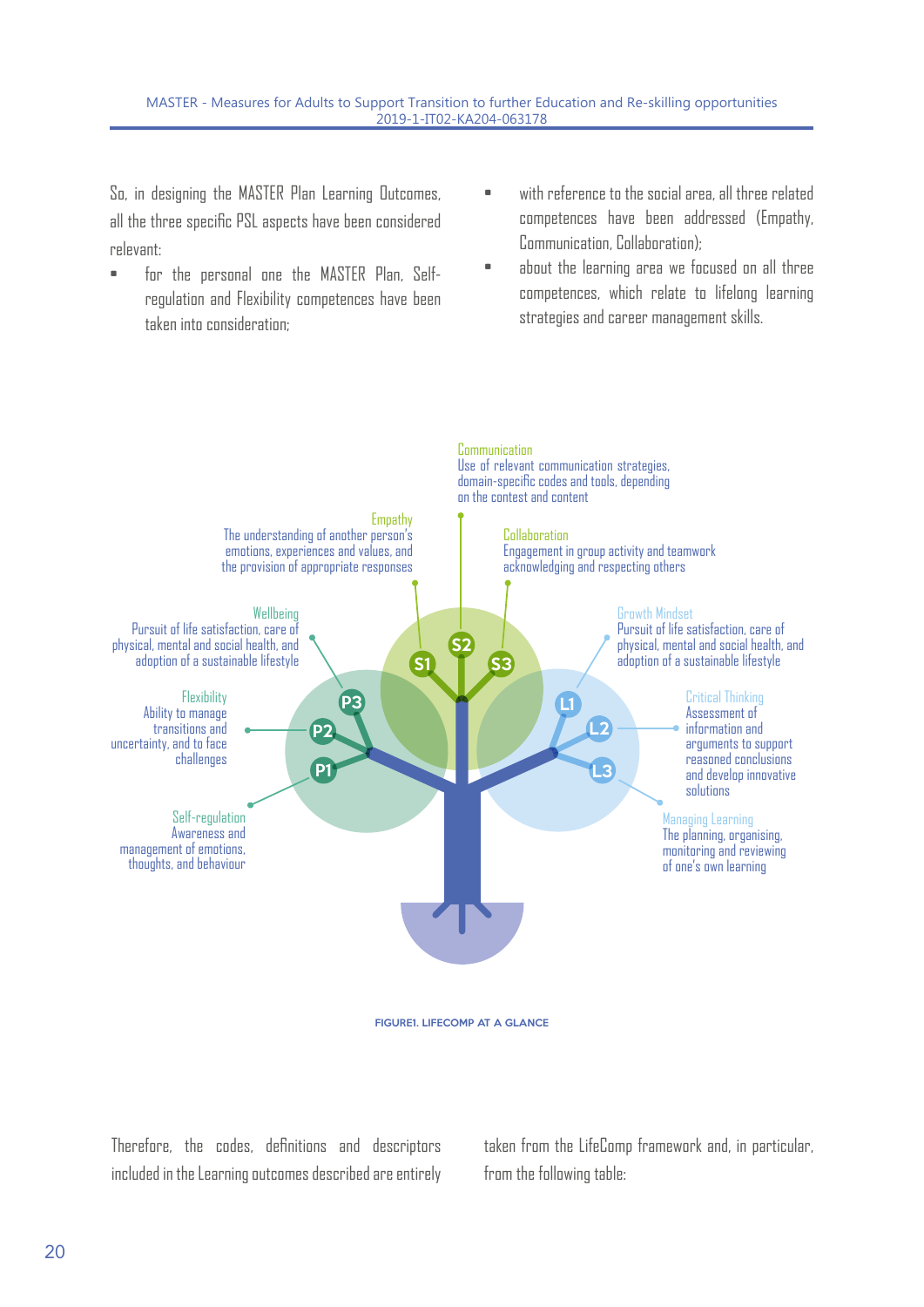#### AREA COMPETENCES DESCRIPTORS

#### **P1 Self-Regulation**

Awareness and management of emotions, thoughts and behaviour

#### **P2 Flexibility**

Ability to manage transitions and uncertainty, and to face challenges

#### **P3 Wellbeing**

Pursuit of life satisfaction, care of physical, mental and social health, and adoption of a sustainable lifestyle

#### **S1 Empathy**

The understanding of another person's emotions, experiences and values, and the provision of appropriate responses

#### **S2 Communication**

Use of relevant communication strategies, domain-specific codes and tools, depending on the context and content

#### **S3 Collaboration**

Engagement in group activity and teamwork acknowledging and respecting others

#### **L1 Growt mindset**

Belief in one's and others' potential to continuously learn and progress

#### **L2 Critical thinking**

Assessment of information and arguments to support reasoned conclusions and develop innovative solutions

#### **L3 Managing learning**

The planning, organising, monitoring and reviewing of one's own learning

- **P1 Self-Regulation P1.1** Awareness and expression of personal emotions, thoughts, values, and behaviour
	- P1.2 Understanding and regulating personal emotions, thoughts, and behaviour, including stress responses
	- **P1.3** Nurturing optimism, hope, resilience, self-efficacy and a sense of purpose to support learning and action
	- **P2.1** Readiness to review opinions and courses of action in the face of new evidence
	- **P2.2** Understanding and adopting new ideas, approaches, tool and actions in responseto changing contexts
	- **P2.3** Managing transitions in personal life, social participation, work and learning pathways, while making conscious choices and setting goals
	- **P3.1** Awareness that individual behaviour, personal characteristics and social and environmental factors influence health and wellbeing
	- **P3.2** Understanding potential risks for wellbeing, and using reliable informationn and services for health and social protection
	- **P3.3** Adoption of a sustainable lifestyle that respects the environment, and the physical and mental wellbeing of self and others, while seeking and offering social support
	- **S1.1** Awareness of another person's emotions and experiences, and values
	- **S1.2** Understanding another person's emotions and experiences, and the ability to proactively take their perspective
	- **S1.3** Responsiveness to another person's emotions and experiences, being conscious that group belonging influences one's attitude
	- **S2.1** Awareness of the need for a variety of communication strategies, language registers, and tools that are adapted to context and content
	- **S2.2** Understanding and managing interactions and conversations in different socio-cultural contexts and domain-specific situations
	- **S2.3** Listening to others and engaging in conversations with confidence, assertiveness, clarity and reciprocity, both in personal and social contexts
	- **S3.1** Intention to contribute to the common good and awareness that others may have different cultural affiliations, backgrounds, beliefs, values, opinions or personal circumstances
	- **S3.2** Understanding the importance of trust, respect for human dignity and equality, coping with conflicts and negotiating disagreements to build and sustain fair and respectful relationships
	- **S3.3** Fair sharing of tasks, resources and responsibility within a group taking into account its specific aim; eliciting the expression of different views and adopting a systemic approach
	- **L1.1** Awareness and confidence in one's own and others' abilities to learn, improve and achiecve with work and dedication
	- **L1.2** Understanding that learning is a lifelong process that requires openness, curiosity and determination
	- **L1.3** Reflecting on other people's feedback s well ason successful and unsuccessful experiences to continue developing one's potential
	- **L2.1** Awareness of potential biases in the data and one's personal limitations, while collecting valid and reliable information and ideas from diverse and reputable sources
	- **L2.2** Comparing, analysing, assessing and synthesising data, information, ideas, and media messages in order to drawlogical conclusions
	- **L2.3** Developing creative ideas, synthesising and combining concepts and information from different sources in view of solving problems
	- **L3.1** Awareness of one's own learning interests, processes and preferred strategies, including learinig needs and required support
	- **L3.2** Planning and implementing learning goals, strategies, resources and processess
	- **L3.3** Reflecting on assessing purposes, processes and outcomes of learning and knowledge constructions, establishing relationships across domains

SOCIAL

PERSONAL

PERSONAL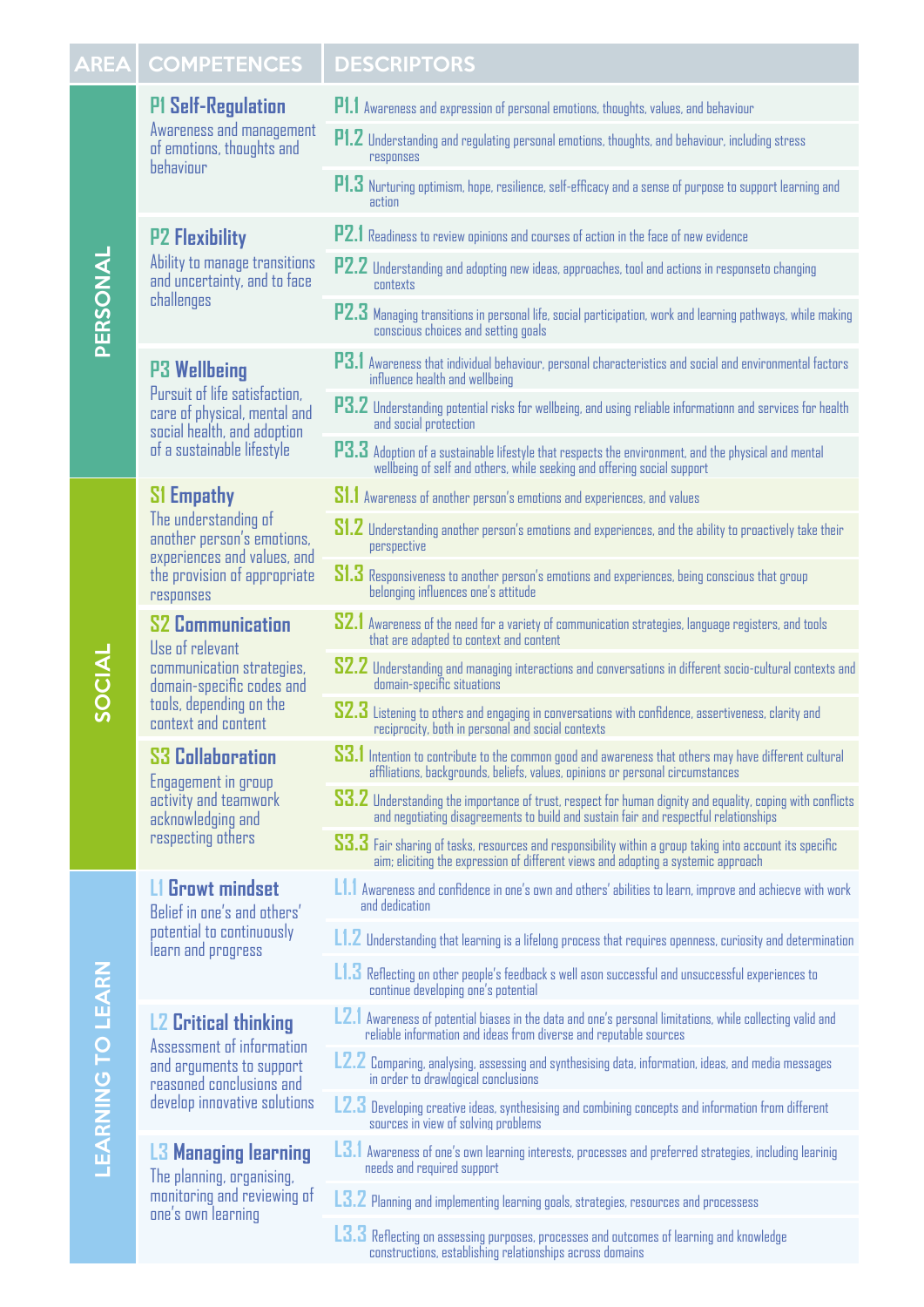### **P1 SELF-REGULATION**

**Area:** personal

#### **Definition:**

Awareness and management of emotions, thoughts and behaviour

#### **Selected descriptor:**

P1.2 Understanding and regulating personal emotions, thoughts, and behaviour, including stress responses

MASTER - Measures for Adults to Support Transition to further Education and Re-skilling opportunities

#### **KNOWLEDGE**

- What emotions are and their role in personal and professional contexts
- The relationship between emotions and stress
- Strategies for emotional well-being

#### **SKILLS**

- Labelling emotions and interpreting their contextual meaning
- Describing complex feelings (e.g. experiencing mixed feelings)
- Identifying the ways emotions, thoughts, and values influence behaviour
- Adopting a positive attitude in dealing with emotions and feelings

#### **COMPETENCES / EXPECTED RESULTS**

To be able to regulate personal emotions, thoughts, and behaviour, including stress responses.

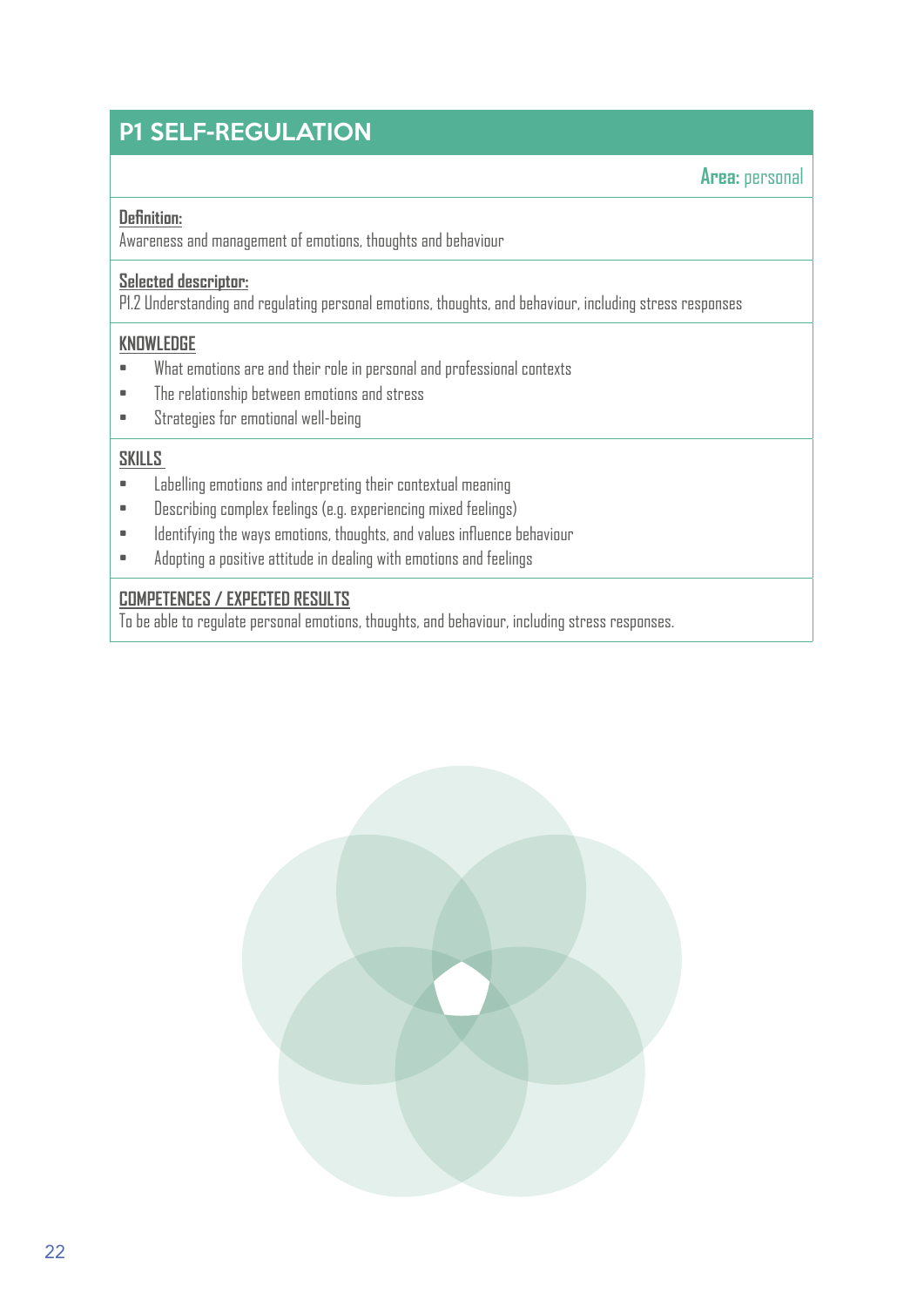### **P2 FLEXIBILITY**

#### **Area:** personal

#### **Definition:**

Managing transitions and uncertainty, and facing challenges

#### **Selected descriptor:**

P2.1 Readiness to review opinions and courses of action in the face of new evidence

#### **KNOWLEDGE**

- The interpretation of context data and information
- The identification of one's own habits
- The locus of control and the change of point of view
- How to respond / react to feedback

#### **SKILLS**

- Identify newly available data and changing circumstances in personal and professional contexts
- Identify the need to modify one's actions, opinions, preferred way of doing things or personal plans, explore new situations with openness

MASTER - Measures for Adults to Support Transition to further Education and Re-skilling opportunities

- Understand, negotiate, and weigh up different points of view on a specific topic
- Reflect on and react adequately to positive and negative feedback

#### **COMPETENCES / EXPECTED RESULTS**

To be able to openly face changes, and manage the fear of change, by reviewing opinions and courses of action.

**Area:** personal

#### **Definition:**

Managing transitions and uncertainty, and to face challenges

#### **Selected descriptor:**

P2.2 Understanding and adopting new ideas, approaches, tools, and actions in response to changing contexts

#### **KNOWLEDGE**

- The individual and global dimension of today's challenges: the 2030 Sustainable Development Agenda
- Creativity and lateral thinking
- Costs and benefits of change
- Opportunities and threats in using new technologies

#### **SKILLS**

- Identifying situations which require a change
- Identifying which strategies lead/don't lead to a desired result
- Identifying and adopting novel ideas, tools, or ways of doing things
- Taking advantage of new technologies in dealing with changes

#### **COMPETENCES / EXPECTED RESULTS**

To be able to generate alternative solutions to anticipate and respond to change.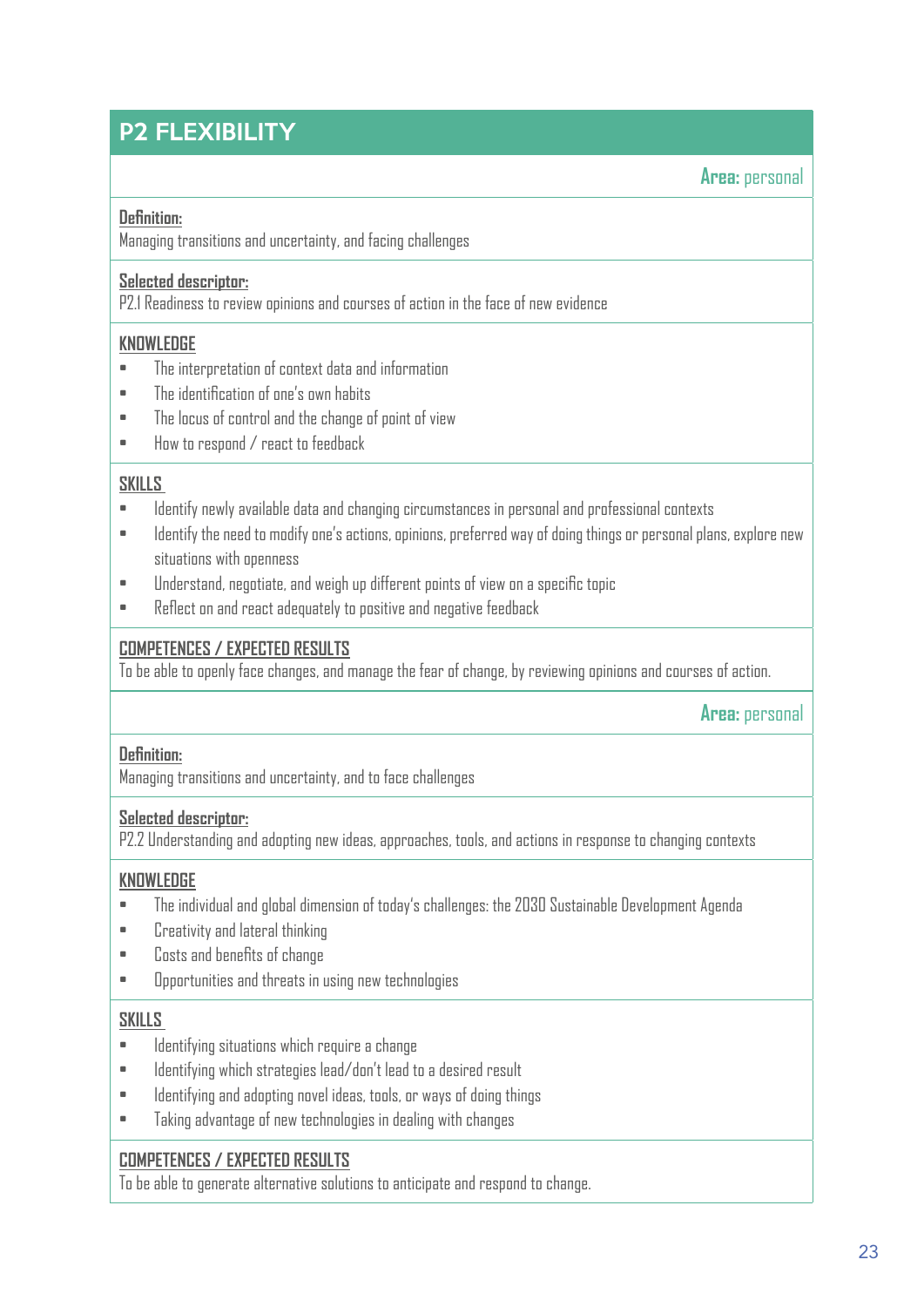### S1 EMPATHY

#### **Area:** social

#### **Definition:**

The understanding of another person's emotions, experiences and values, and the provision of appropriate responses

MASTER - Measures for  $A$  and  $A$  and  $A$  and  $R$  -skilling opportunities and  $R$  -skilling opportunities opportunities opportunities opportunities and  $R$ 

#### **Selected descriptor:**

S1.1 Awareness of another person's emotions, experiences and values

#### **KNOWLEDGE**

- What emotions are
- Verbal, non-verbal and paraverbal communication
- Intercultural differences

#### **SKILLS**

- Identifying, labelling, and describing one's own emotions
- Reading non-verbal cues like tone of voice, gestures, and facial expressions
- Acknowledging and accepting different cultures, values and experiences as a richness

#### **COMPETENCES / EXPECTED RESULTS**

To be able to recognise emotions in others.

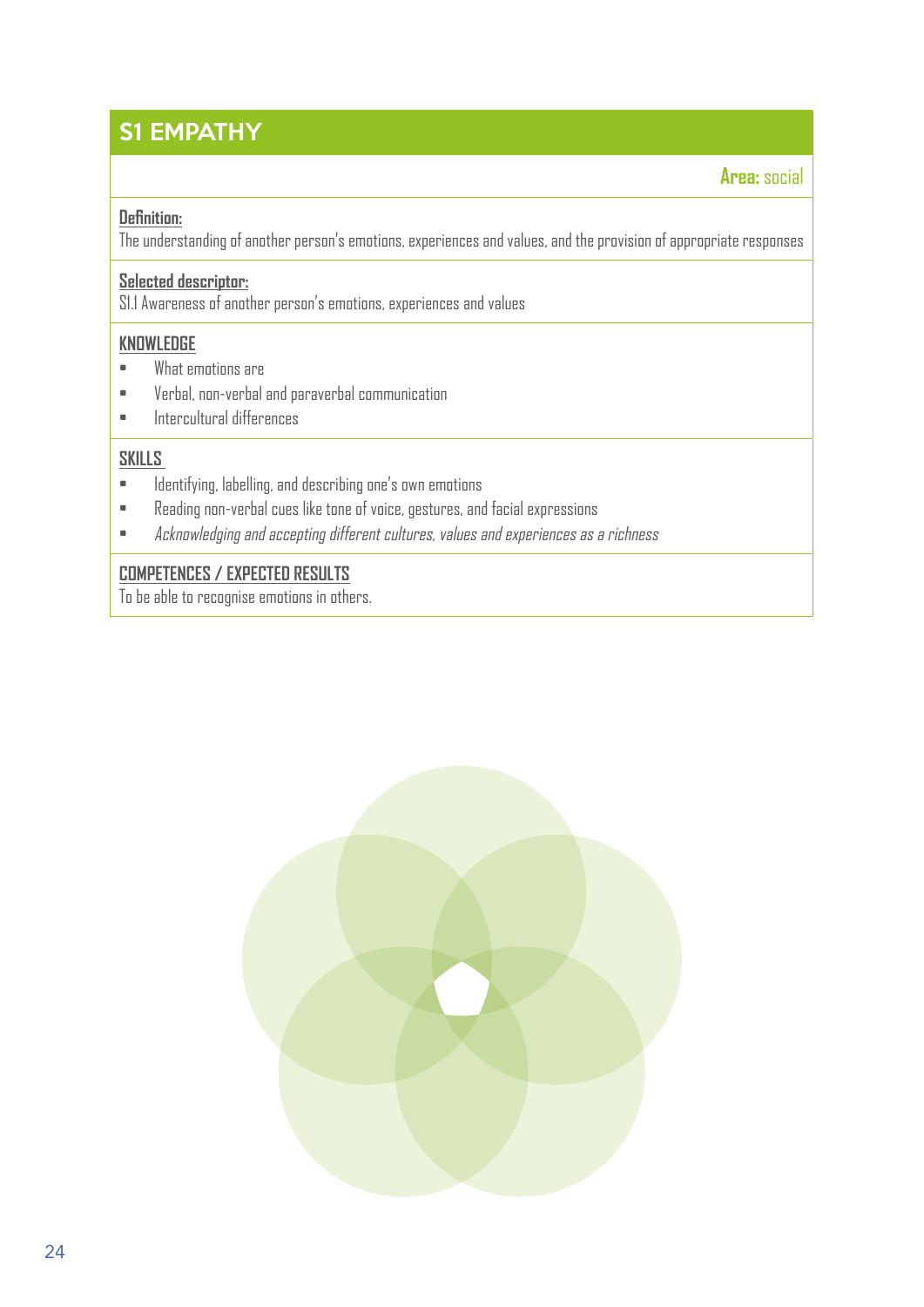### S2 COMMUNICATION

**Area:** social

#### **Definition:**

The use of relevant communication strategies, domain-specific codes and tools, depending on the context and content

#### **Selected descriptor:**

S2.1 Awareness of the need for a variety of communication strategies, language registers, and tools that are adapted to context and content

#### **KNOWLEDGE**

- The communication process
- Communication strategies (verbal, non-verbal, visual or mixed ones)
- Communication registers
- Active listening

#### **SKILLS**

- Identifying different communication strategies and registers to be used in different situation
- Identifying the characteristics and needs of the audience
- Understanding the context within which the communication takes place
- Defining the purpose of the communication
- Identifying the tools that convey the message

#### **COMPETENCES / EXPECTED RESULTS**

To be able to modulate messages, taking into account the audience, the kind of relationship with the speaker, the context in which the communication takes place, its purpose, and the tools that will convey the message

**Area:** social

#### **Definition:**

The use of relevant communication strategies, domain-specific codes and tools, depending on the context and content

#### **Selected descriptor:**

S2.2 Understanding and managing interactions and conversations in different socio-cultural contexts and domainspecific situations

#### **KNOWLEDGE**

- Communication contexts: social, cultural, psychological, spatial and temporal dimensions
- The role of cultural heritage in communication
- Strategies for changing one's perspective
- Active listening

#### **SKILLS**

- Defining the social and cultural context of communication
- Understanding one's cultural heritage and its influence on the way to perceive the world
- Shifting temporarily into another perspective
- Listening to others actively

#### **COMPETENCES / EXPECTED RESULTS**

To be able to engage in communication in multi-cultural settings, by adapting the communication style to different socio-cultural contexts.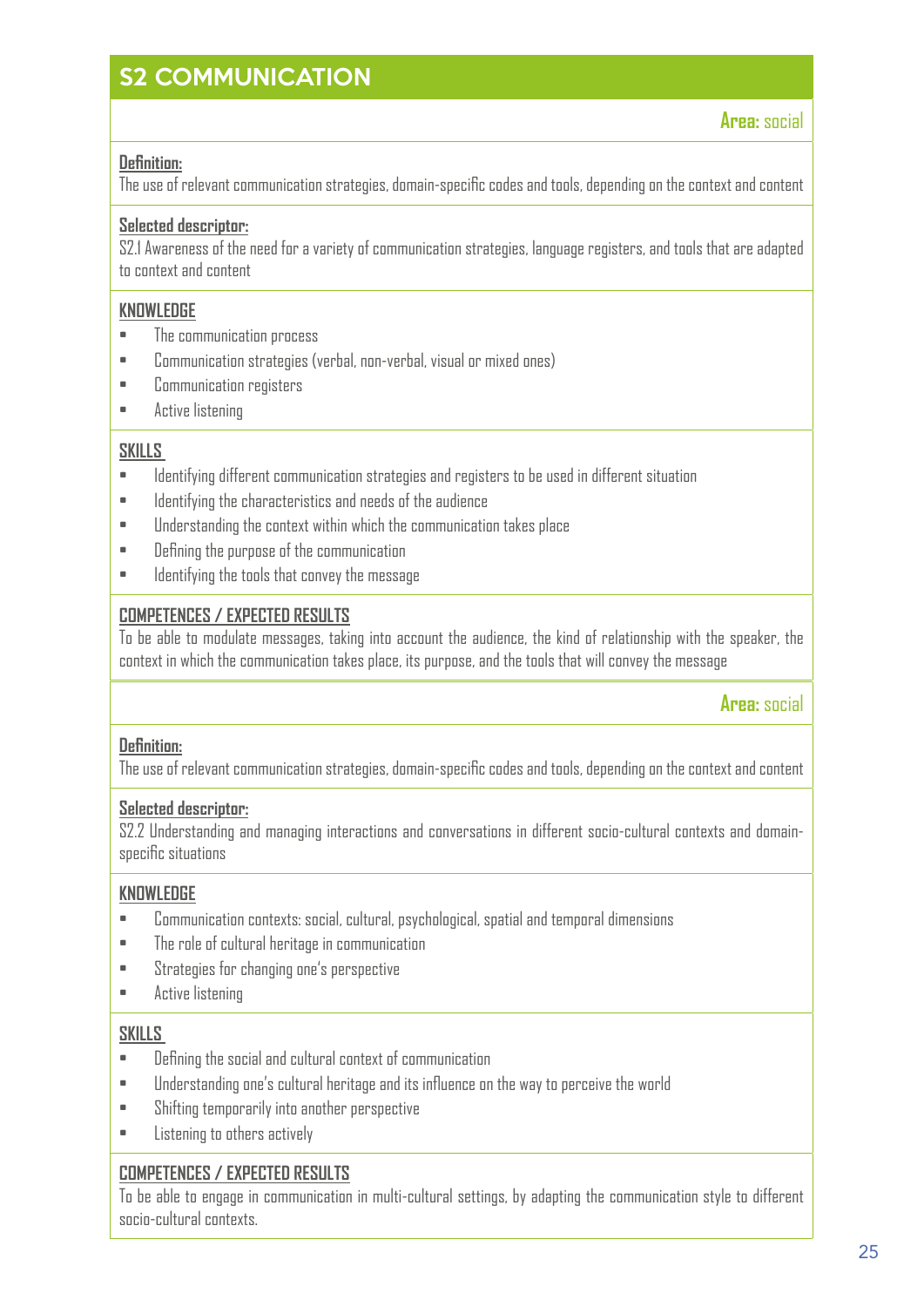#### MASTER - Measures for Adults to Support Transition to further Education and Re-skilling opportunities /S2 COMMUNICATION

#### **Area:** social

#### **Definition:**

The use of relevant communication strategies, domain-specific codes and tools, depending on the context and content

#### **Selected descriptor:**

S2.3 Listening to others and engaging in conversations with confidence, assertiveness, clarity and reciprocity, both in personal and social contexts

#### **KNOWLEDGE**

- Fundamentals of assertive communication
- Conflict Management
- Public speaking

#### **SKILLS**

- Monitoring one's own and others' verbal and non-verbal communication
- Showing interest and listening to the whole message
- Respecting turn taking
- Clarifying, summarising and giving feedback to the other's message
- Understanding the relevance of confirmation bias, especially in online environments

#### **COMPETENCES / EXPECTED RESULTS**

To be able to listen to others and engage in conversations with confidence, assertiveness, clarity and reciprocity, both in personal and social contexts.

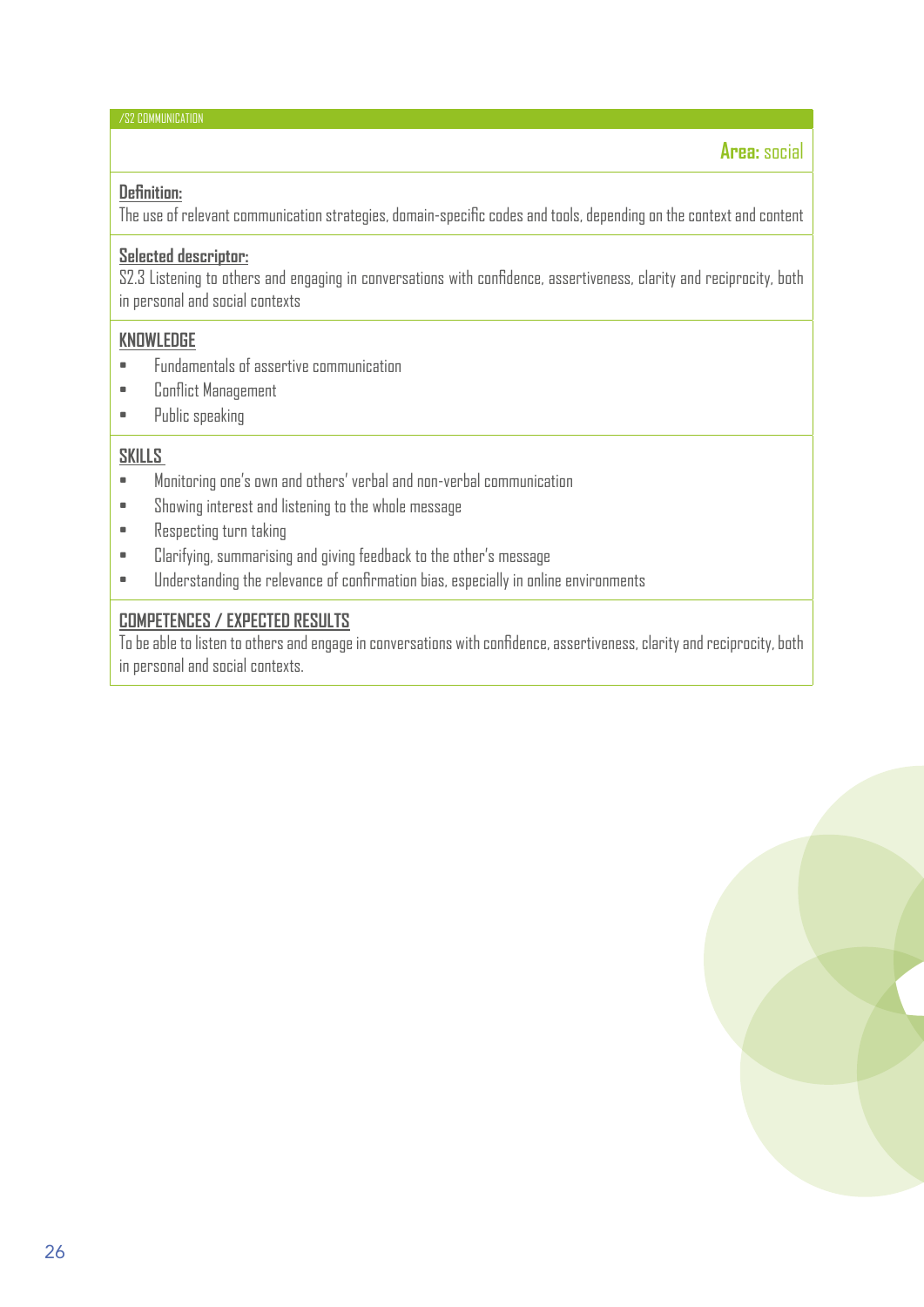### **23 COLLABORATION**

**Area:** social

#### **Definition:**

Engagement in group activity and teamwork acknowledging and respecting others

#### **Selected descriptor:**

S3.1 Intention to contribute to the common good and awareness that others may have different cultural affiliations, backgrounds, beliefs, values, opinions or personal circumstances

MASTER - Measures for Adults to Support Transition to further Education and Re-skilling opportunities

#### **KNOWLEDGE**

- Concepts of group, position, role
- Individual and collective behaviours
- Group dynamics
- Organizational climate
- Conflict management

#### **SKILLS**

- Encouraging and facilitating each other's contributions
- Exchanging resources and processing information
- Providing each other with feedback to improve performance in tasks and responsibilities
- Challenging each other's conclusions and reasoning in order to promote greater insight into the problems
- Being motivated to strive for mutual benefit

#### **COMPETENCES / EXPECTED RESULTS**

To be able to collaborate and create synergies by coping with and taking advantage from diversity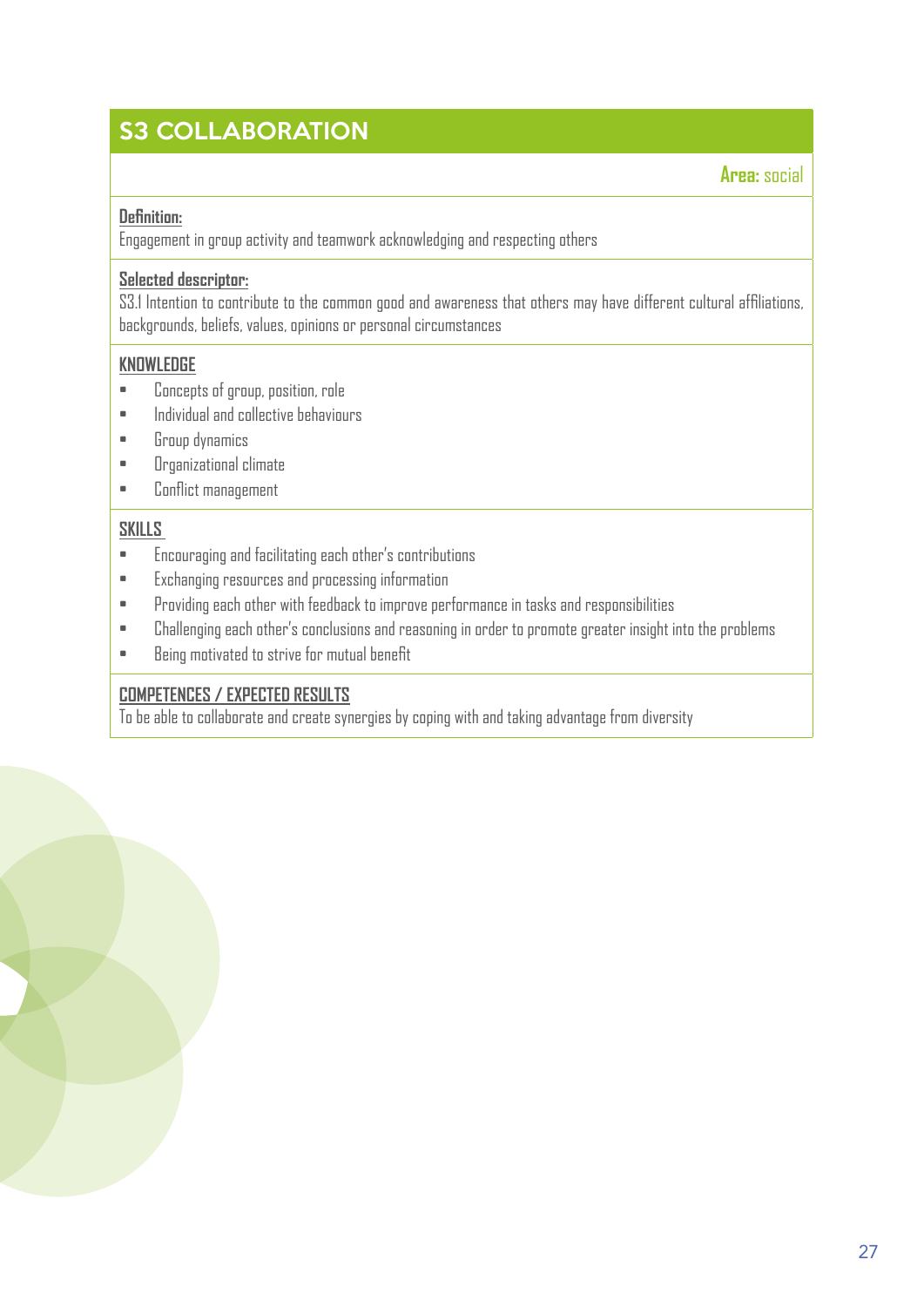### L1 GROWTH MINDSET

**Area:** Learning to learn

#### **Definition:**

The belief in one's own and others' potential to continuously learn and progress

#### **Selected descriptor:**

L1.1 Awareness of and confidence in one's own and others' abilities to learn, improve and achieve with work and dedication

MASTER - Measures for  $A$  and  $A$  and  $A$  and  $R$  -skilling opportunities and  $R$  -skilling opportunities opportunities opportunities opportunities and  $R$ 

#### **KNOWLEDGE**

- Individual growth and professional development plan
- Strategies for setting motivation and goals
- Strategies for failure analysis

#### **SKILLS**

- Defining and making explicit one's main motivations and goals with reference to his/her own personal growth and professional development
- Analysis of failures to collect relevant data about the needs for improvement
- Defining the tasks to be performed for individual growth and professional development and choosing the best strategy to perform them

#### **COMPETENCES / EXPECTED RESULTS**

To be able to define a plan for personal and professional development.

**Area:** Learning to learn

#### **Definition:**

The belief in one's own and others' potential to continuously learn and progress

#### **Selected descriptor:**

L1.2 Understanding that learning is a lifelong process that requires openness, curiosity and determination

#### **KNOWLEDGE**

- Lifelong learning, upskilling and reskilling
- Formal, non-formal and informal adult education
- Strategies for setting learning objectives

#### **SKILLS**

- Understanding the value of lifelong learning
- Analysing opportunities for upskilling and re-skilling in formal, non-formal and informal adult education
- Defining one's short-term and long-terms learning objective

#### **COMPETENCES / EXPECTED RESULTS**

To be able to define a plan for upskilling and re-skilling.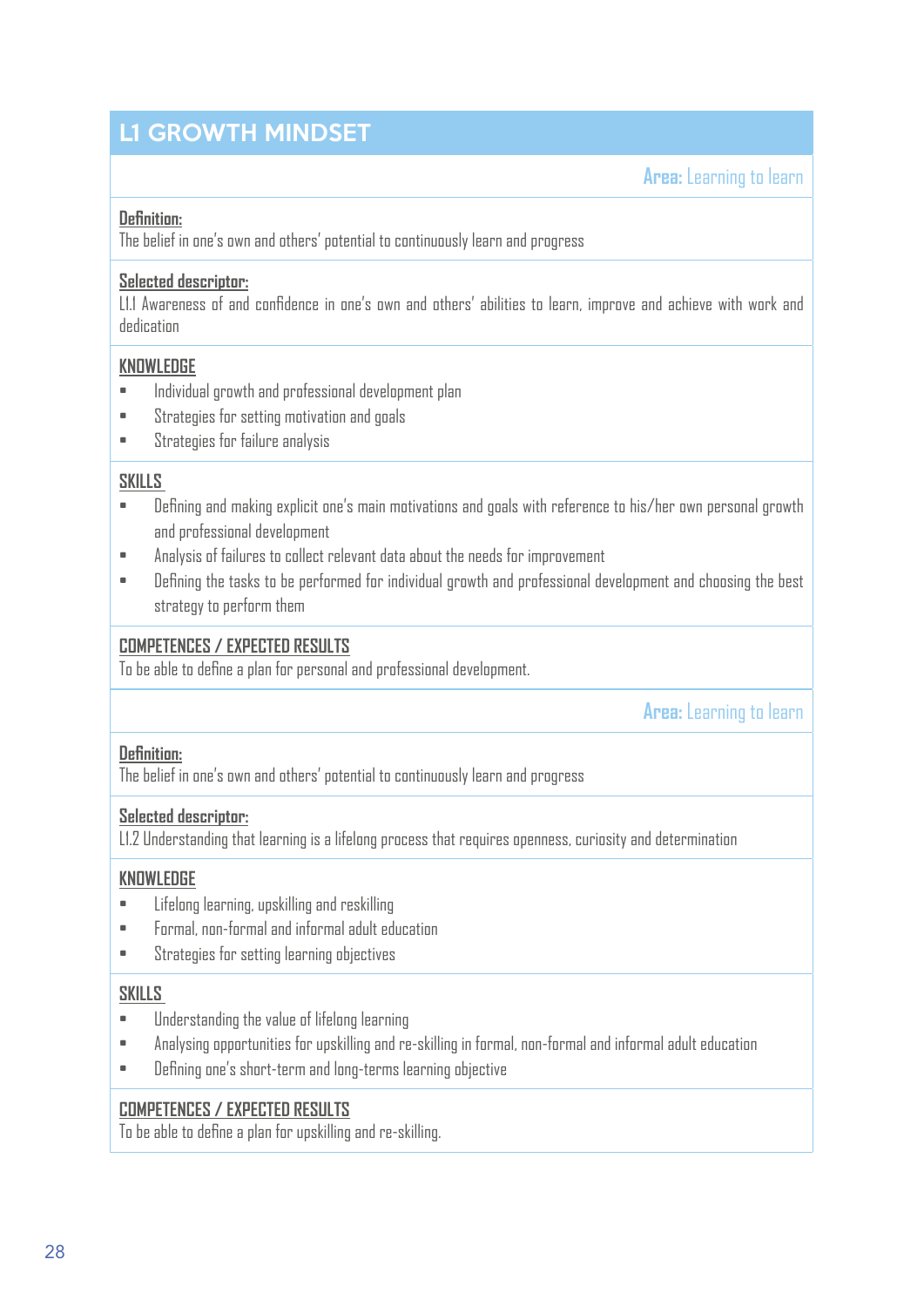#### MASTER - Measures for  $A$  and  $A$  and  $A$  and  $R$  -skilling opportunities and  $R$  -skilling opportunities opportunities opportunities opportunities and  $R$ /L1 GROWTH MINDSET 2019-1-IT02-KA204-063178

#### **Definition:**

The assessment of information and arguments to support reasoned conclusions and develop innovative solutions

#### **Selected descriptor:**

L2.2 Comparing, analysing, assessing, and synthesising data, information, ideas, and media messages in order to draw logical conclusions

#### **KNOWLEDGE**

- Fake news in online environments
- Tools for fact-checking and debunking

#### **SKILLS**

- Asking questions for evaluating whether an argument make sense or not
- Analysing and comparing sources of data, information and digital content
- Analysing and comparing data, information and digital contents themselves

#### **COMPETENCES / EXPECTED RESULTS**

To be able to assess information, ideas and media messages in a critical way, with specific reference to online environments.

**Area:** Learning to learn

#### **Definition:**

The assessment of information and arguments to support reasoned conclusions and develop innovative solutions

#### **Selected descriptor:**

L2.3 Developing creative ideas, synthesising and combining concepts and information from different sources in view of solving problems

#### **KNOWLEDGE**

- Strategies and methods for creative problem solving
- Situations and "habits of minds" fostering or limiting individual creativity

#### **SKILLS**

- Analysing, synthesising, reorganising, and redefining ideas, taking stock of divergent thinking
- Using imagination and intuition
- Adopting a playful attitude to explore new ideas
- Generating metaphorical thinking

#### **COMPETENCES / EXPECTED RESULTS**

To be able to find innovative or alternative ideas for solving problems.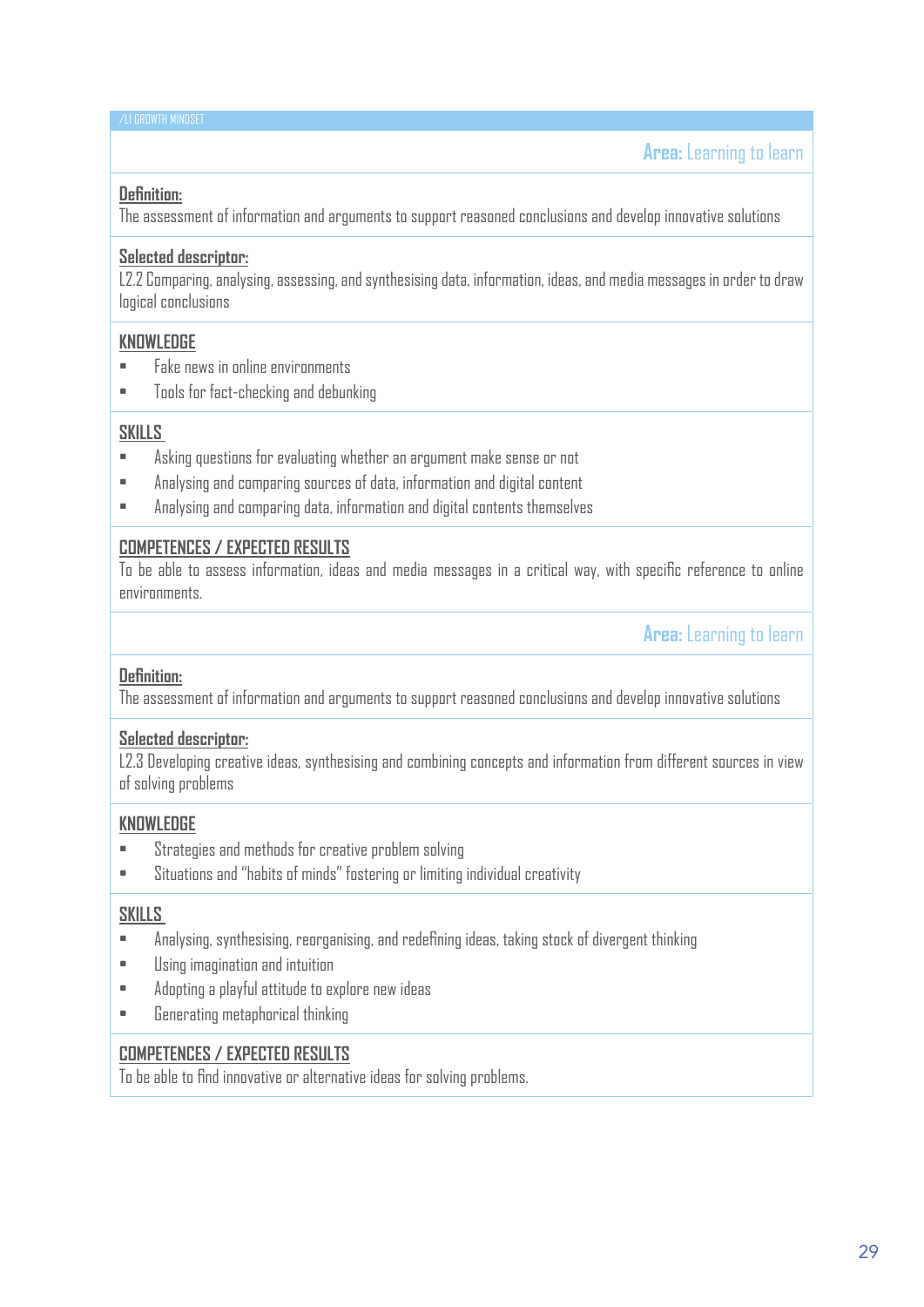# L2 CRITICAL THINKING

**Area:** Learning to learn

#### **Definition:**

The assessment of information and arguments to support reasoned conclusions and develop innovative solutions

#### **Selected descriptor:**

L2.1 Awareness of potential biases in data and one's personal limitations, while collecting valid and reliable information and ideas from diverse and reputable sources

#### **KNOWLEDGE**

- Cognitive biases in assessing information (confirmation bias, availability bias, belief bias etc)
- Fact-checking

#### **SKILLS**

- Identifying the limitations and biases in one's knowledge
- Checking the credibility of a source by assessing its accuracy, reliability and authority

#### **COMPETENCES / EXPECTED RESULTS**

To be able to fact-check a piece of information and evaluate the credibility of a source.

**Area:** Learning to learn

#### **Definition:**

The assessment of information and arguments to support reasoned conclusions and develop innovative solutions

#### **Selected descriptor:**

L2.2 Comparing, analysing, assessing, and synthesising data, information, ideas, and media messages in order to draw logical conclusions

#### **KNOWLEDGE**

- Fake news in online environments
- Tools for fact-checking and debunking

#### **SKILLS**

- Asking questions for evaluating whether an argument make sense or not
- Analysing and comparing sources of data, information and digital content
- Analysing and comparing data, information and digital contents themselves

#### **COMPETENCES / EXPECTED RESULTS**

To be able to assess information, ideas and media messages in a critical way, with specific reference to online environments..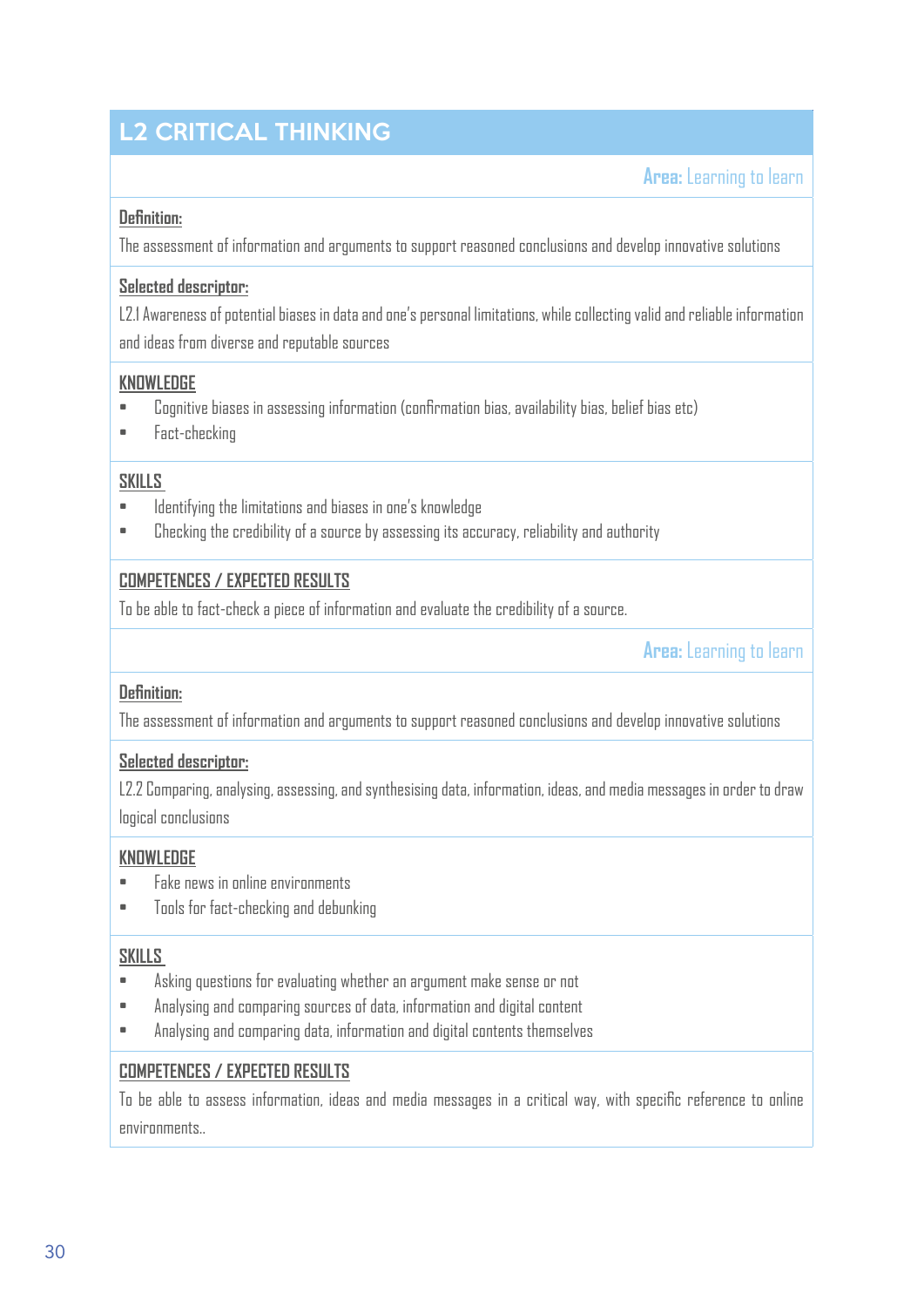#### **Definition:**

The assessment of information and arguments to support reasoned conclusions and develop innovative solutions

#### **Selected descriptor:**

L2.3 Developing creative ideas, synthesising and combining concepts and information from different sources in view of solving problems

#### **KNOWLEDGE**

- Strategies and methods for creative problem solving
- Situations and "habits of minds" fostering or limiting individual creativity

#### **SKILLS**

- Analysing, synthesising, reorganising, and redefining ideas, taking stock of divergent thinking
- Using imagination and intuition
- Adopting a playful attitude to explore new ideas
- Generating metaphorical thinking

#### **COMPETENCES / EXPECTED RESULTS**

To be able to find innovative or alternative ideas for solving problems.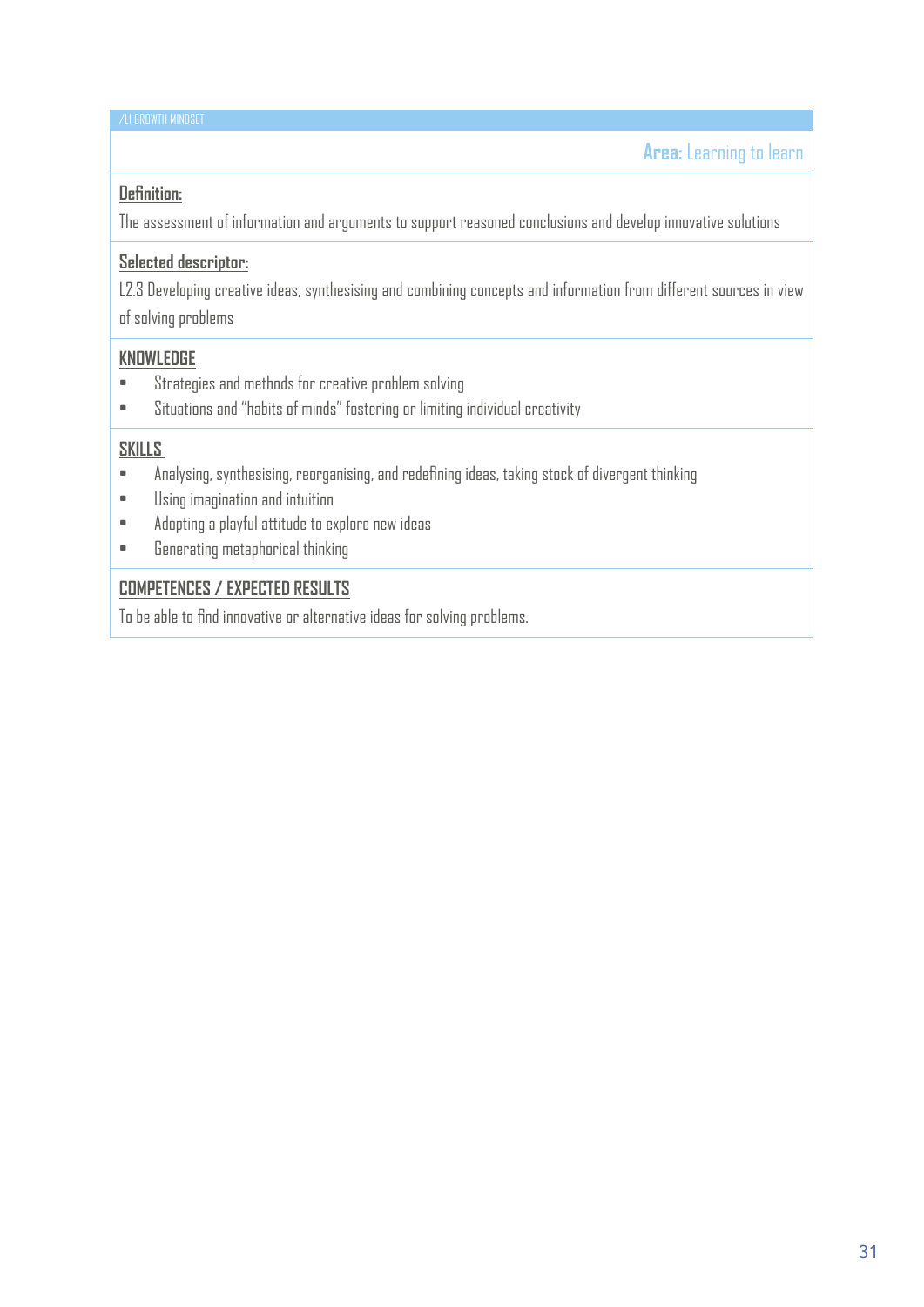### L3 MANAGING LEARNING **MANAGING**

**Area:** Learning to learn

#### **Definition:**

The planning, organising, monitoring and reviewing of one's own learning

#### **Selected descriptor:**

L3.1 Awareness of one's own learning interests, processes and preferred strategies, including learning needs and required support

MASTER - Measures for  $A$  and  $A$  and  $R$  -skilling opportunities and  $R$  -skilling opportunities opportunities opportunities opportunities opportunities opportunities opportunities opportunities opportunities opportuniti

#### **KNOWLEDGE**

- Strategies and tools for self-assessment and needs analysis (i.e. self-assessment tools)
- The learning process
- Individual learning strategies

#### **SKILLS**

- Identifying one's own learning needs and interests, as well as learning goals
- Identifying and analysing one's own learning processes and preferred strategies

#### **COMPETENCES / EXPECTED RESULTS**

To be able to plan one's own learning.

**Area:** Learning to learn

#### **Definition:**

The planning, organising, monitoring and reviewing of one's own learning

#### **Selected descriptor:**

L3.2 Planning and implementing learning goals, strategies, resources and processes

#### **KNOWLEDGE**

- Learning strategies in context
- Time management in learning
- Methodologies and tools to monitor understanding and execution of a learning task

#### **SKILLS**

- Determining which of the known learning strategies would best suit the goal, and allocating the appropriate resources to achieve it
- Managing time in learning
- Generating questions to monitor one's level of understanding of a learning task
- Analysing the performance while executing the learning task
- Persevere in a successful learning strategy or modify one that is not working

#### **COMPETENCES / EXPECTED RESULTS**

To be able to implement and monitor one's own learning activity.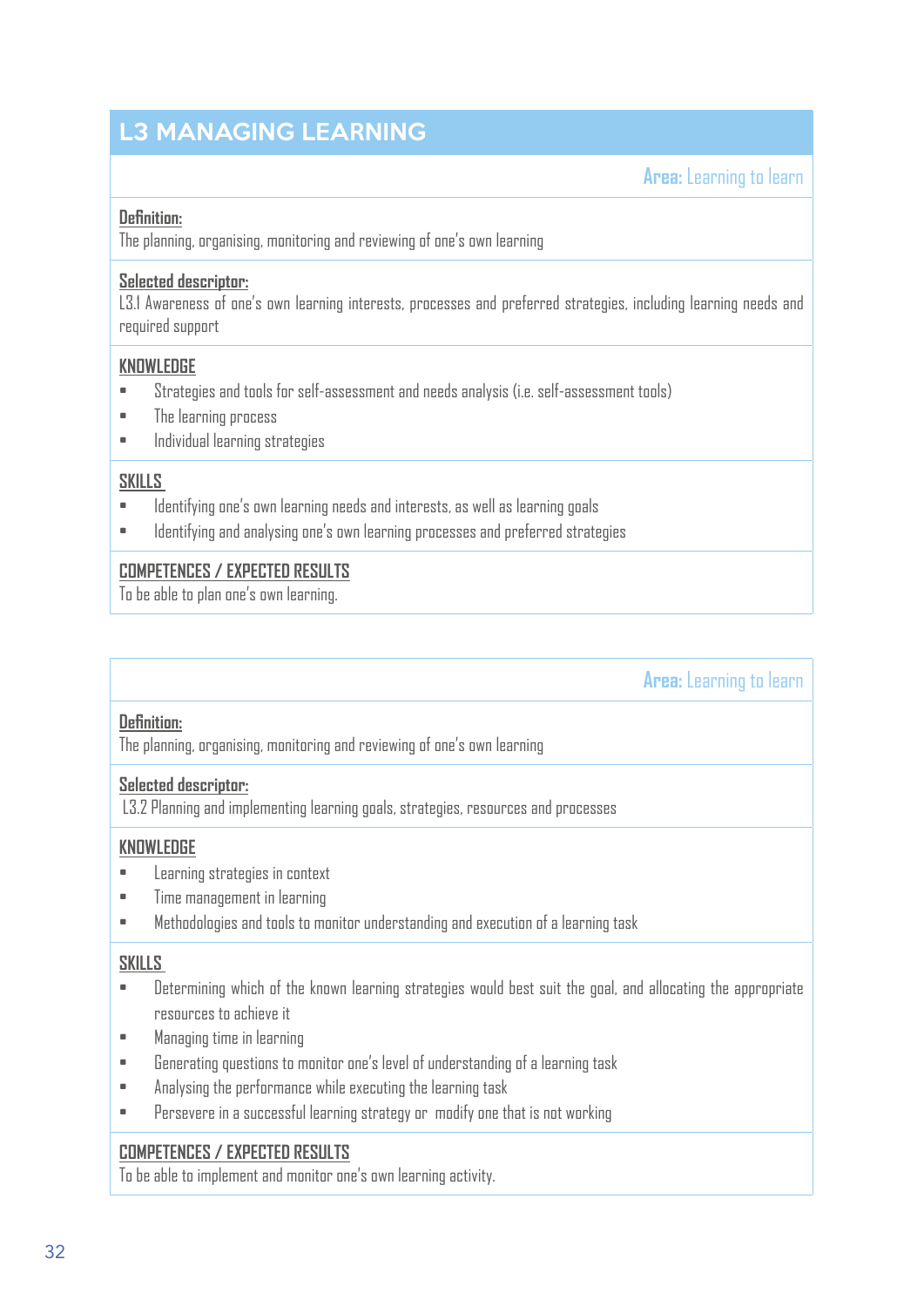#### MASTER - Measures for  $A$  and  $A$  and  $R$  -skilling opportunities and  $R$  -skilling opportunities opportunities opportunities opportunities opportunities opportunities opportunities opportunities opportunities opportuniti /L3 MANAGING LEARNING

**Area:** Learning to learn

#### **Definition:**

The planning, organising, monitoring and reviewing of one's own learning

#### **Selected descriptor:**

L3.3 Reflecting on and assessing purposes, processes and outcomes

#### **KNOWLEDGE**

- Strategies, methodologies and tools for formative evaluation
- Self-assessment and peer assessment

#### **SKILLS**

- Reflecting on and evaluating the learning outcomes
- Identifying possible errors in the learning process and self-correcting them
- Adjusting learning strategies and tasks for better learning outcomes, as well as planning and redesigning new ones

#### **COMPETENCES / EXPECTED RESULTS**

To be able to assess the implemented learning processes, strategies and outcomes.

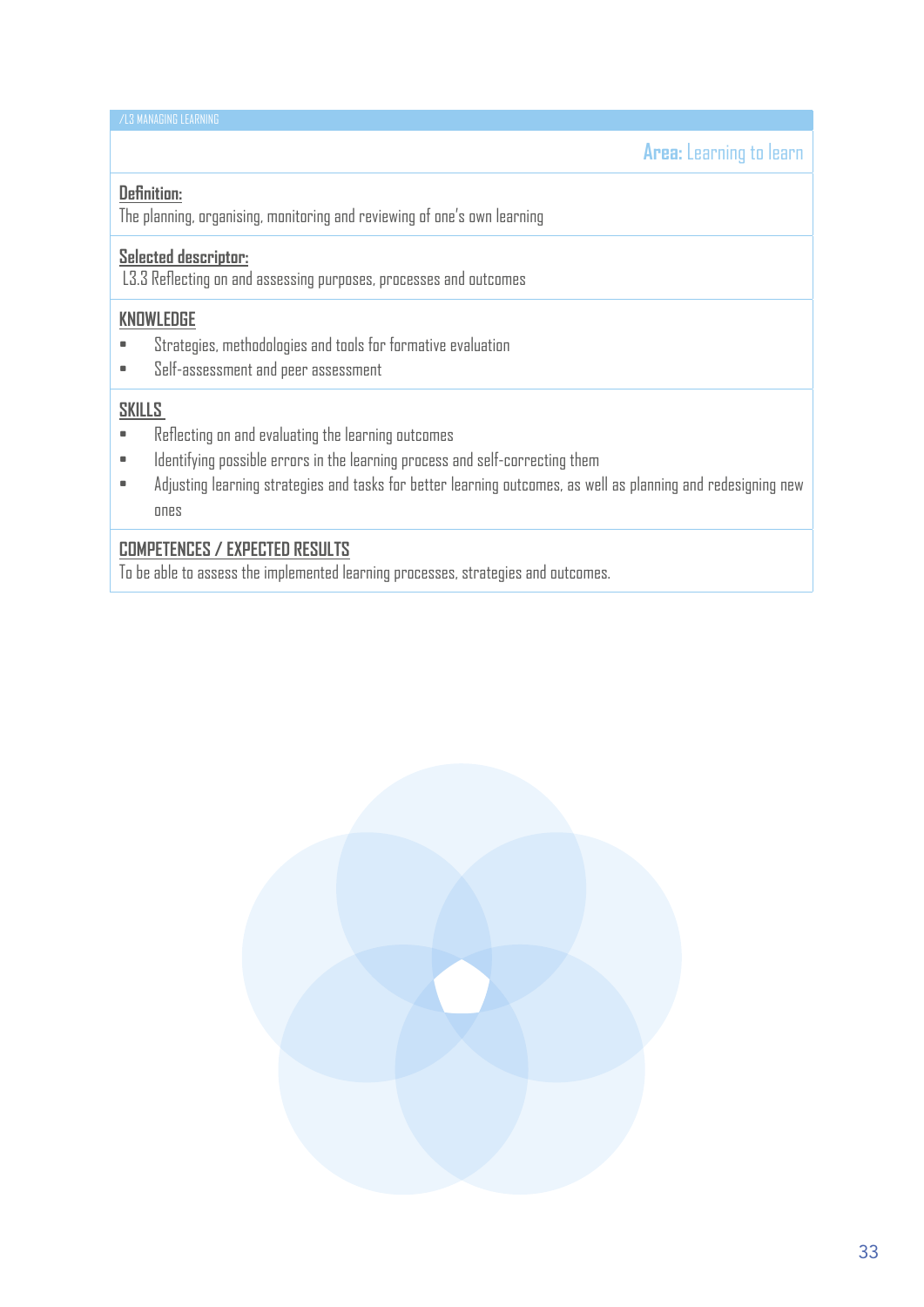

# **TRAINING MODULES**

# **3.1. CORRESPONDENCE TABLE BETWEEN LEARNING OUTCOMES AND MODULES**

For each of the selected LifeComp Learning Outcomes, the following training modules describe the essential characteristics that a specific training action has to have to assure the development of the reference competences in learners, in terms of contents, and teaching and learning methodology/setting.

The training modules are meant as forerunners for supporting the implementation and the development of LifeComp, contributing to make explicit both to individuals and organisations why, when and how they can put the framework into action. They represent practical examples of how LifeComp can be used for lifelong learning in the non-formal learning domain.

Because of this aim, the training modules also include examples of didactic scenarios and resources: these ones have been collected with the objective to put at disposal of ALE practitioners some teaching/learning

tools which are flexible and ready to be adapted or further developed according to learners' context and backgrounds, contributing to develop a tailored offer for different groups of low-skilled adults. In this perspective, the MASTER Plan can also represent a live repository of resources and scenarios to be exploited and enriched thanks to the experimentation of the MASTER Plan in learning and assessment. Indeed, the resources and scenarios included in this first MASTER Plan version are in English language so that they can be easily adapted and further developed from practitioners working in different European countries.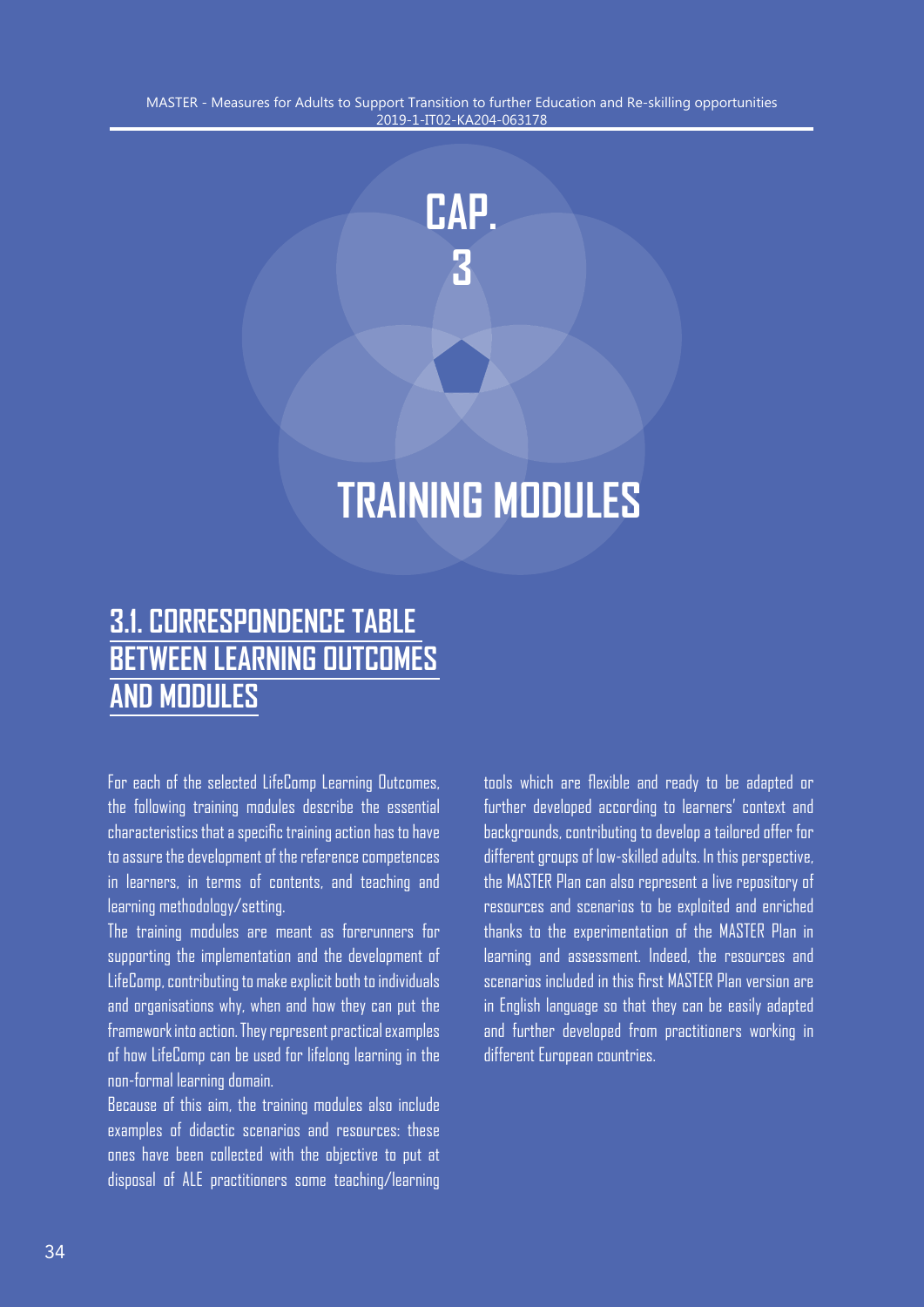| <b>LEARNING OUTCOMES</b>    | <b>TRAINING MODULES</b>                 |
|-----------------------------|-----------------------------------------|
| <b>PI Self-regulation</b>   | Stress management                       |
| <b>P2 Flexibility</b>       | Individual change management            |
|                             | Creativity for facing challenges        |
|                             | Setting motivation and goals for growth |
| <b>S1 Empathy</b>           | Empathy                                 |
| <b>S2 Communication</b>     | Communication                           |
|                             | Conflict management                     |
| <b>S3 Collaboration</b>     | Conflict management                     |
|                             | Working in a team environment           |
| <b>P1 Flexibility</b>       | Individual change management            |
|                             | Setting motivation and goals for growth |
|                             | Learning to learn                       |
| <b>L2 Critical thinking</b> | Creativity for facing challenges        |
| <b>L3 Managing learning</b> | Setting motivation and goals for growth |
|                             | Learning to learn                       |
|                             | Critical thinking                       |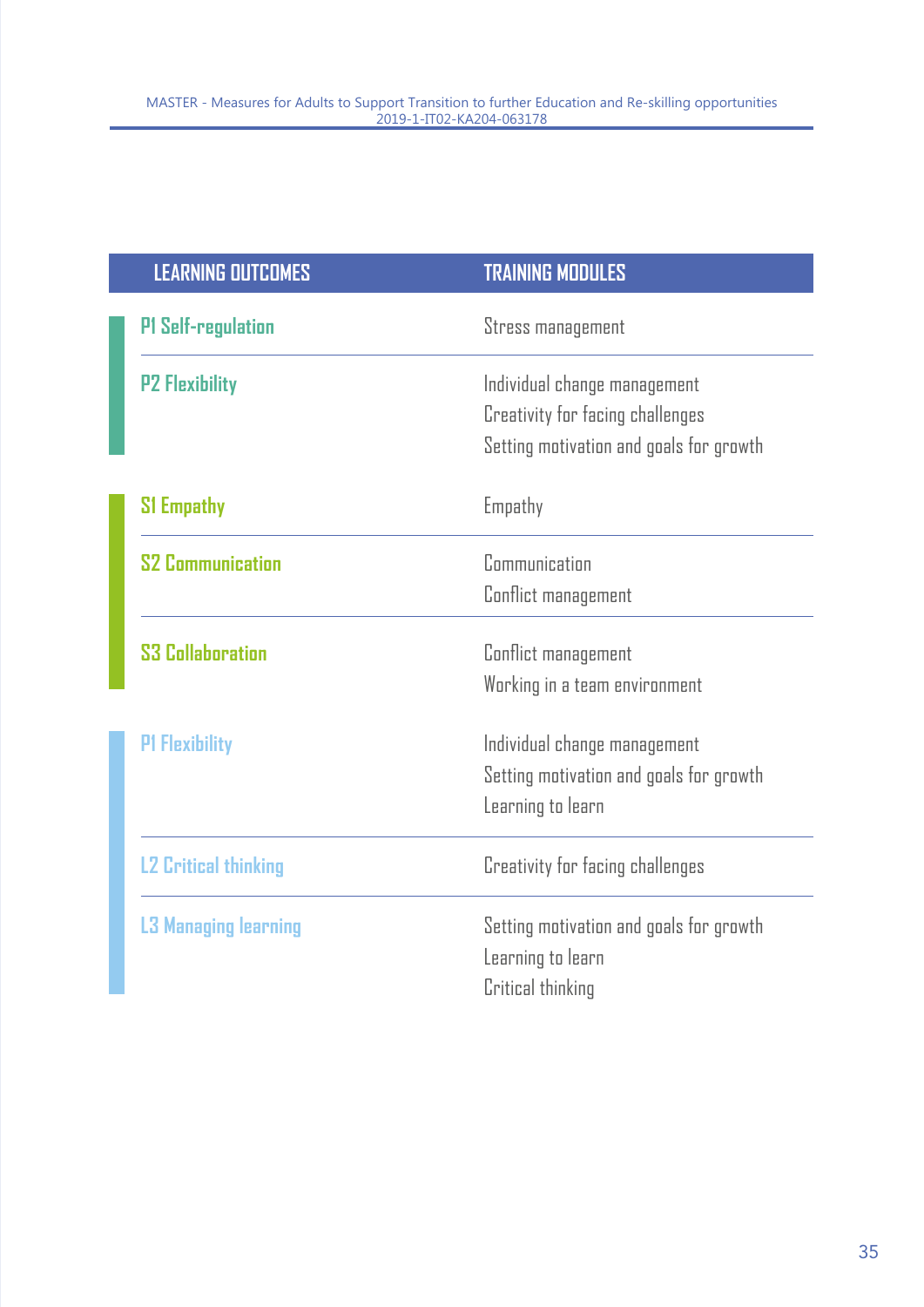# **MASTER SUPPORT TRANSITION TRANSITION TRANSITION TRANSITION TRANSITION TRANSITION TRANSITION AND RE-SKILLING OPPORTUNITIES IN A SUPPORTUNITIES OPPORTUNITIES OPPORTUNITIES IN A SUPPORTUNITIES OPPORTUNITIES OPPORTUNITIES OPP**

#### ADDRESSED LEARNING OUTCOME/S

P1. Self-regulation - Awareness and management of emotions, thoughts and behaviour

P1.1 Understanding and regulating personal emotions, thoughts, and behaviour including stress responses

#### **CONTENTS**

Management of emotions Strategies for emotional wellbeing

#### SUGGESTED METHODOLOGIES

#### ROLE PLAYING

Simulation of real-life situations that require the management of emotions and stress, being also a means for gauging individual actual performance.

#### REAL-TIME REACTIONS

Sharing of learners' real-time reactions after watching a video or a mini lecture. This helps them to reflect on their reactions and to consider new points of view.

#### RRAINSTORMING

Learners come up with ideas and post them on a board, so as to generate new ideas and solutions around a specific domain of interest by removing inhibition.

#### SETTING

Preferably in presence. The training module can also be delivered online through the main software available for distance learning (i.e. Zoom).

#### EXAMPLES OF DIDACTIC SCENARIOS AND RESOURCES

Understanding Emotions – pag.15 The stress scale – pag.19 Metaphors Have Feelings – pag.21 Mentimeter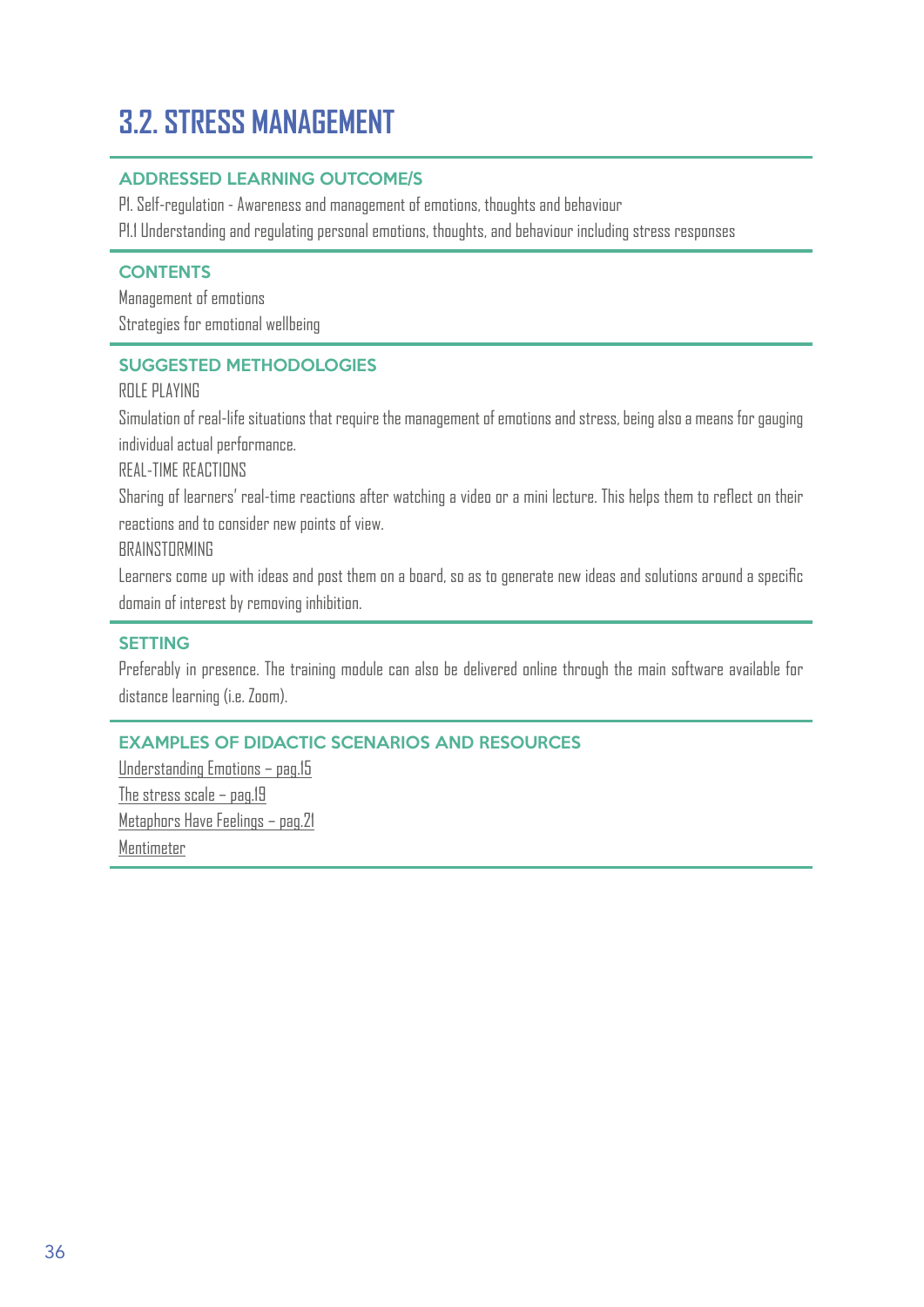## **3.3. INDIVIDUAL CHANGE MANAGEMENT**

#### ADDRESSED LEARNING OUTCOME/S

P2. Flexibility – Managing transitions and uncertainty, and facing challenges

P2.1 Readiness to review opinions and courses of action in the face of new evidence

L1. Growth mindset - the belief in one's own and others' potential to continuously learn and progress

L1.1 Awareness of and confidence in one's own and others' abilities to learn, improve and achieve with work and dedication

L1.3 Reflecting on other people's feedback as well as on successful and unsuccessful experiences to continue developing one's potential

#### **CONTENTS**

Individual goals and locus of control Management of feedback and context data

Management of change at individual level

#### SUGGESTED METHODOLOGIES

IDEA LINE UP

Choose a question that has a range of responses, and then ask learners where they stand – literally, then organising themselves in a line (real or virtual one), based on where on the spectrum of answers they find themselves. ROLE PLAYING

Simulation of real-life situations that require facing changes, being also a means for gauging individual actual performance.

REAL-TIME REACTIONS

Sharing of learners' real-time reactions after watching a video or a mini lecture. This helps them to reflect on their reactions and to consider new points of view.

**BRAINSTORMING** 

Learners come up with ideas and post them on a board, so as to generate new ideas and solutions around a specific domain of interest by removing inhibition.

#### SETTING

Preferably in presence. The training module can also be delivered online through the main software available for distance learning (i.e. Zoom).

#### EXAMPLES OF DIDACTIC SCENARIOS AND RESOURCES

Hot air balloon Understanding my journey Toolkit – pag.60 S.M.A.R.T. GOALS Questions – pag. 7 The wheel of life  $-$  pag. 9 GROW model – pag. 10 Scaling – pag. 13 Mentimeter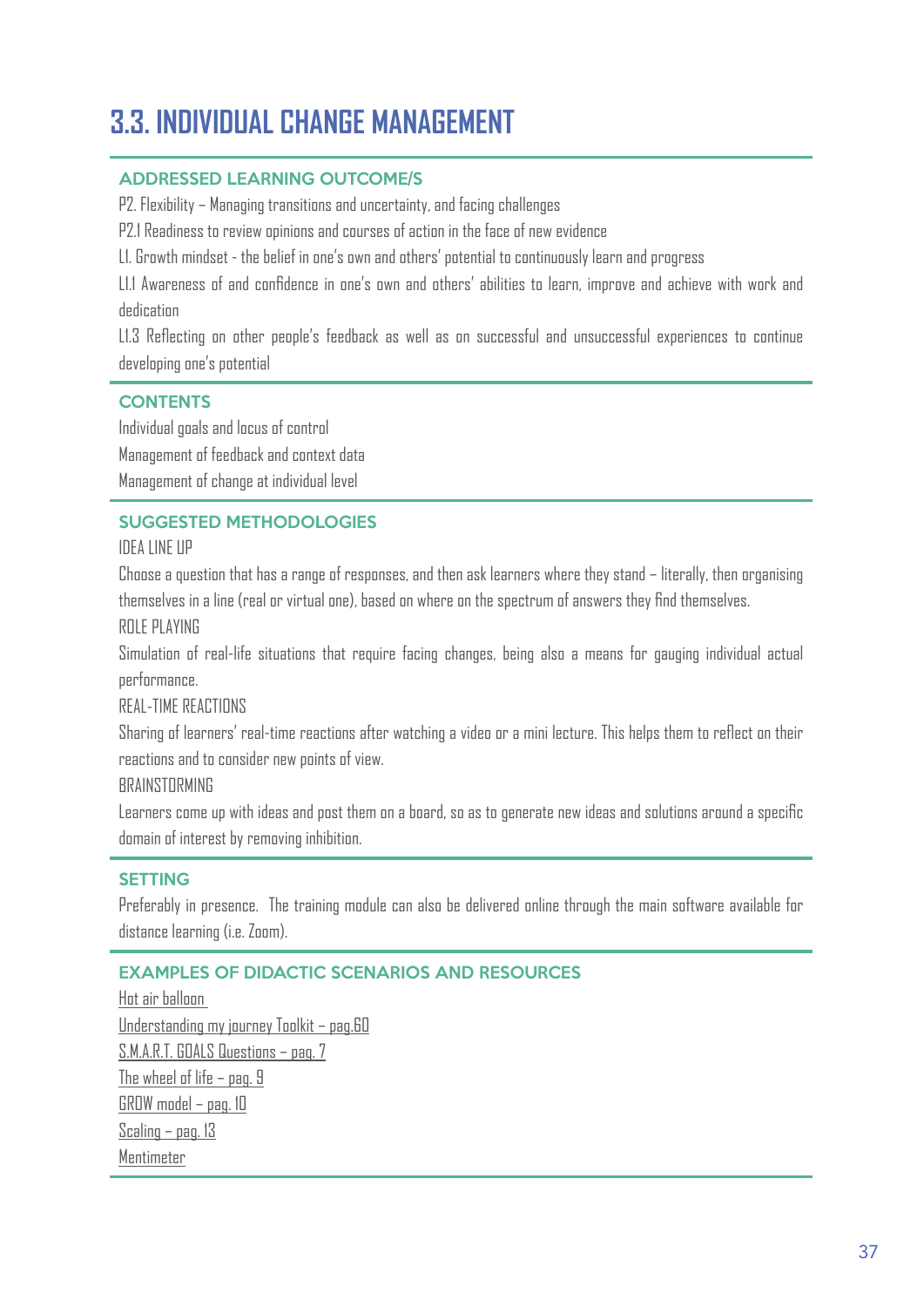## 3.4. CREATIVITY FOR FACING CHALLENGES

#### ADDRESSED LEARNING OUTCOME/S

P2. Flexibility – Managing transitions and uncertainty, and facing challenges

P2.2 Understanding and adopting new ideas, approaches, tools and actions in response to changing contexts

L2. Critical thinking - The assessment of information and arguments to support reasoned conclusions and develop innovative solutions

L2.3 Developing creative ideas, synthesising and combining concepts and information from different sources in order to solve problems

#### **CONTENTS**

The 2030 Sustainable Development Agenda Creativity and lateral thinking New technologies for facing new challenges Strategies and methods for creative problem solving Situations and "habits of minds" fostering or limiting individual creativity

#### SUGGESTED METHODOLOGIES

IDEA LINE UP

Choose a question that has a range of responses, and then ask learners where they stand – literally, then organising themselves in a line (real or virtual one), based on where on the spectrum of answers they find themselves. BRAINSTORMING

Learners come up with ideas and post them on a board, so as to generate new ideas and solutions around a specific domain of interest by removing inhibition.

GROUP DISCUSSIONS

Open discussion opportunities in small groups, randomly created, which provide a more effective chance for participation. DATA FOR PROBLEM-SOLVING

Assignment of a case-study to learners who, in turn, make sense of the data and use the available resources to solve the case.

#### SETTING

Preferably in presence. The training module can also be delivered online through the main software available for distance learning (i.e. Zoom).

#### EXAMPLES OF DIDACTIC SCENARIOS AND RESOURCES

Sustainable development agenda Good life goals Card game Creative storytelling Finish the story Understanding my journey Toolkit – pag.125-143 IN-EDU lesson plan – Module 8: participation and communities Mentimeter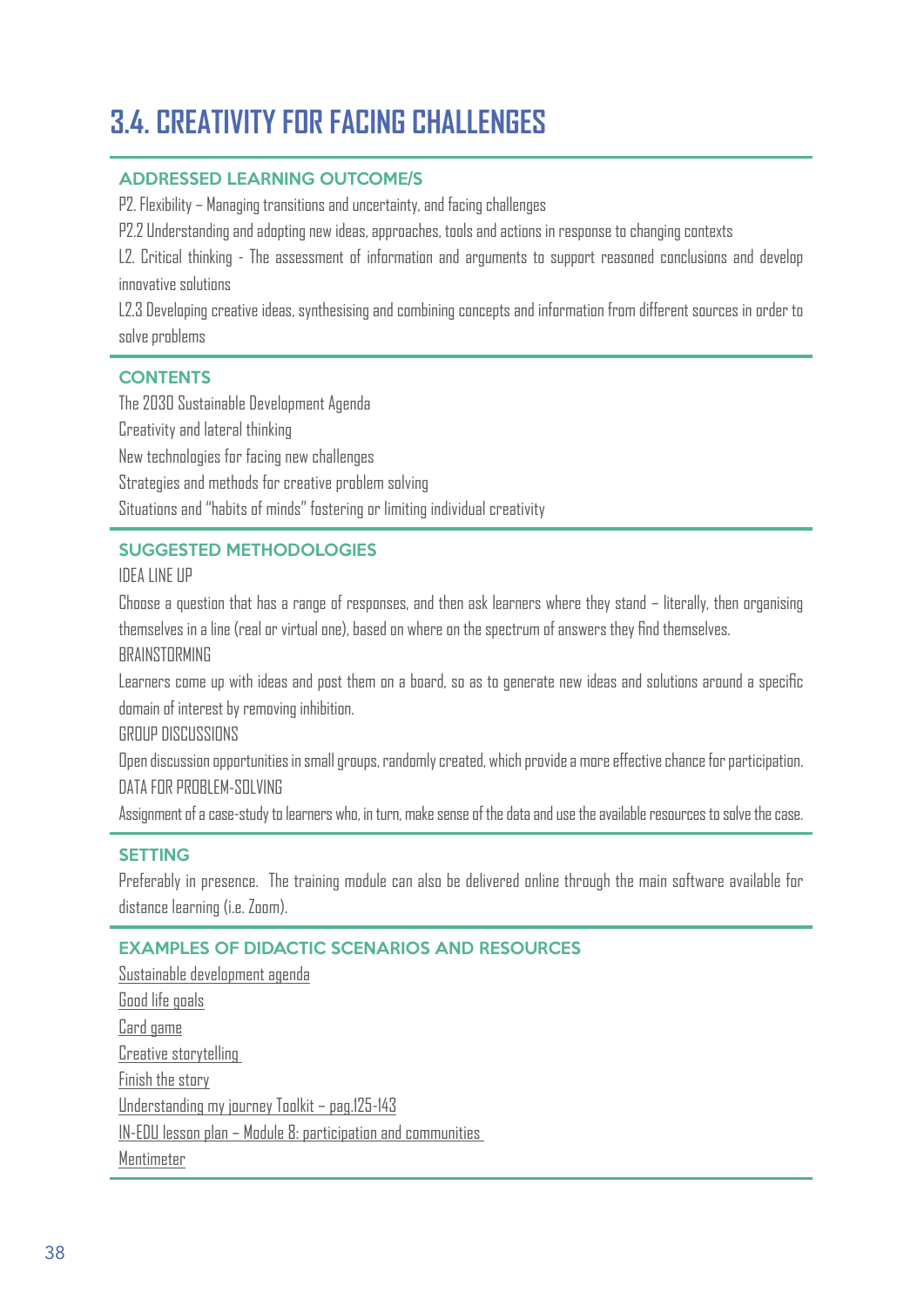#### $M_{\rm H}$  , and a measure  $\sigma$  and  $R_{\rm H}$  to Support Transition and Re-skilling opportunities opportunities opportunities opportunities opportunities opportunities opportunities opportunities opportunities opportunities 2019-1-IT02-KA204-063178 **3.5. EMPATHY**

#### ADDRESSED LEARNING OUTCOME/S

S1. Empathy – The understanding of another person's emotions, experiences and values, and the provision of appropriate responses

S1.2 Awareness of another person's emotions, experiences and values

#### **CONTENTS**

The emotions Verbal, non-verbal and para-verbal communication Intercultural differences

#### SUGGESTED METHODOLOGIES

#### IDEA LINE UP

Choose a question that has a range of responses, and then ask learners where they stand – literally, then organising themselves in a line (real or virtual one), based on where on the spectrum of answers they find themselves. **BRAINSTORMING** 

Learners come up with ideas and post them on a board, so as to generate new ideas and solutions around a specific domain of interest by removing inhibition.

ROLE PLAYING

Simulation of real-life situations that requires empathy, being also a means for gauging individual actual performance. REAL-TIME REACTIONS

Sharing of learners' real-time reactions after watching a video or a mini lecture. This helps them to reflect on their reactions and to consider new points of view.

#### SETTING

Preferably in presence. The training module can also be delivered online through the main software available for distance learning (i.e. Zoom).

#### EXAMPLES OF DIDACTIC SCENARIOS AND RESOURCES

Empathy Map Canvas – pag.12 Understanding Emotions – pag.15 Metaphors Have Feelings – pag.21 Understanding my journey Toolkit – pag.44, pag.49 T-KIT 4 Intercultural Learning – pag.49 Mentimeter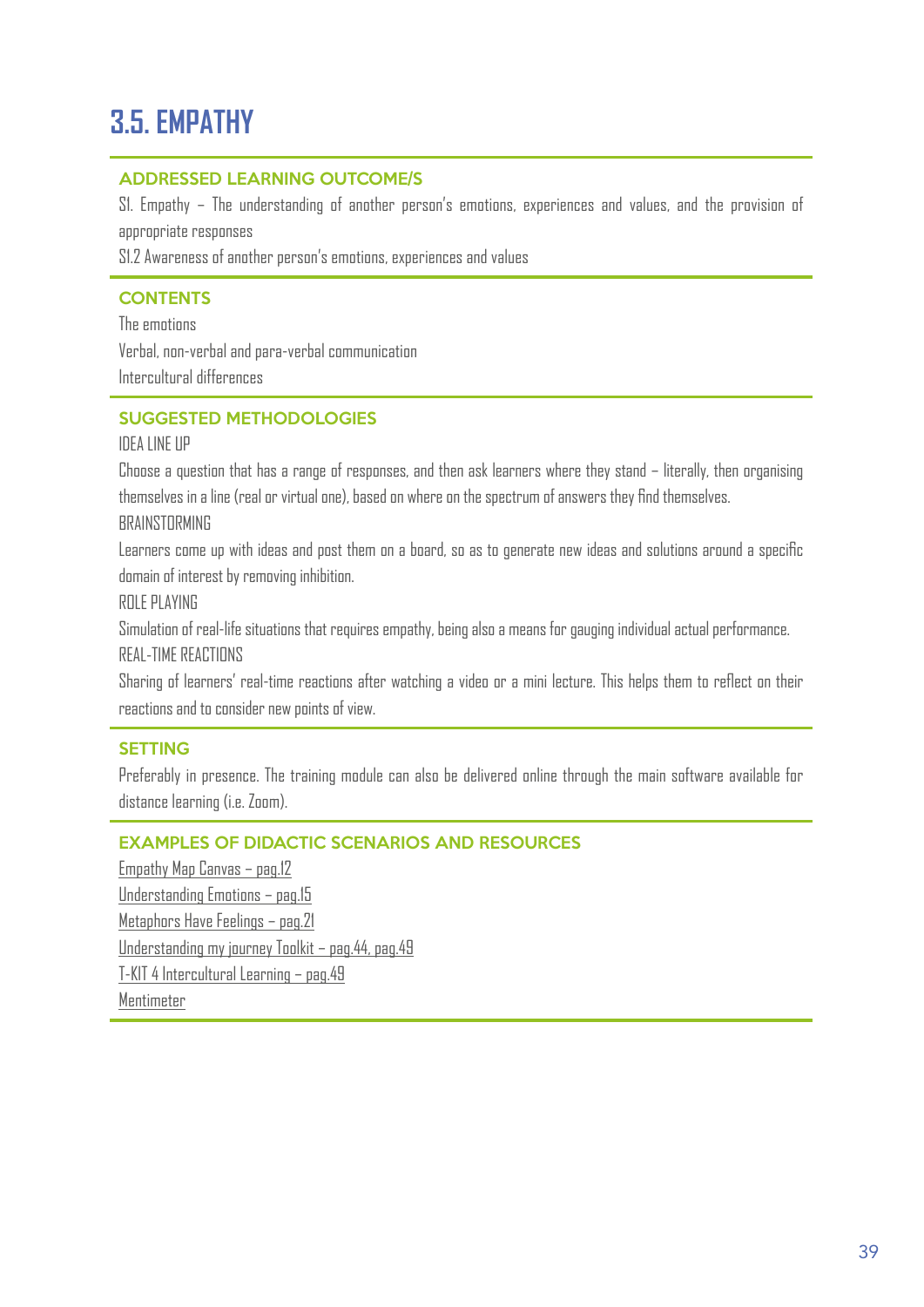## MASTER - Measures for Adults to Support Transition to further Education and Re-skilling opportunities 2019-1-IT02-KA204-063178 **3.6. COMMUNICATION**

#### ADDRESSED LEARNING OUTCOME/S

S2. Communication – The use of relevant communication strategies, domain-specific codes and tools, depending on the context and content

S2.1 Awareness of the need for a variety of communication strategies, language registers, and tools that are adapted to context and content

S2.2 Understanding and managing interactions and conversations in different socio-cultural contexts and domainspecific situations

S2.3 Listening to others and engaging in conversations with confidence, assertiveness, clarity and reciprocity, both in personal and social contexts

#### **CONTENTS**

The communication process Communication strategies and registers Communication contexts Strategies for changing one's perspective Active listening Public Speaking

#### SUGGESTED METHODOLOGIES

#### ROLE PLAYING

Simulation of real-life situations that require the management of communication, being also a means for gauging individual's actual performance.

IDEA LINE UP

Choose a question that has a range of responses, and then ask learners where they stand – literally, then organising themselves in a line (real or virtual one), based on where on the spectrum of answers they find themselves. **BRAINSTORMING** 

Learners come up with ideas and post them on a board, so as to generate new ideas and solutions around a specific domain of interest by removing inhibition.

REAL-TIME REACTIONS

Sharing of learners' real-time reactions after watching a video or a mini lecture. This helps them to reflect on their reactions and to consider new points of view.

EMPATHY MAPPING

Take the story of a famous character/person and get learners to explore deeper by writing down what this person says, thinks, does and feels, so as to immerse themselves in another point of view.

#### SETTING

Preferably in presence. The training module can also be delivered also online through the main software available for distance learning (i.e. Zoom).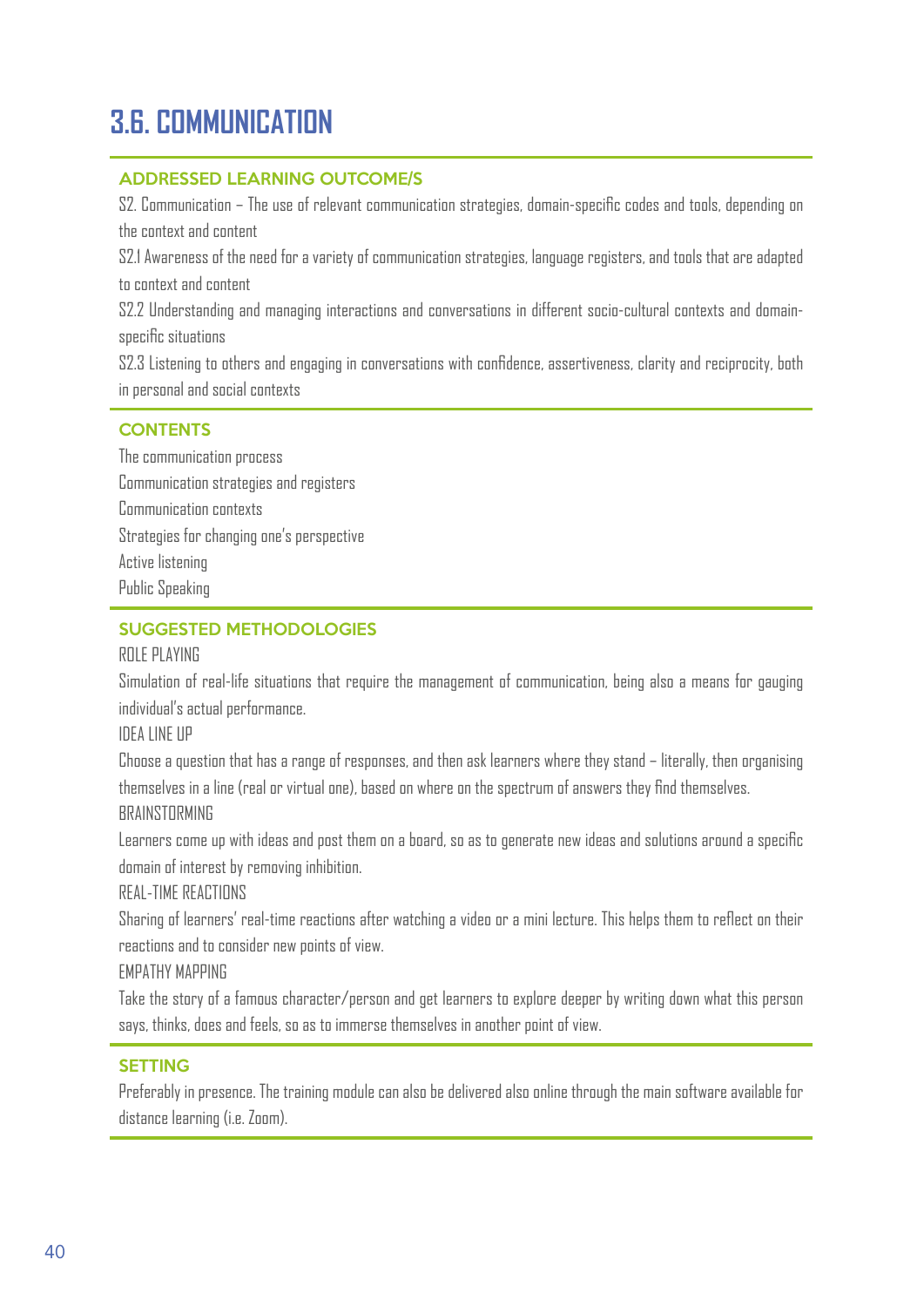#### EXAMPLES OF DIDACTIC SCENARIOS AND RESOURCES

Euroclio Teachers Guide – pag. 18-28 Understanding my journey Toolkit – pag.38-59 Active listening

Mentimeter

### **3.7. CONFLICT MANAGEMENT**

#### ADDRESSED LEARNING OUTCOME/S

S2. Communication – The use of relevant communication strategies, domain-specific codes and tools, depending on the context and content

S2.3 Listening to others and engaging in conversations with confidence, assertiveness, clarity and reciprocity, both in personal and social contexts

S3. Collaboration – Engagement in group activity and teamwork, acknowledging and respecting others

S3.1 Intention to contribute to the common good and awareness that others may have different cultural affiliations, backgrounds, beliefs, values, opinions or personal circumstances

#### **CONTENTS**

What is conflict? Conflicts and its actors Strategies for managing conflicts

#### SUGGESTED METHODOLOGIES

Role Playing

Simulation of real-life situations that require the management of conflicts, being also a means for gauging individual actual performance.

Brainstorming

Learners come up with ideas and post them on a board, so as to generate new ideas and solutions around a specific domain of interest by removing inhibition.

Real-time reactions

Sharing of learners' real-time reactions after watching a video or a mini lecture. This helps them to reflect on their reactions and to consider new points of view.

#### SETTING

Preferably in presence. Training module can be delivered also online through the main software available for distance learning (i.e. Zoom).

#### EXAMPLES OF DIDACTIC SCENARIOS AND RESOURCES

Learning material on interpersonal conflict: Rahim's model

T-Kit – Youth transforming conflict – pag.164-266

Labs for managing conflicts

Mentimeter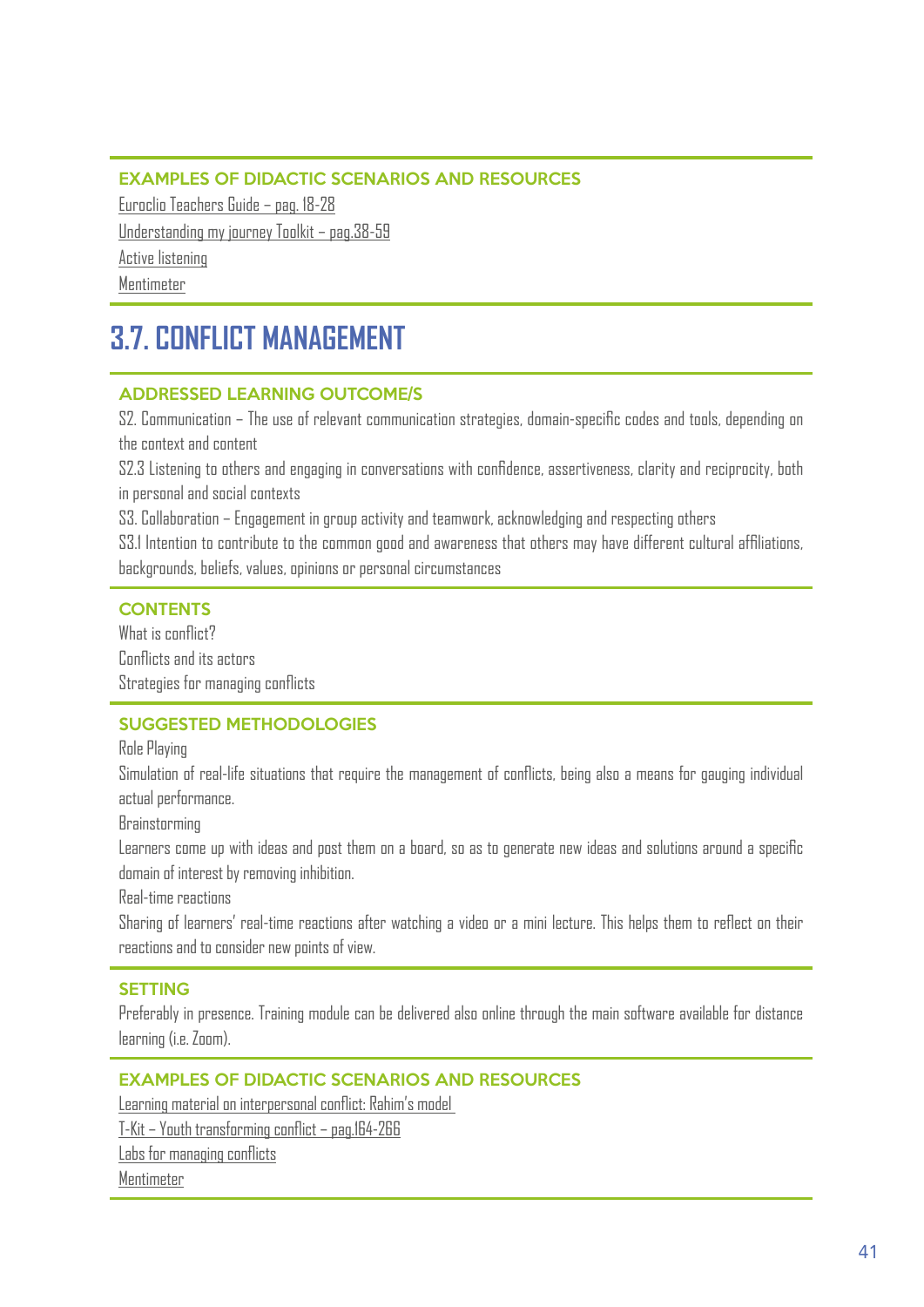## 3.8. WORKING IN A TEAM ENVIRONMENT

#### ADDRESSED LEARNING OUTCOME/S

S3. Collaboration – Engagement in group activity and teamwork acknowledging and respecting others S3.1 Intention to contribute to the common good and awareness that others may have different cultural affiliations, backgrounds, beliefs, values, opinions or personal circumstances

#### **CONTENTS**

Concepts of group, position and role Group dynamics

#### SUGGESTED METHODOLOGIES

#### ROLE PLAYING

Simulation of real-life situations that require the management of conflicts, being also a means for gauging individual's actual performance.

**BRAINSTORMING** 

Learners come up with ideas and post them on a board, so as to generate new ideas and solutions around a specific domain of interest by removing inhibition.

REAL-TIME REACTIONS

Sharing of learners' real-time reactions after watching a video or a mini lecture. This helps them to reflect on their reactions and to consider new points of view.

GROUP DISCUSSIONS

Open discussion opportunities in small groups, randomly created, which provide a more effective chance for participation.

JIGSAW TECHNIQUE

Learners are given a "piece of the puzzle" that they need to solve on their own, then they need to collaborate with other learners to finally complete the puzzle: this way learners understand their role in the whole process by doing both individual and collaborative work.

#### SETTING

Preferably in presence. Training module can also be delivered also online through the main software available for distance learning (i.e. Zoom).

#### EXAMPLES OF DIDACTIC SCENARIOS AND RESOURCES

Understanding my journey Toolkit – pag.145-165 **Mentimeter**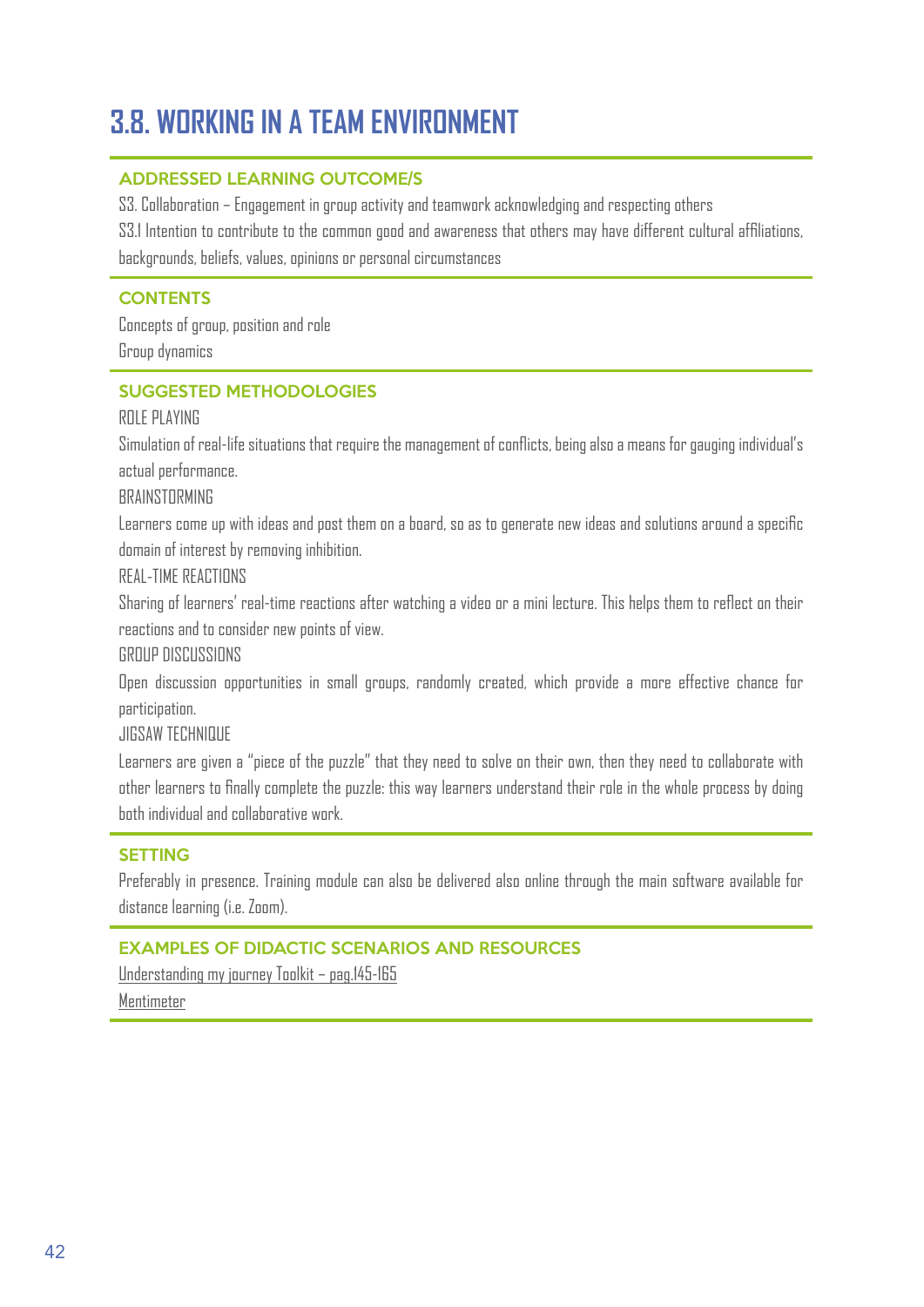## 3.9. SETTING MOTIVATION AND GOALS FOR GROWTH

#### ADDRESSED LEARNING OUTCOME/S

P2. Flexibility – Managing transitions and uncertainty, and facing challenges

P2.1 Readiness to review opinions and courses of action in the face of new evidence

L1. Growth mindset - the belief in one's own and others' potential to continuously learn and progress

L1.1 Awareness of and confidence in one's own and others' abilities to learn, improve and achieve with work and dedication

L1.3 Reflecting on other people's feedback as well as on successful and unsuccessful experiences to continue developing one's potential

L3. Managing Learning - The planning, organising, monitoring and reviewing of one's own learning

L3.1 Awareness of one's own learning interests, processes and preferred strategies, including learning needs and required support

#### **CONTENTS**

Personal growth and professional development plan Strategies for setting motivation and goals Tools for self-assessment and need analysis (i.e. self-assessment tools) Strategies for failure analysis Learning process and outcomes Individual learning strategies Management of feedbacks

#### SUGGESTED METHODOLOGIES

#### PROBLEM-BASED LEARNING

Learner-centred pedagogy allowing adults to learn about a subject through the experience of solving an open-ended problem.

#### SELF-ASSESSMENT

Using self-assessment tools, with specific reference to PSL competence, to understand which competences have been acquired thanks to previous formal, non-formal and informal learning experiences, as well as the need for improvement.

#### PEER ASSESSMENT

Process involving learners in taking responsibility for assessing the work of their peers against specific assessment criteria and giving feedback as peers.

#### ROLE PLAYING

Simulation of real-life situations that requires the management of conflicts, being also a means for gauging individual's actual performance.

#### **BRAINSTORMING**

Learners come up with ideas and post them on a board, so as to generate new ideas and solutions around a specific domain of interest by removing inhibition.

#### REAL-TIME REACTIONS

Sharing of learners' real-time reactions after watching a video or a mini lecture. This helps them to reflect on their reactions and to consider new points of view.

#### GROUP DISCUSSIONS

Open discussion opportunities in small groups, randomly created, which provide a more effective chance for participation.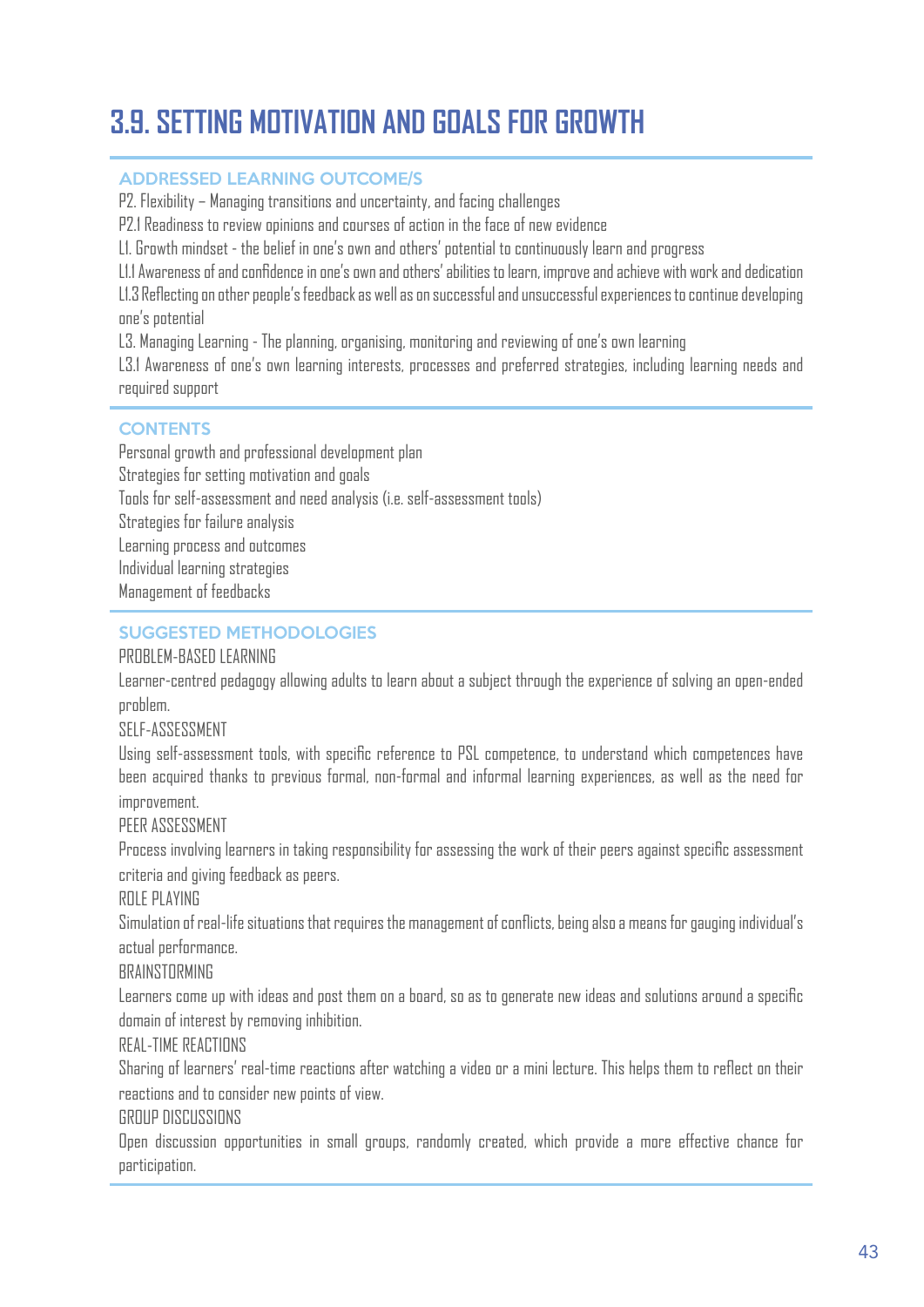#### SETTING

Preferably in presence. The training module can be delivered also online through the main software available for distance learning (i.e. Zoom).

MASTER - Measures for Adults to Support Transition to further Education and Re-skilling opportunities

#### EXAMPLES OF DIDACTIC SCENARIOS AND RESOURCES

QPCC - Questionario di Percezione delle proprie Competenze e Convinzioni Competence Cards for immigration counselling Competence assessment cards for low skilled adults Mistakes – The Best Way To Learn? – pag.20 Hot air balloon Understanding my journey Toolkit – pag.60 S.M.A.R.T. GOALS Questions – pag. 7 The wheel of life – pag. 9 GROW model – pag. 10 Scaling – pag. 13 **Europass** Mentimeter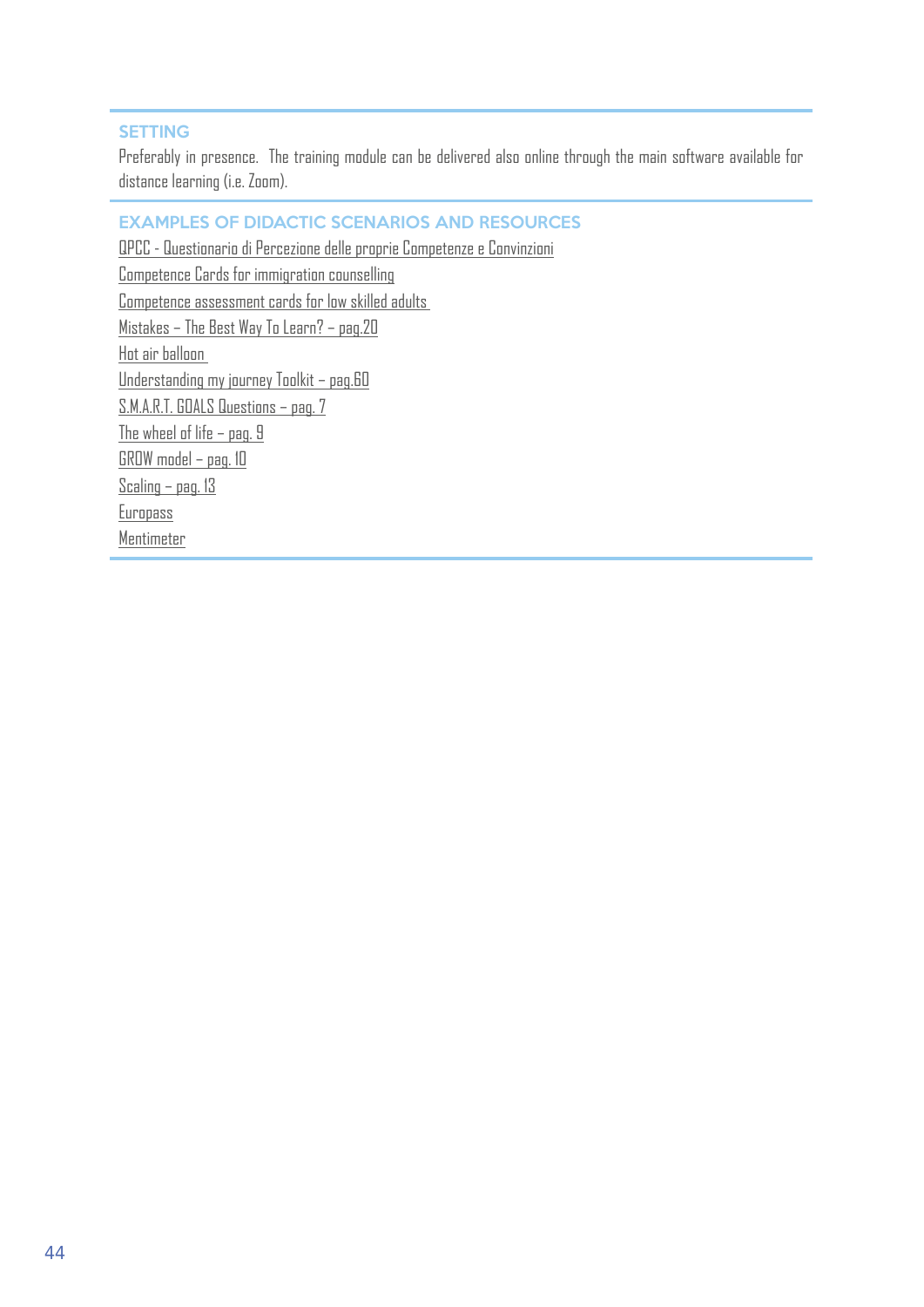## **MASTER - MEASURES TO LEARNING TO FURTHER EDUCATION AND RE-SKILLING OPPORTUNITIES IN AND RE-SKILLING OPPORTUNITIES OPPORTUNITIES IN AND RE-SKILLING OPPORTUNITIES OPPORTUNITIES IN A SECOND POPULATION OPPORTUNITIES OPPORTUNI**

#### ADDRESSED LEARNING OUTCOME/S

L1. Growth mindset - the belief in one's own and others' potential to continuously learn and progress

L1.2 Understanding that learning is a lifelong process that requires openness, curiosity and determination

L3. Managing learning - the planning, organising, monitoring and reviewing of one's own learning

L3.2 Planning and implementing learning goals, strategies, resources and processes

L3.3 Reflecting on and assessing purposes, processes and outcomes

#### **CONTENTS**

Lifelong learning, upskilling and reskilling Formal, non-formal and informal adult education Strategies for setting learning objectives Validation of non-formal and informal learning Learning strategies in context Time management in learning Methodologies and tools to monitor understanding and execution of a learning task Strategies, methodologies and tools for formative evaluation Self-assessment and peer assessment

#### SUGGESTED METHODOLOGIES

#### PROBLEM-BASED LEARNING

Learner-centred pedagogy allowing adults to learn about a subject through the experience of solving an open-ended problem.

SELF-ASSESSMENT

Using self-assessment tools, with specific reference to PSL competence, to understand which competences have been acquired thanks to formal, non-formal and informal learning experiences, as well as the need for improvement. PEER ASSESSMENT

Process involving learners in taking responsibility for assessing the work of their peers against specific assessment criteria and giving feedback as peers.

ROLE PLAYING

Simulation of real-life situations that require the management of conflicts, being also a means for gauging individual actual performance.

**BRAINSTORMING** 

Learners come up with ideas and post them on a board, so as to generate new ideas and solutions around a specific domain of interest by removing inhibition.

REAL-TIME REACTIONS

Sharing of learners' real-time reactions after watching a video or a mini lecture. This helps them to reflect on their reactions and to consider new points of view.

GROUP DISCUSSIONS

Open discussion opportunities in small groups, randomly created, which provide a more effective chance for participation.

#### SETTING

Preferably in presence. The training module can be delivered also online through the main software available for distance learning (i.e. Zoom).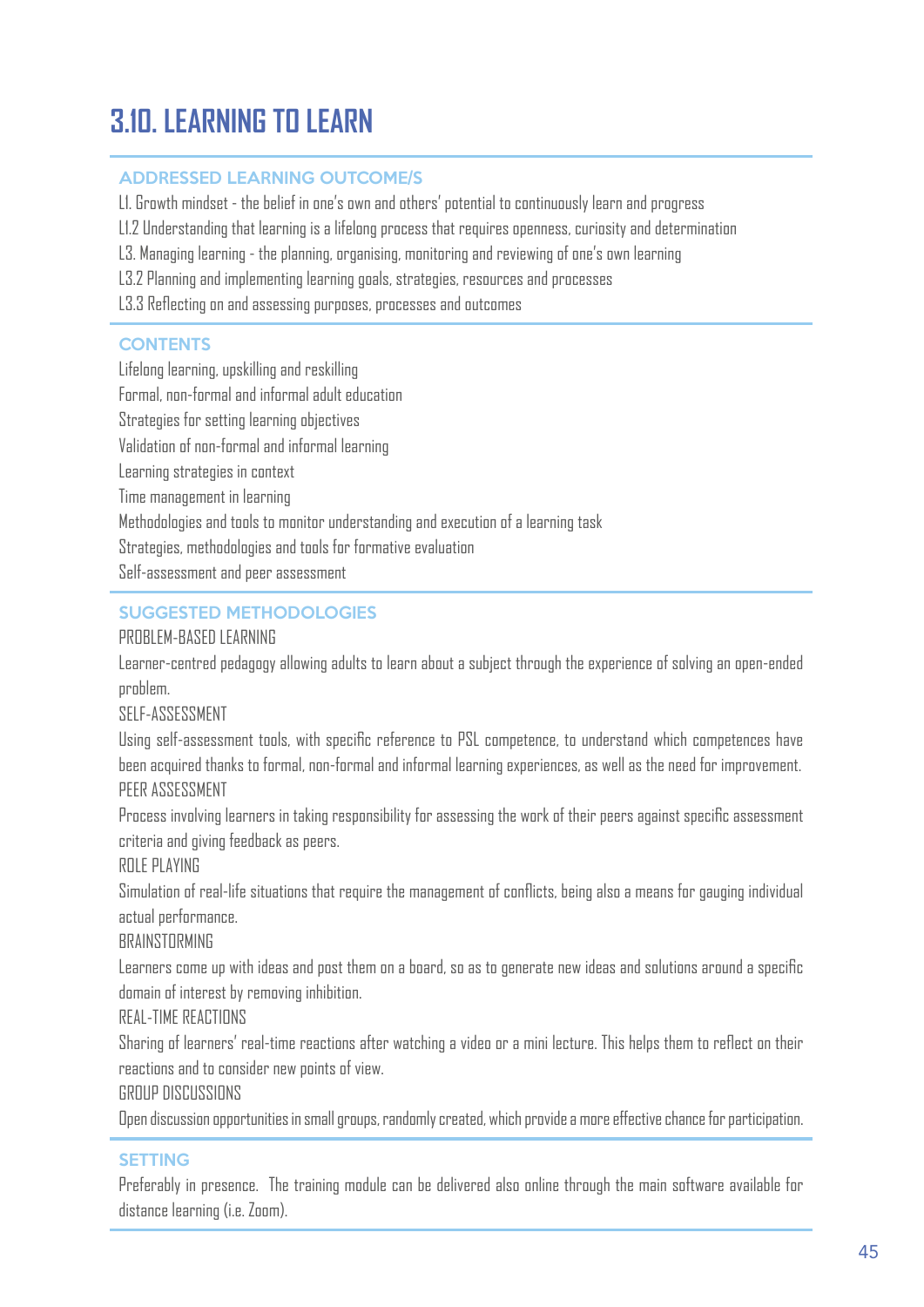### **EXAMPLES OF DIDACTIC SCENARIOS AND RESOURCES**

QPCC - Questionario di Percezione delle proprie Competenze e Convinzioni

Competence Cards for immigration counseling

Competence assessment cards for low skilled adults

OER Building skills for life and engaging low-skilled adults in learning

Non formal learning in a nutshell

European Strategic Guide for fostering participation and raising awareness on validation of learning outcomes of

MASTER - Measures for  $A$  and  $A$  and  $R$  -skilling opportunities and  $R$  -skilling opportunities opportunities opportunities opportunities opportunities opportunities opportunities opportunities opportunities opportuniti

non-formal and informal learning

EAEA Policy Paper – Learning and Skills for Adults in Europe

Europass

Euroguidance

**Mentimeter**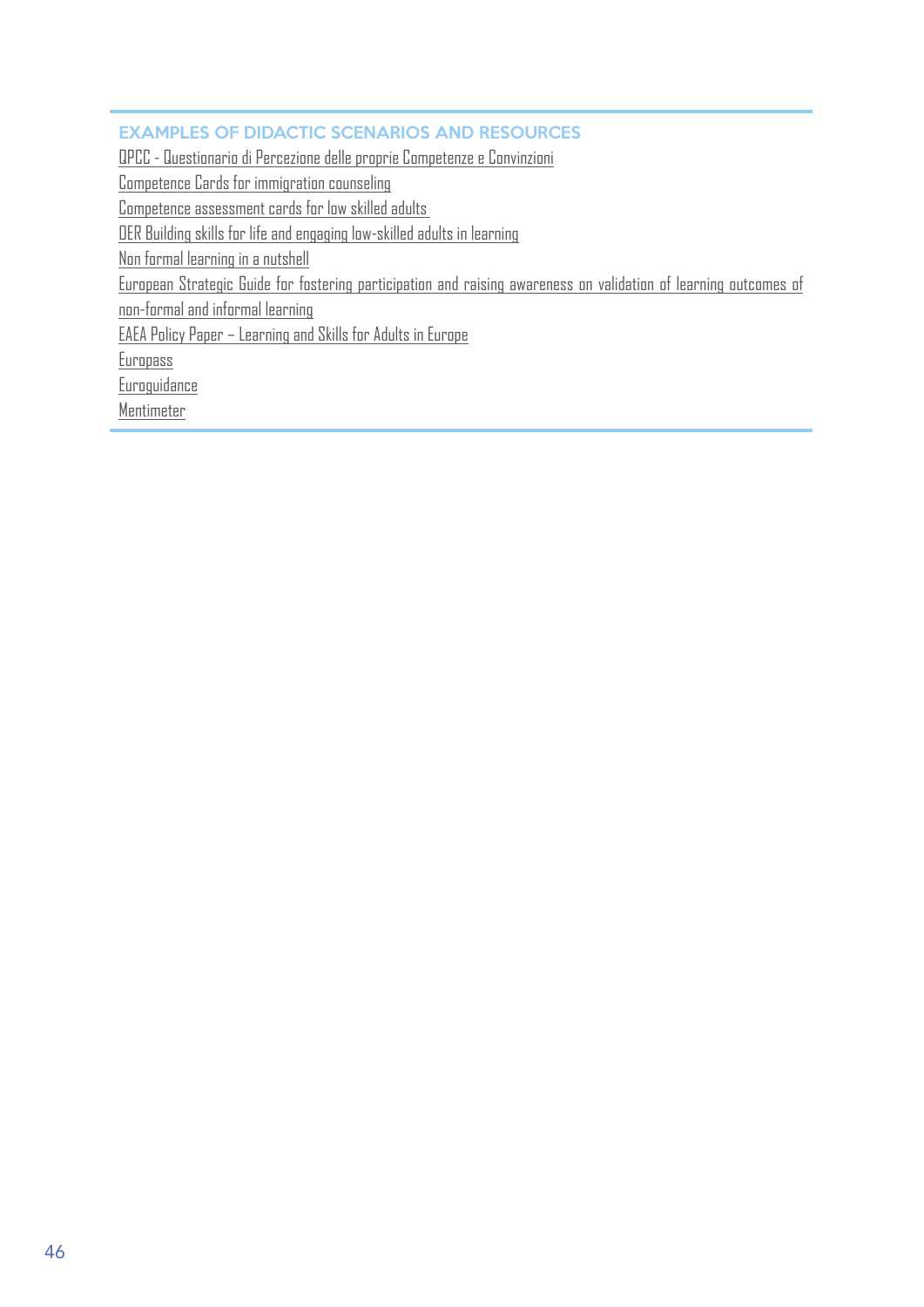## **MASTER - MEASURES FOR ADULTS TRANSITION AND RE-SKILLING OPPORTUNITIES AND RE-SKILLING OPPORTUNITIES AND RE-SKILLING OPPORTUNITIES OPPORTUNITIES AND RE-SKILLING OPPORTUNITIES OPPORTUNITIES AND RE-SKILLING OPPORTUNITIES OPP**

#### ADDRESSED LEARNING OUTCOME/S

L2. Critical thinking - the assessment of information and arguments to support reasoned conclusions and develop innovative solutions

L2.1 Awareness of potential biases in the data and one's personal limitations, while collecting valid and reliable information and ideas from diverse and reputable sources

L2.2 Comparing, analysing, assessing, and synthesising data, information, ideas, and media messages in order to draw logical conclusions

#### **CONTENTS**

Cognitive biases in assessing information (confirmation bias, availability bias, belief bias etc)

Fact-checking

Fake news in online environments

Tools for fact-checking and debunking

#### SUGGESTED METHODOLOGIES

#### PROBLEM-BASED LEARNING

Learner-centred pedagogy allowing adults to learn about a subject through the experience of solving an open-ended problem.

ROLE PLAYING

Simulation of real-life situations that require the management of conflicts, being also a means for gauging individual actual performance.

#### **BRAINSTORMING**

Learners come up with ideas and post them on a board, so as to generate new ideas and solutions around a specific domain of interest by removing inhibition.

REAL-TIME REACTIONS

Sharing of learners' real-time reactions after watching a video or a mini lecture. This helps them to reflect on their reactions and to consider new points of view.

GROUP DISCUSSIONS

Open discussion opportunities in small groups, randomly created, which provide a more effective chance for participation.

#### SETTING

Preferably in presence. The training module can be delivered also online through the main software available for distance learning (i.e. Zoom).

EXAMPLES OF DIDACTIC SCENARIOS AND RESOURCES

PRACTICE project – Module 2: Critical thinking

PRACTICE project – Module 3: Digital Awareness

IN EDU project – Module 2: Information Disorders

IN EDU project – Training support materials

InVID verification plug-in

Mentimeter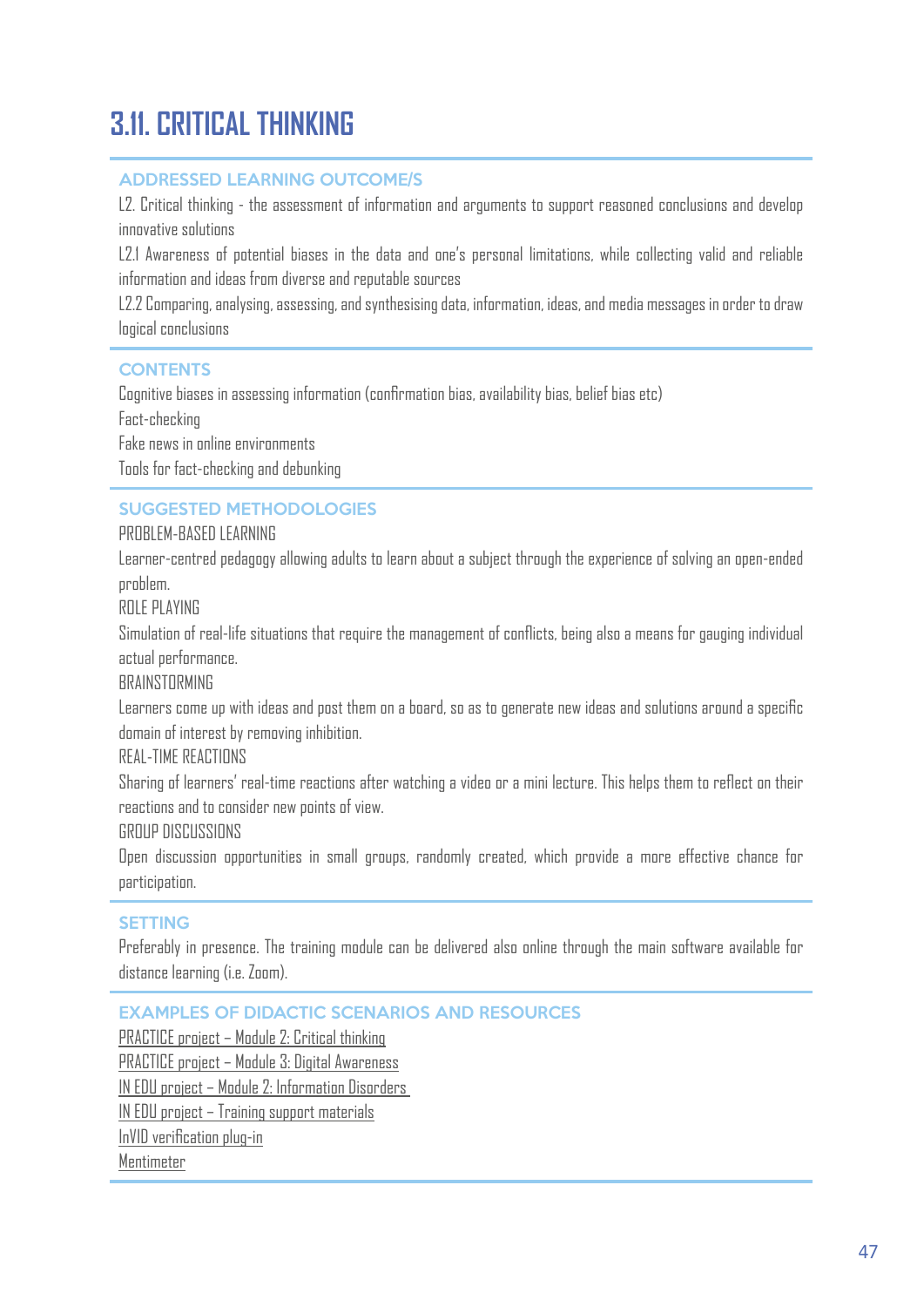

# **MONITORING, ASSESSMENT METHODS AND TOOLS**

Monitoring and assessment process are particularly relevant in the MASTER Plan implementation considering that they are functional to the process of self-awareness and self-empowerment as the basis of the PSL competence development/reinforcement: it's necessary to track learners to first have a clear picture of their progress and how these impact on their societal and labour market participation; thus, to make them aware of their progress, to make them able to exploit and enhance the MASTER Plan experience in their future training and professional experience, as well as to explain the basis for the following validation of the acquired competences.

To achieve these objectives, the monitoring and assessment processes will be carried out according to the following methods and tools:

- preliminary discussion of intended learning outcomes during the introduction to activities, so beneficiaries are aware of their learner journey;
- preliminary and after the individual implementation of the MASTER Plan, administration of the tools already tested for self-assessing PSL competences in the previous project stage. i.e. QPCC - Questionario di Percezione delle proprie Competenze e Convinzioni, Competence Cards for immigration counseling.

Competence assessment cards for low skilled adults, Vi@ exploration and ProfilPass, so as to make evident to the learner the changes in the results gained with reference to PSL strengths and/or competences to be improved, and also to evaluate the actual impact of the learning experience on PSL competence at individual and collective level;

- at the end of each training session, encouraging learners to reflect on their learning journey and development by i.e. 1. keeping a study diary or a logbook; 2. recording their most eye-opening revelation or biggest question; 3. sketching a picture that represents what they've learned during class, so as to visualise their understanding and look at their learning from a different perspective.
- administering feedback questionnaires to evaluate the satisfaction of the beneficiaries with the reference organisation of the training activities, training, contents, didactic methodologies and resources;
- administering feedback questionnaires to investigate the perception of users about the improvement of their PSL competence and the usefulness of the MASTER experience for their future life.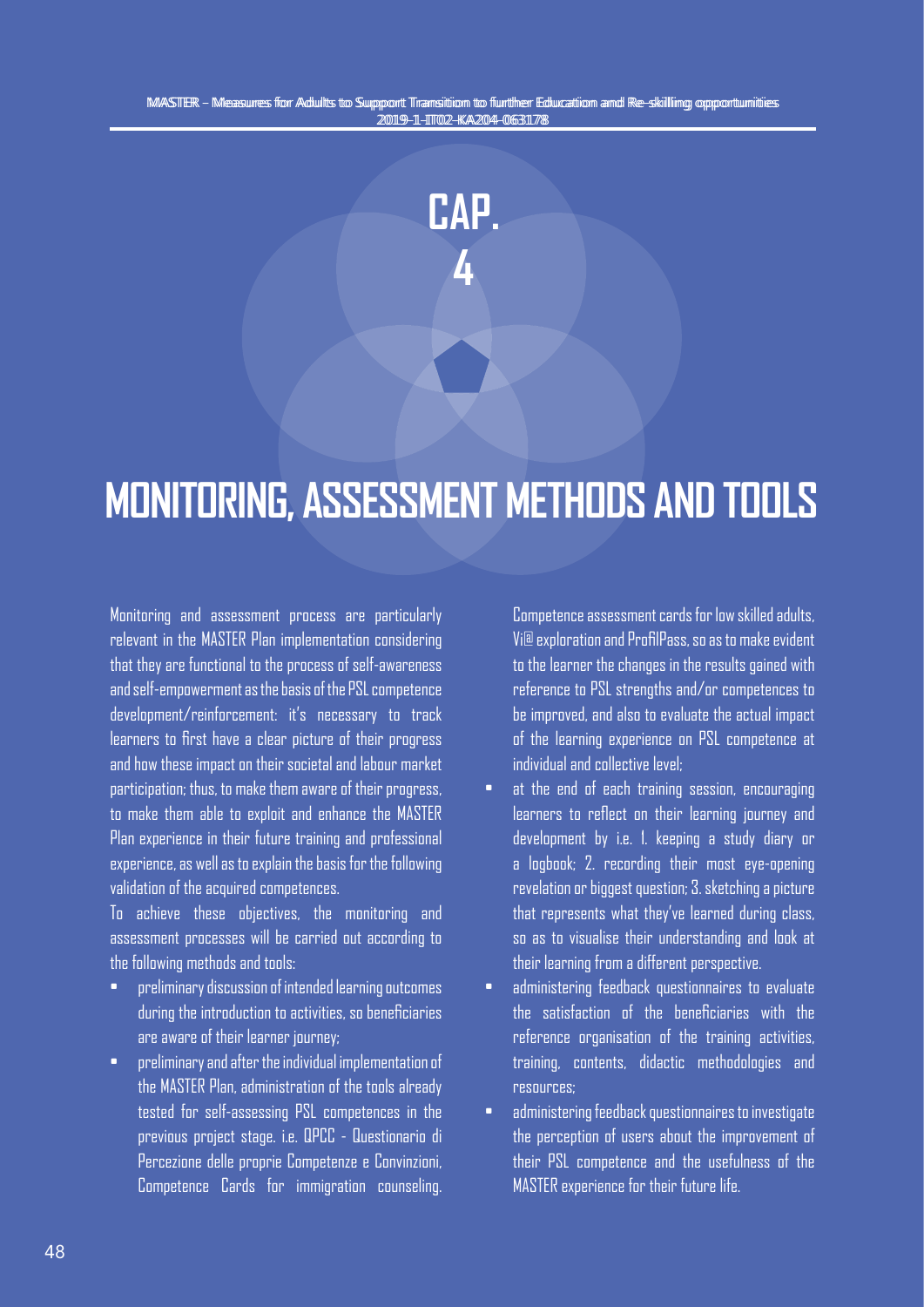**CAP.** 

**5**

# **NEEDS FOR INCLUSION AND ACCOMMODATING GENDER DIFFERENCES**

Low skilled adults, because of their cultural, professional and social backgrounds, can be victims of multiple discriminations or trapped in stereotypes that hamper their self-awareness and self-empowerment process. This is why the MASTER Plan includes specific measure to meet the need for inclusion of target groups, as well as to take care and enhance gender differences.

### **INCLUSION**

- Training contents as well as didactic resources and scenarios taking into consideration, promoting and enhancing equality, diversity and inclusion.
- The combination of modules to be included in the individual MASTER Plans are designed ad-hoc, considering each learners' needs.
- Suitable access to venues for in presence learning activities by people with disabilities as well as digital environment for people with special educational needs
- Support of people who do not have sufficient linguistic skills to attend the courses, by providing an additional staff member for tutoring support.
- Provision of intergenerational learning methods/ tools to strengthen the importance of including people from different ages in the same learning environment so as to take advantage of the different learning styles and backgrounds, and to facilitate the creation of small communities within which individuals can growth and benefit each other with support and competences.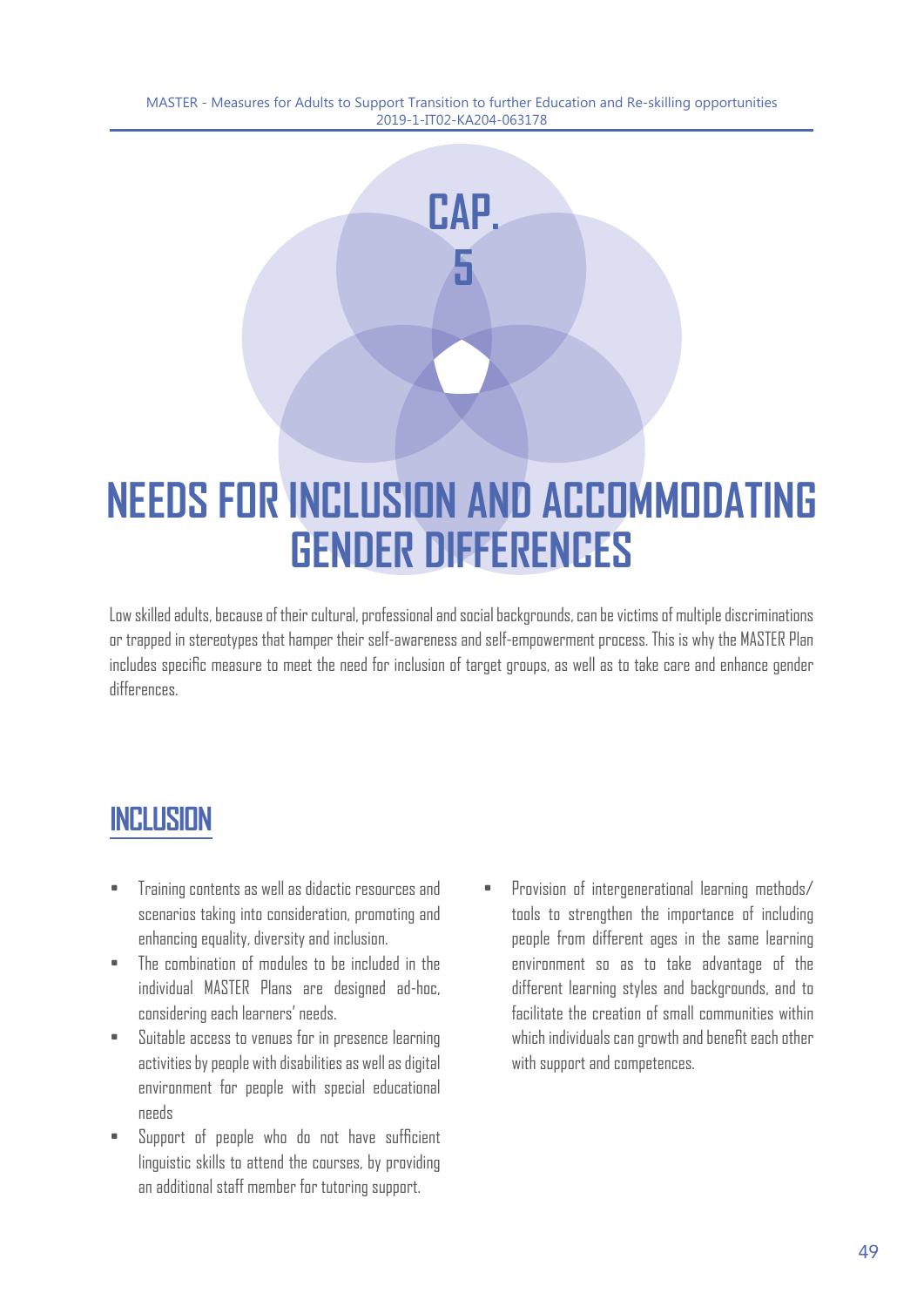### **GENDER DIFFERENCES**

- Setting the timetable of the MASTER Plan activities taking into account the need for a training-life balance, especially for women who often are the main caregivers in families
- Promoting a collective reflection about how to organise the participation of women in training, by sharing principles and practical arrangements for reconciling their roles of learners and caregivers which is also relevant for others in this position
- Empowering women in highlighting the competences they have, by explaining where gender inequalities are present and may be enforced in society and in the labour market;
- Raising women's awareness on the importance of the competences they have developed, with specific reference to their role of caregivers when they may be taken for granted in certain cultures and not considered important in the world of work (as suggested, for example, by Riccarda Zezza, CEO of Life Base Value (https://lifeed.io/en/)
- When delivering training and in collecting assessment data, taking care of gender (including LBGTQ+) differences, stereotypes and bias with specific reference to access to the worlds of work and education;
- In practical examples, lessons and workshops should consider gender equality as a key issue in education and the labour market leading to potential discrimination of women.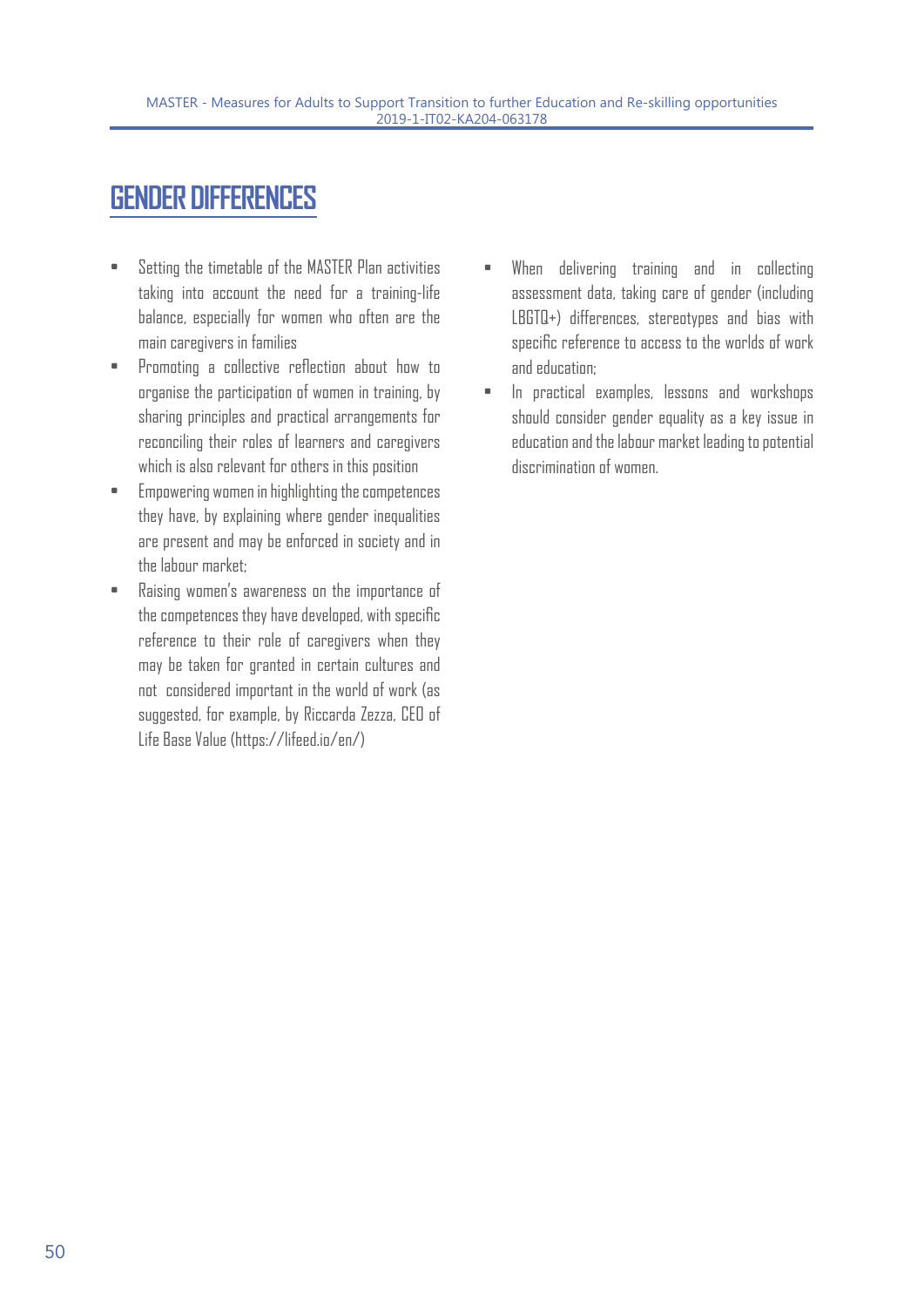# **ANNEX 1**

# **LIST OF EXTERNAL EXPERTS CONTRIBUTING TO THE PRELIMINARY DEFINITION OF THE MASTER PLAN LEARNING OUTCOMES**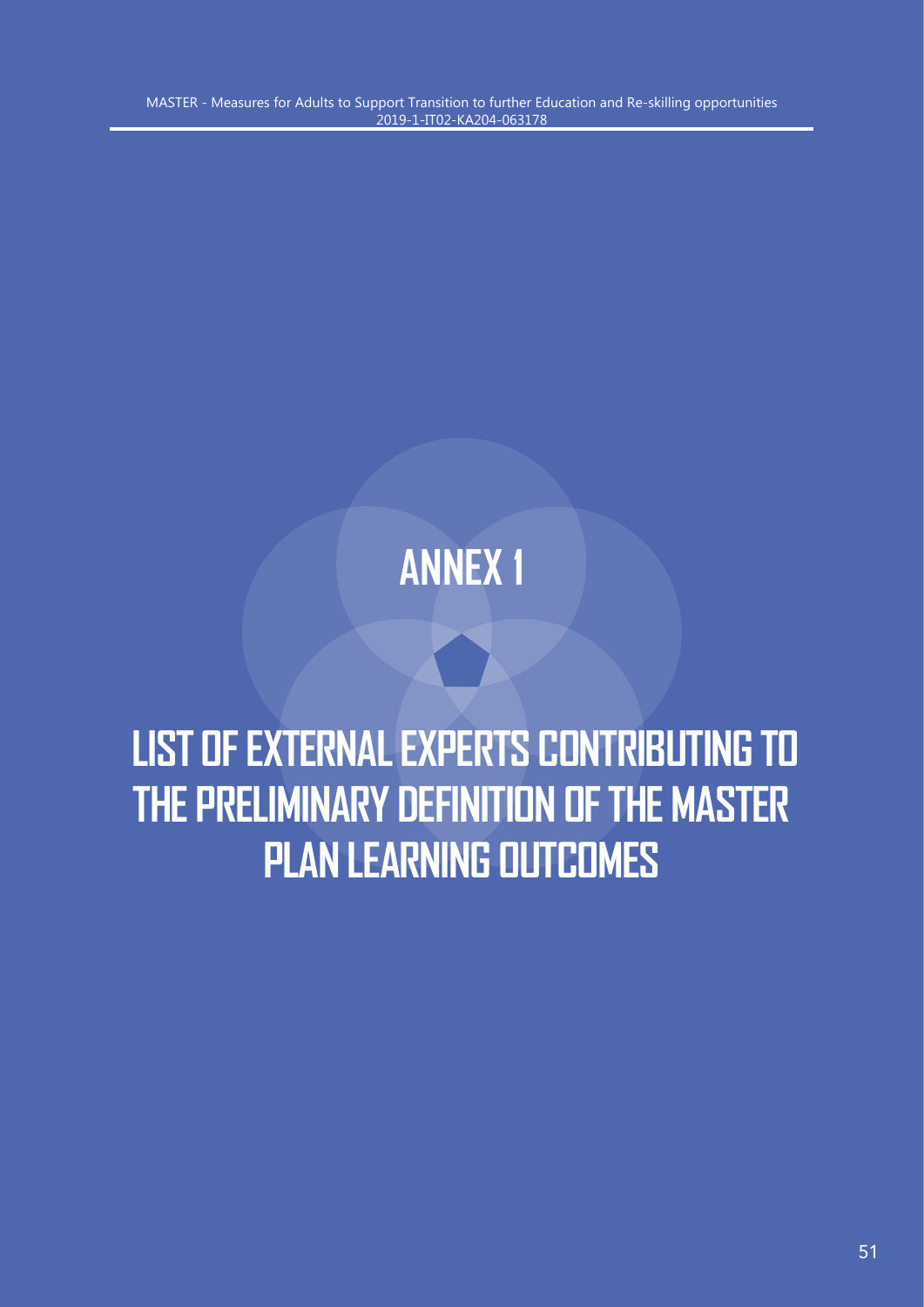### **ANNEX 1 - LIST OF EXTERNAL EXPERTS CONTRIBUTING TO THE PRELIMINARY DEFINITION OF THE MASTER PLAN LEARNING OUTCOMES**

#### **FORMA.Azione Italy**

#### **Practitioners**

Luisa Longetti – Public Employment Services of Perugia Eleonora Marchetti – Public Employment Services of Perugia Marta Montanari – Public Employment Services of Perugia

Vittoria Morrichini – Public Employment Services – Il Cerchio Francesca Poliziani - Public Employment Services – Il Cerchio Emanuela Fortunati - Public Employment Services – Il Cerchio

Chiara Marinelli - Public Employment Services – ASAD Francesco Pierotti – Public Employment Services – ASAD Cristina Roncigli – Public Employment Services – ASAD Giulio Tironzelli – Public Employment Services – ASAD

Adele Palestra – ACTL

#### **Stakeholders**

Daniela Ermini - EPALE Italy Patrizia Garista - INDIRE Emilio Porcaro - RIDAP Gabriella Dodero - RUIAP Patrizia Bertoni - Forum Nazionale Terzo Settore Mauro Francia -CPIA Perugia Tiziana Melani - CPIA Perugia Gabriele De Veris - Biblioteche Comunali di Perugia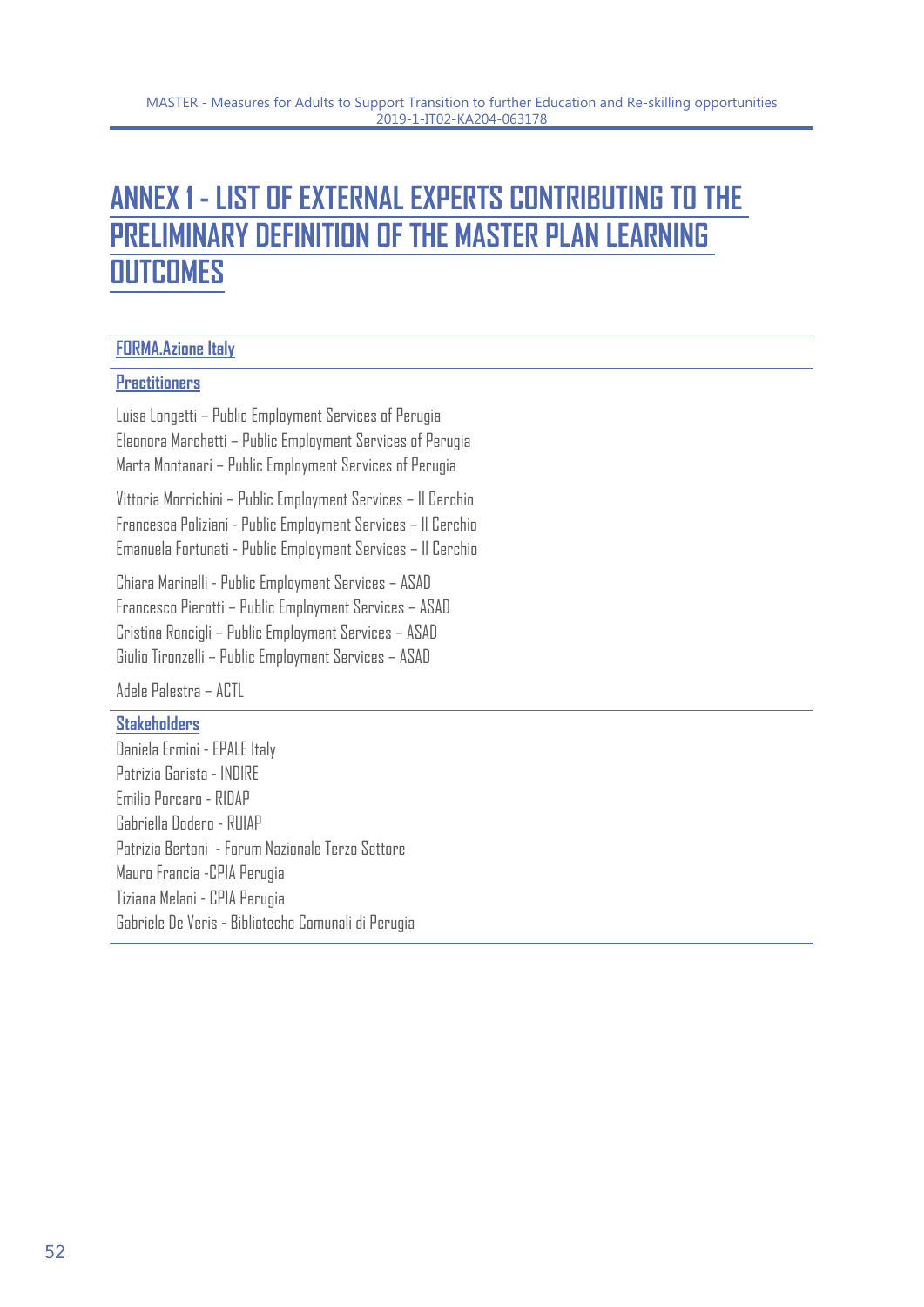#### **SWAPWest - Scotland**

#### **Practitioners**

Neil Croll, Head of Widening Participation, University of Glasgow Julie Maxwell, Director of Learning & Skills (Care, Education, Sports & Fitness), Ayrshire College Myra Sisi, Associate Principal, South Lanarkshire College Stephanie McKendry, Head of Access Equality and Inclusion, University of Strathclyde Carolyn Laird, Assistant Principal Learning and Teaching, North College Lanarkshire Andrew Shea, College Connect Manager, Glasgow Caledonian University Shona Barrie, Director of Admissions and Access, University of Stirling Marcus Ross, Vice Principal of Planning and Recruitment, University of the West of Scotland. John Rafferty, assistant Principal Health and Wellbeing, Glasgow Clyde College Cathy McNab, Assistant Principal Performance and Skills, West College Scotland Peter Brown, Director of Planning and Performance and Curriculum, Glasgow Kelvin College Al Blackshaw, Acting Widening Access Manager Admissions and Support, University of Strathclyde Eleanor Wilson, Director of Recruitment and Outreach, Glasgow Caledonian University

#### **Stakeholders**

Paula Christie, ex-SWAP student James Burns, ex-SWAP student Gordon Murray, Head of Section, West College Scotland Jade Cumming, Lecturer, West College Scotland, Amy Angus, Lecturer, Glasgow Kelvin College Charlene McKinnon, Lecturer, West College Scotland, Muriel Alexander, Development Coordinator, Scotland's Community of Access and Participation Practitioners, University of Stirling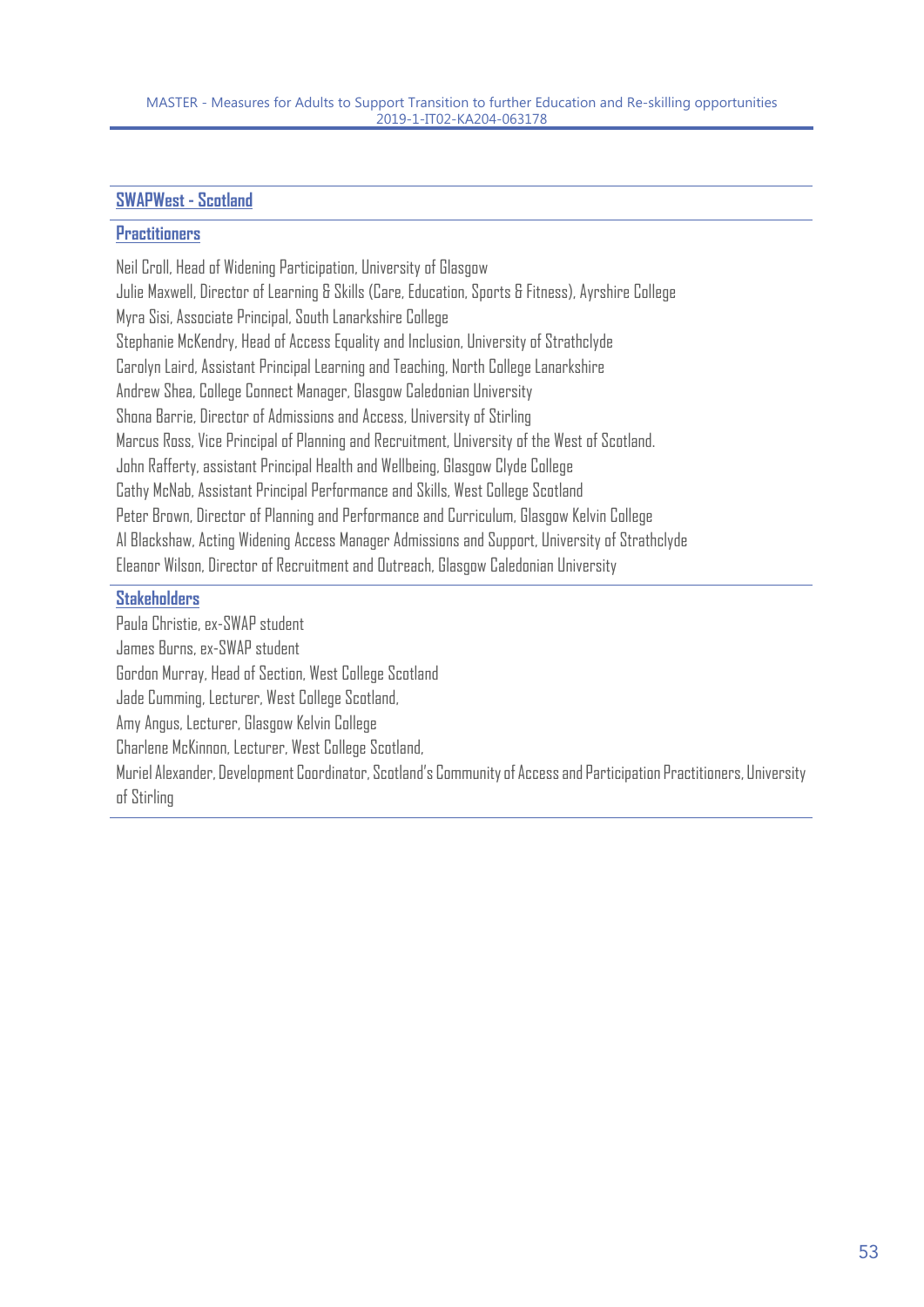# **ANNEX 2**

# **NATIONAL REPORTS ABOUT MASTER PLAN FIRST IMPLEMENTATION**

This chapter describes the testing activity of the MASTER Plan that was carried out within the partner organisation.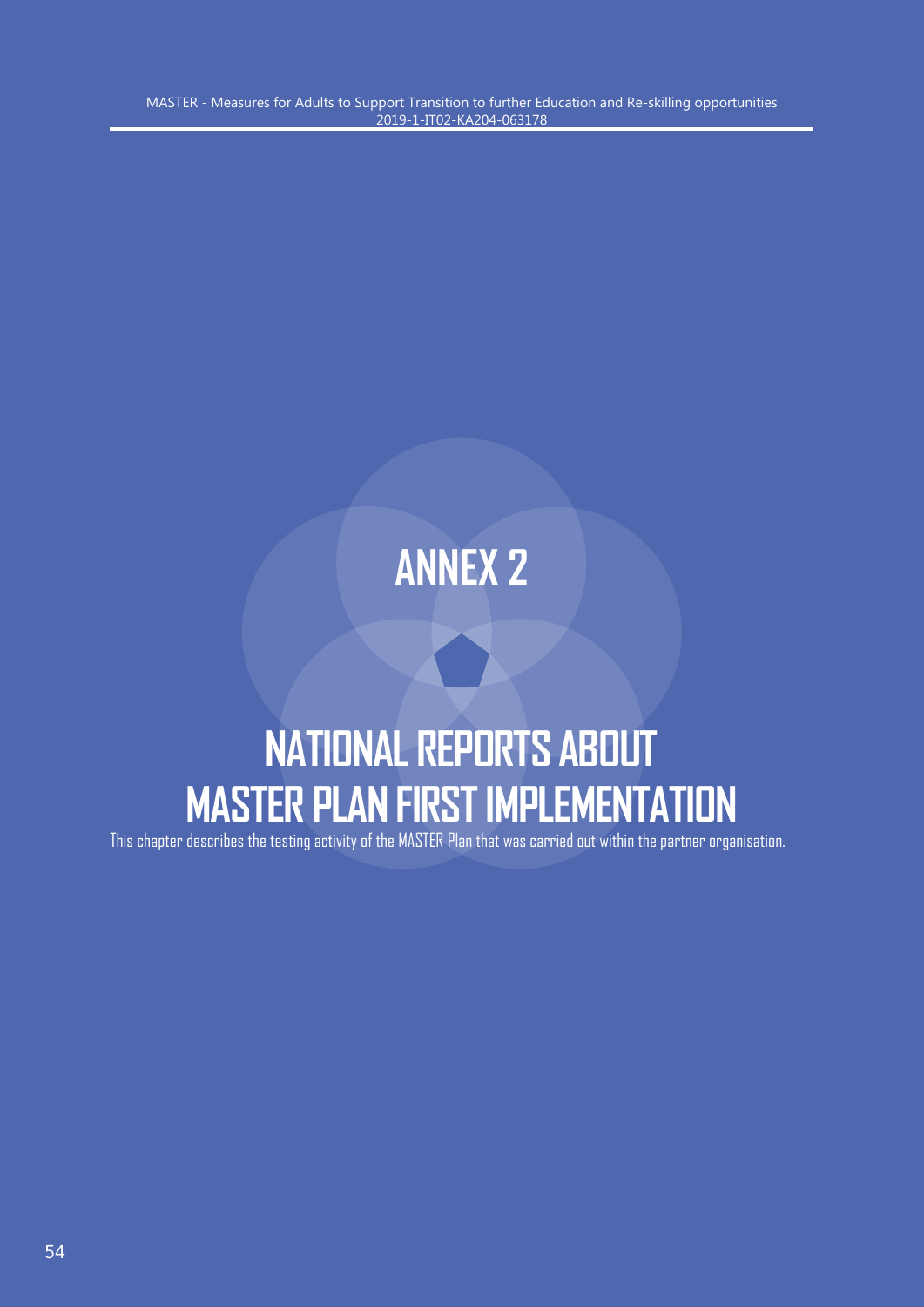# **1. GENERAL INFORMATION**

### **1.1 CONTEXT OF THE MASTER PLAN FIRST IMPLEMENTATION**

The MASTER Plan was tested in the framework of the activities and the relationships of FORMA.Azione, adult education provider working in Italy, and located in the Umbria region.

The testing was carried out in the capital city of the Umbria Region, Perugia, and in the towns of Gubbio and Spoleto, from September 2021 to January 2022, by delivering ad hoc training modules, on the basis of the needs and requests coming from the users.

In order to set the testing, FORMA.Azione worked with the Public Employment Services (PES) and the social enterprises dealing with active labour policies in several Umbrian areas (Perugia, Gubbio, Spoleto, Gualdo Tadino): these contacts have been very fruitful because allowed FORMA.Azione to involve in the MASTER Plan testing users with different characteristics, and also to maintain a constant exchange with the PES practitioners about the relevance of acquiring or reinforcing PSL for low-skilled adults, of the methodologies for favoring the acquisition of this competence and of the systematization of the cooperation among public and private organizations.

FORMA.Azione works with Public National and EU funds, such as ESF - European Social Fund, ERASMUS + Programme, REC – Rights, Equality and Citizenship Programme, AMIF – Asylum, Migration, Integration Fund, and Interprofessional funds for workers re-skilling and up-skilling. Since 2002 it is ISO 9001 Certified, for designing and provision of Vocational Training and Adult Learning services. It has developed strong relations with local and national public authorities, private companies, schools and other VET providers, Trade unions and CSOs, by designing and providing training pathways and integrated projects aimed at Human development and the educational domains growth, and their quality improvement.

FORMA.Azione mission is to create concrete opportunities for the professional and social development of the target groups, to improve access to training, in particular for low skilled adults and workers, elderly people and women, to support career and individual guidance and the related validation mechanisms, to encourage self-consciousness in managing careers and active ageing, to promote women's access to and participation in all levels of the labour market also by combating gender stereotypes in vocational training, career selection and professions.

The specific expertise that FORMA.Azione brings in the adult education sector:

- the pluriannual work developed in training activities targeting adults, with more than 15 years of ESF funded project;
- the complementary work on the validation transversal competence, started in 2021 in the framework of TRANSVAL-EU, ERASMUS+ project which intends to share lessons learned and good practices which may be adopted by diverse validation centres, in different regions and countries;
- the robust competences developed on the European Peer Review methodology, at both National and Transnational level from 2011 ahead, having coordinated the LLL programme project PRISDOQ and then in 2014 the project "PRALINE" (n. 2014-1-IT02-KA204-003626), just acknowledged in 2019 as ERASMUS + Good Practice. PRALINE aimed at implementing strategies, methods and tools to enhance quality in Formal and Non-Formal Adult Learning by adapting the Quality Assurance methodology of Peer Review to the Adult Learning sector, in which never has been experimented or implemented.
- Guidance and Validation skills acquired through specific training activities attended by 4 members of the staff and applied in the management of the PROFI- VNFIL Erasmus+ KA2 project, in which FORMA.Azione is partner. The project aims at supporting validation of informal and non-formal learning, so as to enable individuals to increase the visibility and value of their knowledge, skills and competencies acquired outside formal E&T.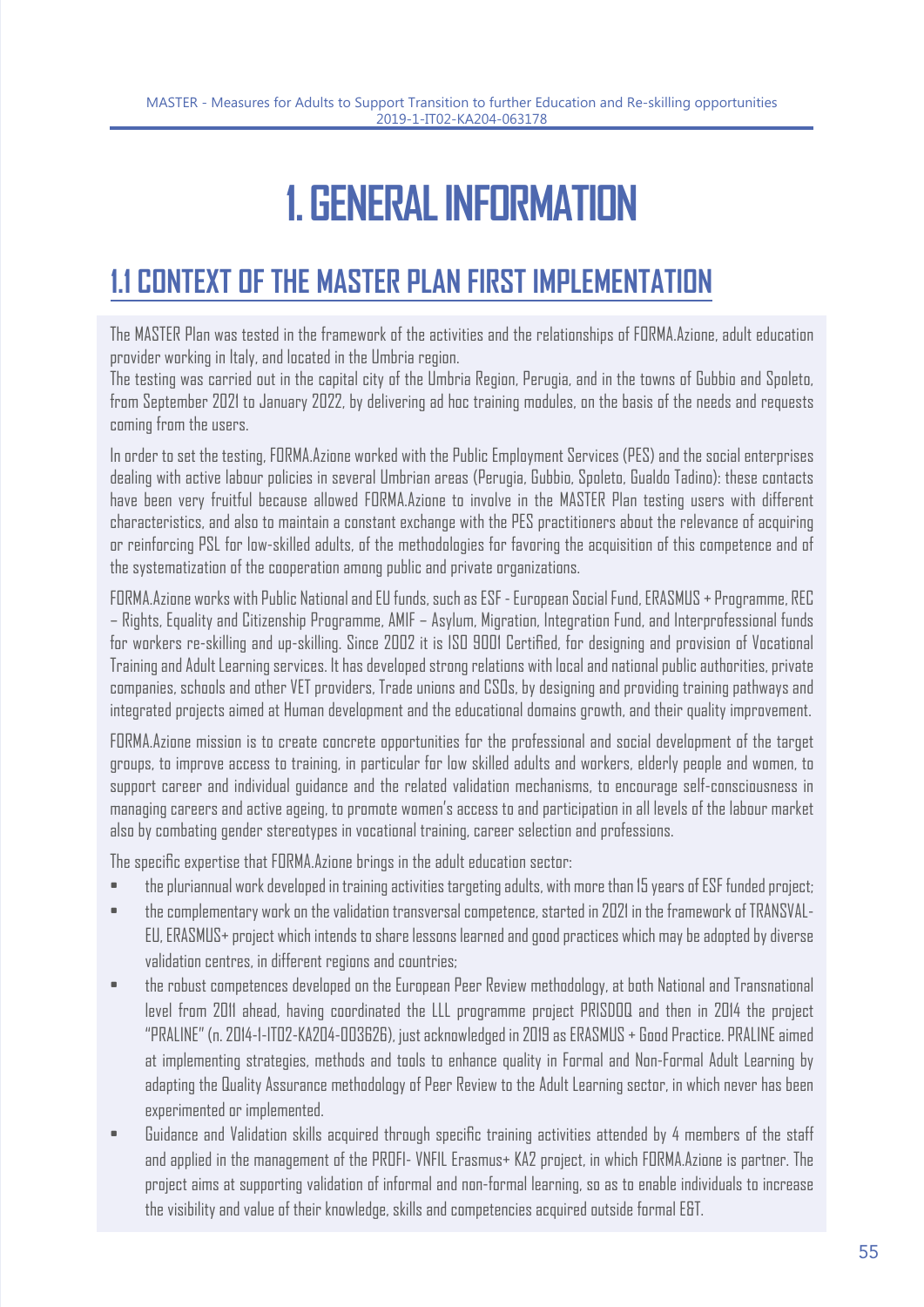### **1.2 THE MODULES**

FORMA.Azione tested two MASTER Plan modules:

#### **1. COMMUNICATION** (referring it to "Effective Communication and Public Speaking")

The module was aimed at making users able to:

- use the relevant communication strategies, domain-specific codes and tools, depending on the context and content;
- understand the need for a variety of communication strategies, language registers, and tools that are adapted to context and content;
- understand and manage interactions and conversations in different socio-cultural contexts and domain-specific situations;
- listening to others and engaging in conversations with confidence, assertiveness, clarity and reciprocity, both in personal and social contexts.

#### **Contents**

- The communication process: meaning, elements, feedback
- Pragmatic Communication
- Axioms of Communication
- Verbal, non-verbal and paraverbal communication
- Communication styles
- Public speaking techniques
- Preparation of a public speaking
- Stress and emotion management
- The relationship with the audience

#### **Methodologies**

- Preliminary individual session to explain/propose/select the courses according to the self-assessment results or for doing the self-assessment – engaging learners
- Flexible setting according to the users' needs small groups (from 3 to 10 learners)
- Welcoming practices to make the user feel at ease and including a clear explanation of what to expect with reference to course activities and outcomes – reducing anxiety and sharing needs
- Active learning methodologies as questionnaire, public speaking practices in front of the camera and subsequent collective analysis of the performance, so to allow participants to internalise learning outcomes by putting into practice what they have learned
- Viewing film clips about public speaking and non-verbal communication

#### **Didactic tools**

- Slides
- Questionnaires
- Mentimeter
- Film clips
- PC and camera

#### **Training activities**

3 blended courses including 4 / 5 sessions each, addressed to different groups of users

#### **Number of users – 18 totally**

Group 1 – 10 users Group 2 – 5 users Group 3 – 3 users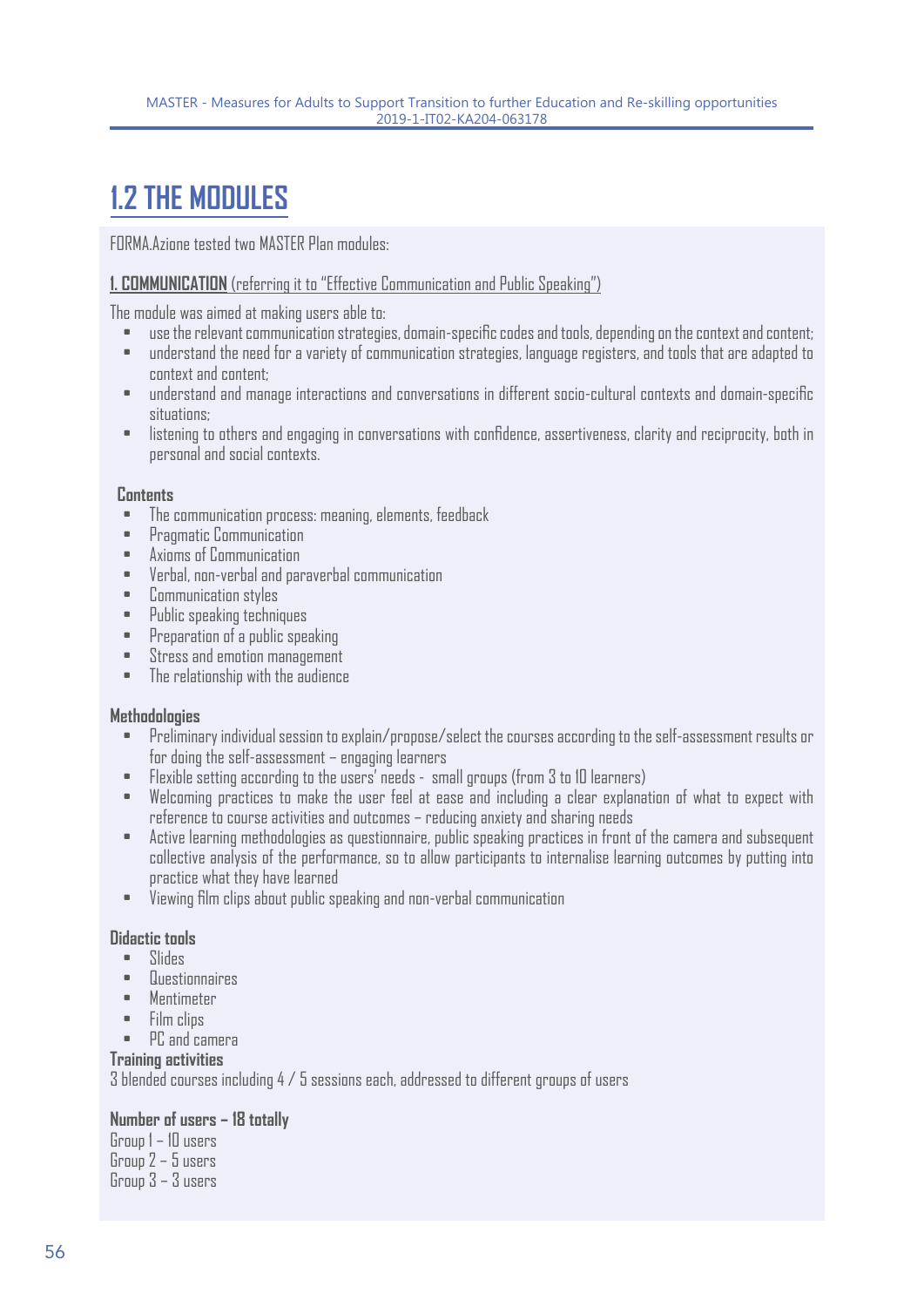#### **2. SETTING MOTIVATION AND GOALS FOR GROWTH** (referring it to "Personal growth and professional development")

The module was aimed at making users able to:

- develop a growth mindset, based on the belief in one's own and others' potential to continuously learn and progress;
- potentiate the awareness of and confidence in one's own and others' abilities to learn, improve and achieve with work and dedication;
- reflect on other people's feedback as well as on successful and unsuccessful experiences to continue developing one's potential;
- plan, organise, monitor and review one's own learning.

#### **Contents**

- Formal, non-formal and informal learning
- Personal, social and Learning to Learn competences
- Self-perception /awareness of transversal competences
- Analysis of different areas of activity, related to both work and private life, to reflect on what individuals have learnt from their experiences
- Setting goals and actions for achieving them

#### **Methodologies**

- Preliminary individual session to explain/propose/select the courses according to the self-assessment results or for doing the self-assessment – engaging learners
- Flexible setting according to the users' needs small groups (from 3 to 10 learners)
- Welcoming practices to make the user feel at ease and including a clear explanation of what to expect with reference to course activities and outcomes – reducing anxiety and sharing needs
- Active learning methodologies as questionnaire, narration writing sharing analysis of life experiences and acquired competences, so to allow participants to internalise learning outcomes by putting into practice what they have learned.

#### **Didactic tools**

- Slides
- Questionnaire about the perception of one's own competences and beliefs (QPCC)
- Profilpass
- Mentimeter

#### **Training activities**

2 courses (1 in presence, 1 online) including 4 / 5 sessions each, addressed to different groups of users 2 workshops (1 in presence, 1 online) for different groups of users

#### **Number of users – 44 totally**

Group 4 – 5 users (course) Group 5 – 13 users (course)

Group 6 – 14 users (workshop)

Group 7 – 12 users (workshop)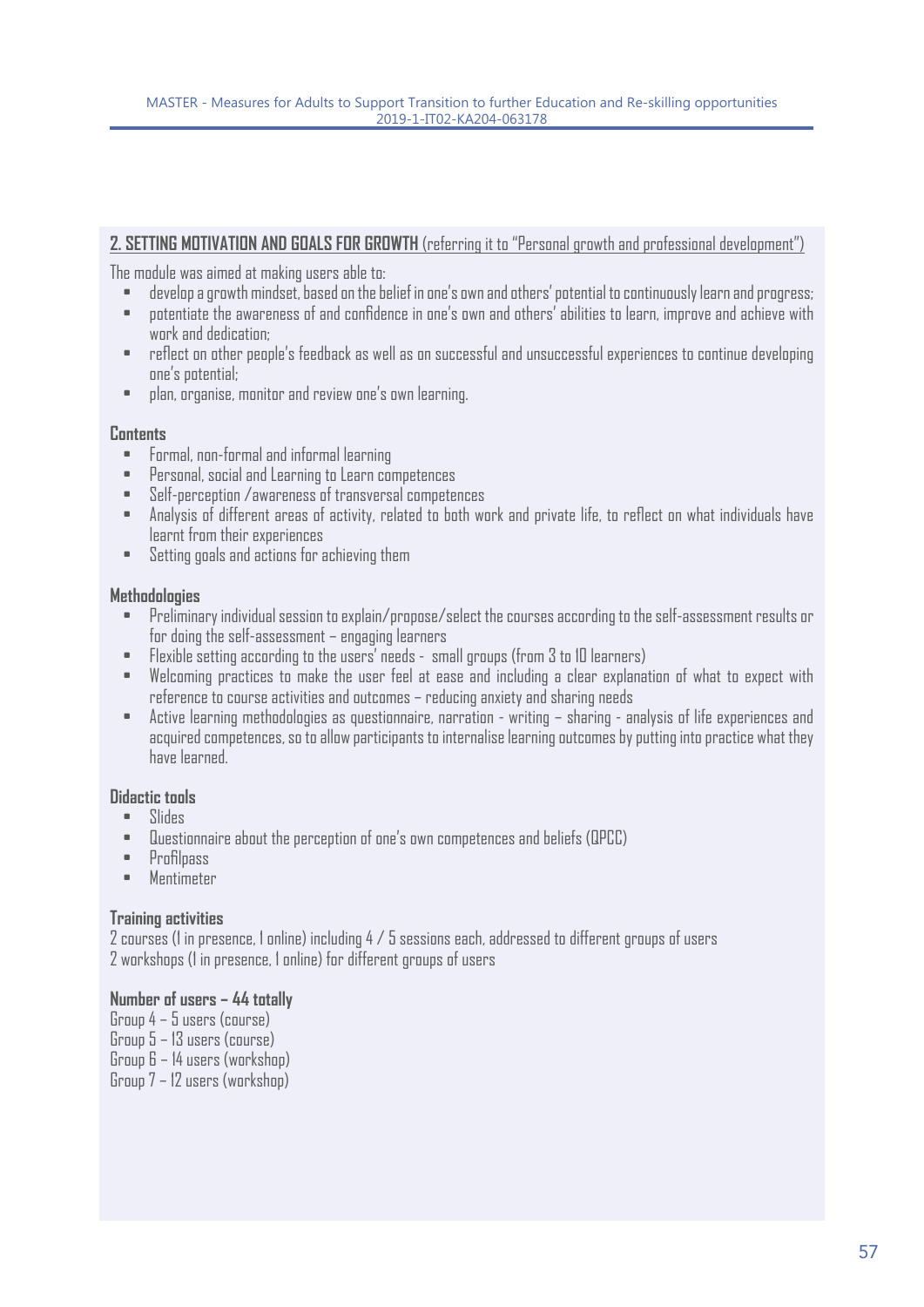### **1.3 BENEFICIARIES**

#### **Group 1 – 10 users**

8 women, 1 man between 24 and 48 years

Low-skilled, long-term unemployed, some of them with special educational needs (vulnerable background at social / economical level)

Difficulties in managing stress/being effective while publicly speaking

#### **Group 2 – 5 users**

4 men, 1 woman between 20 and 44 years Low-skilled, long-term unemployed, with special educational needs (disabilities, social / economic disadvantage) Difficulties in managing stress while publicly speaking

#### **Group 3 – 3 users**

2 men, 1 woman between 21 and 55 years Low-skilled, long-term unemployed, with special educational needs (disabilities, social / economic disadvantage) Difficulties in managing stress/being effective while publicly speaking

#### **Group 4 – 5 users**

4 women, 1 man between 24 and 48 years

Low-skilled, long-term unemployed, some of them with special educational needs (vulnerable background at social / economical level)

Difficulties in defining personal and professional goals/low self-esteem and awareness of their PSL competence

#### **Group 5 – 13 users**

12 men, 1 woman participating in ESF qualification course

Low-skilled, long-term unemployed, some of them with special educational needs (vulnerable background at social / economical level)

Difficulties in defining personal and professional goals/low self-esteem and awareness of their PSL competence

#### **Group 6 – 14 users**

9 men, 5 women participating in ESF qualification course

Unemployed or, some of them with special educational needs (vulnerable background at social / economical level) Difficulties in analysing their PSL competence and in defining personal and professional goals

#### **Group 7 – 12 users**

9 women, 3 men participating in ESF qualification course

Unemployed or long-term unemployed, some of them with special educational needs (vulnerable background at social / economical level)

Difficulties in analysing their PSL competence and in defining personal and professional goals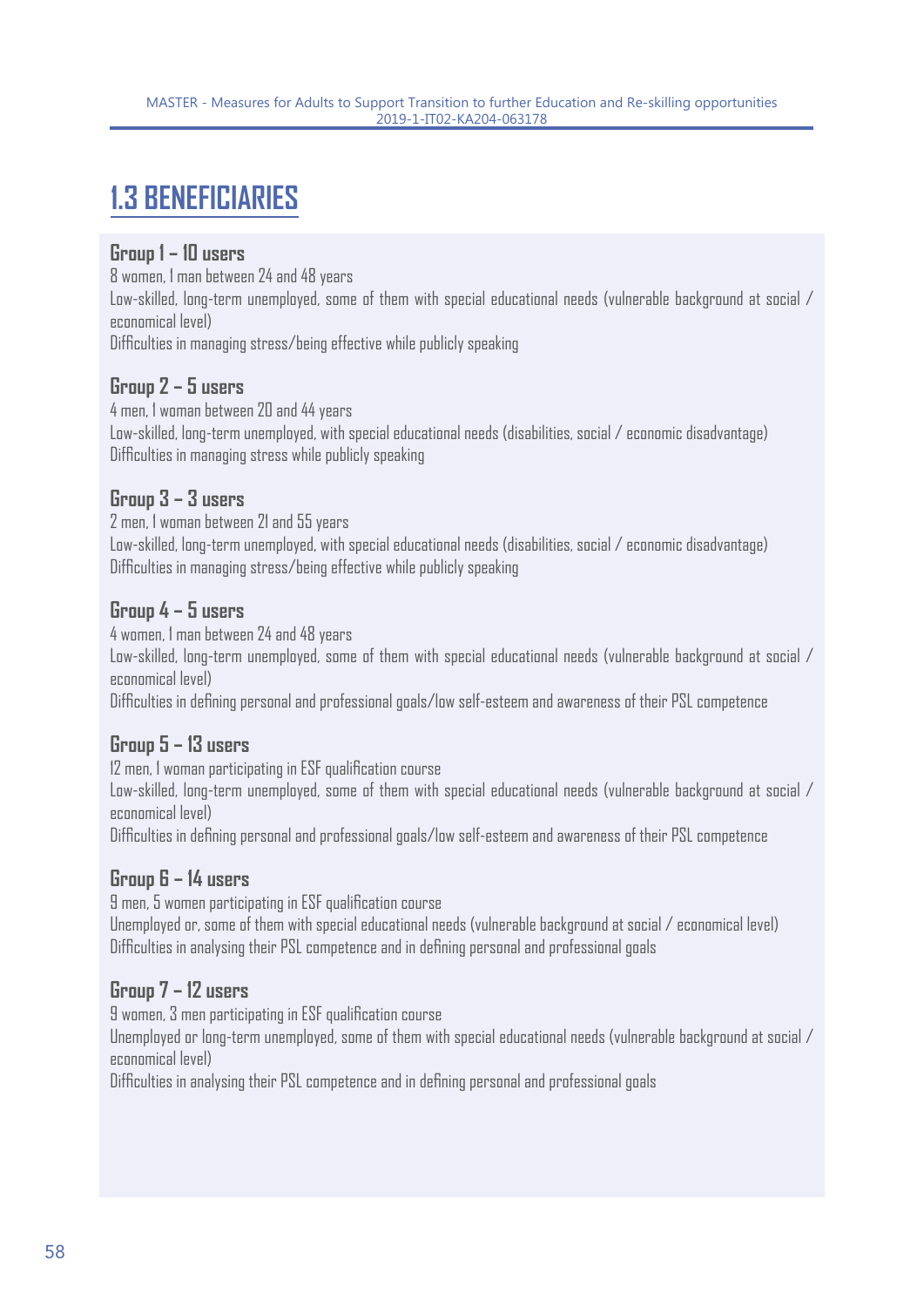## **1.4 PRACTITIONERS**

The testing of the MASTER Plan involved directly 4 practitioners from FORMA.Azione, acting both as trainers and tutors in the different learning experiences, and 5 professionals from the **Public Employment Services in Gubbio and Spoleto**, who acted as tutors.

The practitioners from FORMA.Azione bring all a specific expertise in Education and Training sector, and are permanently employed in the organization: 2 professionals, who worked as tutors in MASTER - **Valentina Boschi, Luana Donati** - are mainly experienced in the management and tutoring of public-funded guidance and learning activities in Vocational and Adult Education; one professional, who worked as trainers - **Chiara Marchetta** - is then experienced in Communication, Guidance and the design and management of EU-funded projects in Adult Education, with specific reference to people at risk of social exclusion; the last professional, acting as trainer, Sylvia Liuti, has almost 30 years of experience in designing and managing of vocational training and adult learning services. She is experienced in communication and public speaking, and she's also certified as "Dossier counsellor - Function of Accompanying and supporting the identification and transparency of competences" and "Assessment responsibility' – Function of planning and implementation of assessment activities".

The work of FORMA.Azione practitioners has been then supported by the professionals working in the other Public Employment Services (Gubbio, Spoleto, Gualdo Tadino). They maintained the contacts with specific groups of users and participated in all the sessions foreseen. Their presence has been very important for the users, especially the most vulnerable ones, to build trust and to make them feeling at their ease during the courses, especially when they had to perform as public speakers or to share their life experience.

## **1.5 ARTICULATION OF THE MASTER PLAN FIRST IMPLEMENTATION**

#### **1. Training activities for COMMUNICATION module**

Phases and performed activities

- a. Preliminary individual session to explain/propose/select the courses according to the self-assessment results or for doing the self-assessment
- b. First session for setting learning goals and introducing the course contents
- c. Interactive sessions calling for the users' active participation and allowing the reflection on the learning experience
- d. Qualitative evaluation of the training activities

#### **Duration**

12 to 16 hours

#### **Training methodologies**

- Flexible setting according to the users' needs small groups (from 3 to 10 learners)
- Welcoming practices to make the user feel at ease and including a clear explanation of what to expect with reference to course activities and outcomes – reducing anxiety and sharing needs
- Active learning methodologies as questionnaire, public speaking practices in front of the camera and subsequent collective analysis of the performance, so to allow participants to internalise learning outcomes by putting into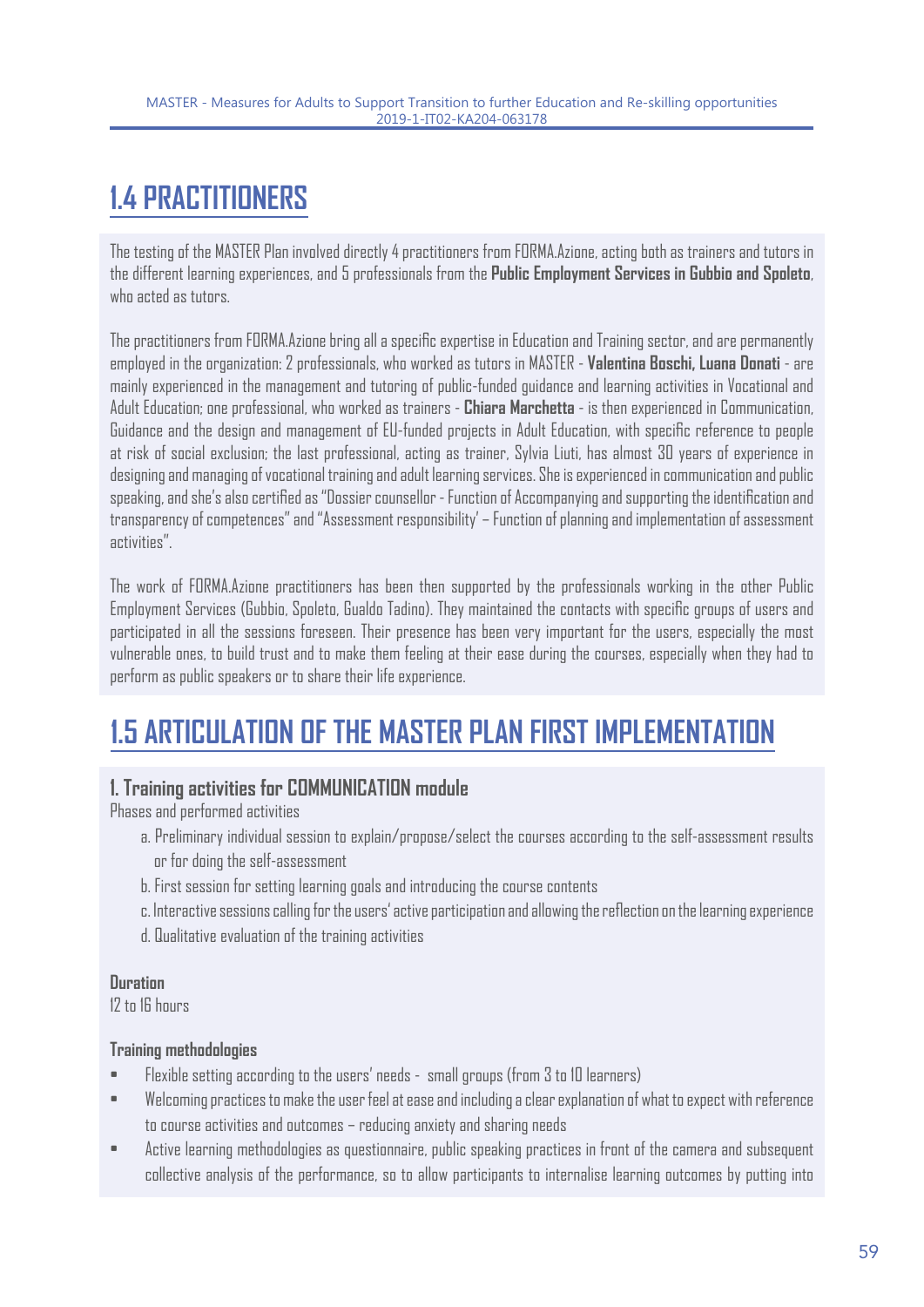practice what they have learned

• Viewing film clips about public speaking and non-verbal communication

#### **Role of the practitioners**

Sylvia Liuti - trainer Chiara Marchetta – tutor and trainer Public Employment Services professionals – tutors (5)

#### **Task entrusted to the learners**

Communication exercises Preparing and performing public speaking on specific themes

#### **Evaluation and follow-up methods**

Group questionnaire and analysis, reflection on learning experience, online questionnaires

#### **2. Training activities for SETTING MOTIVATION AND GOALS FOR GROWTH module**

#### **Phases and performed activities**

- e. Preliminary individual session to explain/propose/select the courses according to the self-assessment results or for doing the self-assessment
- f. First session for setting learning goals and introducing the course contents
- g. Interactive sessions calling for the users' active participation and allowing the reflection on the learning experience
- h. Qualitative evaluation of the training activities

#### **Duration**

12 to 20 hours (course) 4 hours (workshop)

#### **Training methodologies**

- Flexible setting according to the users' needs small groups (from 3 to 10 learners)
- Welcoming practices to make the user feel at ease and including a clear explanation of what to expect with reference to course activities and outcomes – reducing anxiety and sharing needs
- Active learning methodologies as questionnaire, narration writing sharing analysis of life experiences and acquired competences, so to allow participants to internalise learning outcomes by putting into practice what they have learned.

#### **Role of the practitioners**

Chiara Marchetta –trainer Valentina Boschi – tutor Luana Donati - tutor

#### **Task entrusted to the learners**

Online questionnaires

Narration - writing – sharing - analysis of life experiences and acquired competences

#### **Evaluation and follow-up methods**

Group questionnaire and analysis, reflection on learning experience, online questionnaires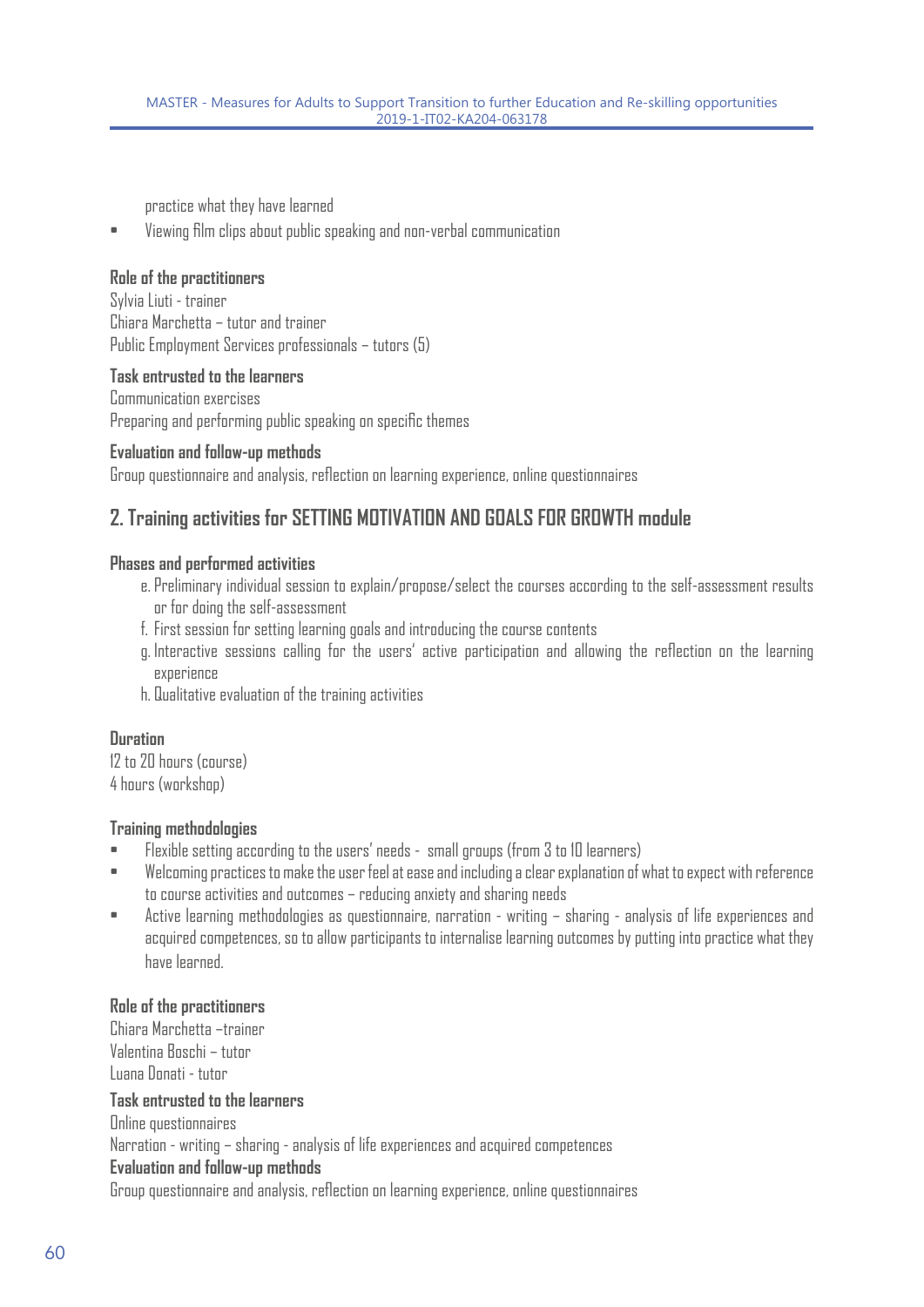## **2. TRAINING EVALUATION: THE LEARNERS' POINT OF VIEW**

For the most (91%), the users were satisfied with the training contents and they felt encouraged to participate for the whole duration of the course. For the 95,5% they felt supported by the trainers during the activities and were at ease in the training environment. For the 90% they considered relevant the training contents for their personal and professional growth and their expectations were satisfied from the courses/workshops. For the 95,5% they would recommend to attend the course to a friend.

At the end of the course the 95,5% considered their PSL improved while only the 90% considered to know how to use it. All participants would like to work more on their PSL competence, while 90% of them answered that the MASTER experience will support them in finding a job or in accessing o further learning.

They will punt in practice the competences as follows:

- I have more self-esteem.
- I would like to attend more training courses so that I can find a job that suits my skills as soon as possible.
- Hopefully I will find a job and improve on what I have learnt.
- What I have learnt on the course will be put into practice by looking for customers for the business I will open soon.
- I have understood my strengths but I still don't know how to spend them in finding a new job
- I put what I learnt into practice every day in my working relationships, I am available for further courses.
- I will make use of all the newly acquired knowledge

## **3. TRAINING EVALUATION: THE TEAM'S POINT OF VIEW**

The team who implemented the MASTER Plan testing had the opportunity to design and delivery ad hoc training courses/ workshops addressing low-skilled adults with vulnerable backgrounds, adapting teaching methodologies and tools to their needs with the aim to reinforce self-awareness, self-esteem and PSL competence. The team evaluate the testing experience as very successful, both in terms of impact on learners and of professional growth of the practitioners involved.

Learners had the opportunity to reflect on their life experience and to identify and evaluate the competences they gained, to practice their competences through exercises and performances in small groups, to tell about their strengths and competences to be improved in a group of Peers. This process empowered them and motivate them to further develop themselves at personal and professional level. And through this process, most of the skills grouped in PSL were acquired or developed, such as decision making, stress management, communication, conflict management, flexibility, learning to learn, although this one were not explicitly included in the learning outcomes of the training they participated in.

Practitioners, on the other side, reinforced specific skills as empathy and non-judgemental approach, improvisation skills and stress management, facilitation of group discussion, self-reflection about their role and skills as trainers, cooperation with peers. Once more time, the clearly perceived to have concretely impacted on the target-group, especially by adopting a learner-centre approach that valued the life experiences of each individual.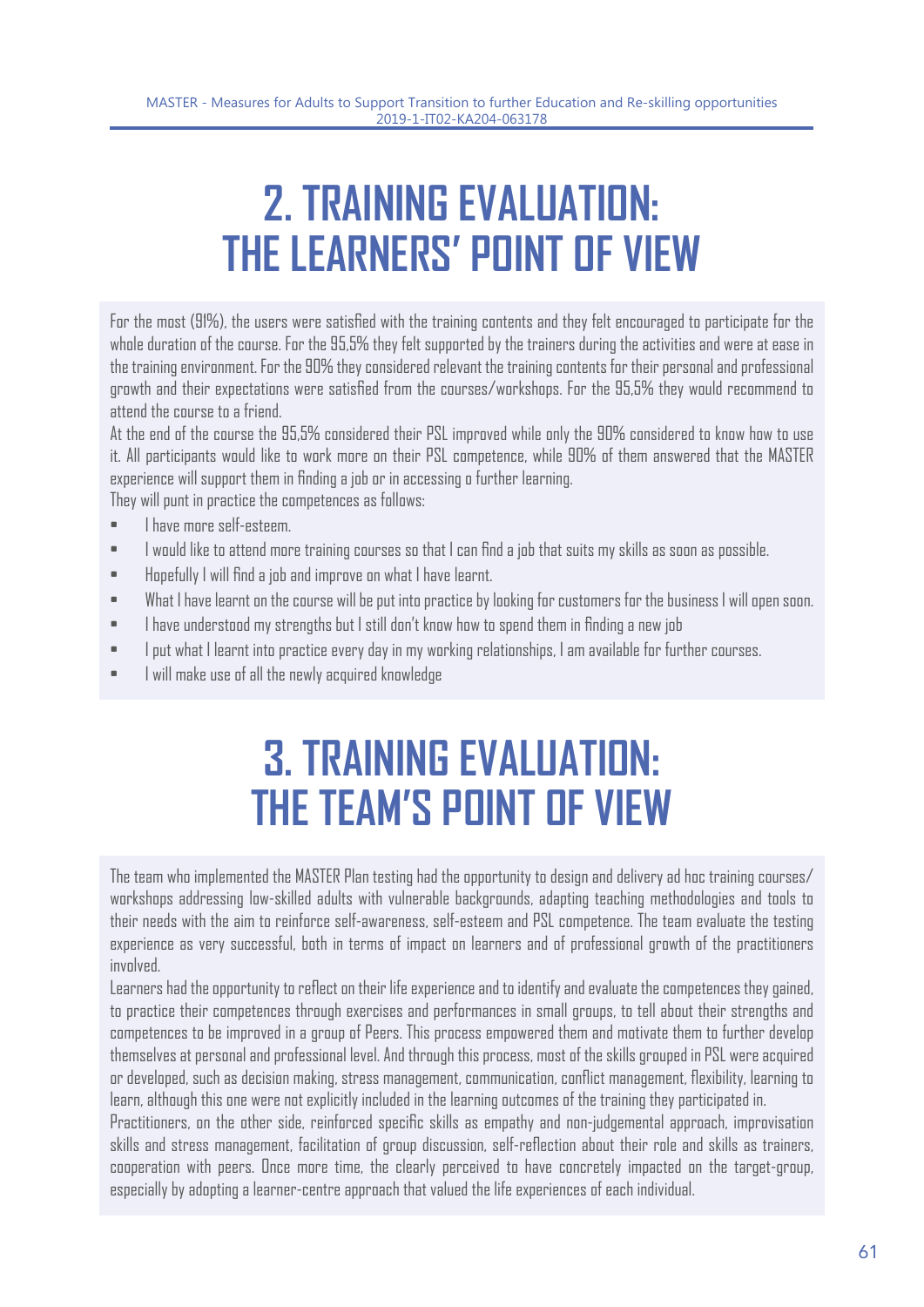# **4. CONCLUSIONS**

### **4.1 THE MASTER PLAN AND THE EXPERIMENTATION PROTOCOL TO IMPLEMENT IT**

The testing experience showed that the MASTER Plan and the reference experimentation protocol are a relevant guideline to design and delivery training experiences aimed at acquiring / reinforcing PSL competence.

The main lesson learnt thanks to their testing in Italy are the following:

- relevance of creating a context within learners feel safe and at ease in expressing themselves, reflecting about their competences and getting involved;
- usefulness of practical exercises or role plays/real scenarios;
- importance of working with heterogeneous learners' groups this characteristic represents an added value instead of an obstacle for learning, favouring the understanding of diversity as well as mutual learning;
- Importance of continuously asking learners for feedback;
- need for the trainers to be flexible and to adapt sessions / training materials and tools to users' emerging needs;
- importance of giving value to adult people previous experience and competences, favouring the expression of needs and self-narratives. In this view, both the implemented modules supported this objective and so represent an experience to be modelled.

### **4.2 THE ACQUISITION /REINFORCEMENT OF THE PSL COMPETENCE IN LOW-SKILLED ADULTS**

The acquisition and reinforcement of the PSL competence from adults with vulnerable backgrounds, as the low-skilled ones, is even more relevant after the emergency phase of the pandemic because it promotes self-awareness, selfesteem and motivation to learn, growth and actively participate as citizens. It's then necessary to primarily invest on the PSL competence, which, in addition, has proven to ignite the motivation and predisposition towards all the other Key Competences for lifelong learning, thus the capacity to fully beneficiate of afterwards basic skills acquisition. The 2 modules which FORMA.Azione tested, indeed, allowed the users not only to meet the reference learning outcomes but, as side effect, gave them the opportunity to enhance other key and PSL linked competences such as literacy, digital competences, conflict management, stress management, decision-making, even if they were not explicitly included as learning outcomes themselves.

In addition, giving value to PSL competence, by reinforcing it and turn it relevant for the labour market, finally introduces an innovative shift towards valuing informally acquired competences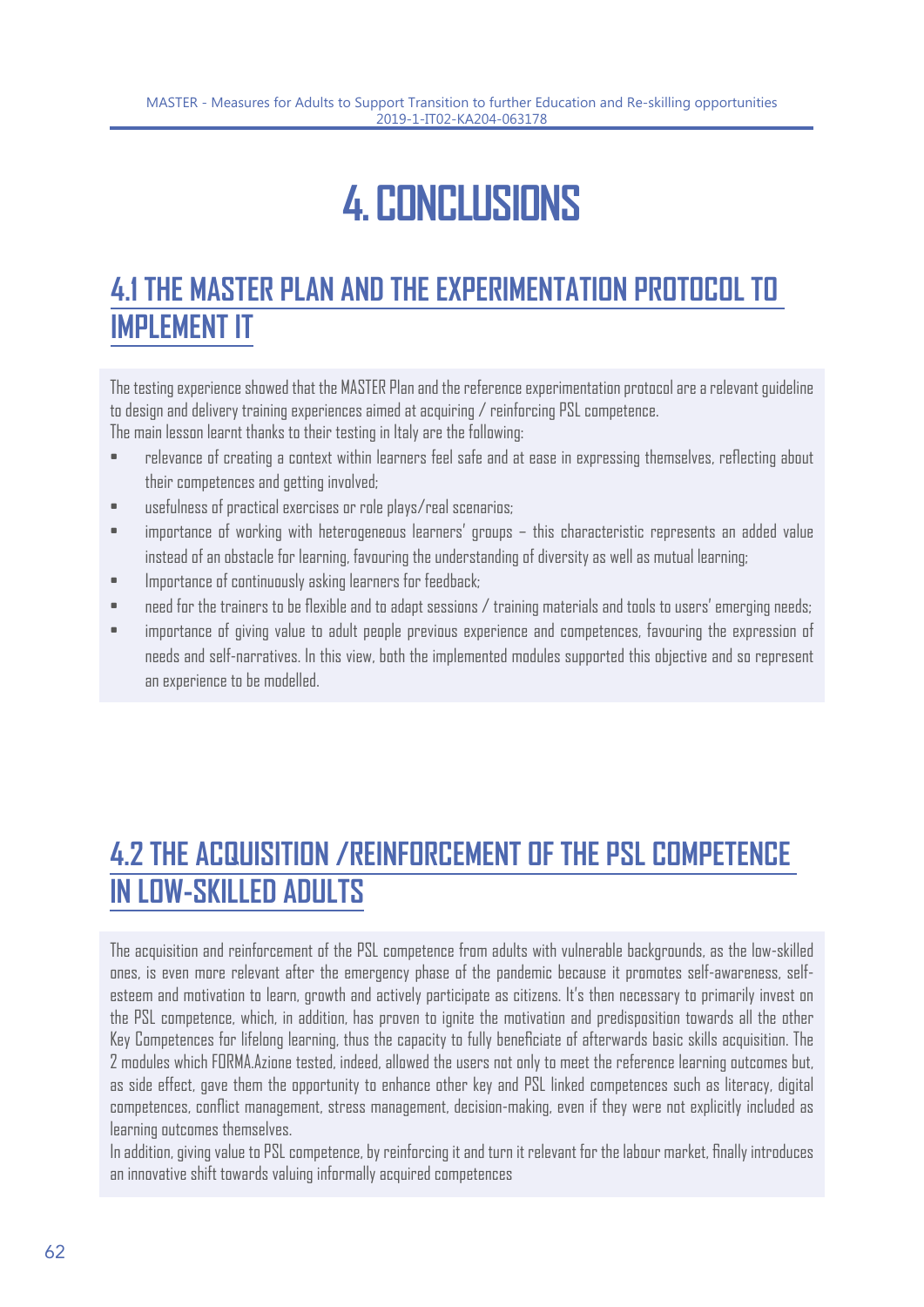### **4.3 GENERAL CONCLUSIONS**

The feedback that we received from the main actors and stakeholders involved or informed in the testing activities made us sure that we started a relevant path which actually respond to adult people's needs and that has to be continued by being improved, adapted and/or transferred to specific groups of users at risk of social exclusion, or in other education sectors. The established contacts and cooperation with Mrs. Arianna Sala from the Joint Research Centre, who is one of the LIFECOMP authors, will support us in continue the work started in MASTER.

The testing experience has one of its strengths in the user-centred approach, which fosters motivation, and that can be exploited also in formal education (school and vocational) to make a leap "from theory to practice", introducing PSL in VET curricula and complementing Upskilling and Reskilling initiatives. Indeed, the testing experience showed to have a strong link to current policies at national and European level and may be useful for the revision of Upskilling and Reskilling policies.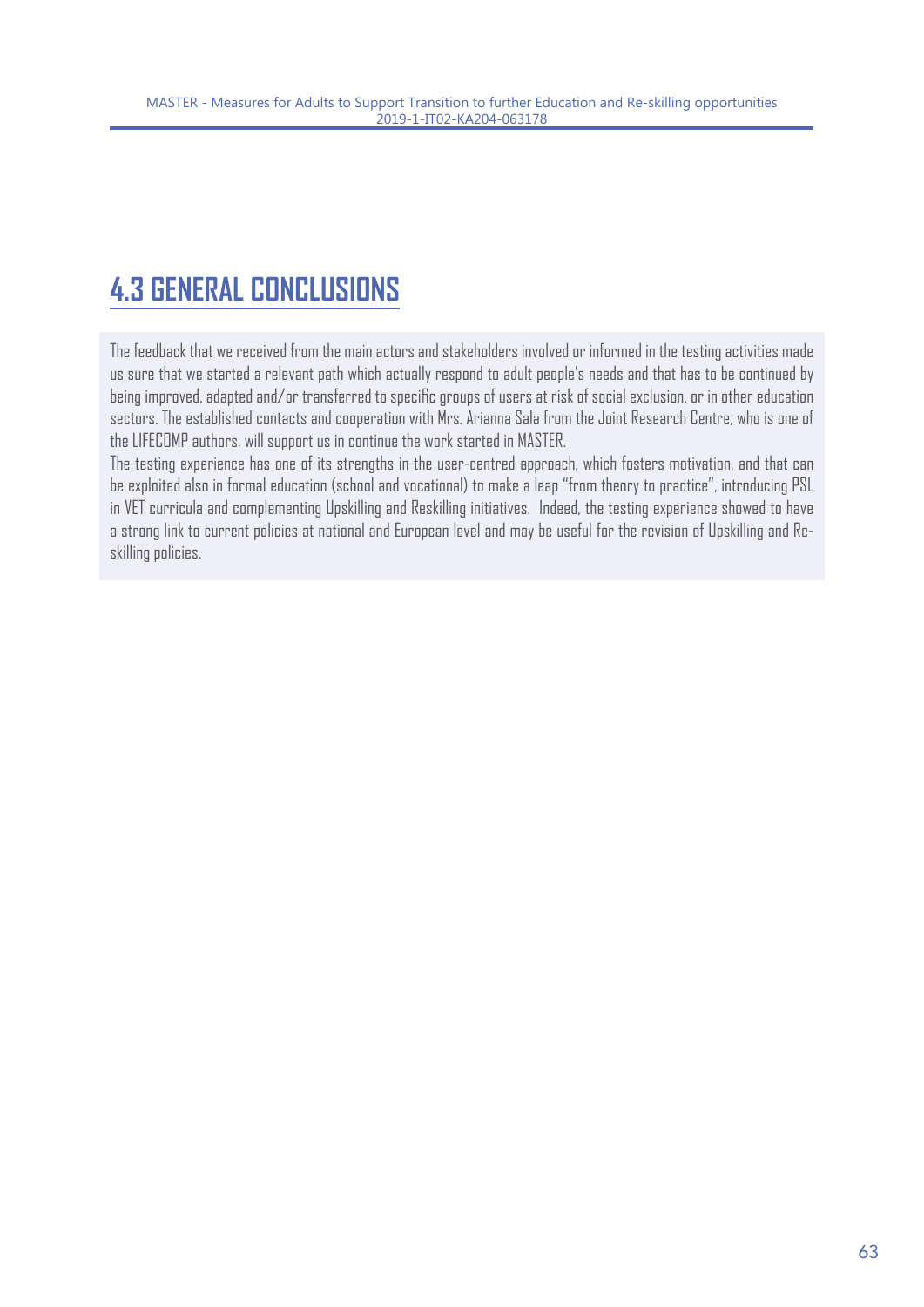# **COUNTRY: ITALY**

The report describes the testing activity of the MASTER Plan that was carried out within the partner organisation FORMA.Azione.

### **1. GENERAL INFORMATION**

### **1.1 CONTEXT OF THE MASTER PLAN FIRST IMPLEMENTATION**

The MASTER Plan was tested in the framework of the activities and the relationships of FORMA.Azione, adult education provider working in Italy, and located in the Umbria region.

The testing was carried out in the capital city of the Umbria Region, Perugia, and in the towns of Gubbio and Spoleto, from September 2021 to January 2022, by delivering ad hoc training modules, on the basis of the needs and requests coming from the users.

In order to set the testing, FORMA.Azione worked with the Public Employment Services (PES) and the social enterprises dealing with active labour policies in several Umbrian areas (Perugia, Gubbio, Spoleto, Gualdo Tadino): these contacts have been very fruitful because allowed FORMA.Azione to involve in the MASTER Plan testing users with different characteristics, and also to maintain a constant exchange with the PES practitioners about the relevance of acquiring or reinforcing PSL for low-skilled adults, of the methodologies for favoring the acquisition of this competence and of the systematization of the cooperation among public and private organizations.

FORMA.Azione works with Public National and EU funds, such as ESF - European Social Fund, ERASMUS + Programme, REC – Rights, Equality and Citizenship Programme, AMIF – Asylum, Migration, Integration Fund, and Interprofessional funds for workers re-skilling and up-skilling. Since 2002 it is ISO 9001 Certified, for designing and provision of Vocational Training and Adult Learning services. It has developed strong relations with local and national public authorities, private companies, schools and other VET providers, Trade unions and CSOs, by designing and providing training pathways and integrated projects aimed at Human development and the educational domains growth, and their quality improvement.

FORMA.Azione mission is to create concrete opportunities for the professional and social development of the target groups, to improve access to training, in particular for low skilled adults and workers, elderly people and women, to support career and individual guidance and the related validation mechanisms, to encourage self-consciousness in managing careers and active ageing, to promote women's access to and participation in all levels of the labour market also by combating gender stereotypes in vocational training, career selection and professions.

The specific expertise that FORMA.Azione brings in the adult education sector:

- the pluriannual work developed in training activities targeting adults, with more than 15 years of ESF funded project;

- the complementary work on the validation transversal competence, started in 2021 in the framework of TRANSVAL-EU, ERASMUS+ project which intends to share lessons learned and good practices which may be adopted by diverse validation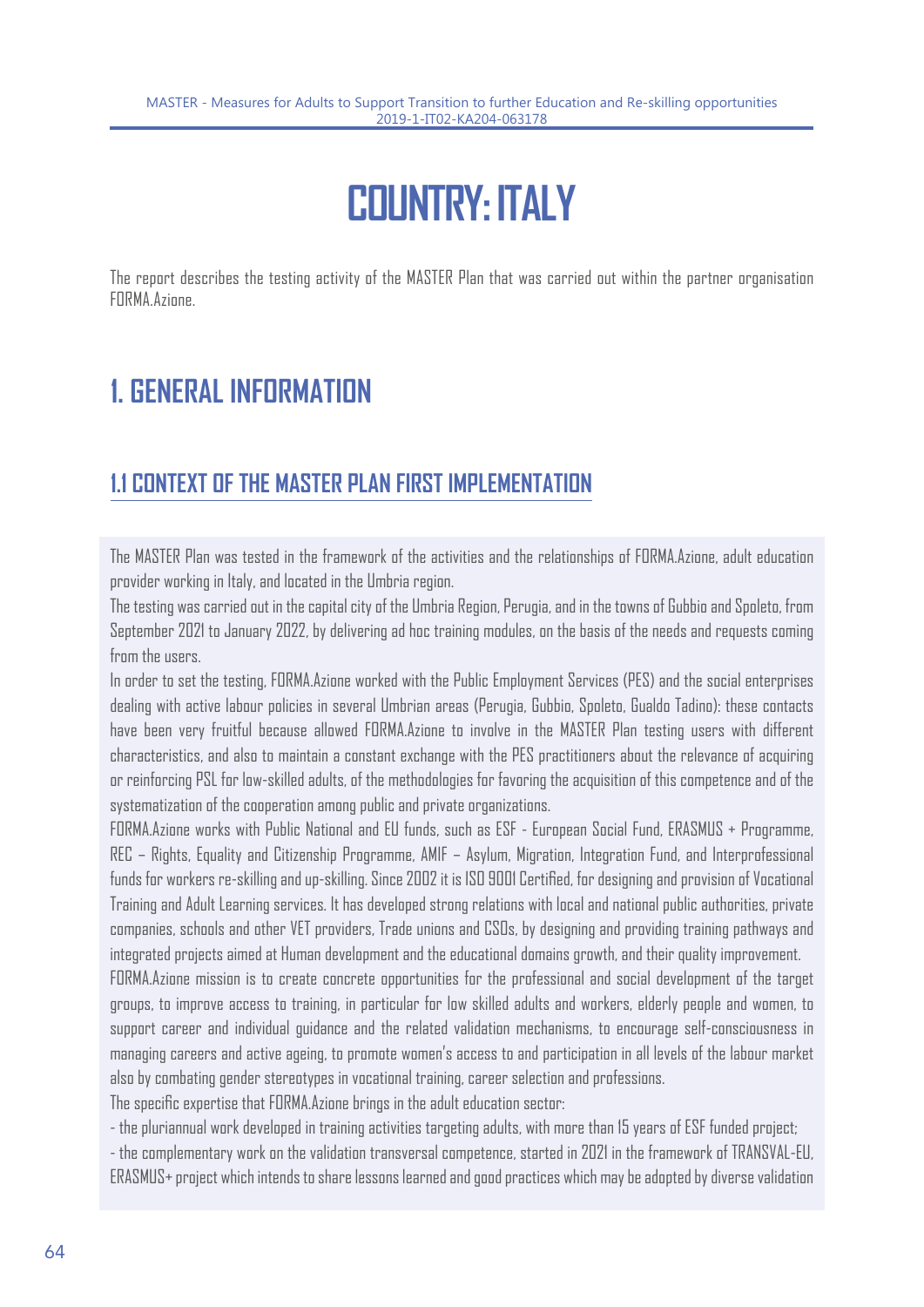centres, in different regions and countries;

- the robust competences developed on the European Peer Review methodology, at both National and Transnational level from 2011 ahead, having coordinated the LLL programme project PRISDOQ and then in 2014 the project "PRALINE" (n. 2014-1-IT02-KA204-003626), just acknowledged in 2019 as ERASMUS + Good Practice. PRALINE aimed at implementing strategies, methods and tools to enhance quality in Formal and Non-Formal Adult Learning by adapting the Quality Assurance methodology of Peer Review to the Adult Learning sector, in which never has been experimented or implemented.

- Guidance and Validation skills acquired through specific training activities attended by 4 members of the staff and applied in the management of the PROFI- VNFIL Erasmus+ KA2 project, in which FORMA.Azione is partner. The project aims at supporting validation of informal and non-formal learning, so as to enable individuals to increase the visibility and value of their knowledge, skills and competencies acquired outside formal E&T.

### **1.2 THE MODULES**

FORMA.Azione tested two MASTER Plan modules:

#### **1. COMMUNICATION** (referring it to "Effective Communication and Public Speaking")

The module was aimed at making users able to:

- use the relevant communication strategies, domain-specific codes and tools, depending on the context and content;
- understand the need for a variety of communication strategies, language registers, and tools that are adapted to context and content;
- understand and manage interactions and conversations in different socio-cultural contexts and domain-specific situations;
- listening to others and engaging in conversations with confidence, assertiveness, clarity and reciprocity, both in personal and social contexts.

#### **Contents**

- The communication process: meaning, elements, feedback
- Pragmatic Communication
- Axioms of Communication
- Verbal, non-verbal and paraverbal communication
- Communication styles
- Public speaking techniques
- Preparation of a public speaking
- Stress and emotion management
- The relationship with the audience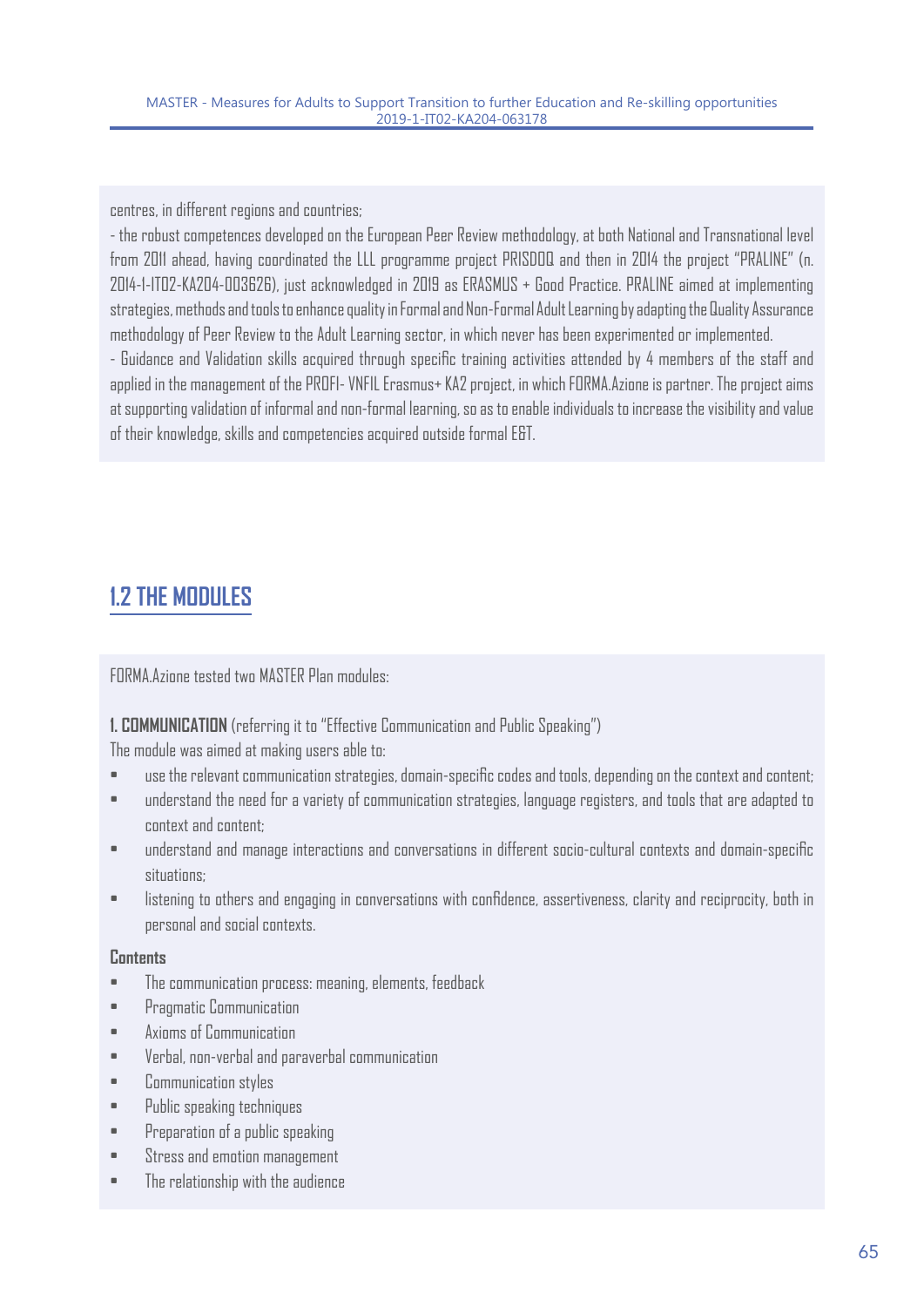#### **Methodologies**

- Preliminary individual session to explain/propose/select the courses according to the self-assessment results or for doing the self-assessment – engaging learners
- Flexible setting according to the users' needs small groups (from 3 to 10 learners)
- Welcoming practices to make the user feel at ease and including a clear explanation of what to expect with reference to course activities and outcomes – reducing anxiety and sharing needs
- Active learning methodologies as questionnaire, public speaking practices in front of the camera and subsequent collective analysis of the performance, so to allow participants to internalise learning outcomes by putting into practice what they have learned
- Viewing film clips about public speaking and non-verbal communication

#### **Didactic tools**

- Slides
- Questionnaires
- Mentimeter
- Film clips
- PC and camera

#### **Training activities**

3 blended courses including 4 / 5 sessions each, addressed to different groups of users

#### **Number of users – 18 totally**

Group 1 – 10 users Group 2 – 5 users Group 3 – 3 users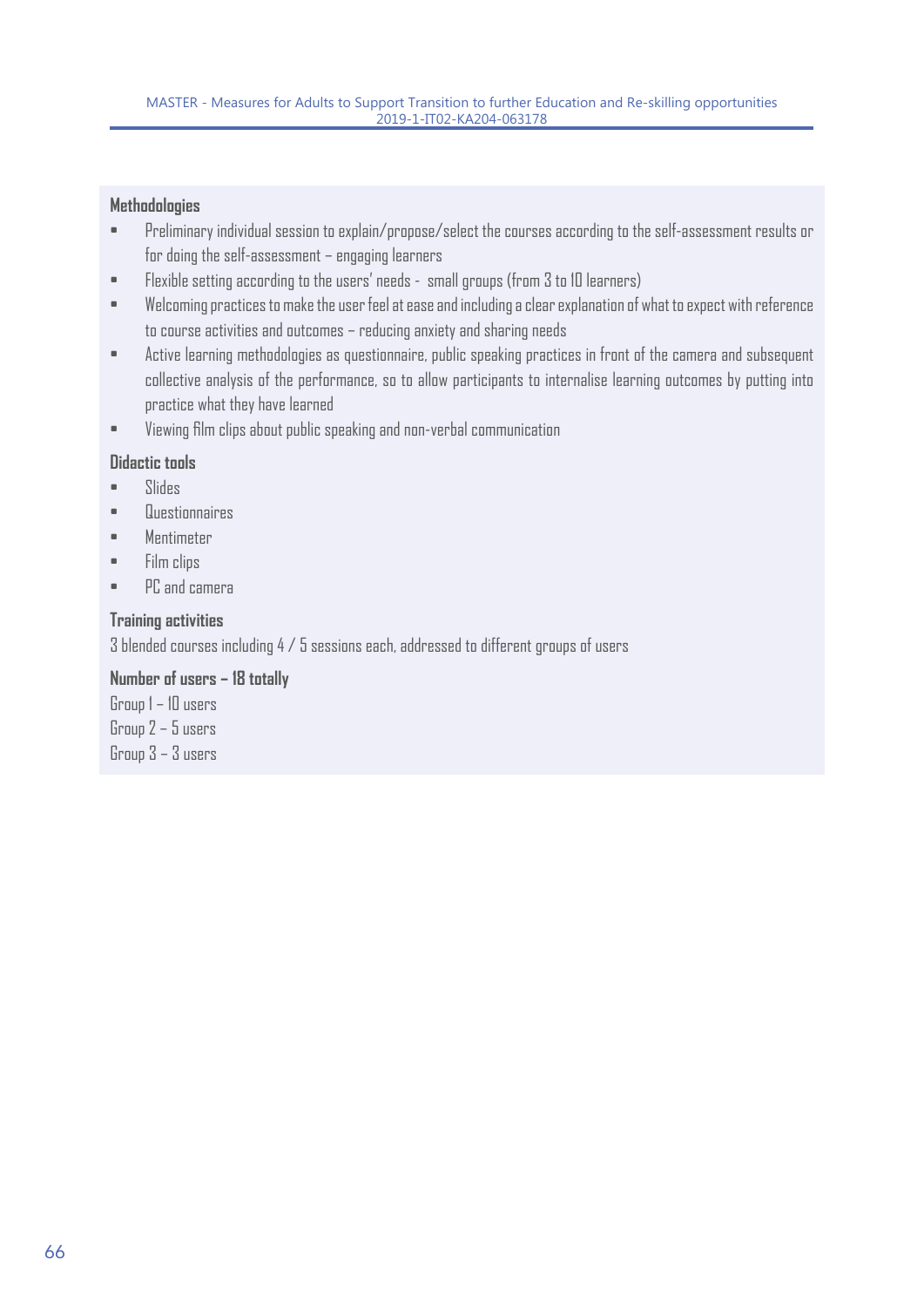**2. SETTING MOTIVATION AND GOALS FOR GROWTH** (referring it to "Personal growth and professional development")

The module was aimed at making users able to:

- develop a growth mindset, based on the belief in one's own and others' potential to continuously learn and progress;
- potentiate the awareness of and confidence in one's own and others' abilities to learn, improve and achieve with work and dedication;
- reflect on other people's feedback as well as on successful and unsuccessful experiences to continue developing one's potential;
- plan, organise, monitor and review one's own learning.

#### **Contents**

- Formal, non-formal and informal learning
- Personal, social and Learning to Learn competences
- Self-perception /awareness of transversal competences
- Analysis of different areas of activity, related to both work and private life, to reflect on what individuals have learnt from their experiences
- Setting goals and actions for achieving them

#### **Methodologies**

- Preliminary individual session to explain/propose/select the courses according to the self-assessment results or for doing the self-assessment – engaging learners
- Flexible setting according to the users' needs small groups (from 3 to 10 learners)
- Welcoming practices to make the user feel at ease and including a clear explanation of what to expect with reference to course activities and outcomes – reducing anxiety and sharing needs
- Active learning methodologies as questionnaire, narration writing sharing analysis of life experiences and acquired competences, so to allow participants to internalise learning outcomes by putting into practice what they have learned.

#### **Didactic tools**

- Slides
- Questionnaire about the perception of one's own competences and beliefs (QPCC)
- Profilpass
- Mentimeter

#### **Training activities**

2 courses (1 in presence, 1 online) including 4 / 5 sessions each, addressed to different groups of users 2 workshops (1 in presence, 1 online) for different groups of users

#### **Number of users – 44 totally**

Group 4 – 5 users (course) Group 5 – 13 users (course) Group 6 – 14 users (workshop) Group 7 – 12 users (workshop)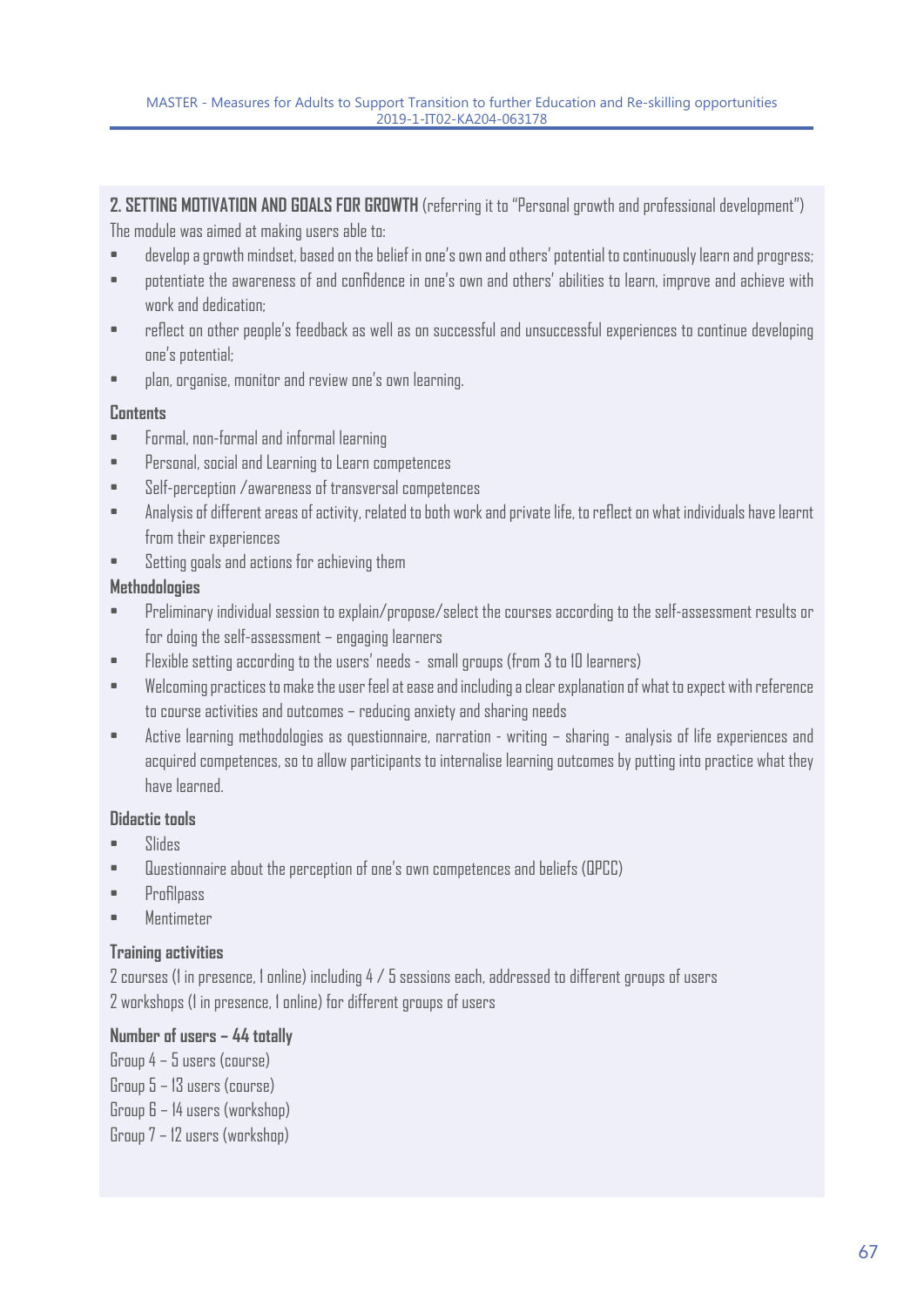### **1.3 BENEFICIARIES**

#### **Group 1 – 10 users**

8 women, 1 man between 24 and 48 years Low-skilled, long-term unemployed, some of them with special educational needs (vulnerable background at social / economical level) Difficulties in managing stress/being effective while publicly speaking

#### **Group 2 – 5 users**

4 men, 1 woman between 20 and 44 years Low-skilled, long-term unemployed, with special educational needs (disabilities, social / economic disadvantage) Difficulties in managing stress while publicly speaking

#### **Group 3 – 3 users**

2 men, 1 woman between 21 and 55 years

Low-skilled, long-term unemployed, with special educational needs (disabilities, social / economic disadvantage) Difficulties in managing stress/being effective while publicly speaking

#### **Group 4 – 5 users**

4 women, 1 man between 24 and 48 years Low-skilled, long-term unemployed, some of them with special educational needs (vulnerable background at social / economical level)

Difficulties in defining personal and professional goals/low self-esteem and awareness of their PSL competence

#### **Group 5 – 13 users**

12 men, 1 woman participating in ESF qualification course

Low-skilled, long-term unemployed, some of them with special educational needs (vulnerable background at social / economical level)

Difficulties in defining personal and professional goals/low self-esteem and awareness of their PSL competence

#### **Group 6 – 14 users**

9 men, 5 women participating in ESF qualification course

Unemployed or, some of them with special educational needs (vulnerable background at social / economical level) Difficulties in analysing their PSL competence and in defining personal and professional goals

#### **Group 7 – 12 users**

9 women, 3 men participating in ESF qualification course

Unemployed or long-term unemployed, some of them with special educational needs (vulnerable background at social / economical level)

Difficulties in analysing their PSL competence and in defining personal and professional goals.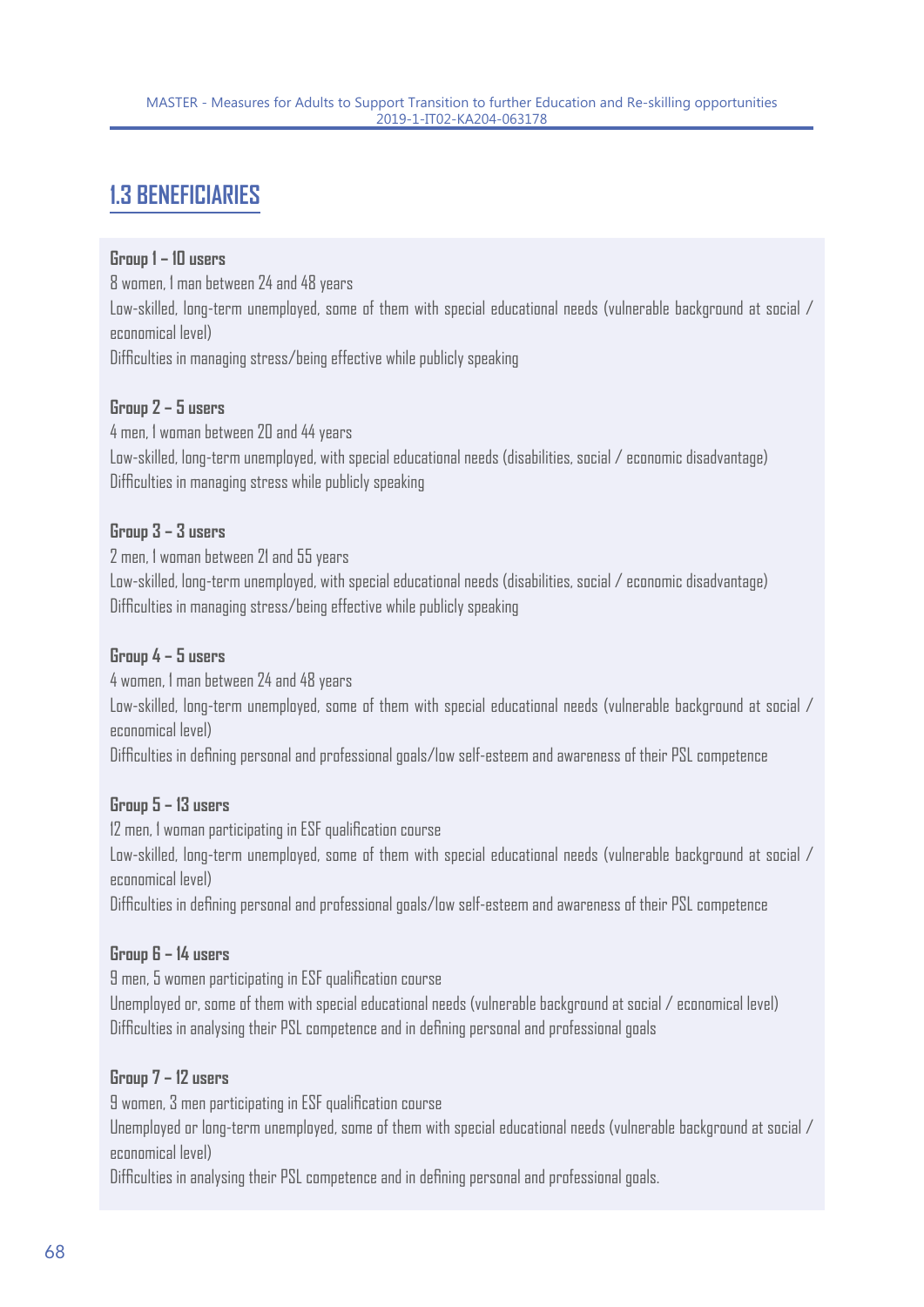### **1.4 PRACTITIONERS**

The testing of the MASTER Plan involved directly 4 practitioners from FORMA.Azione, acting both as trainers and tutors in the different learning experiences, and 5 professionals from the **Public Employment Services in Gubbio and Spoleto**, who acted as tutors.

The practitioners from FORMA.Azione bring all a specific expertise in Education and Training sector, and are permanently employed in the organization: 2 professionals, who worked as tutors in MASTER - **Valentina Boschi, Luana Donati** - are mainly experienced in the management and tutoring of public-funded guidance and learning activities in Vocational and Adult Education; one professional, who worked as trainers - **Chiara Marchetta** - is then experienced in Communication, Guidance and the design and management of EU-funded projects in Adult Education, with specific reference to people at risk of social exclusion; the last professional, acting as trainer, **Sylvia Liuti**, has almost 30 years of experience in designing and managing of vocational training and adult learning services. She is experienced in communication and public speaking, and she's also certified as "Dossier counsellor - Function of Accompanying and supporting the identification and transparency of competences" and "Assessment responsibility' – Function of planning and implementation of assessment activities".

The work of FORMA.Azione practitioners has been then supported by the professionals working in the other Public Employment Services (Gubbio, Spoleto, Gualdo Tadino). They maintained the contacts with specific groups of users and participated in all the sessions foreseen. Their presence has been very important for the users, especially the most vulnerable ones, to build trust and to make them feeling at their ease during the courses, especially when they had to perform as public speakers or to share their life experience.

### **1.5 ARTICULATION OF THE MASTER PLAN FIRST IMPLEMENTATION**

#### **1. Training activities for COMMUNICATION module**

Phases and performed activities

a. Preliminary individual session to explain/propose/select the courses according to the self-assessment results or for doing the self-assessment

b. First session for setting learning goals and introducing the course contents

c. Interactive sessions calling for the users' active participation and allowing the reflection on the learning experience

d. Qualitative evaluation of the training activities

#### **Duration**

12 to 16 hours

#### **Training methodologies**

- Flexible setting according to the users' needs small groups (from 3 to 10 learners)
- Welcoming practices to make the user feel at ease and including a clear explanation of what to expect with reference to course activities and outcomes – reducing anxiety and sharing needs
- Active learning methodologies as questionnaire, public speaking practices in front of the camera and subsequent collective analysis of the performance, so to allow participants to internalise learning outcomes by putting into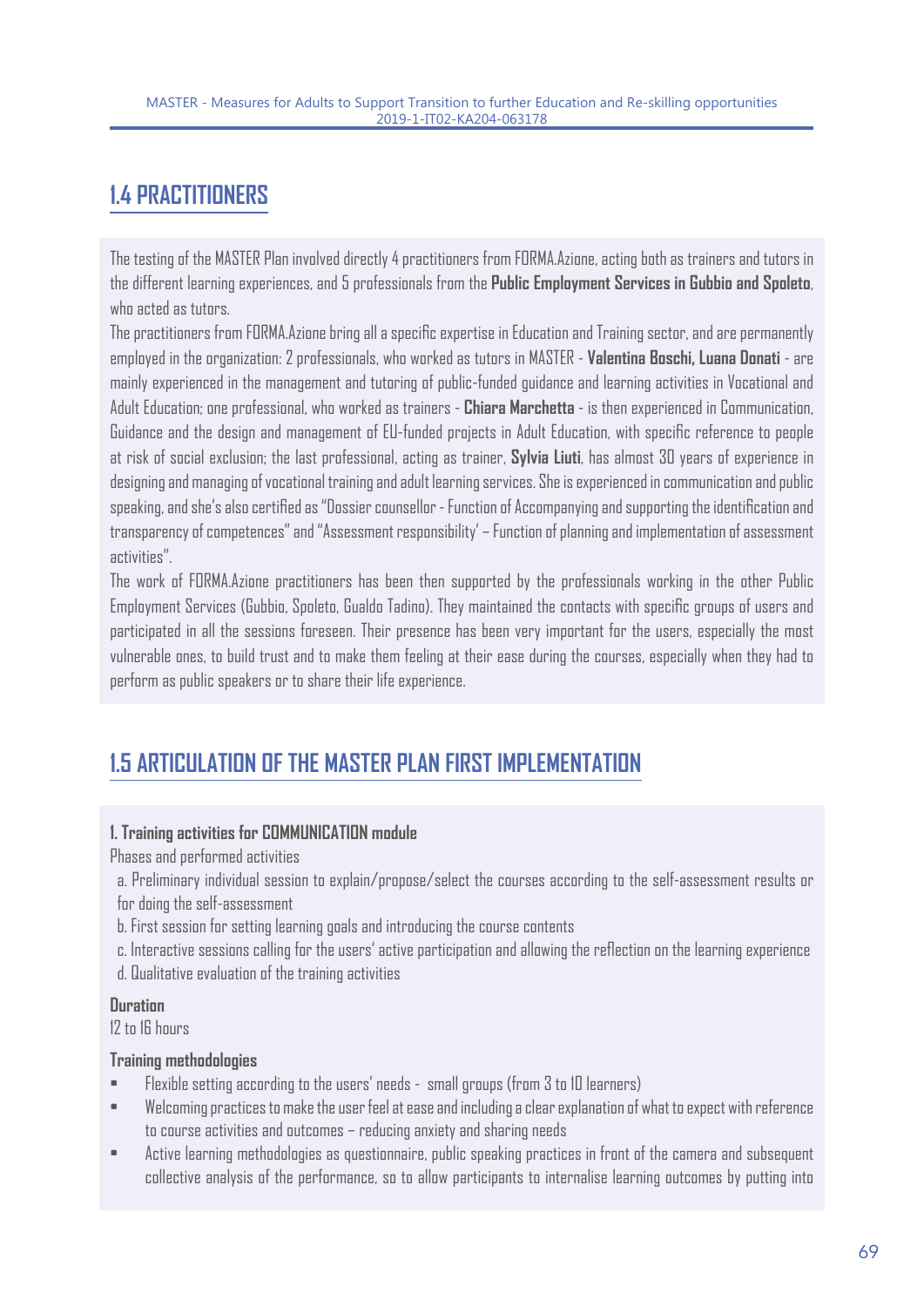practice what they have learned

• Viewing film clips about public speaking and non-verbal communication

#### **Role of the practitioners**

Sylvia Liuti - trainer Chiara Marchetta – tutor and trainer Public Employment Services professionals – tutors (5)

#### **Task entrusted to the learners**

Communication exercises Preparing and performing public speaking on specific themes

#### **Evaluation and follow-up methods**

Group questionnaire and analysis, reflection on learning experience, online questionnaires

#### **2. Training activities for SETTING MOTIVATION AND GOALS FOR GROWTH** module

Phases and performed activities

e. Preliminary individual session to explain/propose/select the courses according to the self-assessment results or for doing the self-assessment

f. First session for setting learning goals and introducing the course contents

g. Interactive sessions calling for the users' active participation and allowing the reflection on the learning experience

h. Qualitative evaluation of the training activities

#### **Duration**

12 to 20 hours (course) 4 hours (workshop)

#### **Training methodologies**

- Flexible setting according to the users' needs small groups (from 3 to 10 learners)
- Welcoming practices to make the user feel at ease and including a clear explanation of what to expect with reference to course activities and outcomes – reducing anxiety and sharing needs
- Active learning methodologies as questionnaire, narration writing sharing analysis of life experiences and acquired competences, so to allow participants to internalise learning outcomes by putting into practice what they have learned.

#### **Role of the practitioners**

Chiara Marchetta –trainer Valentina Boschi – tutor Luana Donati - tutor

#### **Task entrusted to the learners**

Online questionnaires Narration - writing – sharing - analysis of life experiences and acquired competences

#### **Evaluation and follow-up methods**

Group questionnaire and analysis, reflection on learning experience, online questionnaires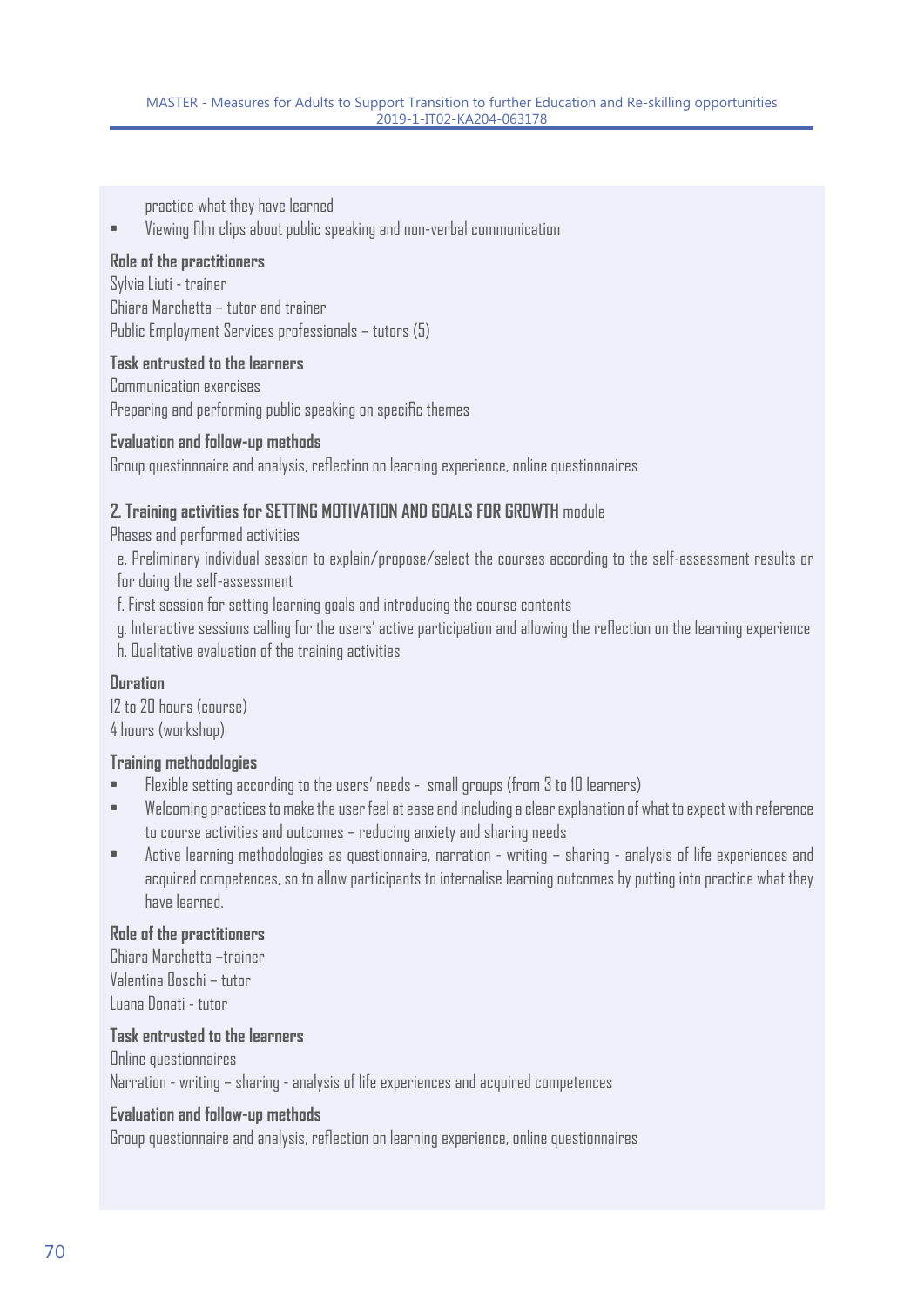### **2. TRAINING EVALUATION: THE LEARNERS' POINT OF VIEW**

For the most (91%), the users were satisfied with the training contents and they felt encouraged to participate for the whole duration of the course. For the 95,5% they felt supported by the trainers during the activities and were at ease in the training environment. For the 90% they considered relevant the training contents for their personal and professional growth and their expectations were satisfied from the courses/workshops. For the 95,5% they would recommend to attend the course to a friend.

At the end of the course the 95,5% considered their PSL improved while only the 90% considered to know how to use it. All participants would like to work more on their PSL competence, while 90% of them answered that the MASTER experience will support them in finding a job or in accessing o further learning.

They will punt in practice the competences as follows:

- **I have more self-esteem.**
- I would like to attend more training courses so that I can find a job that suits my skills as soon as possible.
- Hopefully I will find a job and improve on what I have learnt.
- What I have learnt on the course will be put into practice by looking for customers for the business I will open soon.
- I have understood my strengths but I still don't know how to spend them in finding a new job
- I put what I learnt into practice every day in my working relationships, I am available for further courses.
- I will make use of all the newly acquired knowledge

### **3. TRAINING EVALUATION: THE TEAM'S POINT OF VIEW**

The team who implemented the MASTER Plan testing had the opportunity to design and delivery ad hoc training courses/ workshops addressing low-skilled adults with vulnerable backgrounds, adapting teaching methodologies and tools to their needs with the aim to reinforce self-awareness, self-esteem and PSL competence. The team evaluate the testing experience as very successful, both in terms of impact on learners and of professional growth of the practitioners involved.

Learners had the opportunity to reflect on their life experience and to identify and evaluate the competences they gained, to practice their competences through exercises and performances in small groups, to tell about their strengths and competences to be improved in a group of Peers. This process empowered them and motivate them to further develop themselves at personal and professional level. And through this process, most of the skills grouped in PSL were acquired or developed, such as decision making, stress management, communication, conflict management, flexibility, learning to learn, although this one were not explicitly included in the learning outcomes of the training they participated in.

Practitioners, on the other side, reinforced specific skills as empathy and non-judgemental approach, improvisation skills and stress management, facilitation of group discussion, self-reflection about their role and skills as trainers, cooperation with peers. Once more time, the clearly perceived to have concretely impacted on the target-group, especially by adopting a learner-centre approach that valued the life experiences of each individual.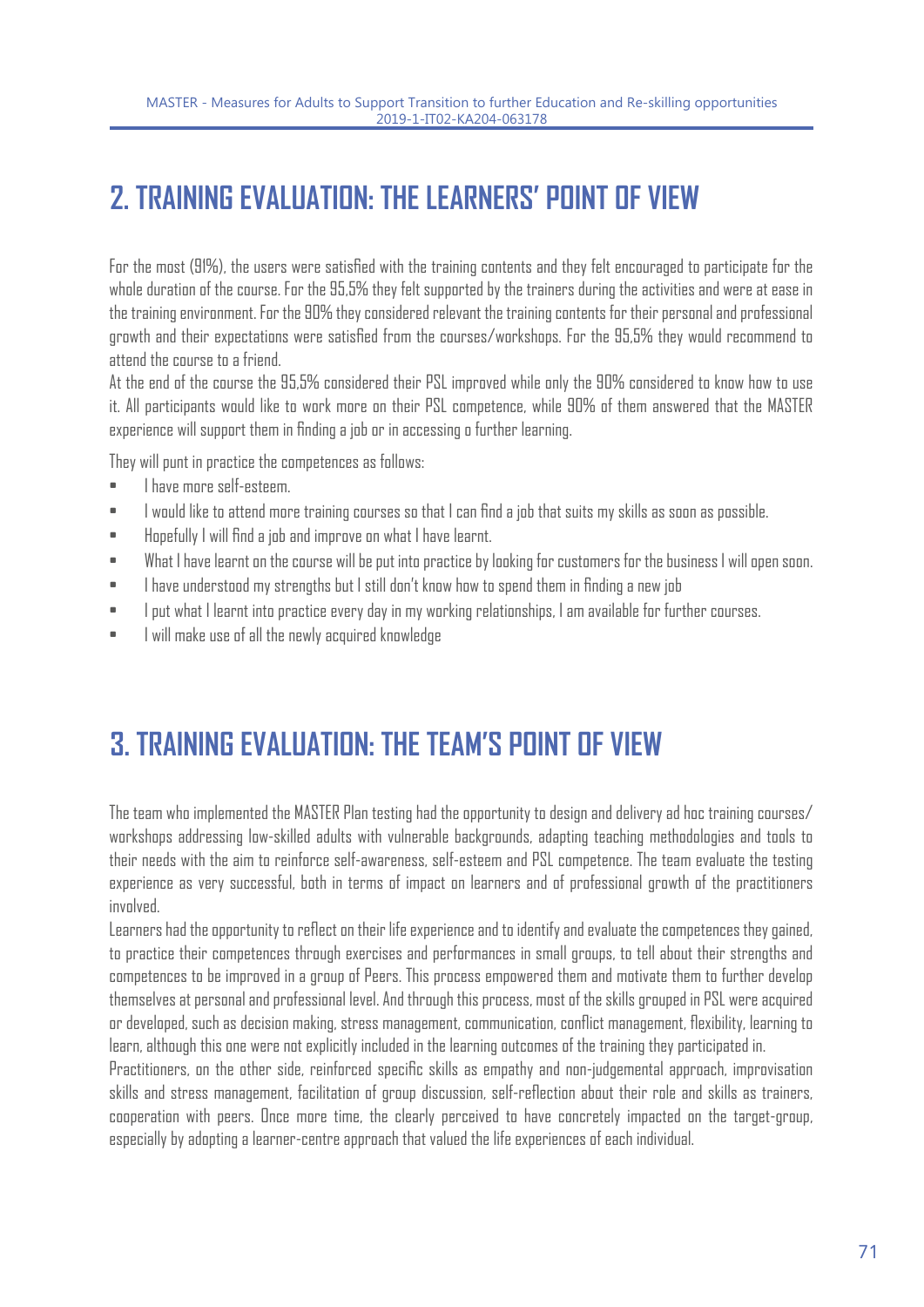### **4. CONCLUSIONS 4.1 THE MASTER PLAN AND THE EXPERIMENTATION PROTOCOL TO IMPLEMENT IT**

The testing experience showed that the MASTER Plan and the reference experimentation protocol are a relevant guideline to design and delivery training experiences aimed at acquiring / reinforcing PSL competence. The main lesson learnt thanks to their testing in Italy are the following:

- relevance of creating a context within learners feel safe and at ease in expressing themselves, reflecting about their competences and getting involved;
- usefulness of practical exercises or role plays/real scenarios;
- importance of working with heterogeneous learners' groups this characteristic represents an added value instead of an obstacle for learning, favouring the understanding of diversity as well as mutual learning;
- Importance of continuously asking learners for feedback;
- need for the trainers to be flexible and to adapt sessions / training materials and tools to users' emerging needs;
- importance of giving value to adult people previous experience and competences, favouring the expression of needs and self-narratives. In this view, both the implemented modules supported this objective and so represent an experience to be modelled.

### **4.2 THE ACQUISITION /REINFORCEMENT OF THE PSL COMPETENCE IN LOW-SKILLED ADULTS**

The acquisition and reinforcement of the PSL competence from adults with vulnerable backgrounds, as the low-skilled ones, is even more relevant after the emergency phase of the pandemic because it promotes self-awareness, selfesteem and motivation to learn, growth and actively participate as citizens. It's then necessary to primarily invest on the PSL competence, which, in addition, has proven to ignite the motivation and predisposition towards all the other Key Competences for lifelong learning, thus the capacity to fully beneficiate of afterwards basic skills acquisition. The 2 modules which FORMA.Azione tested, indeed, allowed the users not only to meet the reference learning outcomes but, as side effect, gave them the opportunity to enhance other key and PSL linked competences such as literacy, digital competences, conflict management, stress management, decision-making, even if they were not explicitly included as learning outcomes themselves.

In addition, giving value to PSL competence, by reinforcing it and turn it relevant for the labour market, finally introduces an innovative shift towards valuing informally acquired competences.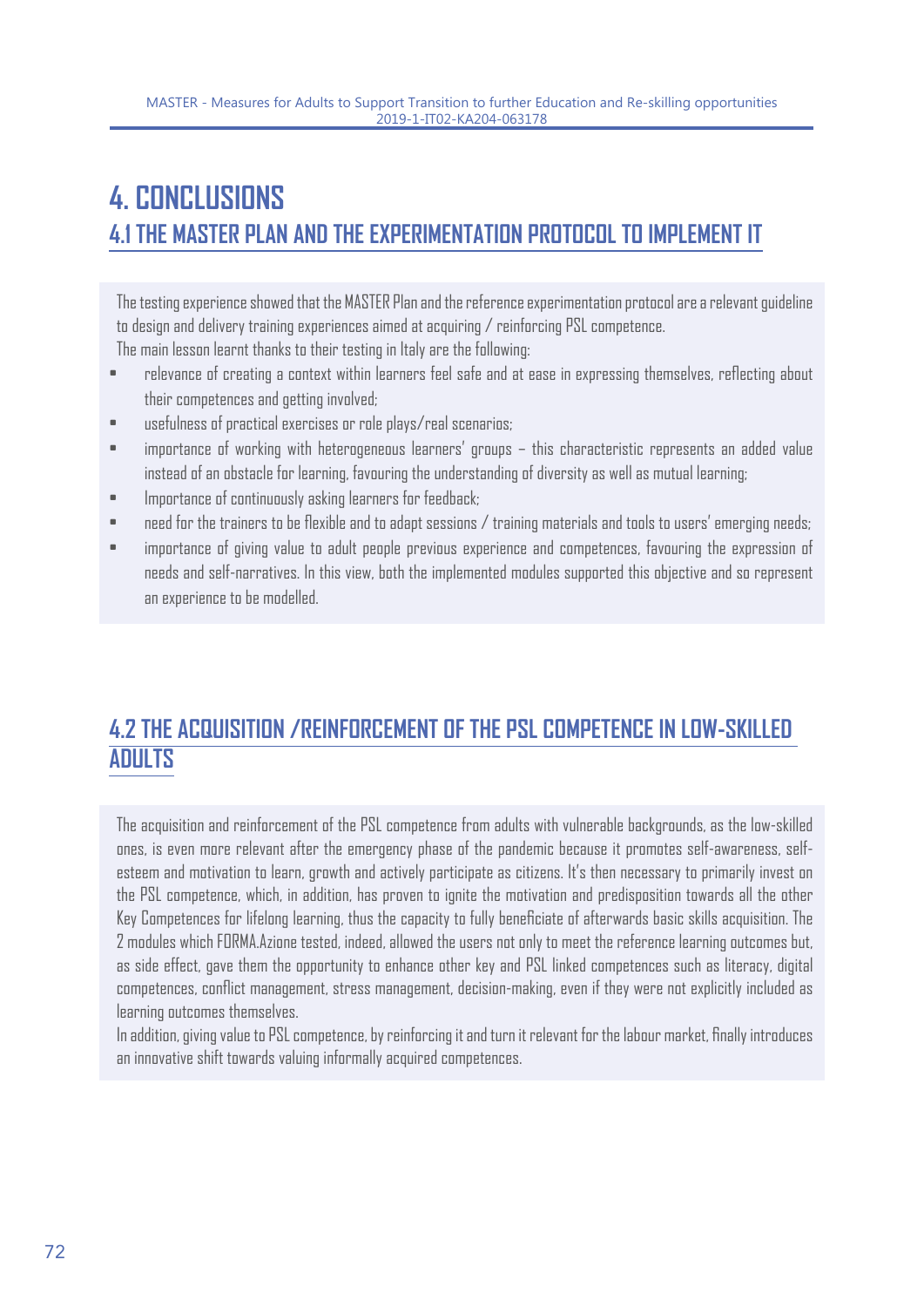# **4.3 GENERAL CONCLUSIONS**

The feedback that we received from the main actors and stakeholders involved or informed in the testing activities made us sure that we started a relevant path which actually respond to adult people's needs and that has to be continued by being improved, adapted and/or transferred to specific groups of users at risk of social exclusion, or in other education sectors. The established contacts and cooperation with Mrs. Arianna Sala from the Joint Research Centre, who is one of the LIFECOMP authors, will support us in continue the work started in MASTER.

The testing experience has one of its strengths in the user-centred approach, which fosters motivation, and that can be exploited also in formal education (school and vocational) to make a leap "from theory to practice", introducing PSL in VET curricula and complementing Upskilling and Reskilling initiatives. Indeed, the testing experience showed to have a strong link to current policies at national and European level and may be useful for the revision of Upskilling and Reskilling policies.

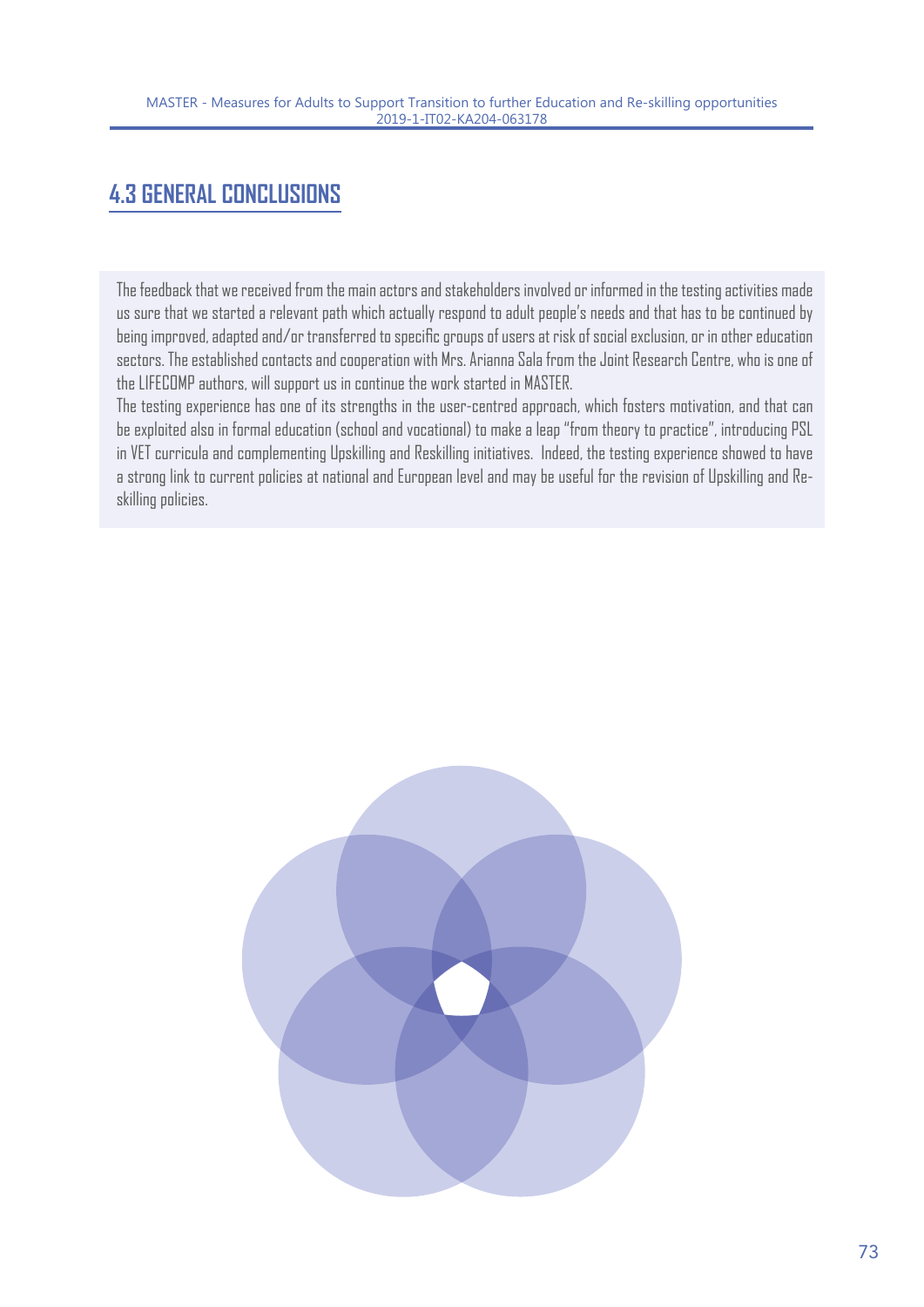# **COUNTRY: SCOTLAND (UK)**

The report describes the testing activity of the MASTER Plan that was carried out within the partner organisation **SWAPWEST** 

# **1. GENERAL INFORMATION**

### **1.1 CONTEXT OF THE MASTER PLAN FIRST IMPLEMENTATION**

The MASTER Plan has been tested with learners from SWAPWest access to higher education programmes studying at the Paisley campus of West College Scotland.

West College Scotland is a further education college and one of SWAPWest's partners. The college's mission states: 'West College Scotland wants to be the very best in the sector, with a reputation for innovation, enterprise and modernity. We will pioneer new ways of doing things and bring fresh thinking and different approaches to everything we do for the benefit of our students and the communities we serve.'

Created on 1 August 2013 by the merger of Clydebank College, Reid Kerr College in Paisley and James Watt College in Greenock, West College Scotland has 21,500 students and 1,200 staff, making it one of the biggest educational institutions in the country. This large scale allows the college to provide greater choice to students, better facilities, and enhanced services. The College plays a key role in supporting local communities, providing courses in college, in school, and online. It provides training for a huge range of business partners, from small- and medium-sized local companies to some of the biggest companies in the world.

SWAPWest delivered the MASTER Plan via a series of interactive workshops, introducing students to skills and competences; assisting in the self-assessment process; and finally, facilitating activities to develop selected skills and competences. The MASTER Plan workshops were delivered by highly experienced SWAPWest staff over a few weeks in the autumn term of 2021. Due to the pandemic, all events took place on the Zoom platform. Workshops were timetabled to take place during the class's guidance time (a weekly session to assist in developing study skills). Learners undertaking Access to Humanities, Access to Science, and Access to Primary Education programmes were targeted for this experience.

Stakeholders involved at this stage were the colleges staff and their managers.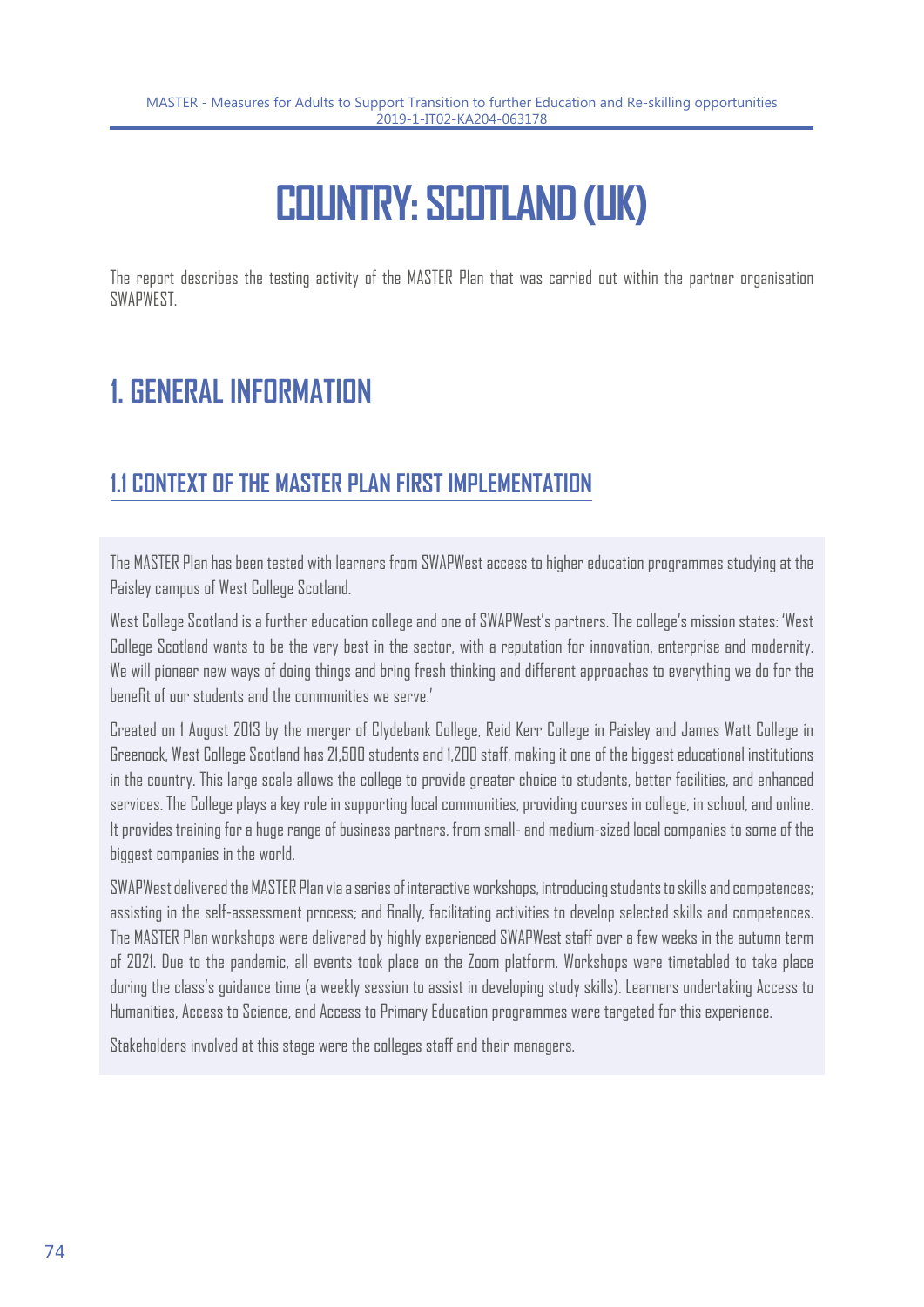# **1.2 THE MODULES**

SWAPWest developed and delivered the following modules:

- 1. SWAPWest and MASTER: Develop your Skills and Succeed in Education. Workshop no. 1
- 2. SWAPWest and MASTER: Develop your Skills and Succeed in Education. Workshop no. 2
- 3. SWAPWest and MASTER: EMPATHY
- 4. SWAPWest and MASTER: COLLABORATION

#### **SWAPWest and MASTER: Develop your Skills and Succeed in Education. Workshop no. 1**

introduces learners to the MASTER project and its partners. The workshop then provides an overview of the LifeComp framework to introduce the concept and importance of PSL competence in training and education. Learners are then informed of the definition and difference between skills and competences. This section is summarised by highlighting that we all have a wide range of skills and competences developed from our life experience, and that knowing your skills and competences can help you succeed in education, training, and employment. The workshop then explains the STAR technique and how it can be applied to demonstrate skills and competences. The core part of this module focusses on identifying skills and competences. The following competences are explored:

- Ability to work collaboratively
- Negotiate and create confidence
- Ability to communicate orally and in writing
- Express and understand different points of view
- Ability to learn how to use new software

After providing learners with guided questions aimed at encouraging them to articulate if/how they demonstrate each competence, learners are then divided into small groups and tasked with applying the STAR technique to discuss each competence with their peers. Each competence is summarised by explaining how it can link to other competences to motivate learners to begin building a portfolio of competences.

The session then includes a TED talk video discussing Core Values.

The final activity introduces learners to the 'My Skills and Competences Portfolio'. Via the Portfolio, learners are tasked with creating an action plan for competence development. This additional task allows learners to summarise their learning, provides an opportunity to assess their own competences against the LifeComp framework, and to decide which competence they will choose to improve and how they plan to do this.

#### **SWAPWest and MASTER: Develop your Skills and Succeed in Education. Workshop no. 2**

begins by providing an overview of the previous session, reminds learners of the LifeComp framework and categorises the skills and competences discussed previously into the Personal, Social and Learning to Learn areas of LifeComp.

The workshop then discusses the European Policy Cooperation (ET 2020 Framework) and the four common EU objectives for Lifelong Learning. Finally, the key-competences for Lifelong Learning are explained to highlight the agreed basic competences for European citizens.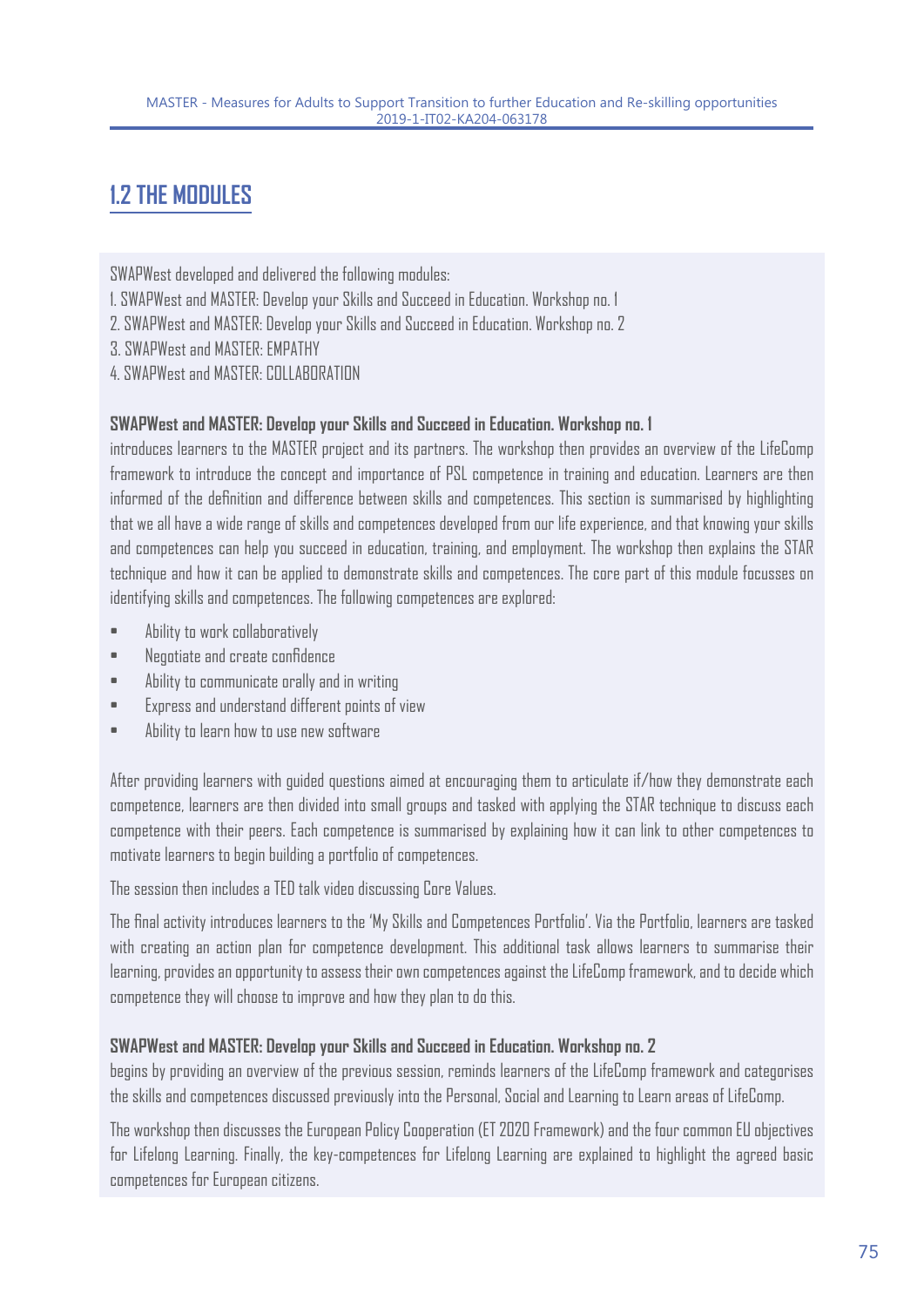Addressing each of the competences previously discussed, facilitators then request learners discuss which competence they have chosen to develop, and what they have done to achieve this.

When discussing the competence: 'ability to learn how to use new software', a video showing how easy it is to produce fake materials for online distribution is shared with the learners, along with a Digital Transformation video giving statistics for digital access. These videos are shown to highlight the importance of digital competence in the increasingly digital age.

When discussing the competence: 'express and understand different points of view', a TED talk video on building trust is shown to learners to further embed the importance of this competence in relation to the ET 2020 Framework competence 8: Cultural Consciousness and Expression.

Finally, the workshop discusses the SWAPWest programme to remind learners of their options for the next stage in the learner journey.

**SWAPWest and MASTER: EMPATHY** introduces learners to the MASTER project and its partners. The workshop then provides an overview of the LifeComp framework to introduce the concept and importance of PSL competence in training and education. The workshop then explains that Empathy is included in the Social area of LifeComp.

This workshop's learning outcomes are as follows.

By the end of this workshop, you should:

- be able to describe some feelings;
- know what empathy is;
- know when empathy should be shown; and
- know how to show empathy (even if you have difficulty feeling it).

Learners are introduced to a variety of emotions, and then asked how they would respond, emotionally, in a variety of situations. Learners are then asked to define what empathy means to them and to record their responses. A definition of empathy is then provided. Learners are then asked to consider how a friend would respond to a variety of situations. The next lesson distinguishes between positive and negative emotions to link their empathetic response to feelings. The following lesson asks the learners how they show empathy in a variety of situations. The learners are then introduced to the concept of strength of empathetic response to understand appropriate and lesser appropriate responses to different situations requiring empathetic response. Learners are shown a short video on empathy. Finally, learners are encouraged to think about positive societal changes that occur when the empathy competence is developed. The workshop concludes with a reminder of the definition of empathy, and a reminder of the MASTER Project's aims.

**SWAPWest and MASTER: COLLABORATION** introduces learners to the MASTER project and its partners. The workshop then provides an overview of the LifeComp framework to introduce the concept and importance of PSL competence in training and education.

This workshop's learning outcomes are as follows.

By the end of this workshop, you should:

- be able to describe what collaboration is;
- know what to expect from a team; and
- know how you should behave in a team.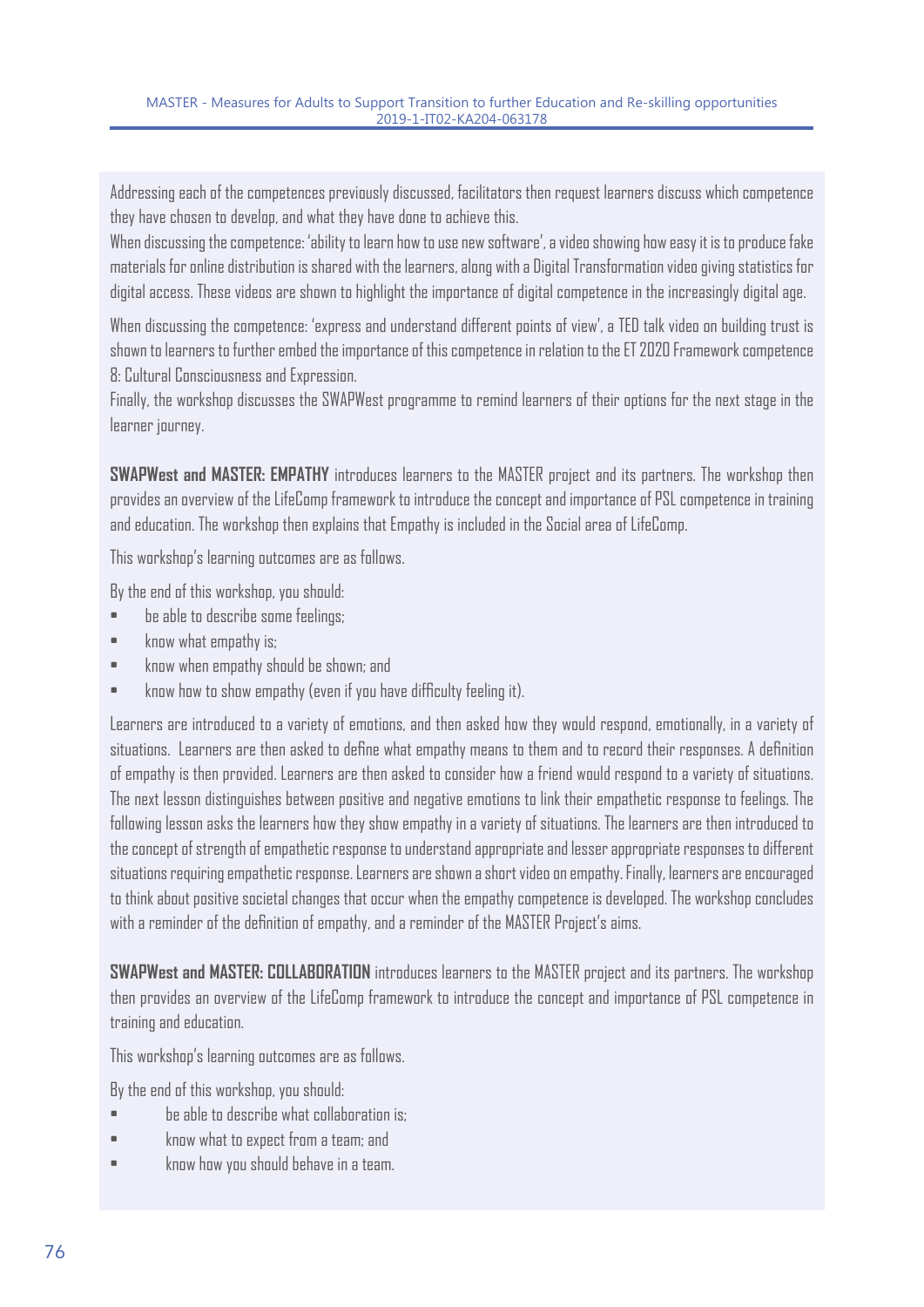Learners are introduced to the definition of collaboration and are asked to respond to the concept of 'team'. The next lesson links collaboration to teamwork, before introducing some key skills for collaboration: communication; emotional intelligence; and respect. Subsequent lessons provide further information on each key skill for collaboration and how these skills are implemented in collaboration and teamwork. Under the section on communication, a video on how to read body-language is shown and includes a link to a site discussing body language. The final lesson provides an overview of the key points and key takeaways from the module, and reminds learners of the MASTER Project's aims.

In total 63 beneficiaries took part in the workshops.

### **1.3 BENEFICIARIES**

Beneficiaries were adults returning to education who had a level of education below university entrance requirements. 63 beneficiaries took part in the MASTER Plan workshops.

SWAPWest learners come from many different backgrounds but predominantly one of low educational achievement and low skilled work and many live in areas of social disadvantage. West College Scotland's Paisley Campus is located in the Renfrewshire area in the west of Scotland. Renfrewshire has a population of 144, 299 of which 6, 710 are unemployed. 28.1% of Renfrewshire's population have no qualifications, and only 11.2% have college qualifications.

Many MASTER Plan beneficiaries had been engaged in low skilled work prior to returning to education and, in age, ranged from 19 to 45 years old. Around 40% were male and 60% female.

At the time of the MASTER Plan delivery, the beneficiaries were enrolled in access to higher education programmes in the following areas: science, humanities, and primary education. Learners from the groups tested had comparable levels of competence.

# **1.4 PRACTITIONERS**

Two practitioners delivered the training: Dr Erica O' Neill and Helen Cormack.

They are both long-term employees of SWAPWest with vast experience in the delivery of training and education to mature learners.

Erica O'Neill has worked in education for 8 years and has developed and facilitated study skills workshops for both high school pupils and adult learners. Additionally, Erica has taught college and university curricula for the past 4 years. Erica currently teaches undergraduate students at the University of Glasgow via the online platform Zoom and is working in online teaching methods and approaches.

Helen has been employed in both the further and higher education sectors, project management and widening participation for over 35 years, delivering core curriculum and additional workshops on a variety of topics to learners and to professionals for employee development. She has delivered sessions at levels from school leaver qualification to Masters level in both the face-to-face medium and in online platforms.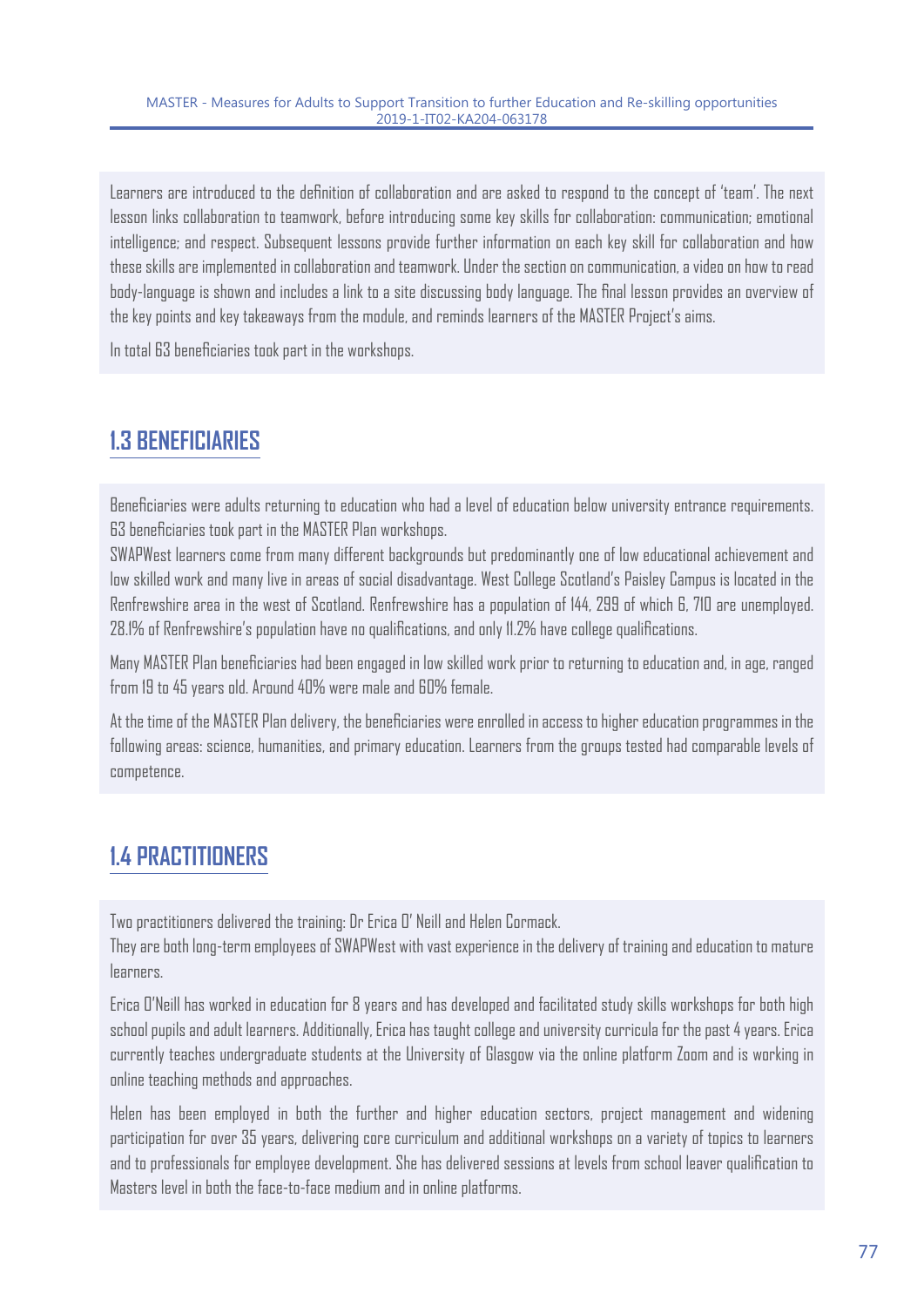### **1.5 ARTICULATION OF THE MASTER PLAN FIRST IMPLEMENTATION**

SWAPWest carried out the testing of the first two modules across two workshop sessions. Training activities were delivered over Zoom as the restrictions in Scotland meant that no face-to-face training was permitted. Sessions lasted between two and two and a half hours with an introduction to the project and some administration in the first session, followed by more detailed explanations and some didactic teaching mixed with activities of a problem-solving nature to identify key competences and consider the learners level of expertise in these. Many of these activities were carried out in breakout rooms within the platform. Learning was interspersed with short video clips in relevant areas with group discussions on the topics followed by a plenary session.

After the first session, learners had to complete a self-assessment and action plan (My Skills and Competences Portfolio) based on the five competences addressed in the workshop. Via the portfolio, learners had to state the level they felt would best represent their current status. They then had to identify one competence to improve and to state how they would achieve this improvement.

Workshop 2 took place 2-4 weeks later when learners were reminded of the competences discussed during workshop 1. The key competences identified in LifeComp were discussed with learners, in relation to the self-assessment/action plan they had carried out. Tutors had analysed the returned portfolios and, in class, suggested how and where learners could receive assistance to improve their competences.

The facilitators employed an inquiry-based learning methodology for delivery. All modules are interactive and encourage learners to complete lessons and activities with their peers. While the introductory section of each module adopted a teacher-centred approach to explain the key concepts for the lessons, learners were then tasked with discussing specific competences in break-out rooms. Applying the STAR technique, learners were encouraged to identify and provide examples of their competences, exploring the material across a series of learner-led activities. Learners were then brought back to a plenary session to feedback their answers to the questions posed for each competence in order to embed learning. A summary was then shown to them to further link their activity to the learning. Video clips discussing various competences were shown to underpin learning.

The Empathy and Collaboration workshops were self-guided; learners worked through the modules independently in their own time. These modules adopted a self-directed learning methodology whereby learners take primary charge of planning, continuing, and evaluating their learning experiences. The self-guided online workshops were accessed via the Articulate 360 platform. The workshops were designed to be interactive with areas where learners 'click' on certain zones in the online lesson to discover answers to posed questions, or to access extra information pertaining to the subject matter. The lessons were delivered via a series of activities that learners had to complete before proceeding to subsequent lessons.

Following all sessions, learners were sent the MASTER Impact Assessment level 1 evaluation, which a high number returned, and after a period of some months, were sent the MASTER Impact Assessment level 2 evaluation. Fewer learners completed this evaluation as many had moved on to higher education, employment, etc by the date of sending.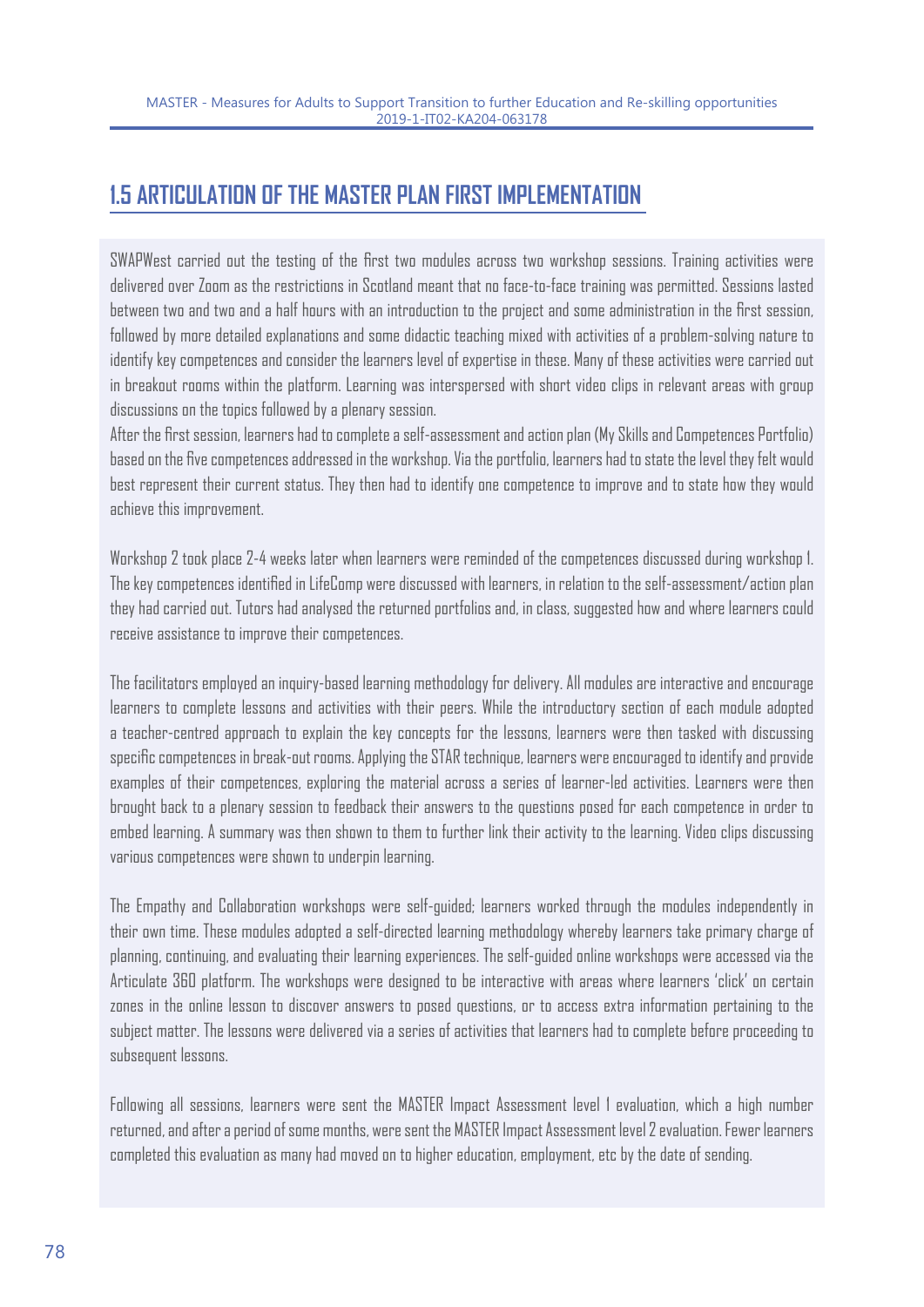# **2. TRAINING EVALUATION: THE LEARNERS' POINT OF VIEW**

Almost 78% of learners agreed that the sessions included time to express and understand different points of view.

90% felt that they had competence in communicate orally and in writing, with 78% having the ability to learn new software.

78% had the ability to negotiate and create confidence with a further 89% able to work collaboratively.

79% felt that had improved their PSL competences while 88% were applying what they had learnt in their daily lives.

88% were using their competence to apply for work, education or while applying for these options.

88% felt that their experience of the MASTER project was helping them to be better at their jobs, at applying for work or be a better learner.

11% went on to further training in PSL competence with a further 55% planning to undertake some.

77% had found a job or moved to other education or training opportunities after the training programme.

66% had enrolled in further training while the remainder were planning to do so.

88% felt that the training programme had had a positive impact on their lives.

#### **Comments included:**

I am a lot more confident

I learnt a lot about the skills I have and have been able to expand and improve them as a result of the training programme

It gave me more confidence and allowed me to follow through on my plans to attend university. I am now looking forward to what changes will come in my life as a result of what I have already achieved and what is to come

I feel more confident in my academic abilities

I am able to have confidence in myself. When carrying out academic work, I use aspects of the training programme when approaching it (the academic work).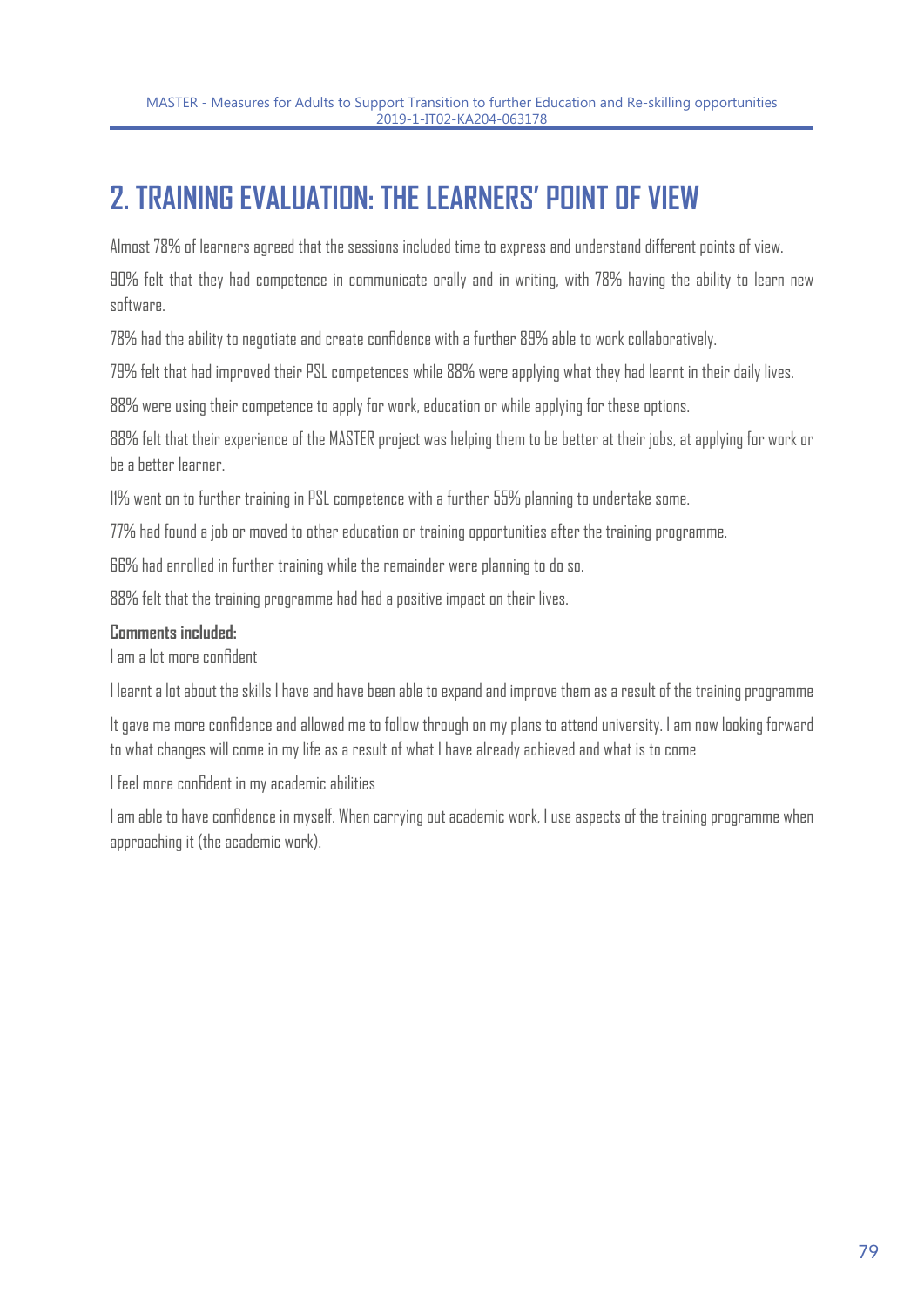# **3. TRAINING EVALUATION: THE TEAM'S POINT OF VIEW**

The interactive workshops were successful in encouraging the learners to discuss and develop their skills and competences in a supportive peer environment. Applying this methodology, learners were able to learn from each other, and facilitators were able to gauge the learner's development on both individual and group level.

The self-guided sessions were developed after recognising that our inhouse skills development module (Preparation for Higher Education) does not address Empathy and Collaboration competences. All other competences identified in LifeComp are addressed in Preparation for Higher Education. While we were unable to assess, in person, the success of the workshops (as they are self-guided), the self-directed learning methodology applied encouraged learners to take better responsibility for their own learning and competence development.

Applying the 'My Skills and Competences Portfolio' allowed learners to further reflect on the lessons, and to develop an action plan for competence development. This tool's strength was in its capability to give an outcome relatively quickly with a clear analysis of each learner's level as a baseline for further work.

Our main issue was that we had to deliver the workshop sessions on-line when we would have preferred face-to-face delivery. This would have allowed for a better experience for the learners and more immediacy of feedback as we would not have had the intervention of typing queries. It would also be more suitable where learners did not have basic digital ability or connectivity issues.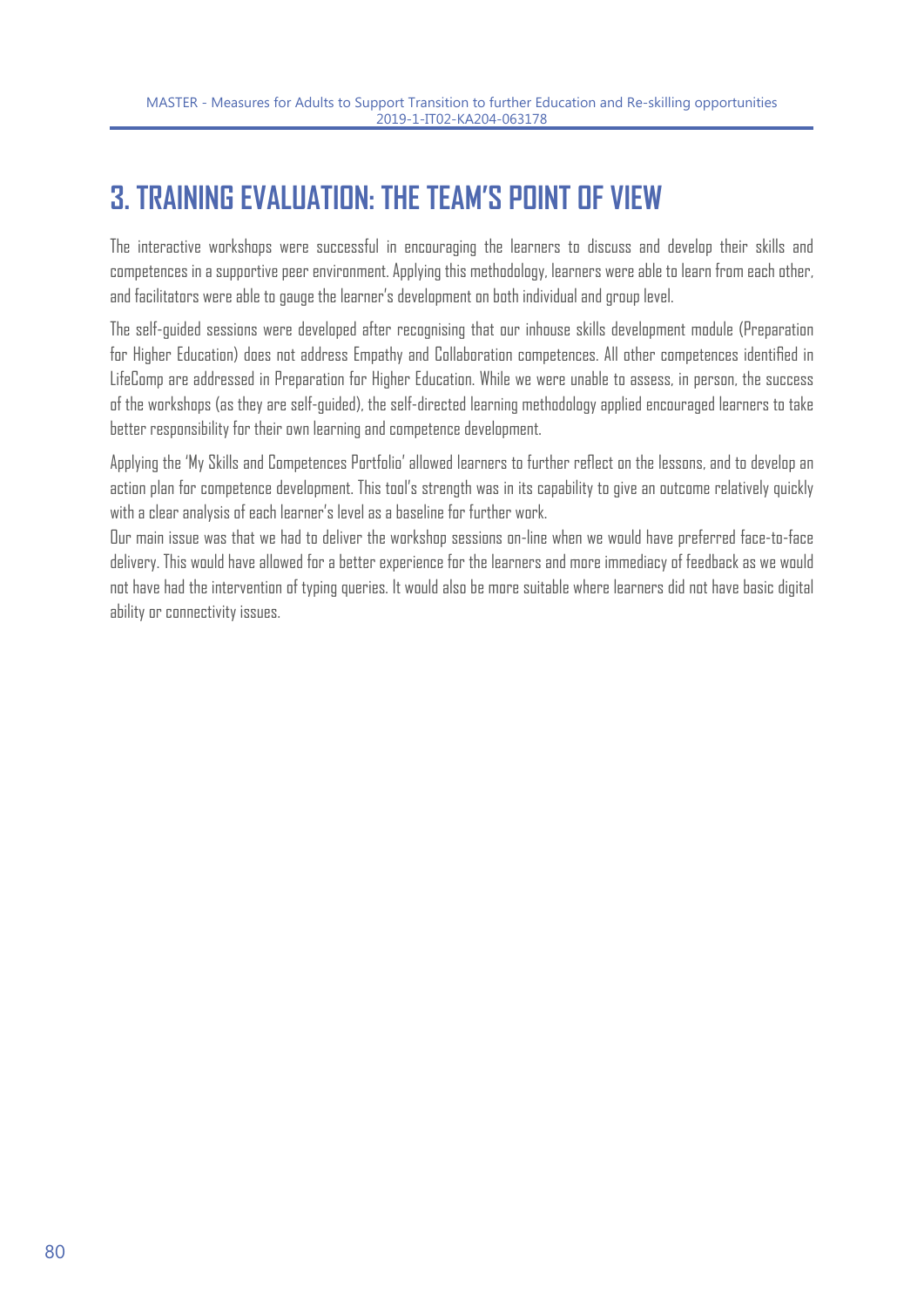# **4. CONCLUSIONS 4.1 THE MASTER PLAN AND THE EXPERIMENTATION PROTOCOL TO IMPLEMENT IT**

We were extremely fortunate in having an established relationship with the tutors and course leaders for the group of adult learners we planned to work with, and their cooperation was paramount in accessing the groups at times when they would have been in a learning situation with a member of staff.

We were initially faced with an issue due to the COVID-19 restrictions that were operational at a time when we would like to access the learners. Delivery on-line is not ideal with low-skilled adults, but we overcame basic problems using mobile phones in some cases.

We did not have any of the target group with additional learning needs to the extent that we had to make major adaptations to the learning tools, but we were aware of the need for accessible text and font sizes in our presentations, including for those with dyslexia and dyspraxia.

The Plan allowed us to follow a clear pathway for the target group with the essential competences for their learning identified through their self-assessment exercises.

We learnt that the groups we were working with had a low opinion of their own levels of competence, but we feel that we increased their confidence in such a way that there was a realisation that they possessed skills and competences which were of value both in progressing their learning and in the workplace.

Our consideration of the initial teacher-led workshop sessions enabled us to address what competences are not enhanced by the SWAPWest programme, leading us to develop two further self-study workshops on Empathy and Collaboration which can be offer to the target group to further enhance their learning.

We also learnt to be forgiving when the technology failed us and to cope with unstable connections, video which refused to show, sound issues and much more to deliver a learning experience which was of value to our target groups.

### **4.2 THE ACQUISITION /REINFORCEMENT OF THE PSL COMPETENCE IN LOW-SKILLED ADULTS**

Adults lack confidence in their own abilities and competences and much of what we need to offer them is in building up their confidence and ensuring that they appreciate their own prior learning.

# **4.3 GENERAL CONCLUSIONS**

The feedback we have had through the learner evaluations, the staff comments, the stakeholders' commitment, and the reception which the MASTER project's aims and objectives have received, lead us to believe that there is great value to our target group in the work we have done.

The meta-skills agenda is at the forefront of development across education policy in Scotland and the MASTER project adds an additional dimension to the work that is currently being done in the country. The dissemination activities we have undertaken have led to many new relationships in the sector and to the activities and tools of MASTER being considered by other organisations as a frontrunner for changes which will come in the next one to two years.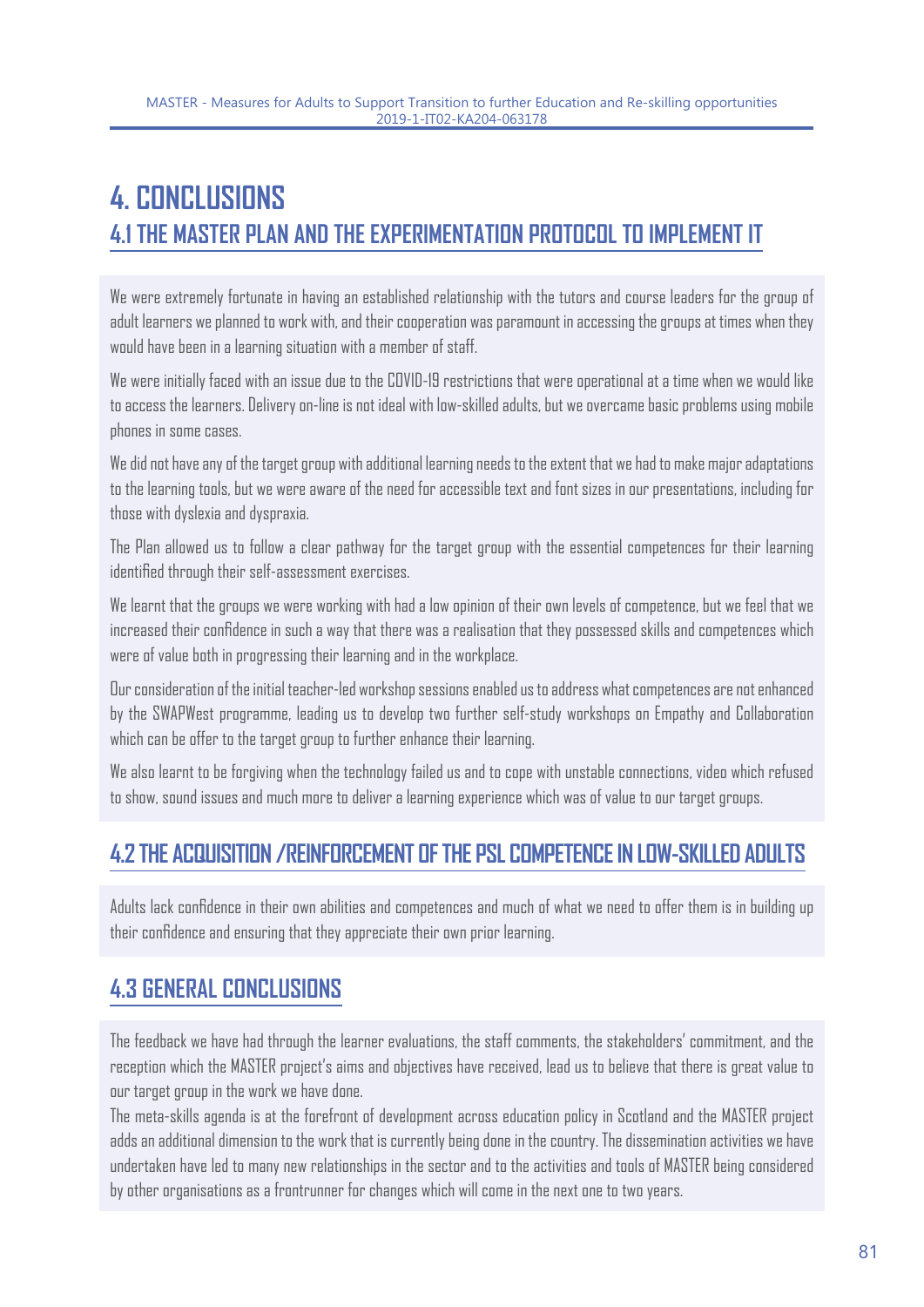# **COUNTRY: PORTUGAL**

The report describes the testing activity of the MASTER Plan that was carried out within the partner organisation KERIGMA.

# **1. GENERAL INFORMATION**

### **1.1 CONTEXT OF THE MASTER PLAN FIRST IMPLEMENTATION**

The first implementation of the Master Plan took place in Kerigma and was applied to thirty people with low qualifications, who were participating in the process of Recognition, Validation and Certification of skills developed by this entity.

Name: Kerigma, Institute for Innovation and Social Development

Place: Barcelos, Portugal

Mission: To promote the integrated development of individuals, organizations and communities, creating innovative services and products that contribute to a more active citizenship, solidarity and social cohesion.

Departments: International Projects; Professional Training Office, Office for Equality, Qualifica Center, Office for Professional Insertion and Entrepreneurship Agency.

Kerigma is a local development association, with a wide experience in the field of adult education and training, validation of prior learning, international cooperation, gender equality issues, entrepreneurship and employability projects for the community and community support through various projects.

Kerigma is a national contact point of ECWT - European Centre for Women and Technology and is also an associate member of EAEA - European Association for the Education of Adults.

More specifically: Kerigma has been the promoter of a Center for Qualification and Vocational Training (CQVT) since 1996. The CQVT is based on vocational/vocational guidance and support to youth and adults; recognition and validation of prior learning; anticipation of demand and supply of skills; bridging the gap between educational stakeholders and companies and reducing skills mismatches. In this service we receive, every year, about 800 applications.

Through its Training Department, Kerigma has the VET experience of more than 20 years of promotion and training: 100,000 training hours; 10,000 trainees; 800 training courses; about 200 trainers; and integrated training processes with career quidance.

Since 2003, it has been working in the field of promoting human rights and gender equality, and is working closely with other networks in supporting victims of domestic violence, in preventing violence from an early age, by raising awareness in schools or other cultural/social establishments. Kerigma runs an Office for Gender Equality (GIO ) since 2003, whose mission is to promote Equal Opportunities between Men and Women in particular, developing actions aimed at: support and counseling, information and awareness on Equal Opportunities, development of new methodologies for training organizations on human rights and gender equality, research and development of psycho-educational and technical resources on the subject of Gender Equality, and support for female entrepreneurship, prevention of all types of violence, support for direct or indirect victims of violence.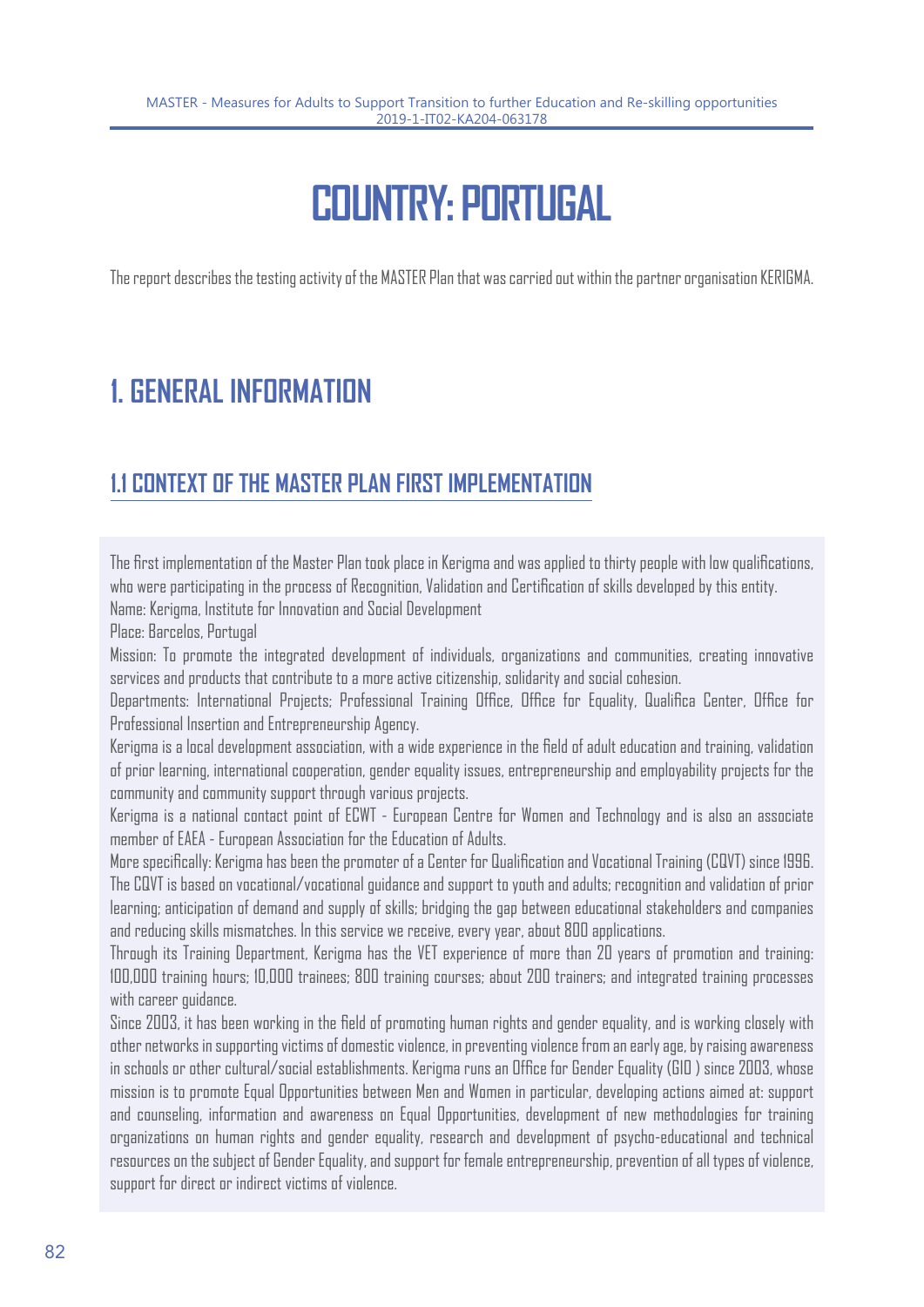# **1.2 THE MODULES**

The adults were presented with five training modules: Flexibility, Communication, Collaboration, Growth mindset and Managing learning. Of the five modules presented, three were selected: Communication, Collaboration and Managing learning, according to the following:

#### **1st module provided: S2 Comunication**

#### **Area: Social**

Definition: The use of relevant communication strategies, codes and domain-specific tools depending on context and content

Selected descriptor: S2.1 Awareness of the need for a variety of communication strategies, language registers and tools adapted to context and content

#### **KNOWLEDGE**

- The communication process
- Communication strategies (verbal, non-verbal, visual or mixed)
- Communication records
- Active listening

#### **SKILLS**

- Identify different communication strategies and registers to be used in different situations
- Identify the characteristics and needs of the audience
- Understand the context in which the communication takes place
- Define the objective of the communication
- Identify the tools that convey the message

#### **SKILLS / EXPECTED RESULTS**

Be able to modulate messages, taking into account the audience, the type of relationship with the speaker, the context in which the communication takes place, its purpose, and the tools that will convey the message.

#### **2nd module provided: S3 Collaboration - Working in a team environment**

#### **Area: Social**

Definition: Engagement in group activity and teamwork acknowledging and respecting others

Selected descriptor: S3.1 Intention to contribute to the common good and awareness that others may have different cultural affiliations, backgrounds, beliefs, values, opinions or personal circumstances

#### **KNOWLEDGE**

- Concepts of group, position, role
- Individual and collective behaviours
- Group dynamics
- Organizational climate
- Conflict management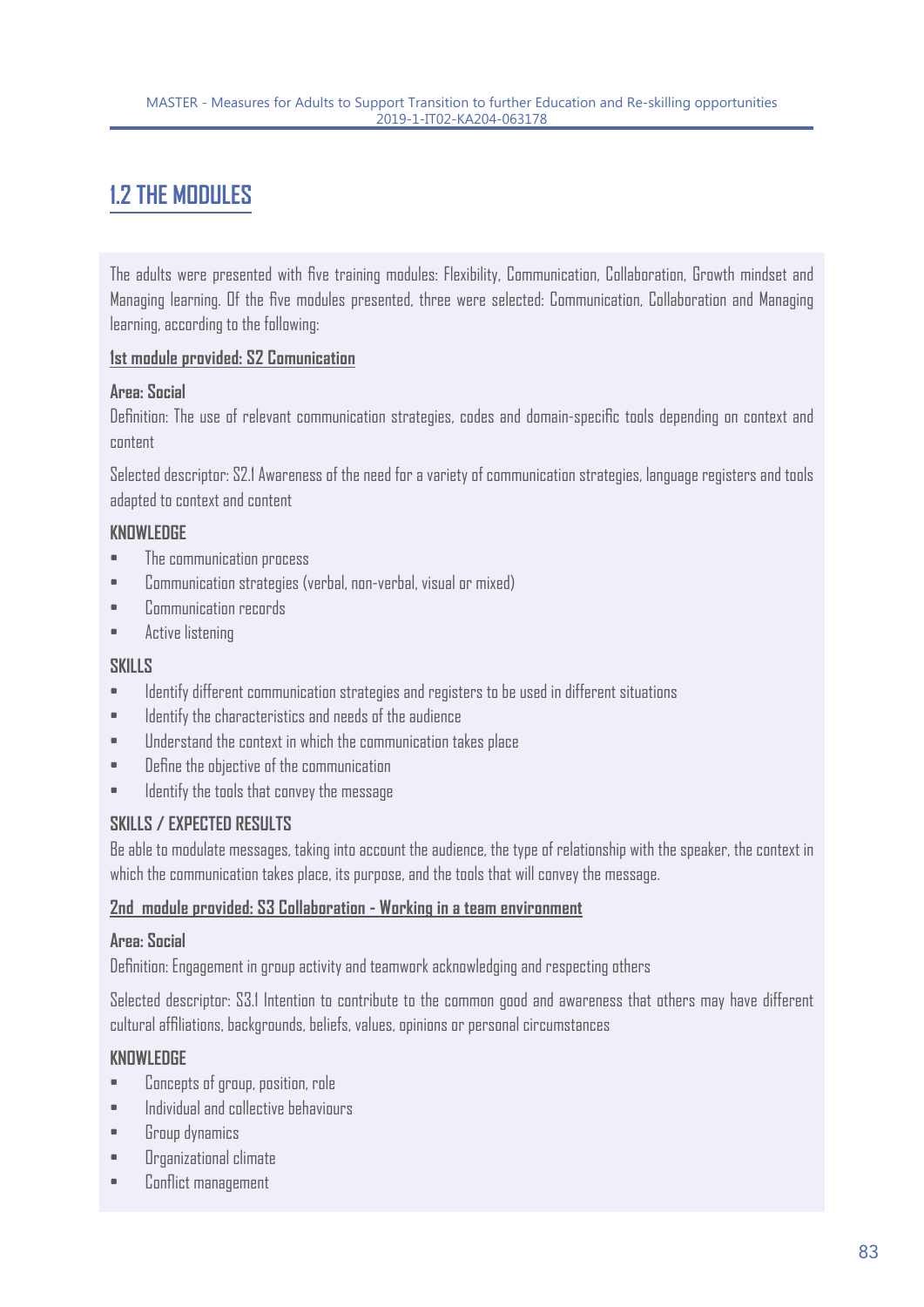#### **SKILLS**

- Encouraging and facilitating each other's contributions
- Exchanging resources and processing information
- Providing each other with feedback to improve performance in tasks and responsibilities
- Challenging each other's conclusions and reasoning in order to promote greater insight into the problems
- Being motivated to strive for mutual benefit

#### **COMPETENCES / EXPECTED RESULTS**

To be able to collaborate and create synergies by coping with and taking advantage from diversity.

#### **3rd module provided: L3 Managing learning**

#### **Area: Learning to learn**

Definition: The planning, organising, monitoring and reviewing of one's own learning

Selected descriptor: L3.1 Awareness of one's own learning interests, processes and preferred strategies, including learning needs and required support

#### **KNOWLEDGE**

- Strategies and tools for self-assessment and needs analysis (i.e. self-assessment tools)
- The learning process
- Individual learning strategies

#### **SKILLS**

- Identifying one's own learning needs and interests, as well as learning goals
- Identifying and analyse one's own learning processes and preferred strategies

#### **COMPETENCES / EXPECTED RESULTS**

To be able to plan one's own learning.

### **1.3 BENEFICIARIES**

The beneficiaries involved in the master plan testing activity, were thirty adults in total, divided into two groups of fifteen elements each, with the following characteristics:

- 63.3% female and 36.7% male:
- with low qualifications
- aged between 25 and 62 years, being the most predominant age group between 36 and 45 years.
- 83.3% of these adults are employed and the remaining 16.7% are unemployed.
- At the time, attending a process of Recognition, Validation and Certification of Skills, with the aim of increasing their qualifications.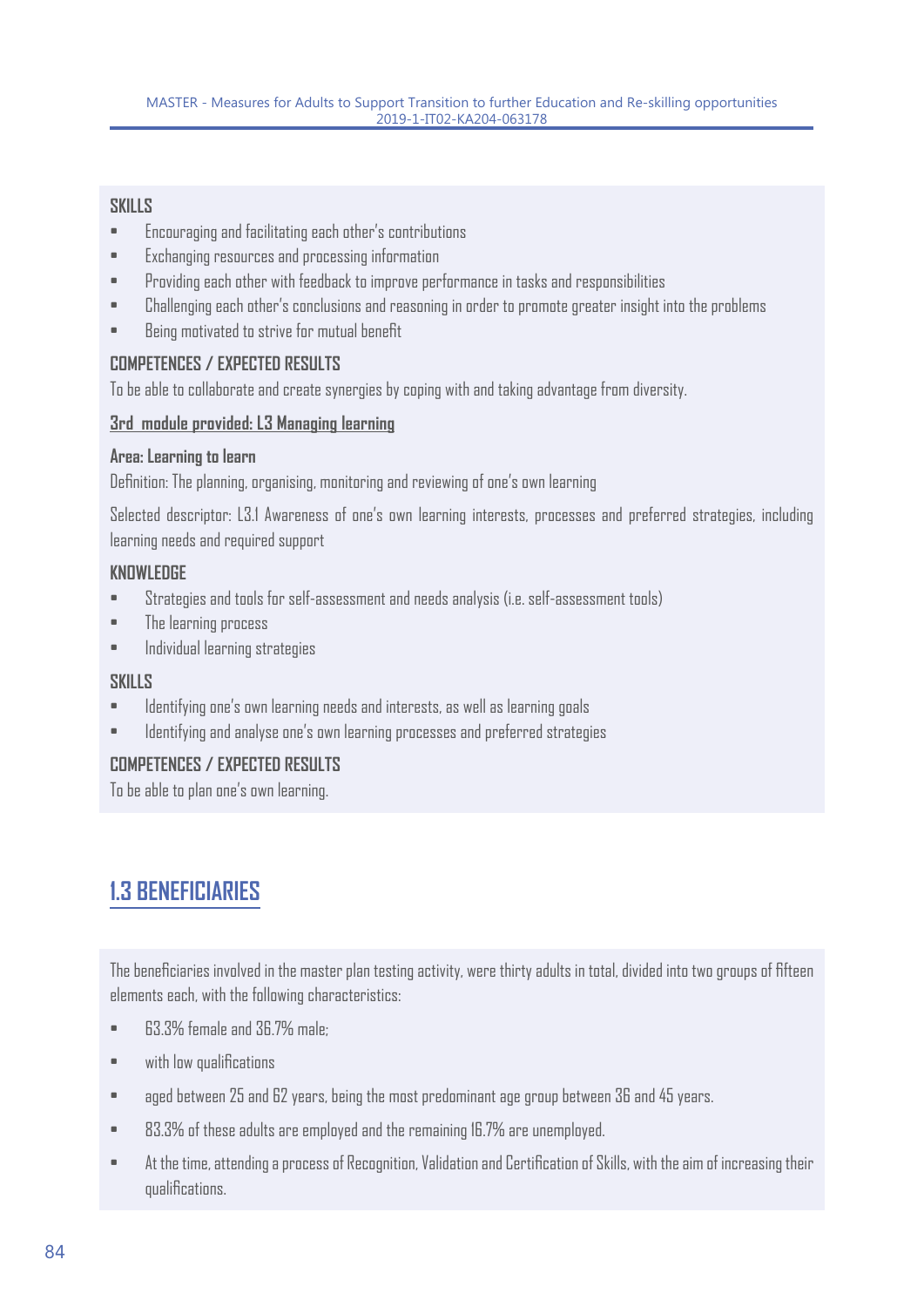# **1.4 PRACTITIONERS**

In the first implementation of the Master Plan, 4 professionals were involved, 2 from Kerigma and 2 external but who have been providing services as trainers for this entity for several years.

The two professionals from Kerigma were:

Ana Bela Silva - With a degree in Public Administration, she is currently responsible for the Kerigma Qualifica Center. She has more than ten years experience in the area of Adult Education, also as a trainer and referral technician and experience as a Technician for Guidance, Recognition and Validation of Adult Skills. This trainer, besides participating in the implementation of the Master Plan, was in charge and accompanying the 30 adults participating in the process of Recognition, Validation and Certification of Competences (RVCC).

Luísa Santos - With a degree in Human Resources and a Training of Trainers course, she has been working for more than ten years in the area of adult education, as a Recognition, Validation and Certification of Competences Technician, a Guidance Technician, a Recognition and Validation of Competences Technician, a Secondary Adult Education Course Mediator, among other functions related to the area of Adult Education. Responsible for planning, organizing and following up the Master Plan activity.

Raquel Araújo - Graduated in Humanities (teaching of), she is a regular classroom teacher in the areas of Portuguese and related subjects since 2005. She has been working in the area of Adult Education since 2006, namely as a Mediator for Adult Education and Training courses, Coordinator of learning courses, Pedagogical Manager of a learning course and mainly as a Trainer both in Kerigma and other training entities. At this time, I was also accompanying these adults in the RVCC process they were attending, so it made perfect sense to join the team in implementing the Master Plan.

Isabel Barros - Degree in Textile Engineering, specialized in Gender Equality and has been a trainer in the area of Adult Education since 2007 in several areas, including: Information Technology, Safety and Hygiene at Work, Interpersonal Relationships, Communication Techniques, Management of Professional Stress, among several others. This experience was acquired through Kerigma and several other entities for which this trainer provides services. Like the previous ones, she was also integrating and accompanying adults in the RVCC process, having followed and participated actively as a Trainer, also in this activity.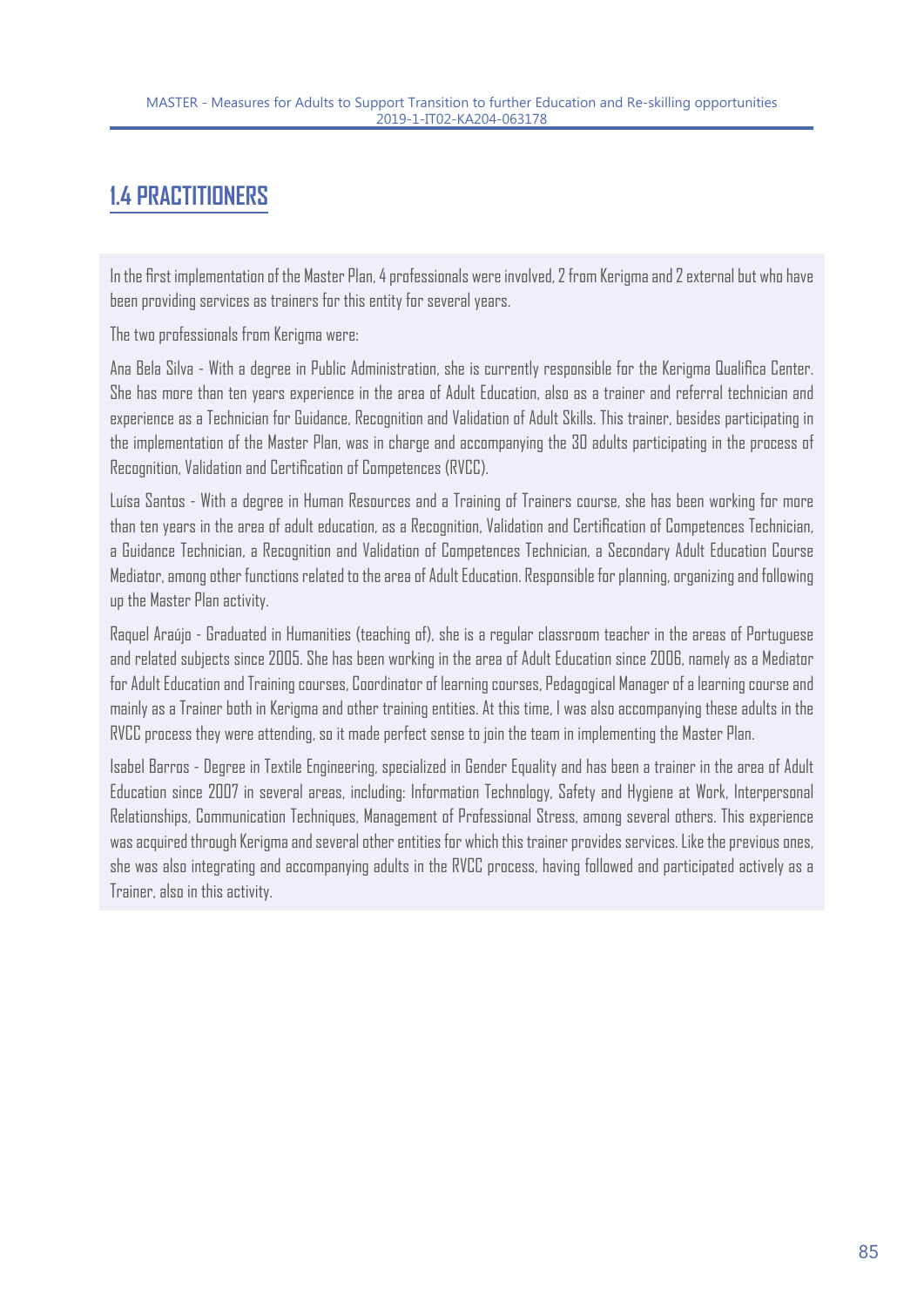### **1.5 ARTICULATION OF THE MASTER PLAN FIRST IMPLEMENTATION**

Kerigma applied the Master Plan in presence, in the months of October to December 2021, to 30 adults, divided in 2 groups of 15, men and women, with low qualifications, employed and unemployed, who are attending a training to increase their educational level.

Two internal Kerigma collaborators, Luísa Santos and Ana Bela Silva introduced the activity, guided and accompanied the group during the whole activity, being present in all the sessions. In addition to these two professionals, trainers Isabel Barros and Raquel Araújo were present in the 2nd, 3rd and 4th sessions, corresponding to the approach to the selected themes, for a more personalized and individualized follow-up.

The Master Plan was applied to these same two groups of 15 people each and over 5 sessions. The activities and dynamics developed were the same in both groups.

In the 1st session of the Master Plan (preliminary session) 5 training modules were presented. The modules presented correspond to learning areas related to Flexibility, Communication, Collaboration, Mental growth and Learning management. Based on the individual Self-Assessment results, each adult, with the help of the trainer, selected the 2 or 3 most appropriate courses to achieve their goals. To facilitate this activity, the group was divided into 2 (groups of 7 and 8 members each). There were also activities to reflect on skills and experiences acquired throughout life, in order to contribute to reflection and awareness of the skills acquired. In this session, the whole activity was contextualized and the objectives of the following sessions were addressed so that the adults knew what awaited them, and at the same time involved them in the whole activity.

After the 1st preliminary session, the modules selected by the trainees with the help of the trainers, were presented and delivered in the following order: 2nd session - Communication Module; 3rd session - Collaboration Module; 4th session - Learning Management Module; and 5th session - Reflection and Evaluation of the Impact of the training.

The Master Plan lasted 15 hours for each group (30 hours were spent in total) in 5 sessions lasting 3 hours each.

The 3 sessions, where the selected modules were presented, were divided into 3 parts: introduction, development and conclusion.

In the first part, an introduction to the theme was made by the trainer responsible for the module, using the expositive method through an audiovisual presentation and then the interrogative method was used to try to understand the degree of knowledge of the trainees on the theme to be addressed and thus be able to make an initial evaluation. Next, the objectives of the session were presented.

In the second part, which corresponds to the development phase of the session, the content was presented through an audiovisual presentation and then an activity and/or group dynamic was developed about it (respective activities presented below).

In the 3rd and last part of each session, a final reflection is made together.

In the 2nd session of the Master Plan implementation, the theme of Communication was addressed. An exercise was performed in groups of 2 called "Origami". Trainer Isabel presents the exercise, and distributes a paper outline of the exercise, with the image of an origami, and the order of folding until the final shape is reached, to a member of the group,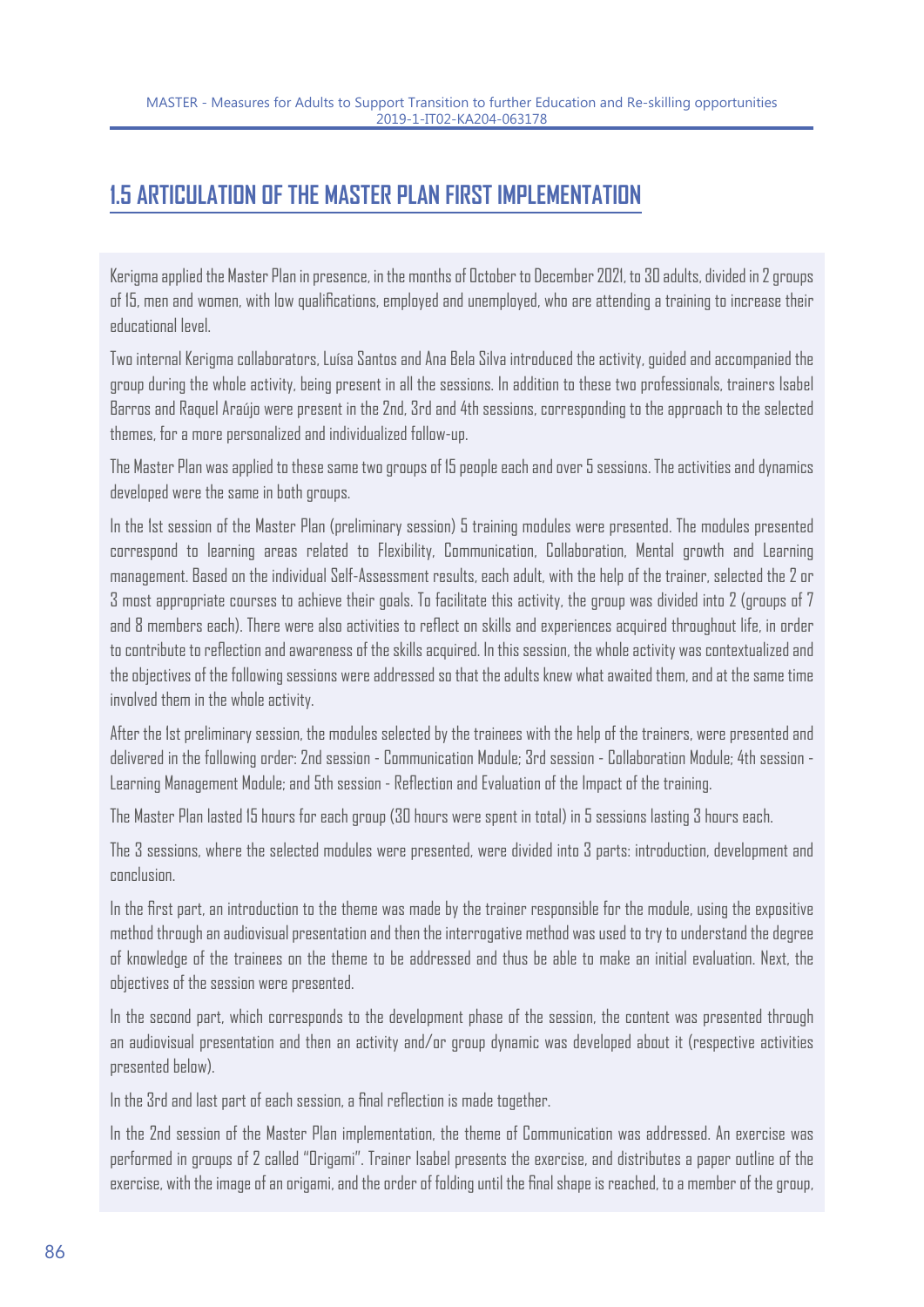who gives instructions to his colleague, through verbal language, so that he reproduces the desired origami. The different groups can use any of the forms available in the room whenever necessary, so that there can be a greater proximity between trainers and trainees and a greater accompaniment. At the end of the exercise, each group will tell everyone about their difficulties and how they overcame them, thus contributing to a general analysis of the theme and a clearer perception of what the communication difficulties are and their results.

In the module on Collaboration - Working in a team environment (3rd session), a brainstorming session was held to stimulate the generation of creative and innovative ideas.

Here, trainer Isabel Barros then presented this dynamic to the trainees, posing them a problem so that they, together, find the best solution to solve it. During the course of the activity, the trainer will record the ideas that arise spontaneously, with no room for criticism. There was great participation from everyone here, and in the end they managed, with the help and moderation of the trainers, to reach a consensus on the best common solution to this problem.

Managing Learning, was the theme addressed in the 4th session - Learning to learn, which was taught by trainer Raquel Araújo, with the collaboration of the other three trainers involved in this first activity of the Master Plan. Here the self-assessment tool was applied, with specific reference to PSL competence, to understand which competences have been acquired thanks to formal, non-formal and informal learning experiences, as well as the need for improvement. Everyone participated with enthusiasm in this activity, both in one group and in another, as they already knew this tool and understood its importance in identifying competencies acquired or to be acquired. The trainers were divided among the trainees, helping and accompanying them in this task. At the end of the session, trainer Raquel Araújo summarized and concluded the session.

In the last session of these two groups of 15 trainees each (5th session), the same two trainers were present as in the first session. Here, trainer Ana Bela Silva summarizes what was covered in the different sessions, and presents the activity to be performed. Here, the participants are asked individually, and based on the self-assessment they made in the previous session, and with the help of the trainers, to start defining the next steps to develop and/or acquire skills that will help them achieve their goals more easily. Here, the trainers present solutions/ proposals of available training offers and the most appropriate to the needs and objectives of each one.

The evaluation of the modules was continuous and based on observation, participation, and the results of the individual and group work, with everyone doing well.

In this last session an impact evaluation was also done.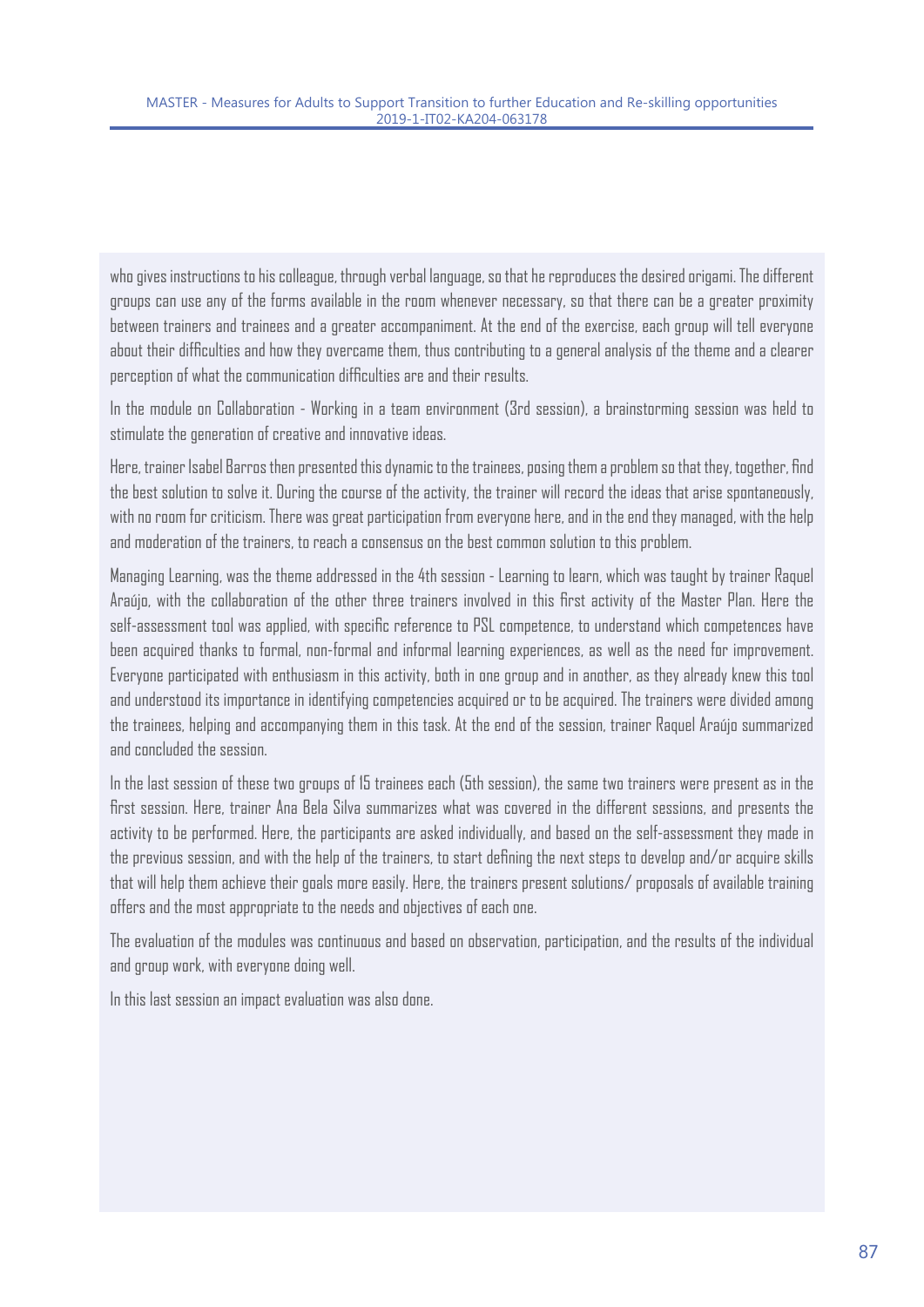# **2. TRAINING EVALUATION: THE LEARNERS' POINT OF VIEW**

Through the results of the impact evaluation, the trainees report that they felt the training program was well explained to them and it was clear to them that they understood the objectives of the program.

Throughout all the sessions, the trainees always showed motivation and enthusiasm from session to session. They realized the importance of being aware of their competences, so that they could more easily achieve their goals in the future, in various areas of their lives, which is reflected in the results of the impact evaluation and the observation of adults throughout the sessions. According to the trainees, there were no difficulties in following the content and that it met their needs. Through the impact evaluation, they also reported that they feel more confident in applying what they learned in the training to their daily lives, and that they know how to do it.

Through the results of the impact evaluation, conducted 2 months after the end of the training, it can be seen that the vast majority report that they have improved their personal, social, and learning (PSL) skills by participating in the Master Plan. All Master Plan participants who responded to the impact evaluation questionnaires report that they are applying the knowledge gained either in their personal life, at work, in finding a new job, or in continuing their education and training. The vast majority of respondents feel that they are applying their knowledge and that the training has had a positive impact on their life in all areas, including: increased confidence in doing their job, job interviews, active job searching, contact with others and communicating more effectively with others.

# **2. TRAINING EVALUATION: THE TEAMS' POINT OF VIEW**

The application of the Master Plan, according to the results of the Impact Evaluation was successful. The structure, coordination and all the development and monitoring of the sessions by the trainers was carried out according to plan, but always with openness to small readjustments according to individual and group needs, as they arose. In general, the team felt motivated and enthusiastic about this Plan because they believe that it meets the needs of adults with low qualifications and offers a tailored training response, and their evolution can be seen almost immediately. The team considers itself ready to continue with the Master Plan.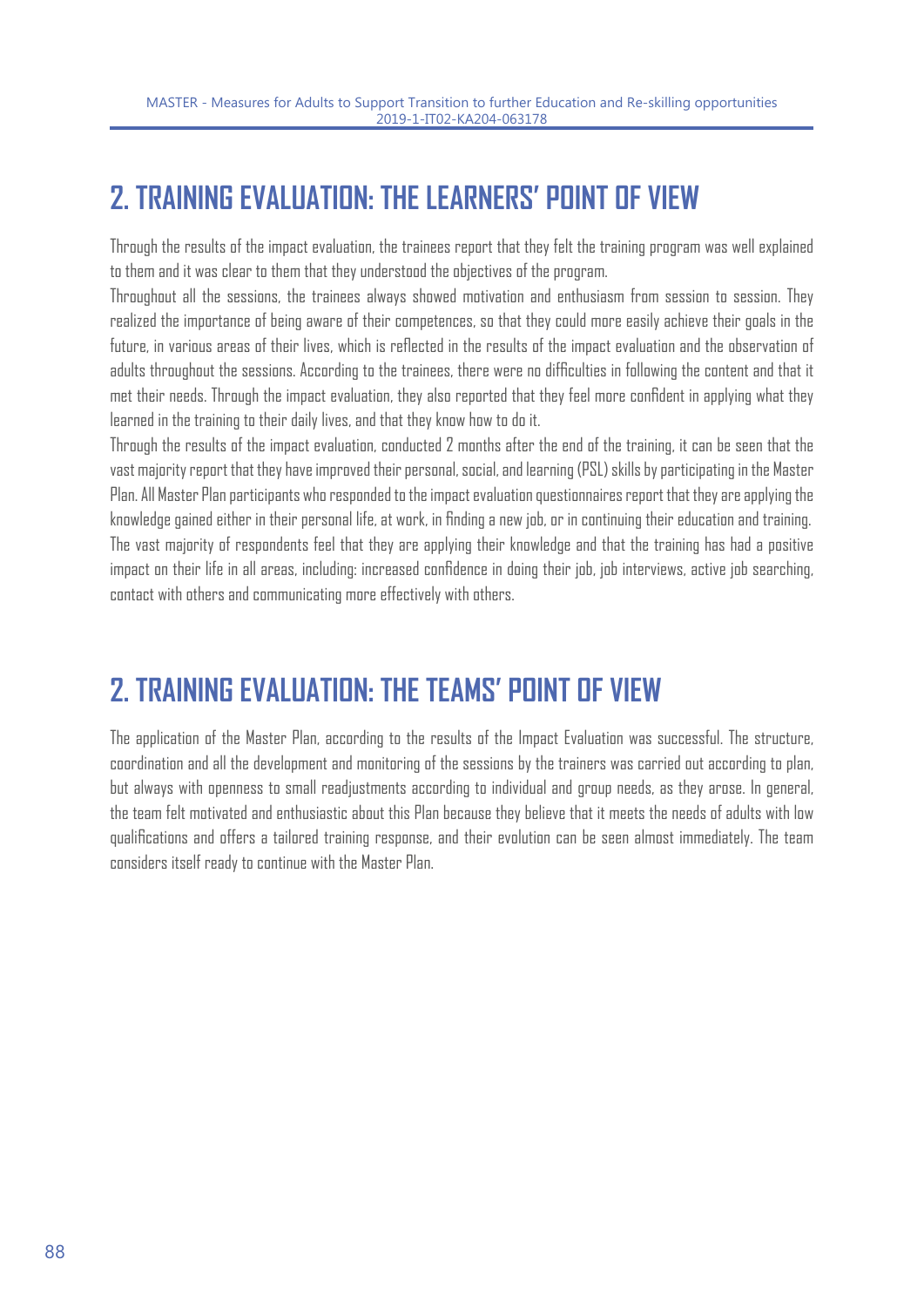# **4. CONCLUSIONS 4.1 THE MASTER PLAN AND THE EXPERIMENTATION PROTOCOL TO IMPLEMENT IT**

The program created meets the needs of this target audience, adults with low qualifications.

It should be noted that the approach to the concept of PSL competence was not difficult to understand for adults who attend the process of Recognition, Validation and Certification of Competences (RVCC) to increase their schooling based on their experience and skills (social, personal and professional) acquired throughout life, through reflection of these experiences and transcription so that somehow they "become conscious". In this RVCC process, and in order for the adult to complete the level of schooling he/she wants, he/she may also have to acquire or deepen his/her knowledge and skills by attending training in some area in which a gap has been identified, by the trainer or even by the adult. This training may be attended at the same time as the RVCC process that he/she is attending, or the process may be interrupted to attend the same training, depending on each case.

In this sense, and because there are many similarities to the RVCC process that they attend, there was openness and interest in participating in the Master Plan that would further strengthen their work and awareness of their skills and facilitate the definition of goals and path to follow in the future.

In the case of applying the Master Plan to adults who have never attended the RVCC process, I think they will have more difficulty understanding the concepts of competencies covered. Here, it is suggested that, in the self-assessment phase of the competencies, a deeper approach and introduction is made in order to make the self-assessment more accessible to them.

In the case of the audience attending the Master Plan not having attended the RVCC process, I think

It is felt that perhaps this activity could be adapted at the stage of self-assessment of competencies, spending more time on explaining and deepening the concepts of the PSL Competency, for those who have never attended or do not attend the process of Recognition of Competencies, which was not the case in this experience.

# **4.2 THE ACQUISITION /REINFORCEMENT OF THE PSL COMPETENCE IN LOW-SKILLED ADULTS**

We learned to trust that the learners had a good understanding of their own competence levels in key areas, also, as already mentioned, by their attendance at the RVCC process, where they already address these concepts, and which facilitated the selection of the modules and general understanding, acceptance and motivation for the Master Project. We also learned that it was much easier to manage the training sessions with several trainers present, thus being able to give a more individual follow-up according to the needs that may arise and also by the different contributions of each trainer according to their skills. For all this, this sharing and collaboration of more than one professional in these sessions is an added value.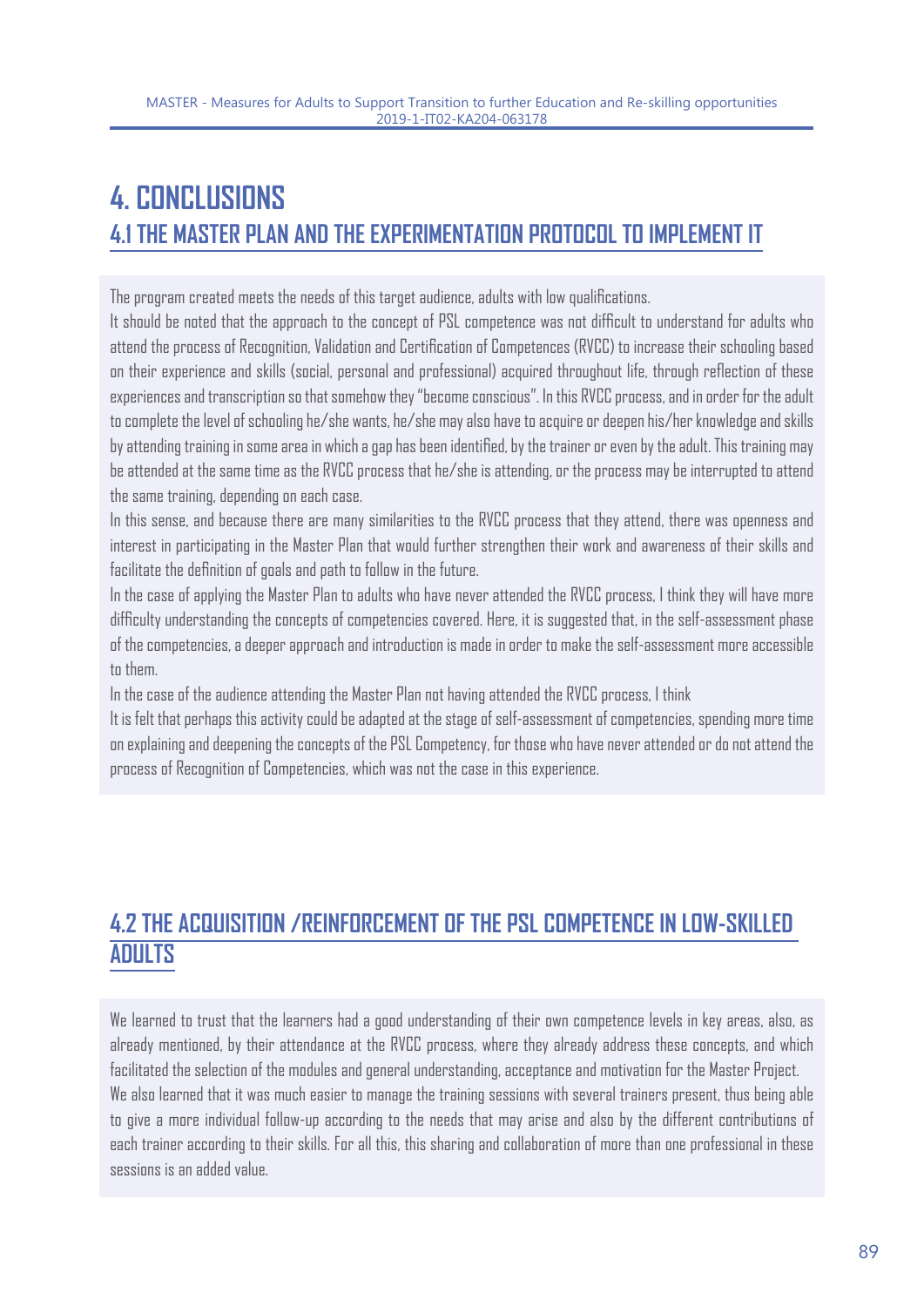# **4.3 GENERAL CONCLUSIONS**

The Master Plan as a development and/or reinforcement of the PSL competence proved to be an added value for adults with low qualifications since they are transversal skills across jobs and sectors and facilitate self-awareness of their skills and the definition of training paths and/or new job opportunities. These are increasingly fundamental and required skills for the labor market.

In this sense, and after the first implementation of the Master Plan, one can conclude that we should support low-skilled adults continuously and throughout their lives, in the assessment and development of their competencies. The results achieved after this first experience were very positive, both from trainees and trainers. It was emphasized here the importance for this continuous accompaniment of the adult, in an individual way, being considered as an added value, making them citizens with the ability to think, decide and act more effectively.

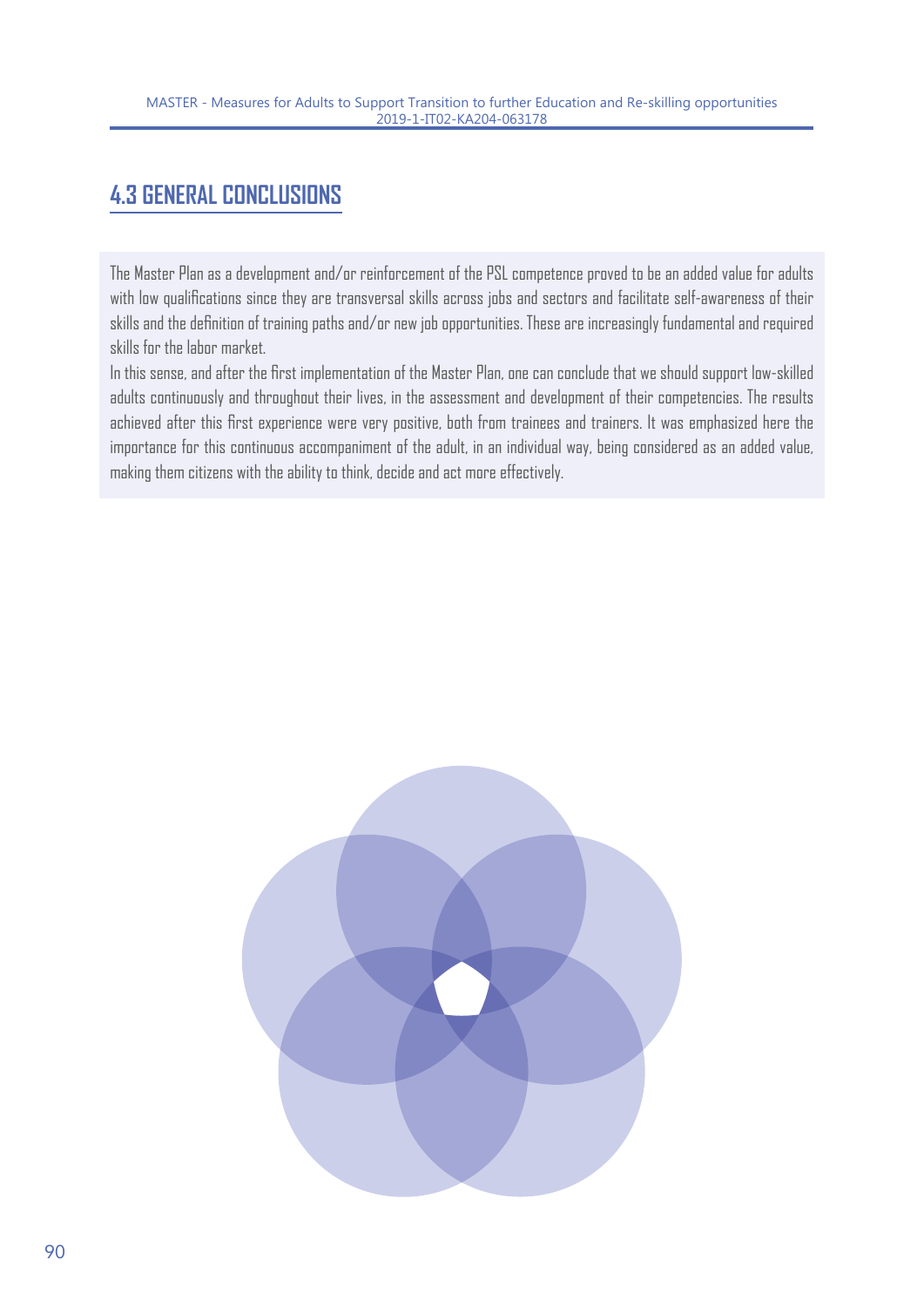# **COUNTRY: CYPRUS**

The report describes the testing activity of the MASTER Plan that was carried out within the partner organisation DOREA.

# **1. GENERAL INFORMATION**

# **1.1 CONTEXT OF THE MASTER PLAN FIRST IMPLEMENTATION**

**The testing organisation:** DOREA Educational Institute

**Trainer:** Chrisie Doluay and Viktorija Triuskaite

**Testing period:** DEC 2021 – JAN 2022

**Testing method:** 3 Online workshops (9 hours) + self-study material online (Dropbox) (approx.. 18 hours)

**Participants profile:** Immigrants & refugees, students, and general workers from Cyprus

**Topics/tools tested:** The topics/tools and tools were selected with consultation with participants and trainer. At the end these topics were selected: Teamwork, Communication and Conflict management, Motivation, Learning to Learn, Change Management.

At first the, the training sessions were planned to take place face to face in the bicommunal venue allowing participants coming from "both sides of Cyprus" to take part. However, due to Omicron variant and the new restrictions imposed, considering the safety of staff and participants, the training sessions were eventually held online.

Workshops aimed to reinforce participants' knowledge on personal, social and learning to learn (PSL) competencies while helping them to discover their strengths as well as areas that require improvement. During the workshops participants improved their teamwork and communication skills needed to enhance teamwork capacity, create a confident, relaxed, and constructive working environment. They also enhanced their ability to adapt to changes and motivation to continue with their self-development.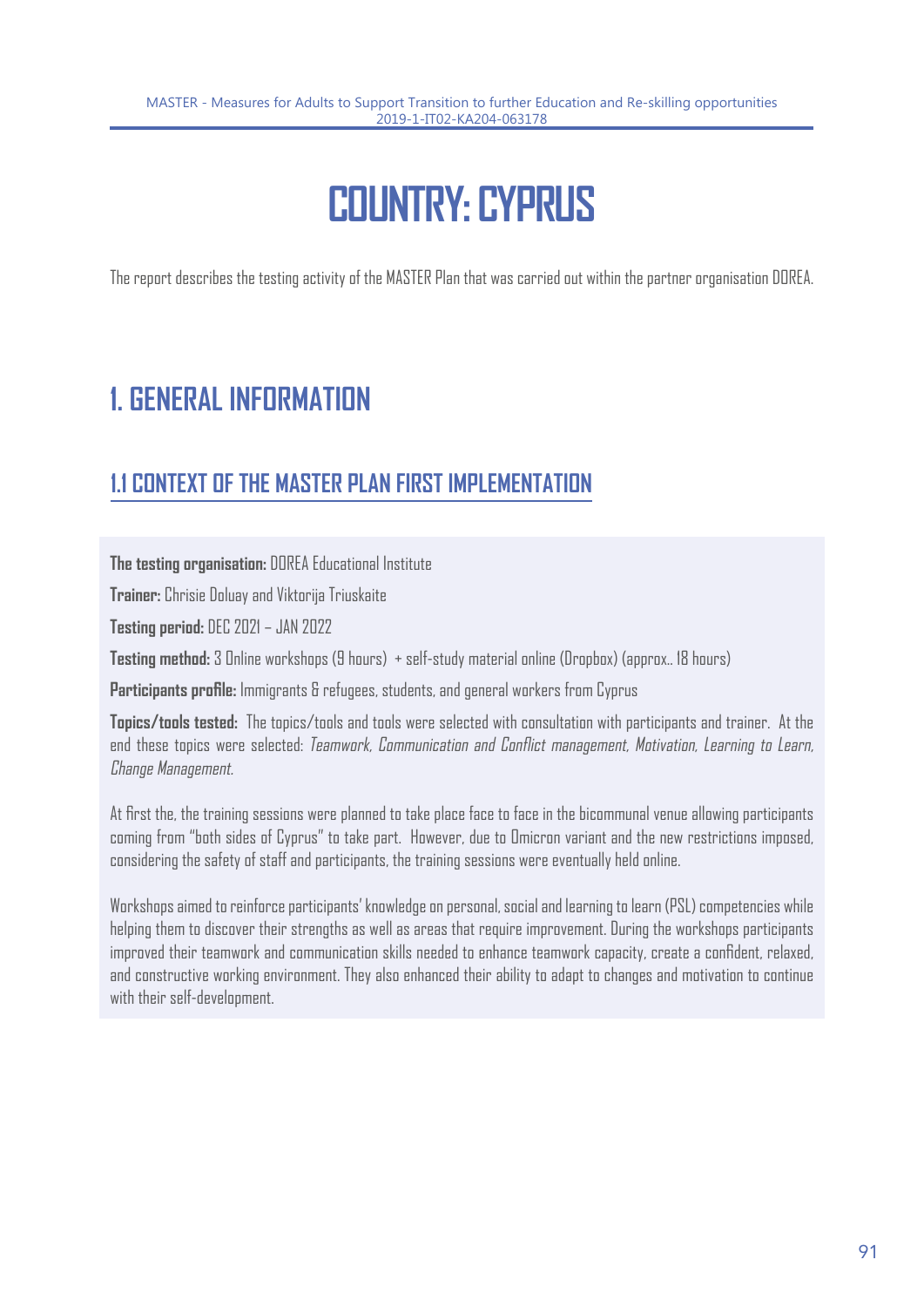# **1.2 THE MODULES**

There were several modules presented: **1. TEAMWORK** 

Tools/topics covered during workshop:

- What is a team? (discussion)
- The life cycle of the team (presentation)
- What is teamwork? (discussion)
- Benefits of teamworking (presentation + discussion)
- What is your role in the team? (Exercise)
- Different roles in team (presentation + discussion)
- The 4 colour personalities (test and results)

Material (readings, videos, etc.) uploaded online (Dropbox)

- Team development: How to build a teamwork culture (readings + videos)
- Group dynamics/improving group dynamics (readings + videos)
- Which team player are you? (survey)

#### **2. COMMUNICATION**

- Introduction to communication: verbal, non-verbal and vocal) (presentation and discussion)
- Why good communication is important at the workplace?
- Active Listening (presentation and exercises to practise active listening)
- Feedback giving: sandwich model (presentation + exercises to practise feedback giving)

Material (readings, videos, etc.) uploaded online (Dropbox)

- Workplace communication: tips and trips (readings)
- Tips and tricks how to become active listeners (readings + videos)
- Exercises to practise to become a better listener (exercises)
- Giving and receiving feedback (readings, videos and exercises to practise)

#### **3. CONFLICT MANAGEMENT**

- IDEAL model of problem solving (presentation, small exercise)
- The types of conflicts and different ways to solve them (presentation + exercise)
- Handling conflict at work (case studies + discussion)

Material (readings, videos, etc.) uploaded online (Dropbox)

- Handling conflicts at work: tips and tricks (readings + videos)
- Handling conflicts at work case studies)
- Conflict resolution: strategies (readings)

#### **4. MOTIVATION/ LEARNING TO LEARN**

- Intoduction to motivation, different types of motivation (intrinsic and extrinsic motivation) (presentation + discussion)
- Introduction to life long learning.
- Motivation: Triggers and routines (presentation + discussion + small exercise)
- What motivates me? (case studies + discussion)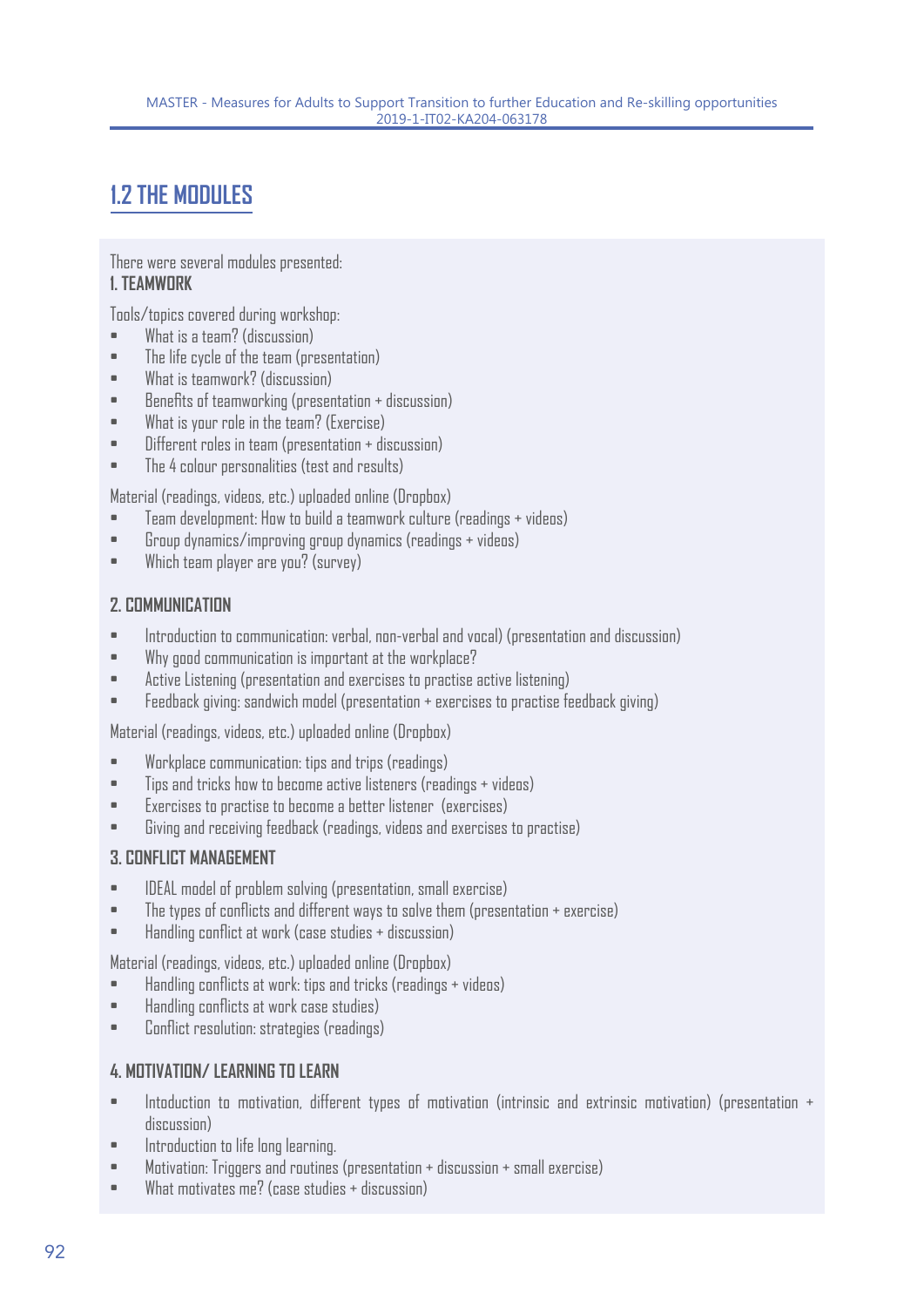Material (readings, videos, etc.) uploaded online (Dropbox)

- Extrinsic vs. Intrinsic Motivation (readings + videos)
- How to stay motivated? Techniques, strategies and tips (readings + videos +tests)
- 8 principles of motivating others (reading)
- How to stop procrastinating? Tips and tricks (readings + videos)

#### **5. CHANGE MANAGEMENT**

- Introduction to resilience (presentation + discussion)
- Understanding the stress response (fight/flight versus prolonged stress) (presentation + discussion)
- Physical, emotional, mental and behavioural symptoms of stress (presentation + discussion)
- Strategies to manage stress and change (presentation + case studies + discussion)

Material (readings, videos, etc.) uploaded online (Dropbox)

- Resilience (videos+ test)
- Relation between our thinking and stress (readings + videos)
- Effective and ineffective ways of dealing with stress (readings + videos)
- Personal stress triggers (exercise)
- Personal plan when dealing with change and stress (exercise)

### **1.3 BENEFICIARIES**

34 people took part in MASTER plan testing activities, 4 of them are new learners.

The participants are comprised mostly from workers, unemployed people and NEETs. The majority of participants are employed people/workers (24) , NEETs (6), unemployed (2) and students (2).

When it comes to background, the majority of participants are Immigrants/asylum seekers/refugees (21), followed by "low education level" (9), long term unemployed (2) and 2 persons with disability.

The average of age of the participants is 32 years old, with the youngest being 24 and the oldest being 47 years old. We did not specify which webinar they should attend, allowing them to choose the are/topic of interest. Also, if they could not attend the webinar, they could access the recordings of webinars.

### **1.4 PRACTITIONERS**

There were 2 people involved in providing the help/support – Mrs Chrisie Doluay and Ms. Viktorija Triuskaite Mrs Chrisie Doluay is an adult educator working with DOREA in organising various training courses for adults and adult educators. She specialises in soft skills namely teamwork, communication, emotional intelligence, thus she was chosen to be the trainer. She was responsible for delivering online workshops, creating the material, consulting the participants. Ms Viktorija Triuskaite is researcher/project manager working at DOREA who supported the participants in their activities. She was also responsible for uploading material online and consulting the participants. Ms. Viktorija Triuskaite has a lot of experience in designing learning activities related to personal development such as various soft skills, personal brand development, entrepreneurship skills, etc.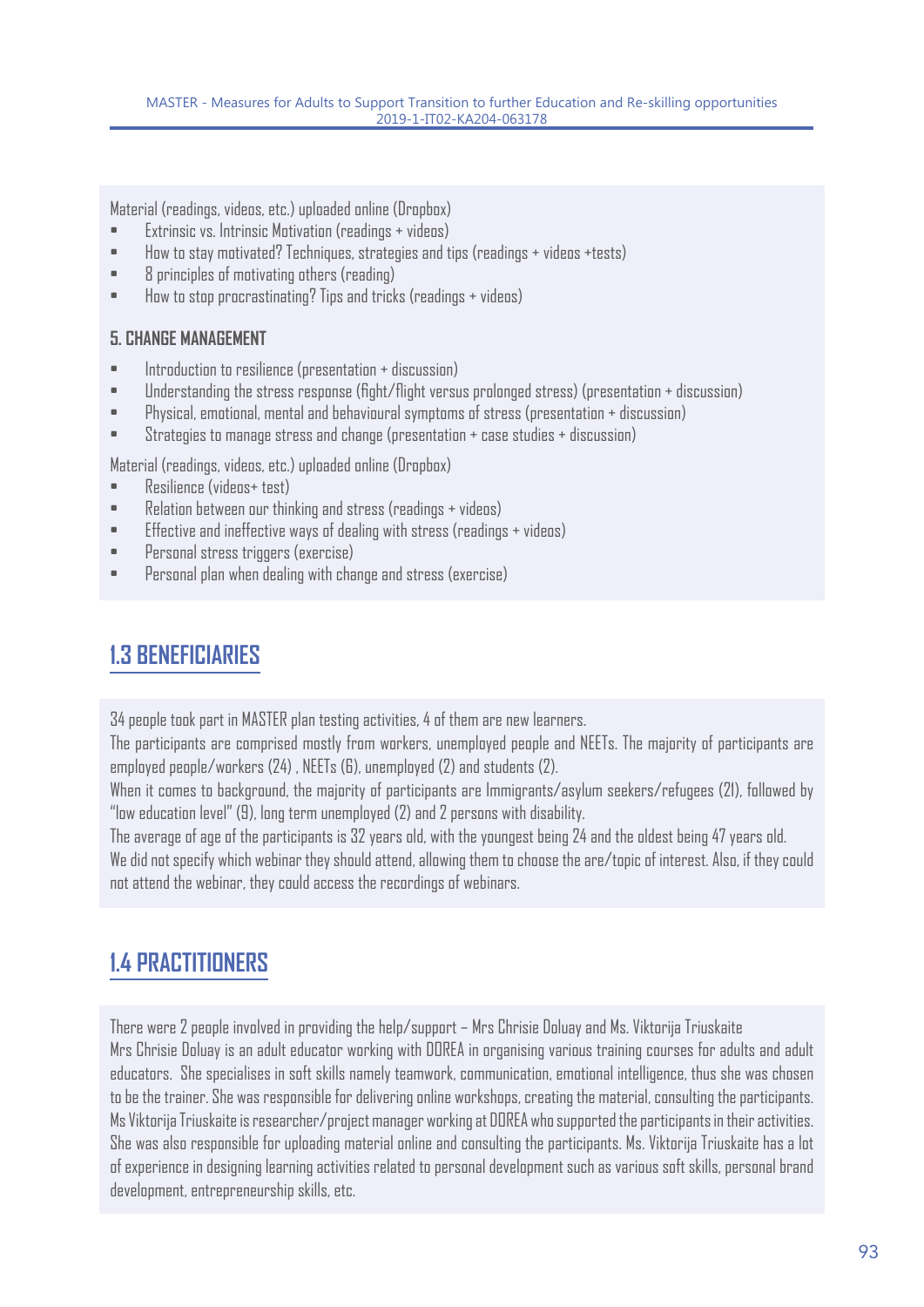# **1.5 ARTICULATION OF THE MASTER PLAN FIRST IMPLEMENTATION**

There were 3 online webinars organised and participants have access to Dropbox with materials and exercises for selfstudy. If they had any questions or needed any clarification they could ask the trainers by email/arranging the small online meeting or asking during the webinars. Participants were given a chance to upload their tasks to online form if they prefer but it was not a requirement.

The structure:

- Webinar 1 (Teamwork)
- Webinar 2 (Communication and conflict management)
- Webinar 3 (Motivation and Change management)
- Self study material in dropbox

The total duration was 27 hours ( 9 hours of webinars and 18 hours dedicated for self-study).

#### **Evaluation**

After each webinar we had informal evaluation exercise. The evaluation of all the Master plan implementation was done using impact evaluation forms (2nd phase and 3rd phase)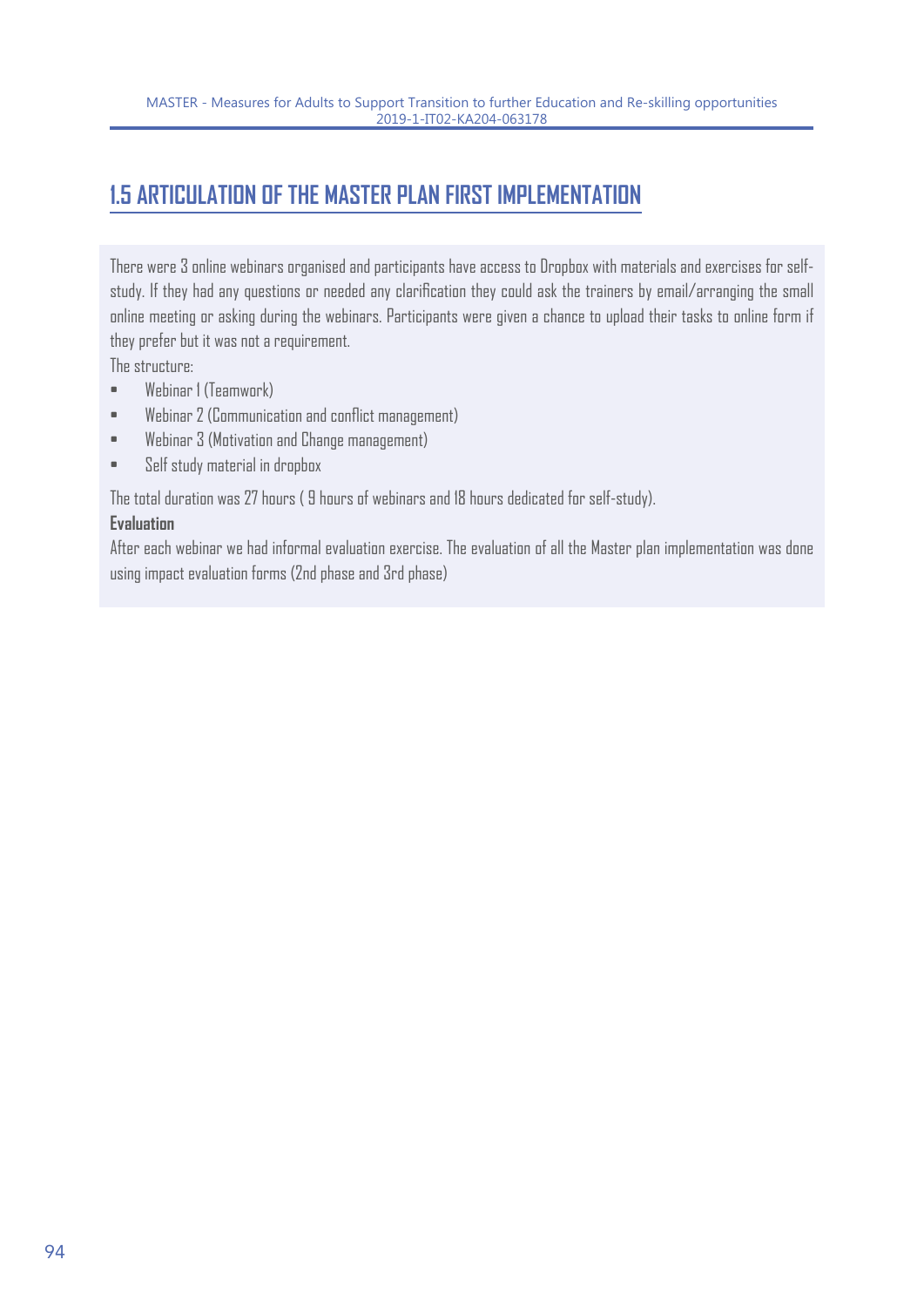# **2. CONCLUSIONS**

# **2.1 THE MASTER PLAN AND THE EXPERIMENTATION PROTOCOL TO IMPLEMENT IT**

Doing the training online was easier this time as it was our second time with the group, and we knew what to expect. As in the first time, we would have preferred to do it face to face and in the future, we planned to have blended method (some classes face to face and some online), which we would think be the best option.

### **2.2 THE ACQUISITION /REINFORCEMENT OF THE PSL COMPETENCE IN LOW-SKILLED ADULTS**

Since participants were already familiar with PSL competences it was easier to continue our work and reinforce their understanding of PSL competences – this time using more practical and relevant topics.

Focusing on certain skills and connecting them with PSL framework helped participants to understand it even better. In the future we think it would be wise to connect this framework with not only participants needs but also labour market needs to see which specific skills are in demand and lacking in the participants. These skills should be focused on then and master plan programmes implemented based on the needs.